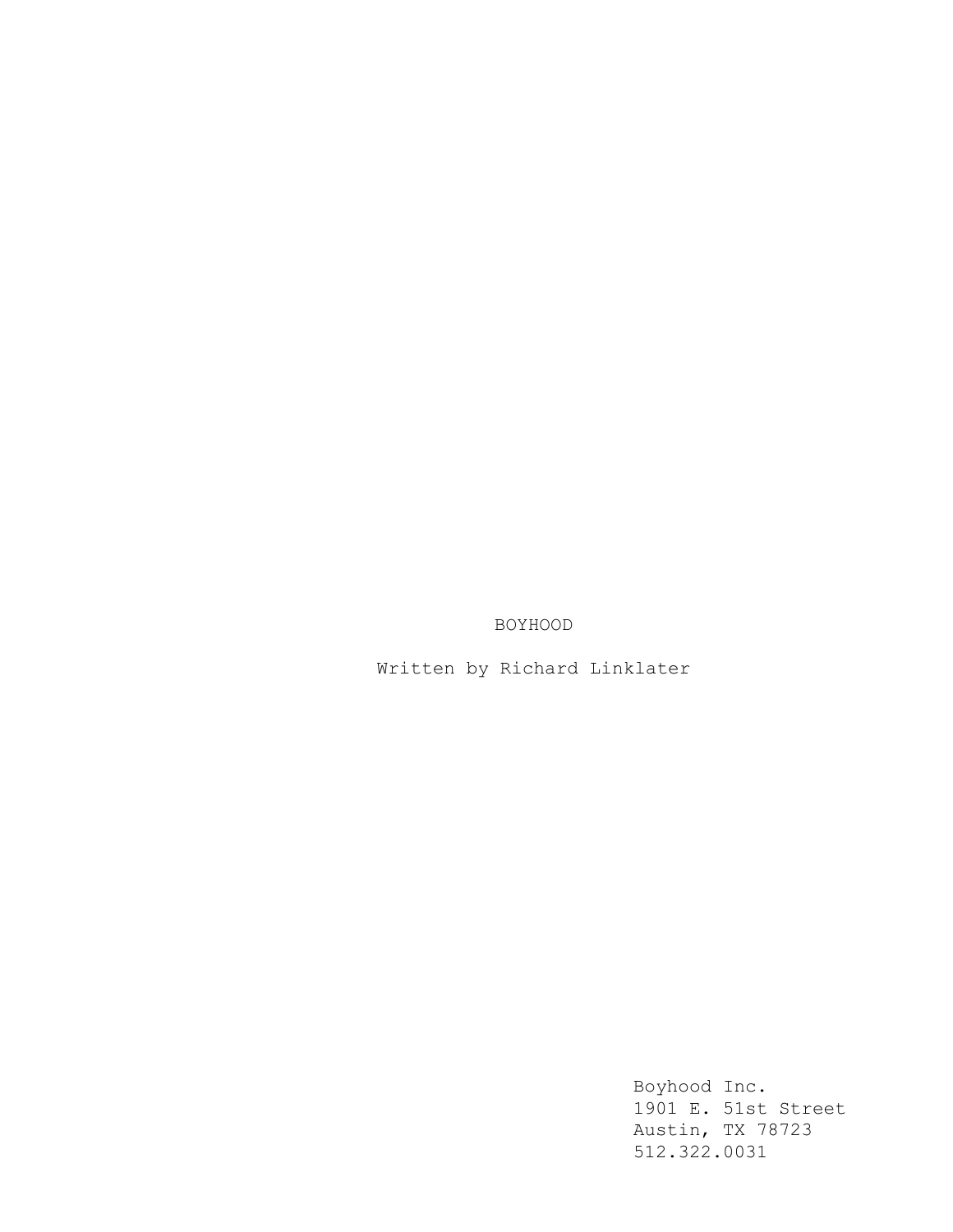# EXT. OUTSIDE SCHOOL - DAY

MASON waits outside his elementary school, laying in the grass staring up at the clouds. In the distance, the school door opens and Mason's MOM, Olivia, walks toward him.

#### MOM

## Hey, love bug. You ready?

He is quickly on his feet and they are walking toward the car.

> MASON Yeah. Hey, guess what, Mom?

> > MOM

What?

MASON I figured out where wasps come from.

MOM

Oh, yeah? Where?

MASON

Well, I think it must be if you flick a rock into the air just right, it'll turn into a wasp.

MOM

Dang...

MASON

Yep.

MOM

That's cool.

INT. CAR - DAY

Driving...

MOM

So how was your day at school?

MASON

Fine.

MOM Hey, I had a good meeting with Miss Butler this time. I kinda liked her.

MASON What did she say?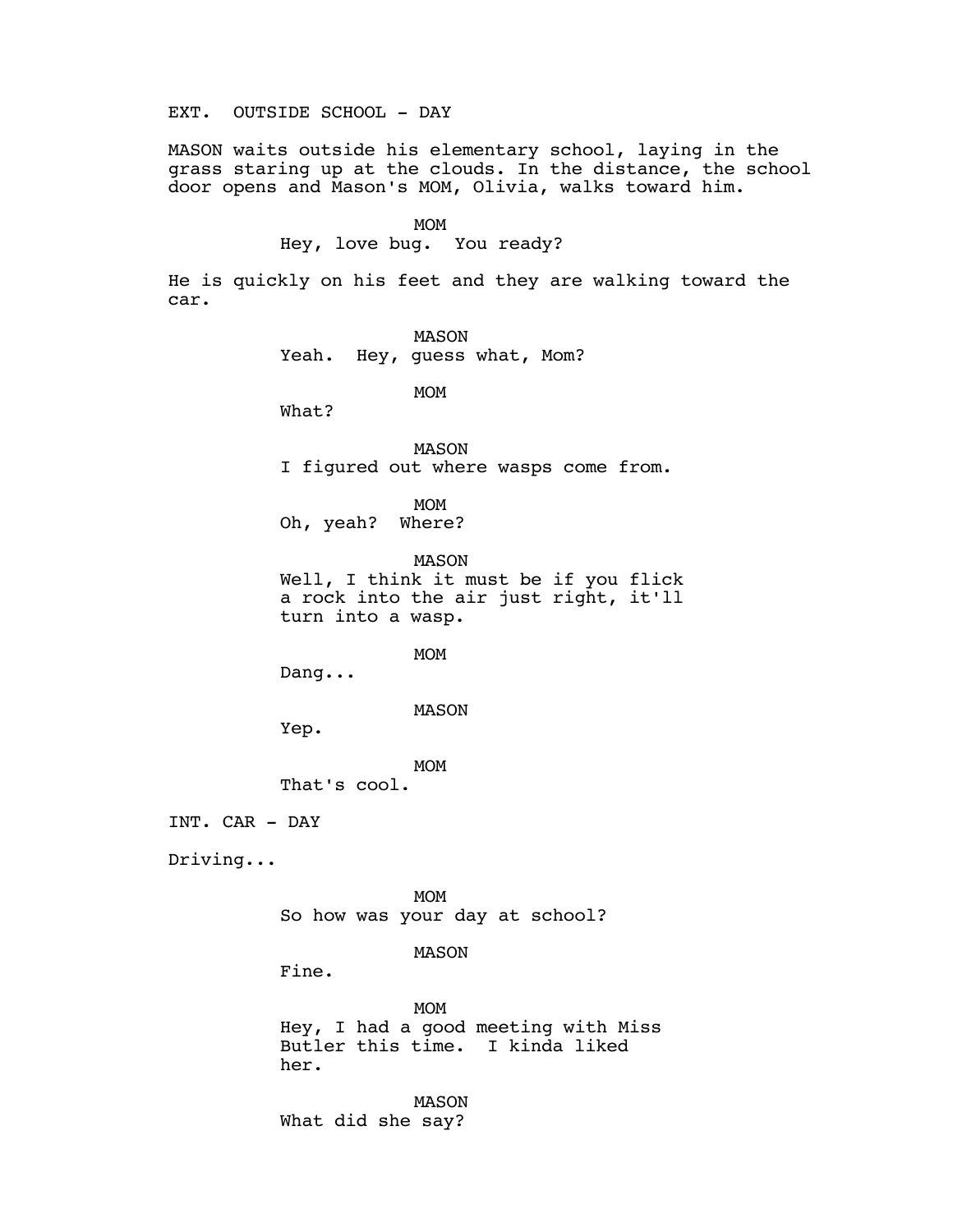Well... she said that you weren't turning in your homework assignments. And I told her, "I know he does them, 'cause I check them every night." She said she found a big chunk of them crumpled up at the bottom of your backpack.

## MASON

She didn't ask for 'em.

MOM

Well, baby, she doesn't have to. You're supposed to turn them in. And she said you're still staring out the window all day.

#### MASON

Not all day.

MOM And she said that you destroyed her pencil sharpener.

MASON

Not on purpose.

#### MOM

Wait, she said that you crammed a bunch of rocks in it.

#### MASON

I thought if it could sharpen pencils, maybe we could sharpen rocks.

MOM

(stifling laugh) Well, what were you gonna do with a bunch of sharpened rocks?

#### MASON

I was trying to make arrowheads for my rock collection.

#### MOM

Hm.

She glances back at him, with an understanding sigh.

EXT. HOUSE/DITCH - DAY

Mason rides his bike across the front yard and heads down the street. Soon he and his friend TOMMY are riding down the embankment of a large drainage ditch.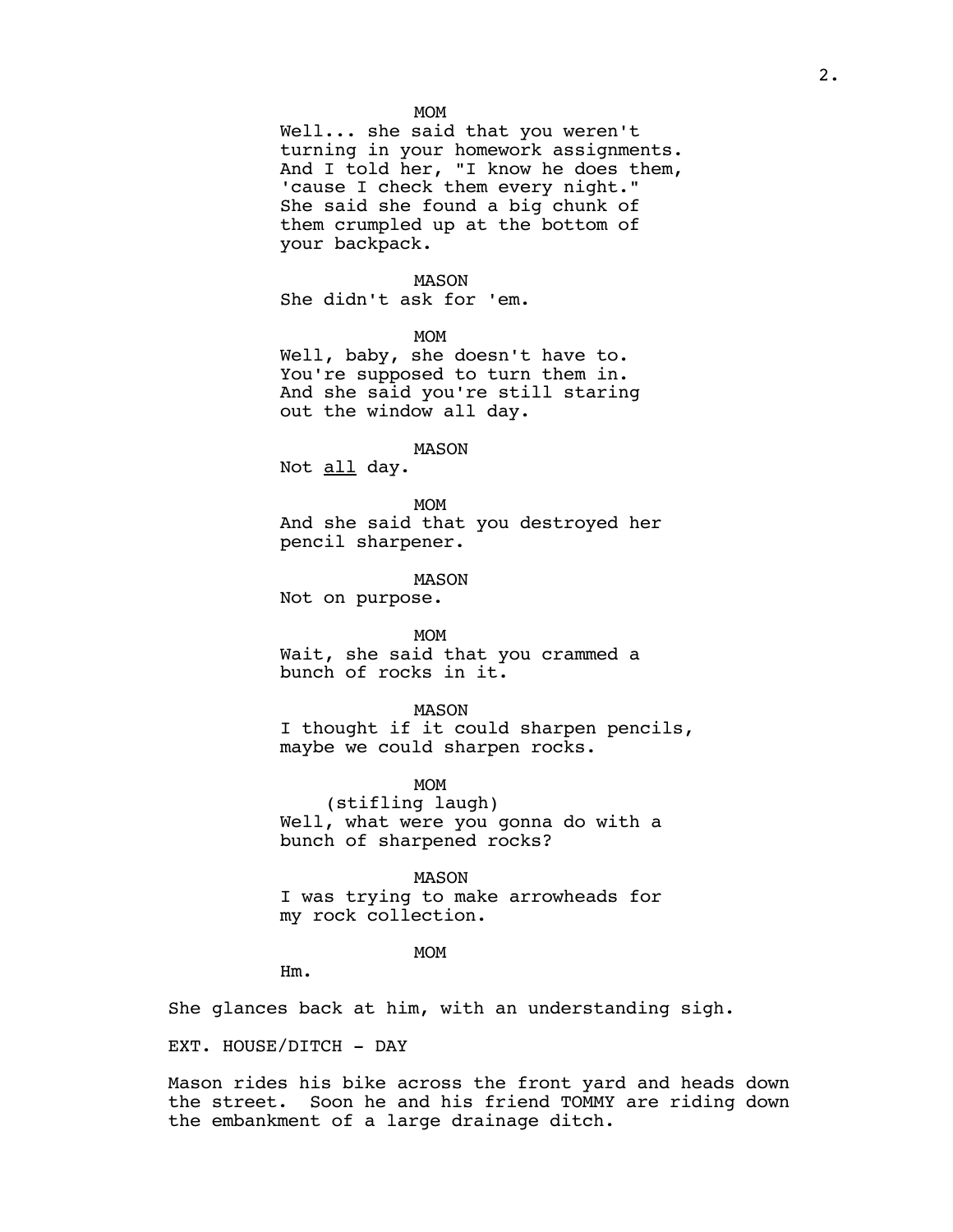EXT. DITCH - DAY

Mason runs up, as Tommy is spray-painting a drawing on the concrete wall of the drainage ditch.

> MASON Dude, when's my turn?

#### TOMMY

I don't know.

Tommy hands Mason the can of spray paint. Mason begins to spray-paint a letter on the wall.

> SAMANTHA (O.S.) (calling out) ...Maaason.

#### **TOMMY**

Samantha!

SAMANTHA Oh! Tommy! Is Mason down there?

**TOMMY** 

Yeah.

SAMANTHA Well, tell him he has to come home for dinner.

TOMMY (O.S.)

Okay.

INT. LIVING ROOM - NIGHT

Mason lays on the floor watching a cartoon.

There's a knock at the door, and Mom comes out to answer it. It's TED.

MOM

Hey.

**TED** Hey, sweetie. Why aren't you ready? Hey, Mason.

MASON

Hey, Ted.

**TED** Come on, come on, hurry up. Let's go.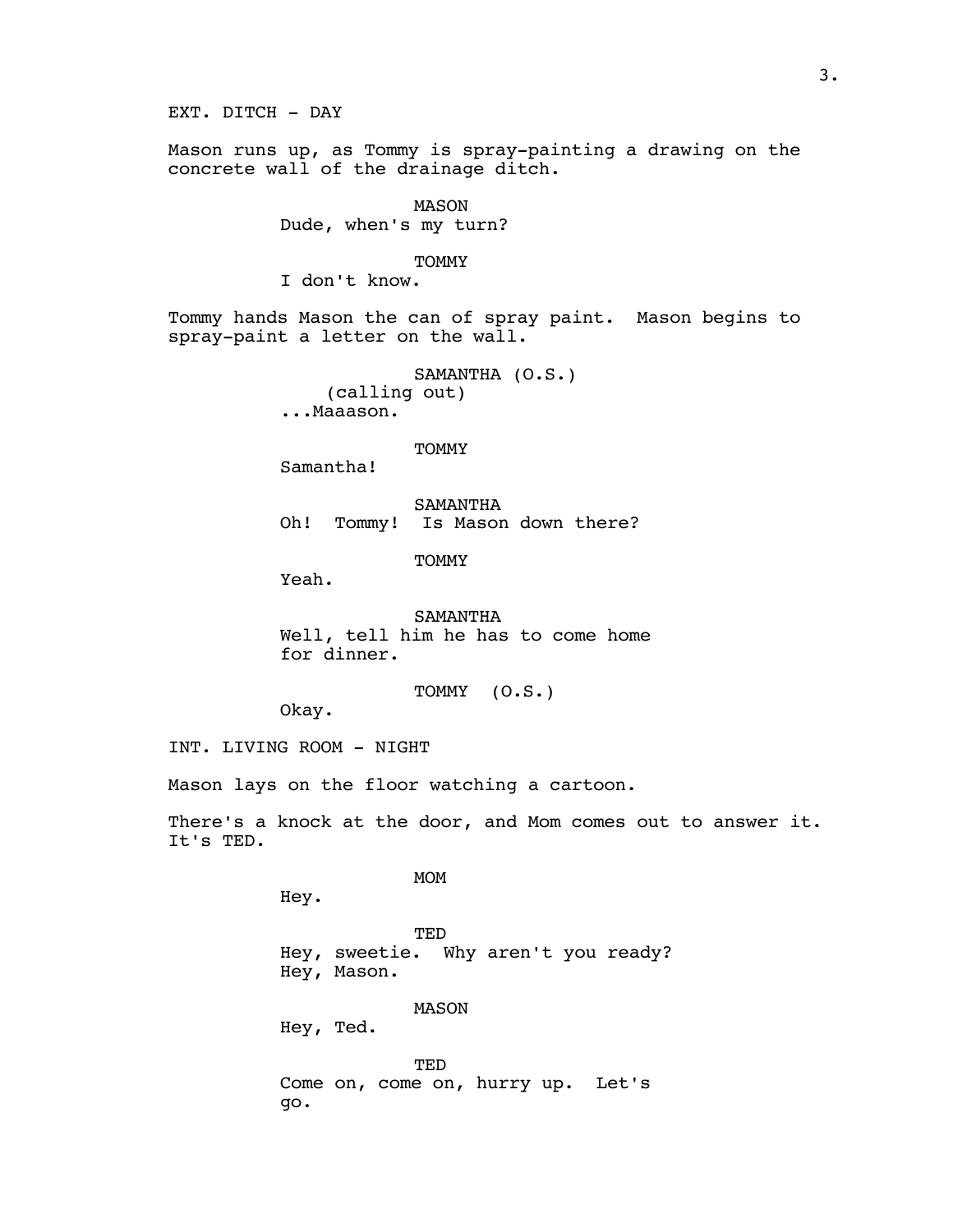MOM What time is it? TED It's nine. Let's go, let's go. MOM Okay, I meant to call you, 'cause Janice flaked out. I don't have a sitter. **TED** Why didn't you call somebody else? MOM Well, I can't get a baby-sitter now, it's nine o'clock. But you're welcome to hang out with us. TED Well, no. I mean we have plans. The guys are expecting me. MOM Well... you can go. TED (O.S.) All right. Yeah, well, I'll come back in a couple of hours. Is that okay? MOM Yeah. Yes. TED All right. MOM It's okay. INT. BEDROOM - NIGHT The kids lie on either side of Mom, as she reads a story aloud to them.

> MOM (Reading) "Turn back! Turn back! I don't wanna talk to Moaning Myrtle." "Who?" said Harry as they backtracked quickly. "She haunts one of the toilets in the girls bathroom on the first floor," said Hermione. "She haunts a toilet?" (MORE)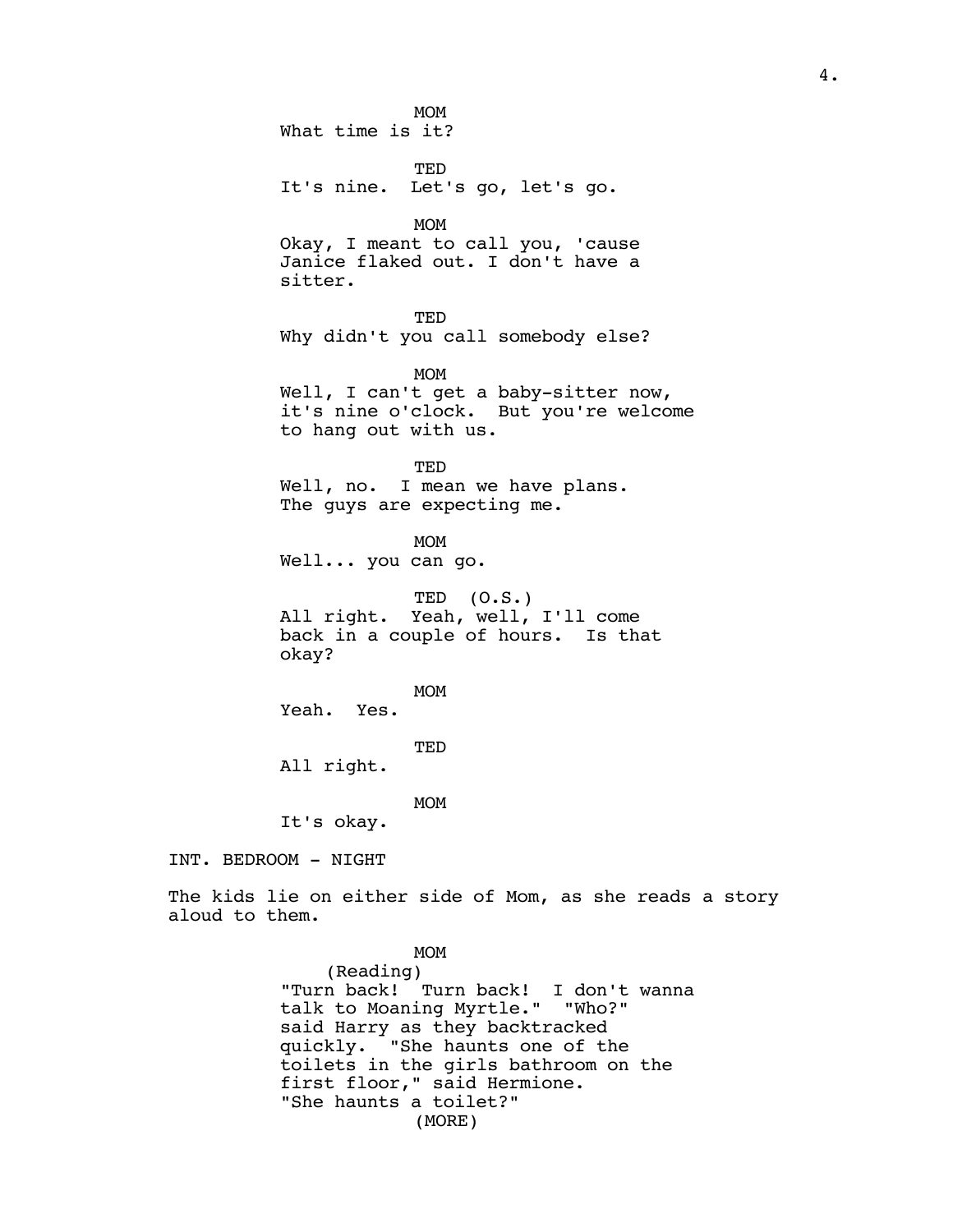MOM (CONT'D) "Yes, it's been out of order all year because she keeps having tantrums and flooding the place." "I never went in there anyway if I could avoid it. It's awful trying to have a pee with her wailing at you."

INT. BEDROOM - LATER

Mason lies awake in bed listening to his mother argue with Ted.

> TED (O.S.) Why can't you just say that?  $MOM$   $(0.S.)$ I'm sorry. I don't want to go with you. TED (O.S.) You're sorry, that's bullshit! MOM (O.S.) That's right, I wanna stay here with my kids. That's what I'd rather do. TED (O.S.) All right. Would you stop using your kids as an excuse?!  $MOM$   $(0.S.)$ I'm not using my kids as an excuse! You don't even know-- TED  $(0.S.)$ I know you have to stay here with your kids! You're acting--  $MOM$   $(0.S.)$ You have this immature life-- TED (O.S.)

And why do I always-- Why--

 $MOM$   $(0.S.)$ You have no responsibility.

TED (O.S.) I have an immature life! I have an immature life?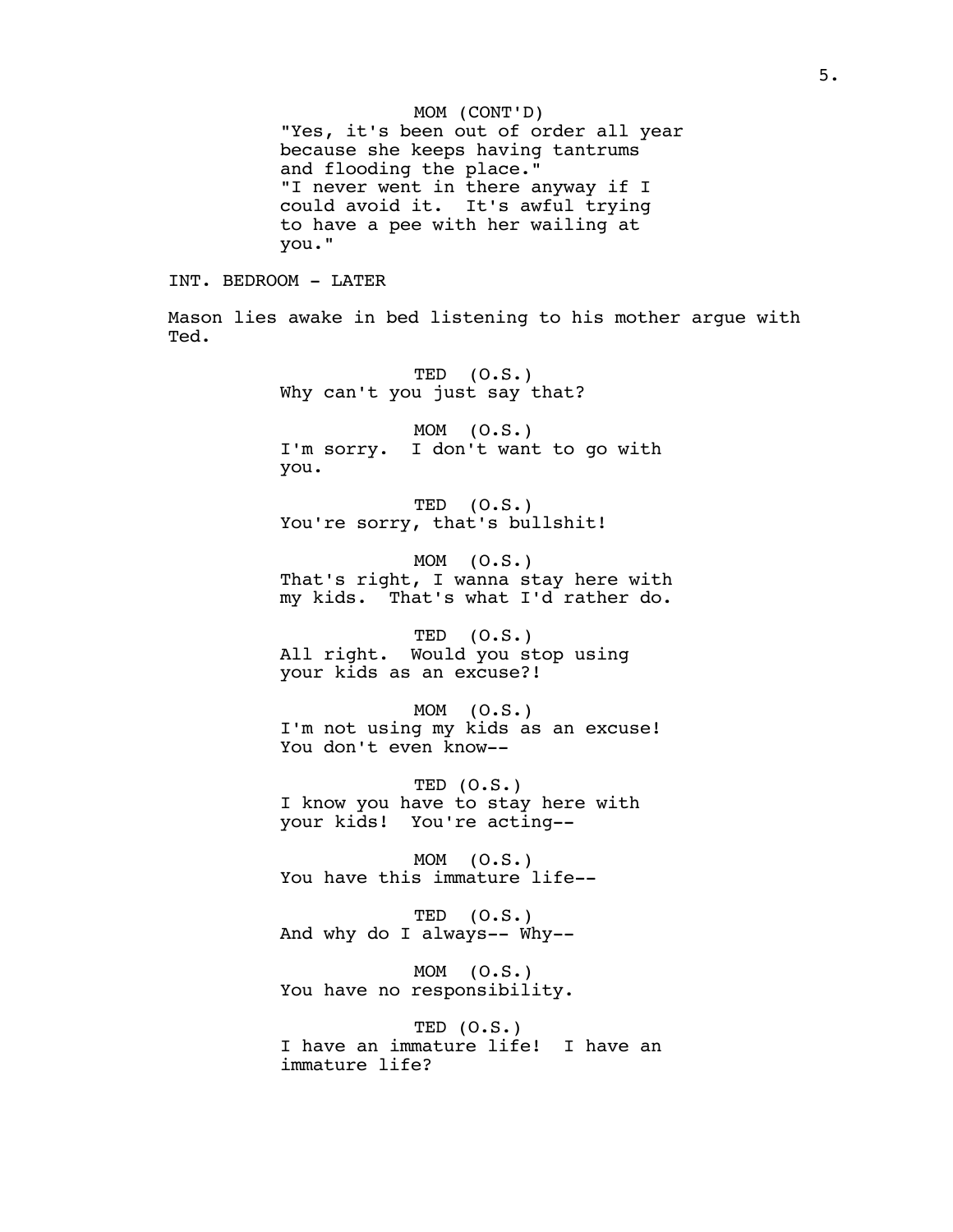$MOM$   $(0.S.)$ And I have responsibilities, okay, you don't know what it's like to be a parent.

TED (O.S.) No, I don't! And why am I responsible for your mistakes in life?

 $MOM$   $(0.S.)$ If you had any idea. You don't think I wouldn't--

INT. LIVING ROOM - NIGHT

Mason peeks around the corner to watch as the argument continues.

> MOM Don't call my kids mistakes! Don't!

**TED** I'm not responsible for your life choic-- I didn't call your kids--

MOM You said, "Your respons-- your mistakes in your life," pointing at my kids.

TED I know what I said, you know what, and immediately you use your kids again.

Mason peeks through the doorway.

MOM (O.S.) This is the reality: I'm a parent!

TED (O.S.) That's, that's hysterical.

 $MOM$   $(0.S.)$ That means responsibility.

TED (O.S.) I know you're a parent.

# MOM (O.S.)

I would love to have some time to myself! I would love to just go to a fuckin' movie! You don't think I'd like that? (MORE)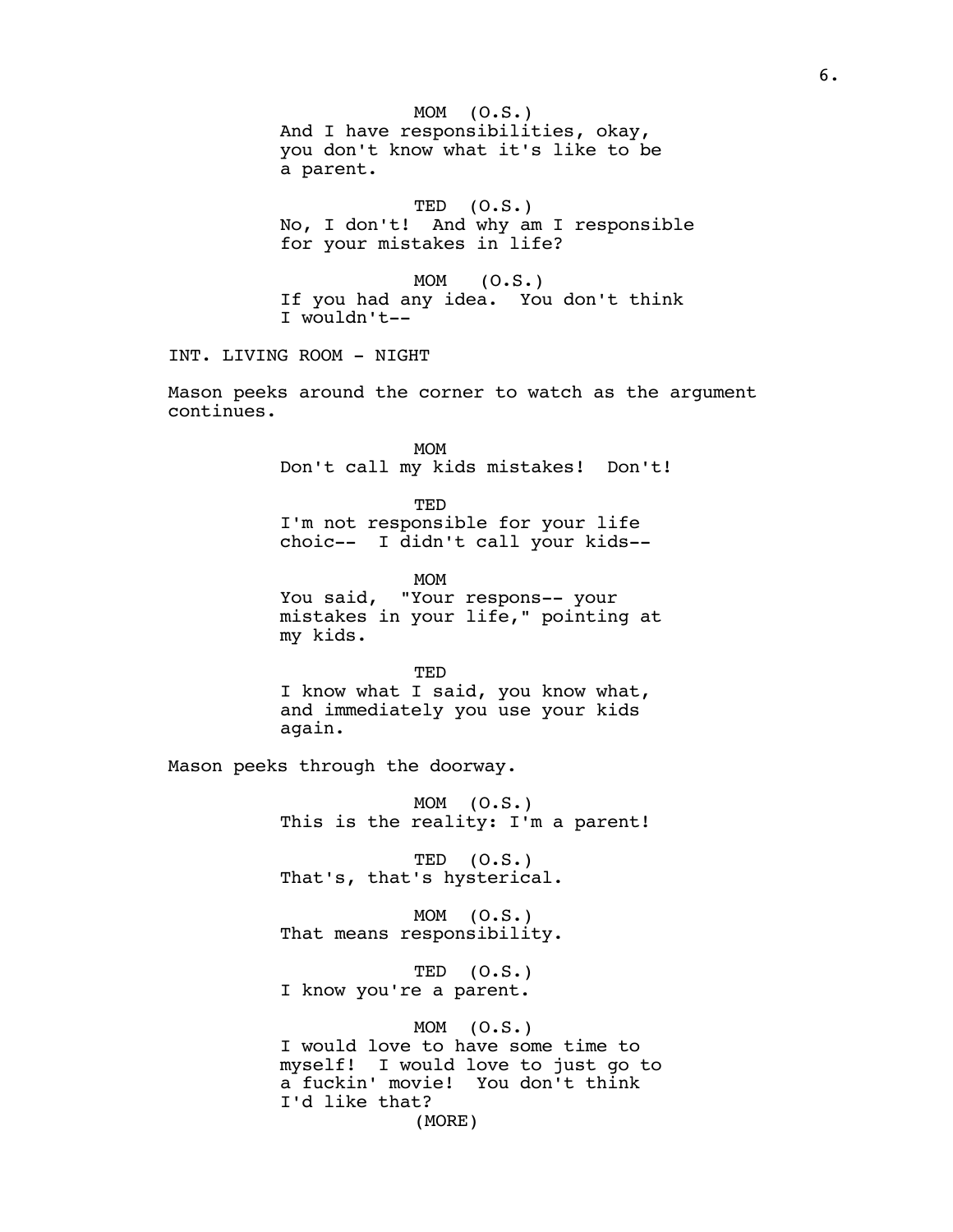MOM (O.S.) (CONT'D) Go have some dinner, go to a bar! I<br>don't even know what that's like. I don't even know what that's like. was someone's daughter, then I was somebody's fucking mother! Okay, I don't know what that's like.

INT. KID'S BEDROOM - EARLY MORNING

Mason is comfortably asleep. Samantha slowly pulls the pillow out from underneath his head and smacks him with it.

SAMANTHA

(singing) "Oops, I did it again... I played with your heart. Got lost in the game. Oh baby, baby..."

Mason throws a stuffed animal at her that she deflects.

SAMANTHA (CONT'D) "Oops, you think I'm in love. I'm sent from above. I'm not that innocent."

Another stuffed animal. She continues to sing.

MASON (O.S.) Stop! Quit it!

#### SAMANTHA

"You see my problem is this. I'm dreaming away. Wishing that heroes truly exist. I cry watching the day. Can't you see I'm a fool in so many ways..."

#### MASON

Quit! Mom!

SAMANTHA

"But to lose all my senses-- that is..."

He tries to drown out this last bit with a sustained scream. Soon the door flies open and Mom enters, angry.

MOM

What the hell is going on in here?!

Samantha has instantaneously shifted from singing to crying.

MOM (O.S.) (CONT'D) Do you guys know what time it is?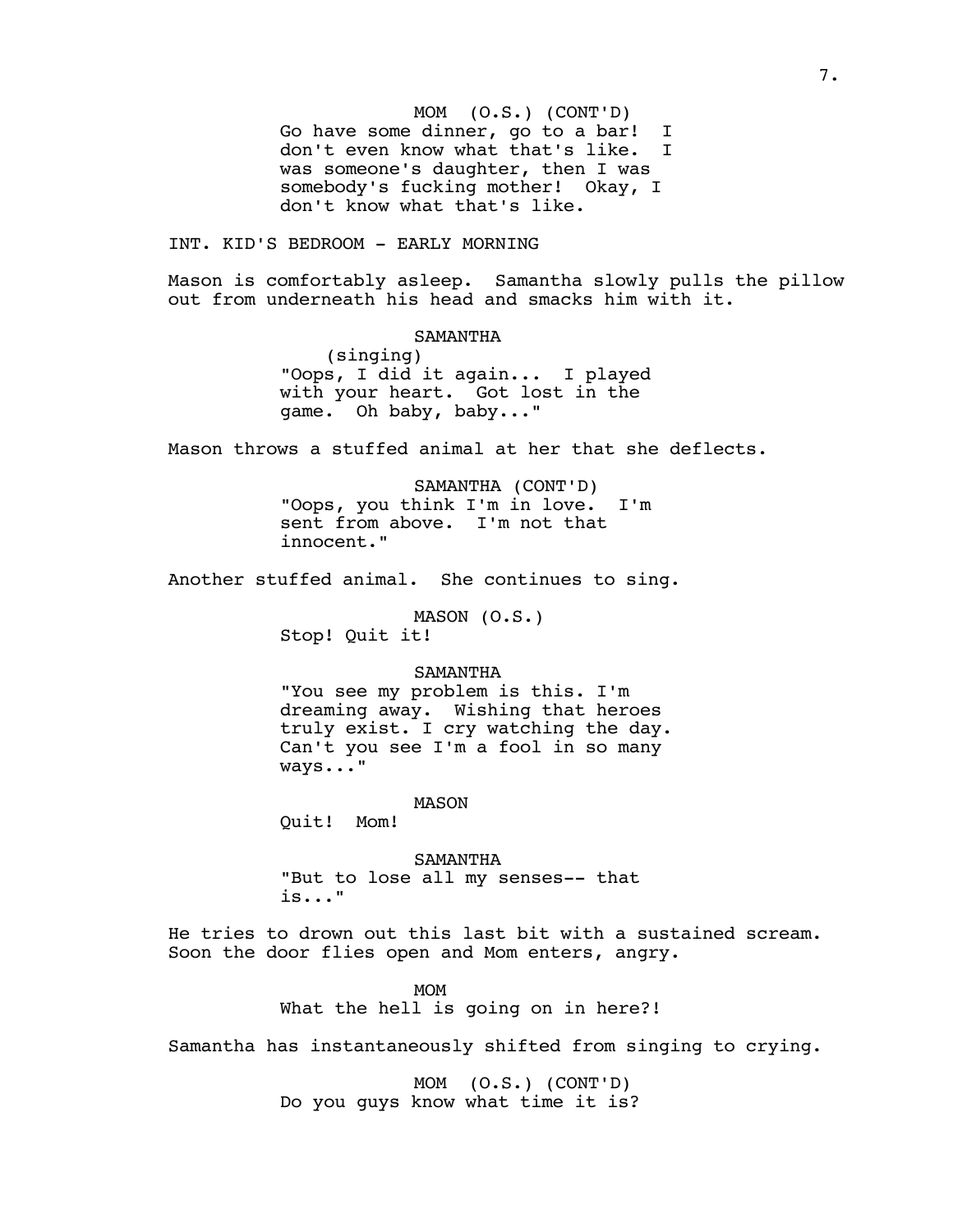SAMANTHA (through tears/sobs) He's throwing things at me...

MOM Mason! Do not throw things at your sister!

MASON She's faking, she hit me first!!

MOM Listen, both of you! I am going back to bed. I don't wanna hear another peep out of here for an hour. Go to sleep.

Mom slams the door behind her. Samantha is suddenly fine, almost cheerful.

> MASON (to Samantha) Faker!

> > MOM (O.S.)

Hey!

EXT. HOUSE - DAY

Mason swings on a large outdoor swing, while Tommy sits thumbing through a catalog. Immediately after, we see Mason and Tommy looking through the lingerie section of the catalog together.

> MASON (laughs) Ohh!

TOMMY (pointing, giggling) Look what I found in the street!

MASON

Dude!

**TOMMY** I know, right? (turns page) Look at those.

MASON Hm, look at those!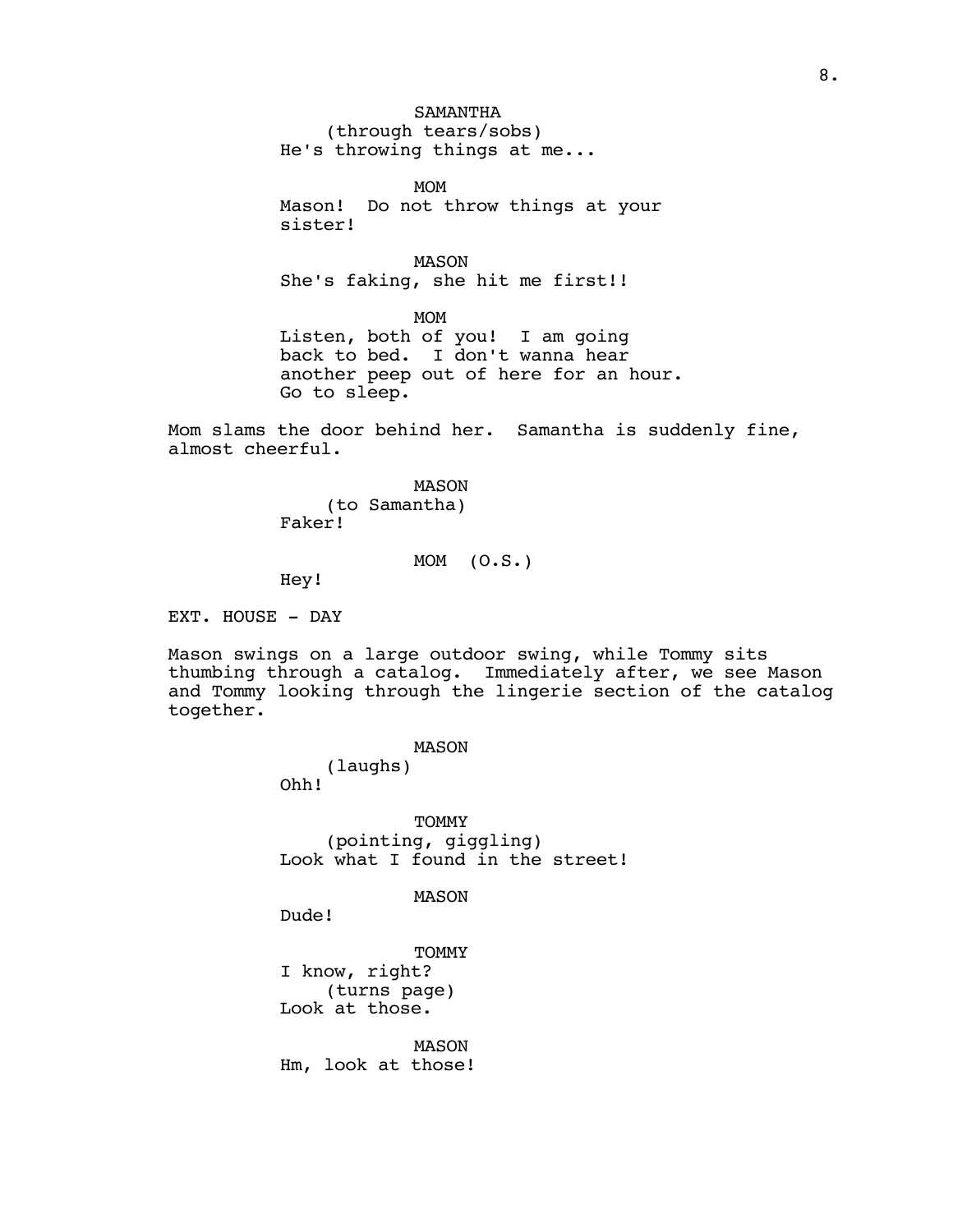BOYS (giggling) Ohh!!

EXT. BACKYARD - DAY

Moments later we see Mason having an introspective moment as he gazes upon a deceased bird's carcass in the dirt.

INT. KITCHEN - DAY

Mom, Samantha, and Mason eat lunch.

MOM

So listen, guys, I wanna talk to you about something, and you might not like this idea at first but... we're moving to Houston.

MASON

When?

MOM Well, soon. We should be out by the first, so we don't have to pay two rents next month.

SAMANTHA No, Mother, we're not moving. Nope, nope, sorry Mom. Nope. Nope.

Smack, smack, smack...

MOM Samantha, I have to go back to college so I can make us a better living.

Smack.

MOM (O.S.) (CONT'D) With this job I can't take care of us the way I'd like to. I can't keep going this way. And Grandma said she'd help us out... and it would be nice to be near her.

SAMANTHA Fine, Mother. You can do whatever you want but (shrugs) We're not moving. (Smacks)

Mason moves his fork around in his bowl.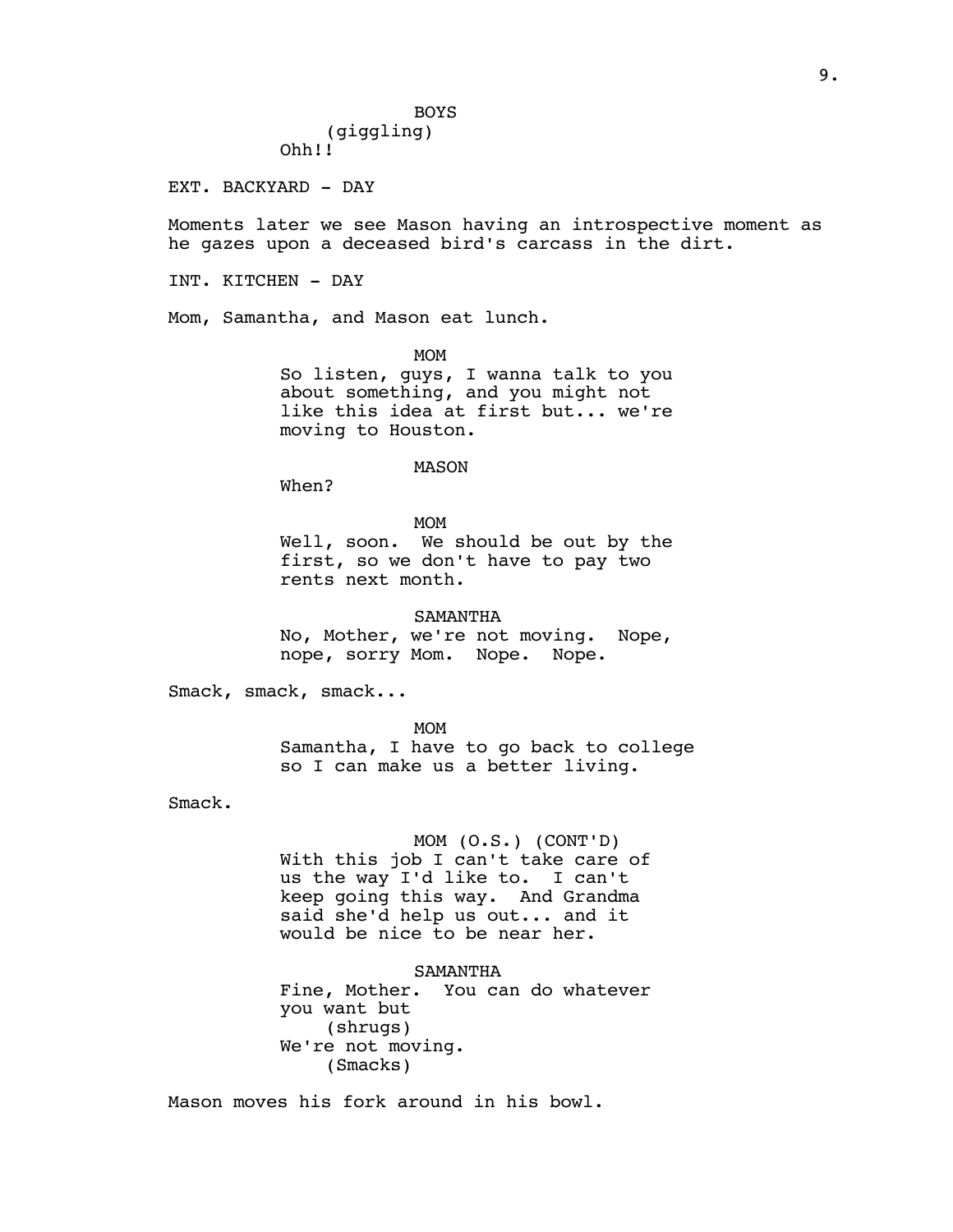MASON What about our friends? MOM Oh, baby, we can e-mail them or write. We can come back to visit. And quess what? She reaches out to touch Samantha's arm. MOM (CONT'D) This place that Grandma found us, you'll each have your own room. Right? Samantha shrugs. MOM (CONT'D) And there's a pool. Samantha shrugs again, clearly not sold on the idea. INT. BEDROOM - NIGHT Mason and Mom are lying on his bed together. MASON Mom, do you still love Dad? MOM I still love your father... but that doesn't mean it was healthy for us to stay together. MASON What if after we move he's trying to find us and he can't? MOM Oh, that won't be a problem. He can call Grandma and she'll tell him or he can call Information. We won't be hard to find. She pushes back his hair lovingly. MASON Is he still in Alaska? MOM Well, that's what your uncle says.

MASON Probably taming polar bears or something.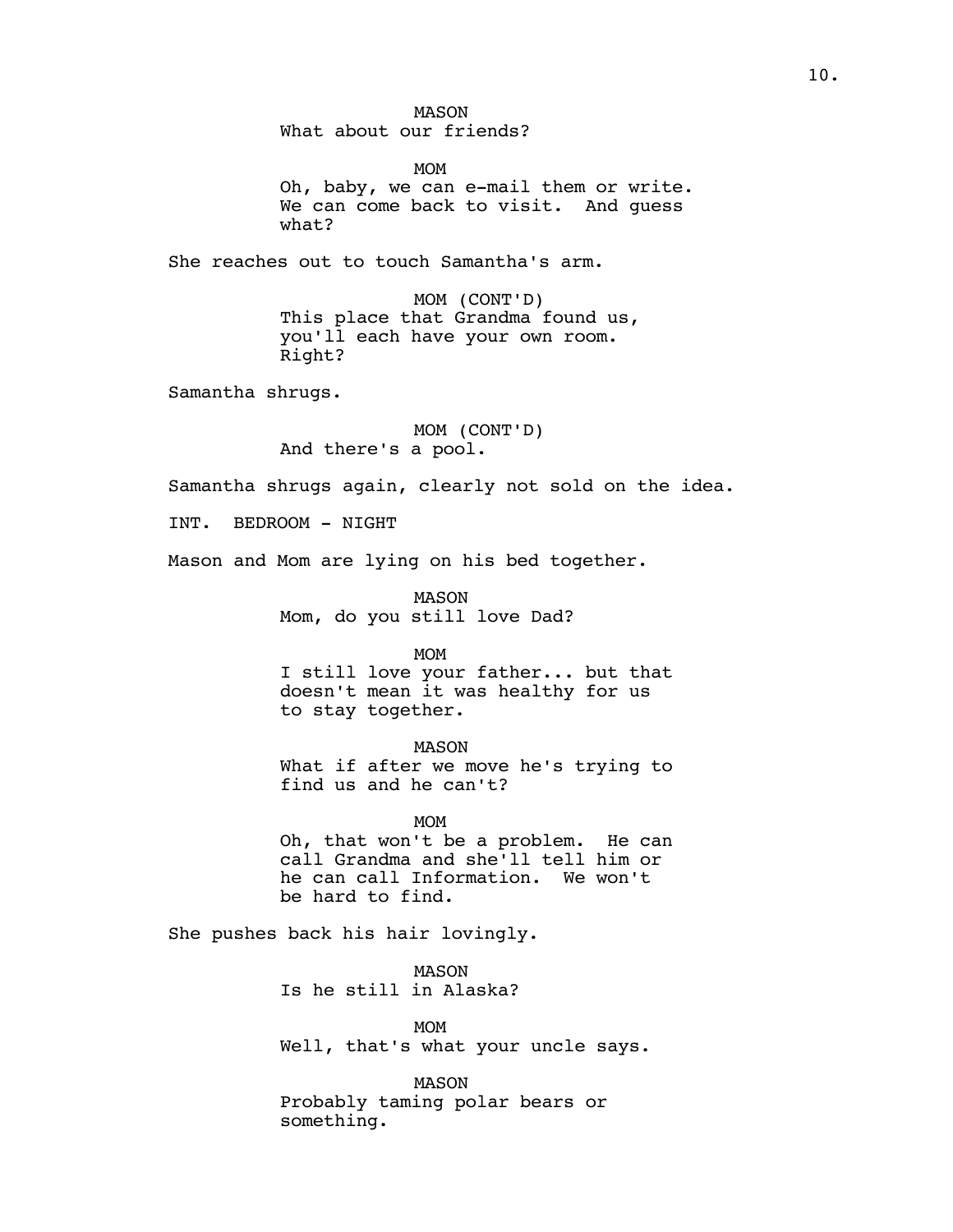MOM Yeah... well, I hope they're taming him.

EXT. HOUSE - DAY

The moving van drives off as mom puts another item in the pile of stuff to be left at the curb.

INT. HOUSE - DAY

Mom and Mason are getting ready to paint in the empty bedroom. They're looking at the two lone murals, which look a little odd without the bunk bed in front of them.

> MOM Here, wanna help me out?

> > MASON

Sure.

MOM

Okay. Take this paint... very carefully... and paint any little smudge or mark or anything on the baseboard there, behind the door, and all around the doorways on the inside.

INT. LIVING ROOM - DAY

Meanwhile, Samantha is talking on the phone.

SAMANTHA (on phone) She says we're gonna come visit and I'm gonna write and call you. Oh, wait, hold on a second. I'm getting another call. (Pushes Flash) Hello? Sorry, Tommy, Mason can't come over today. We're moving. And I'm on the other line. Bye. (Pushes Button) Althea? I'm gonna be sending Sailor Scout instructions. Email, and write back telling me how the other scouts are doing. Well, because you're the leader now.

During the last bit of this conversation, Mason slowly paints over the "growth chart" lines on the bedroom door jamb.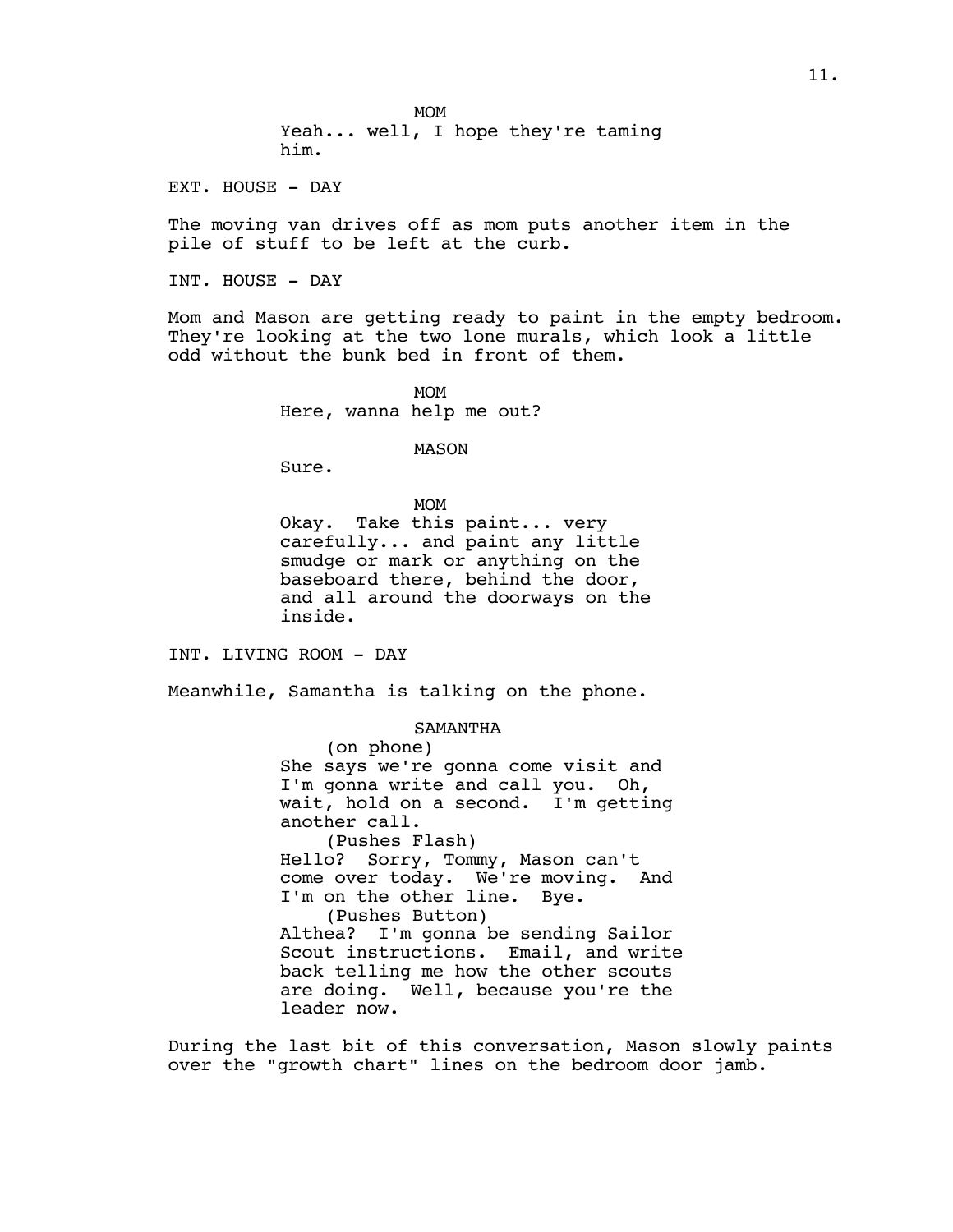# EXT. OUTSIDE FRONT DOOR - DAY

Carrying their final belongings from inside the house, they slowly exit the front door and head over to the car.

MOM

Okay, let's go, 'cause I wanna get there before it gets dark.

### SAMANTHA

Goodbye yard, goodbye crepe myrtle, goodbye mailbox. Goodbye box of stuff Mommy won't let us take with us but we don't wanna throw away. Goodbye house, I'll never like mommy as much for making us move.

MOM

Samantha! Why don't you say goodbye to that little horse shit attitude? Okay? 'Cause we're not taking that in the car.

Just before he gets in the car, Mason is looking out at the neighborhood.

# MASON Goodbye old lady who listens to rock music and rides a motorcycle.

Soon the car is pulling away. As they drive off, Mason notices out his side of the car, Tommy approaching on a bike in the distance, gesturing toward the car. Mason watches him out the window, but says nothing as Tommy recedes into the distance.

INT. CAR - DAY

Mason and Samantha are restless and energetic, letting their childish energy get the best of them as they wrestle, hit, and squeal at each other in the back seat of the car. It is all well-intentioned though, as the two share a laugh after Mom tells them to quiet down.

> SAMANTHA Eeeee! Don't! MOM Hey! Hey, what's happening back

there? Stop, put the barrier up.

SAMANTHA Ahh! Stop! No!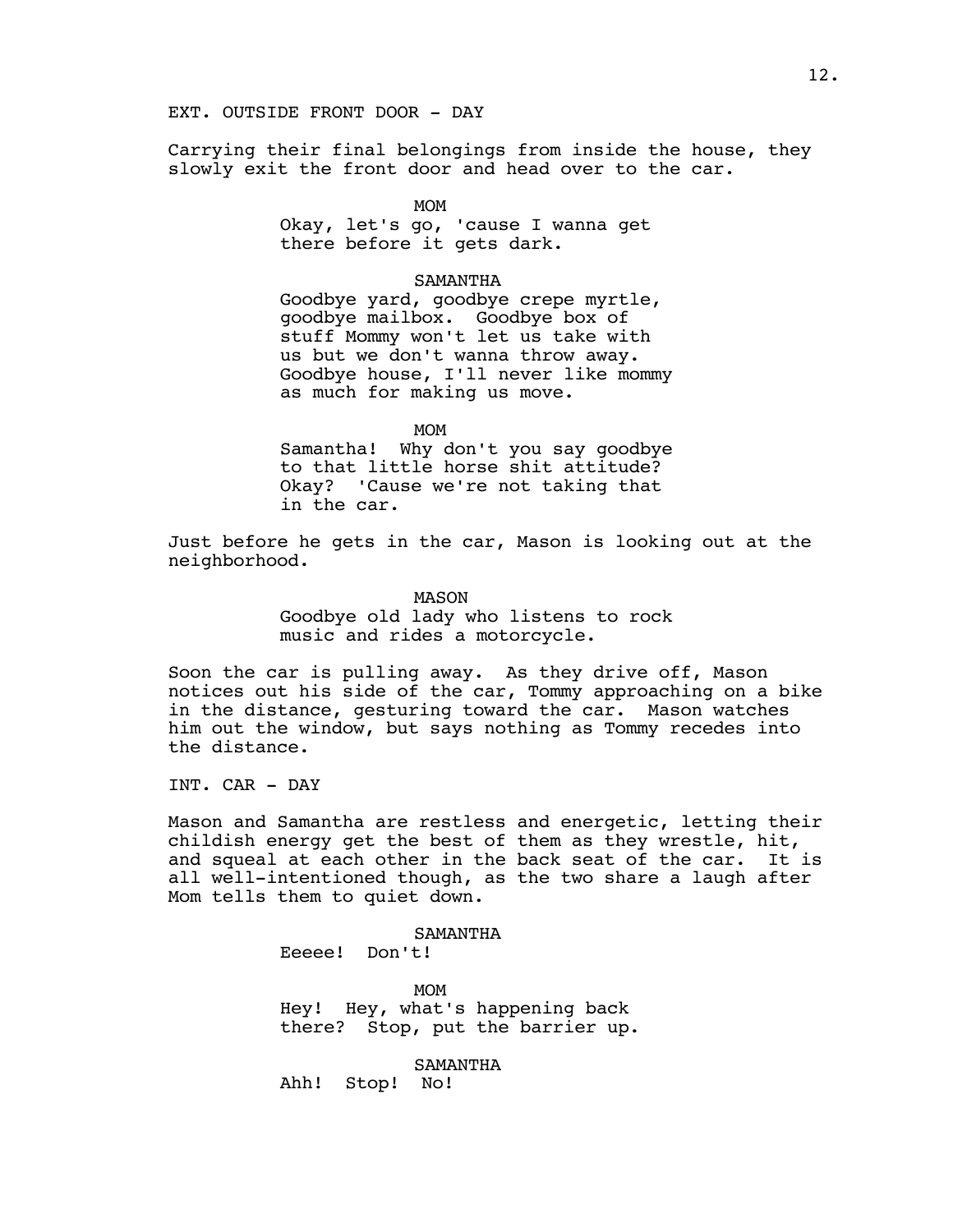Mason punches the pillow barrier between himself and Samantha, while his Mom speaks.

> MOM Hey, put the pillow between you. Make a barrier, come on. Stop. We're gonna play a game called The Game of Silence. Whoever can stay quiet for the longest period of time wins. You guys think you can do that? Okay, go!

The family's car moves on toward the Houston skyline just as dusk arrives.

INT. BEDROOM - DAY

Mason appears grumpy, trying to shove what he needs for the day into his backpack quickly.

> MOM (O.S.) The bus'll be here in ten minutes.

MOM (CONT'D) (steps into doorway) Put that homework in your backpack!

MOM (O.S.) (CONT'D) Go eat! Baby, go eat!

MASON

I am!

INT. KITCHEN - DAY

Samantha places pancakes on their plates while talking to Mason in a cryptic language, reminiscent of pig latin.

> SAMANTHA ...I affatay servay yoohay.

> > MASON

Speak English! Shut up. Mom! She's speaking that stupid language again!

MOM

Samantha!

# SAMANTHA

I was speaking perfectly clear English, Mother. You know, he's a little slow in the head. He did officially flunk first grade.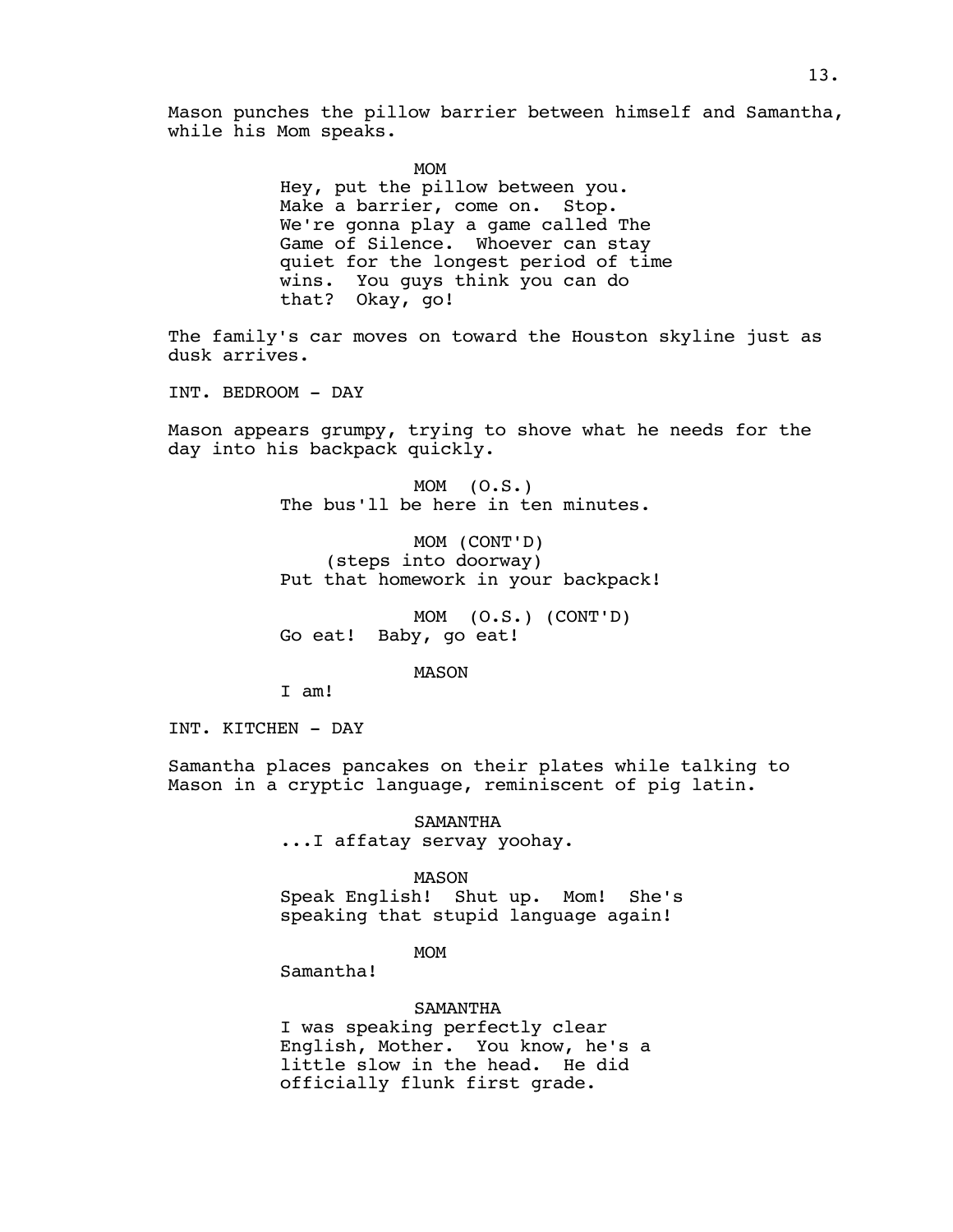Sit your butt down.

SAMANTHA Yes sir, Mother sir!

She salutes.

MOM

All right, listen up guys. Grandma's gonna pick you up after school. Your dad is in town for the day so you're gonna spend the afternoon with him.

## SAMANTHA

Hmm.

MASON Is he moving back?

MOM

I don't know.

SAMANTHA We haven't seen him in about eighty years.

MOM Like... a year and a half.

MASON (points to Samantha) Ha-ha.

#### SAMANTHA

Oh please...

MOM

Can we please eat, here? The bus is coming. Who wants syrup?

INT. CLASSROOM - DAY

Mason plays Oregon Trail on a classroom computer, while his TEACHER speaks in the background.

> TEACHER (O.S.) All right, nice cursive. Okay, Mason, when I check the mobiles, am I gonna find yours?

> > MASON

No.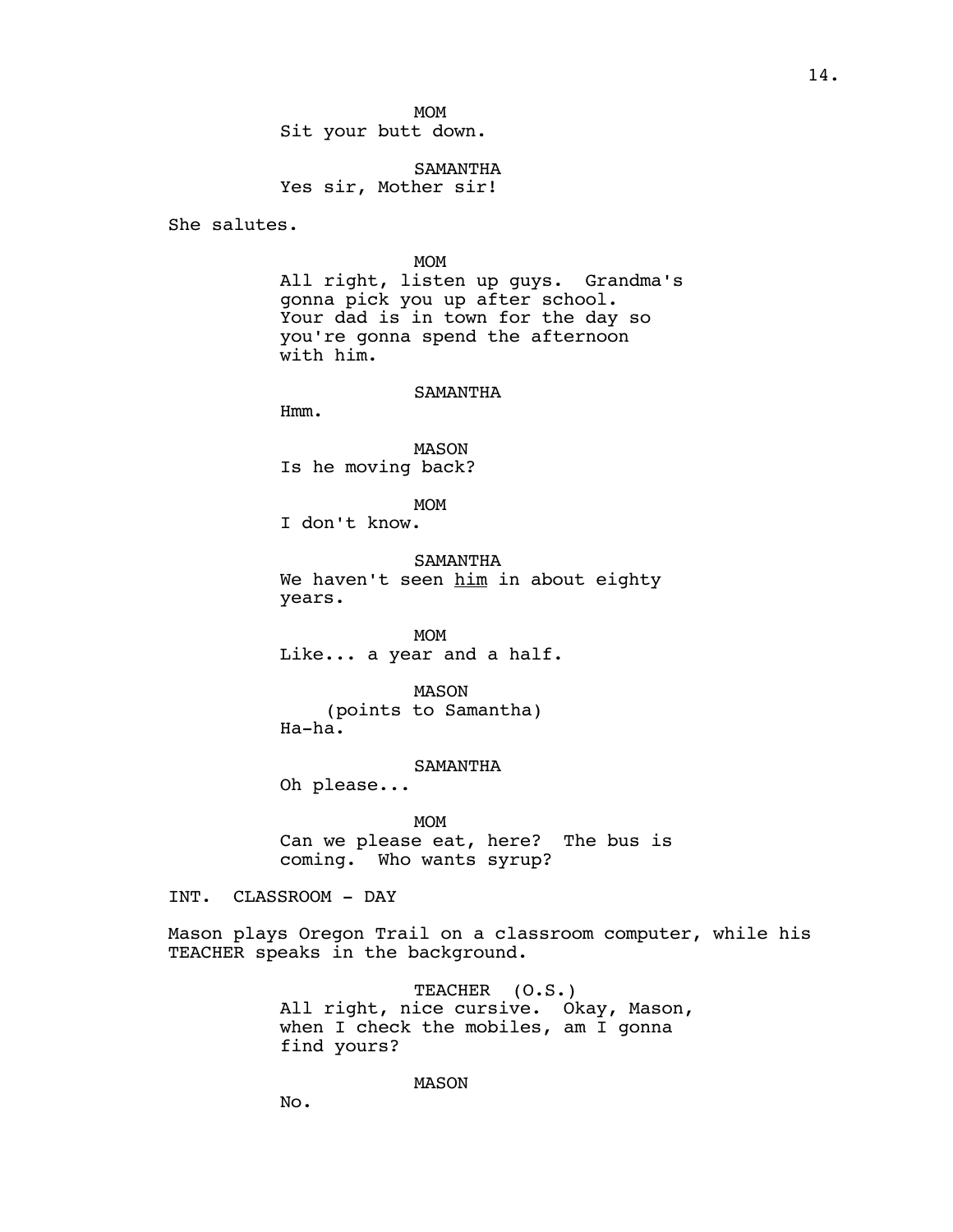TEACHER

And why not?

MASON 'Cause I didn't finish it.

TEACHER Well, it's time to finish it.

MASON Just a minute.

TEACHER No, let's do Apple Quit.

Mason cuts a sheet of construction paper in the shape of the state of Texas, presumably to finish his mobile. He sits across from a female classmate, GIRL IN RED, who teases him.

> GIRL IN RED Time to finish your work, Mason. "Apple Quit."

INT. GRANDMA'S HOUSE - LATER

Samantha sits with her GRANDMA, Catherine, showing off her good grades on various school reports. Mason sits in his own chair, playing with a Gameboy.

> SAMANTHA (O.S.) So this is my history test...

GRANDMA (O.S.) Mm-hm. A+, very good.

SAMANTHA (O.S.) And that's another history test.

GRANDMA (O.S.) Mm-hm, and another A.

SAMANTHA Yeah, well, it doesn't have a plus but... oh well.

GRANDMA

Oh.

Grandma strokes Samantha's hair proudly.

SAMANTHA And then um, that's my report on lizards...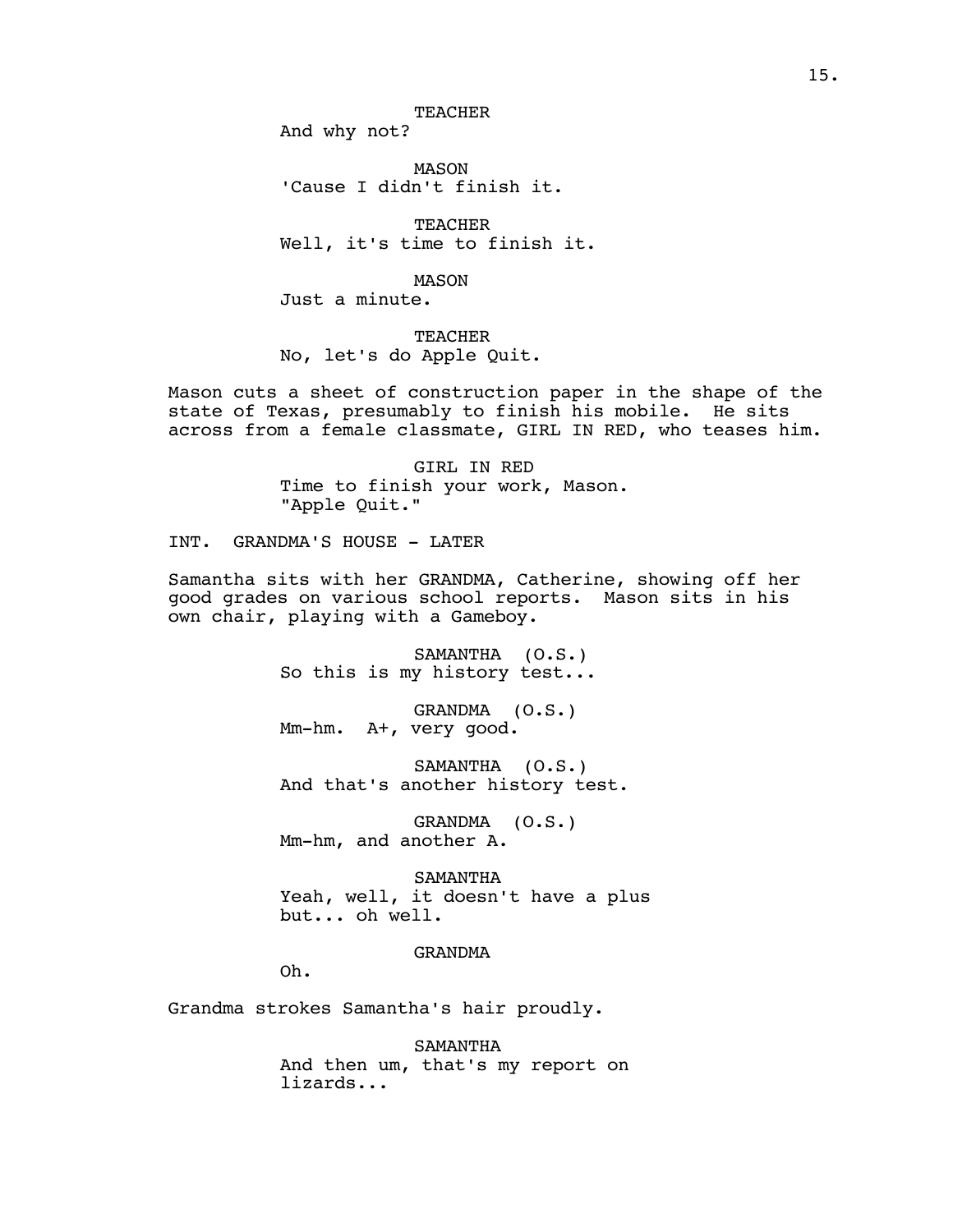GRANDMA Oh, let me see your pictures.

SAMANTHA And then, um... Oh yeah, these are my pictures.

#### GRANDMA

What is that?

SAMANTHA Well, that's called a dewlap.

GRANDMA

A dewlap, okay.

SAMANTHA Oh yeah, this is a math test.

GRANDMA

Oh, "A" again.

Mason reaches into candy dish on the table.

GRANDMA (CONT'D) Mase, that's the last candy, okay?

MASON

Okay.

GRANDMA (O.S.) Okay. We need to put this stuff up.

EXT. STREET/FRONT PORCH - DAY

A Pontiac GTO pulls up outside.

GRANDMA (O.S.)

That's him.

DAD gets out of the car and hurries to the door. Samantha squeals, as she runs out to greet him.

SAMANTHA

Daddy! Hi!

DAD Oh my! Look at you, you're so big!

He hugs them both.

DAD (CONT'D) Hey, MJ! What's happening, buddy? Are you guys ready to have some fun?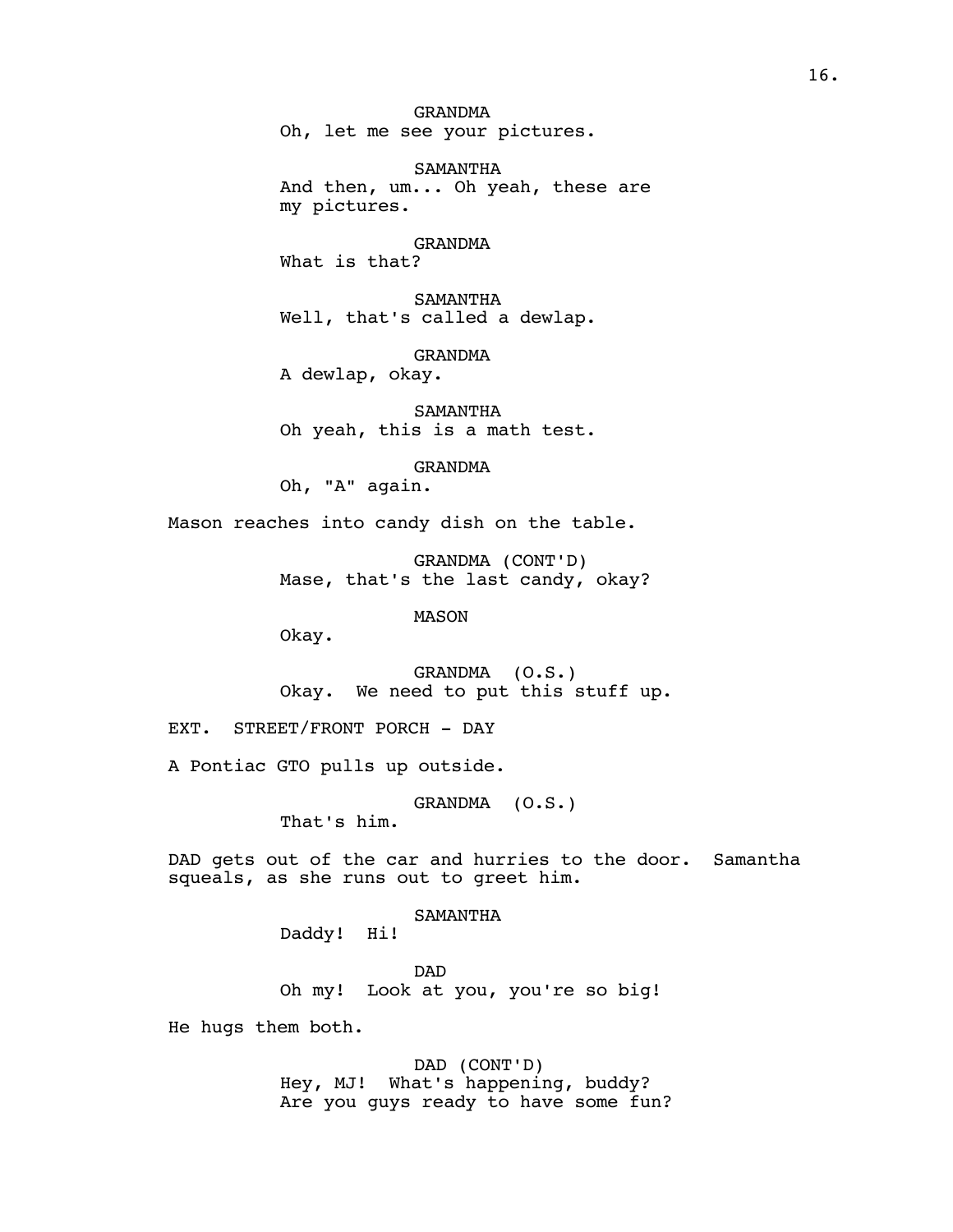MASON AND SAMANTHA Yeah!! DAD Yeah! Alright. Hey, Catherine, how are you? GRANDMA Mase. I'm good. DAD Good to see you. GRANDMA (O.S.) Yeah. DAD What time should I have these rascals back? GRANDMA (O.S.) Oh, I don't know, around 7:30, I guess. I gotta get 'em home by 8:00. DAD Aw, you know what, why don't I take them over to their mom's? A moment of tension passes between them. GRANDMA No, that's okay. She's expecting me. DAD Oh no, that's alright. You guys know where it is, don't you? SAMANTHA Mm. Yeah. DAD All right, I'll do it. It's no problem. GRANDMA I don't think that's such a good idea. DAD Look, it's no problem. Alright? GRANDMA (rolls her eyes)

Okay...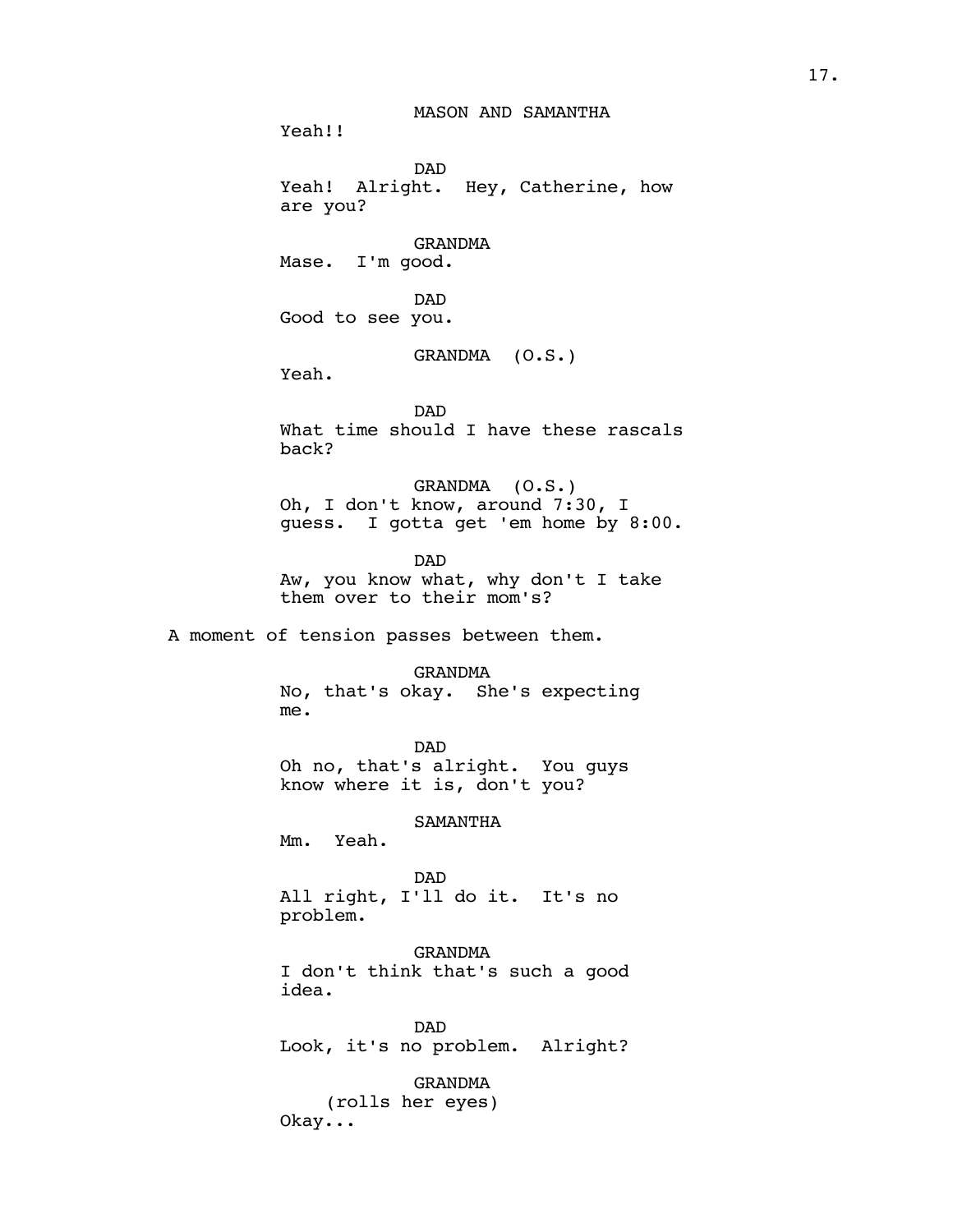DAD You guys ready to go?

MASON AND SAMANTHA

Yeah!

DAD Let's do it, go!

GRANDMA (O.S.) Whoa. Wait a minute, you gotta get your stuff.

# SAMANTHA

Oh yeah.

# GRANDMA

You got backpacks, your purse. Homework. Go to the bathroom.

DAD

Can't believe how big they are.

GRANDMA

Yeah. Time is goin' by.

DAD Mm. Must be nice for you, having 'em here in Houston.

# GRANDMA

I love it, yeah. I'm volunteering at their school.

DAD Oh yeah? What you doin' over there?

GRANDMA I'm in the library. You know, reading to the little ones.

DAD

Huh. Great.

GRANDMA So -- Alaska, huh?

DAD

Yeah.

GRANDMA Are you back?

DAD We'll see. How's Liv?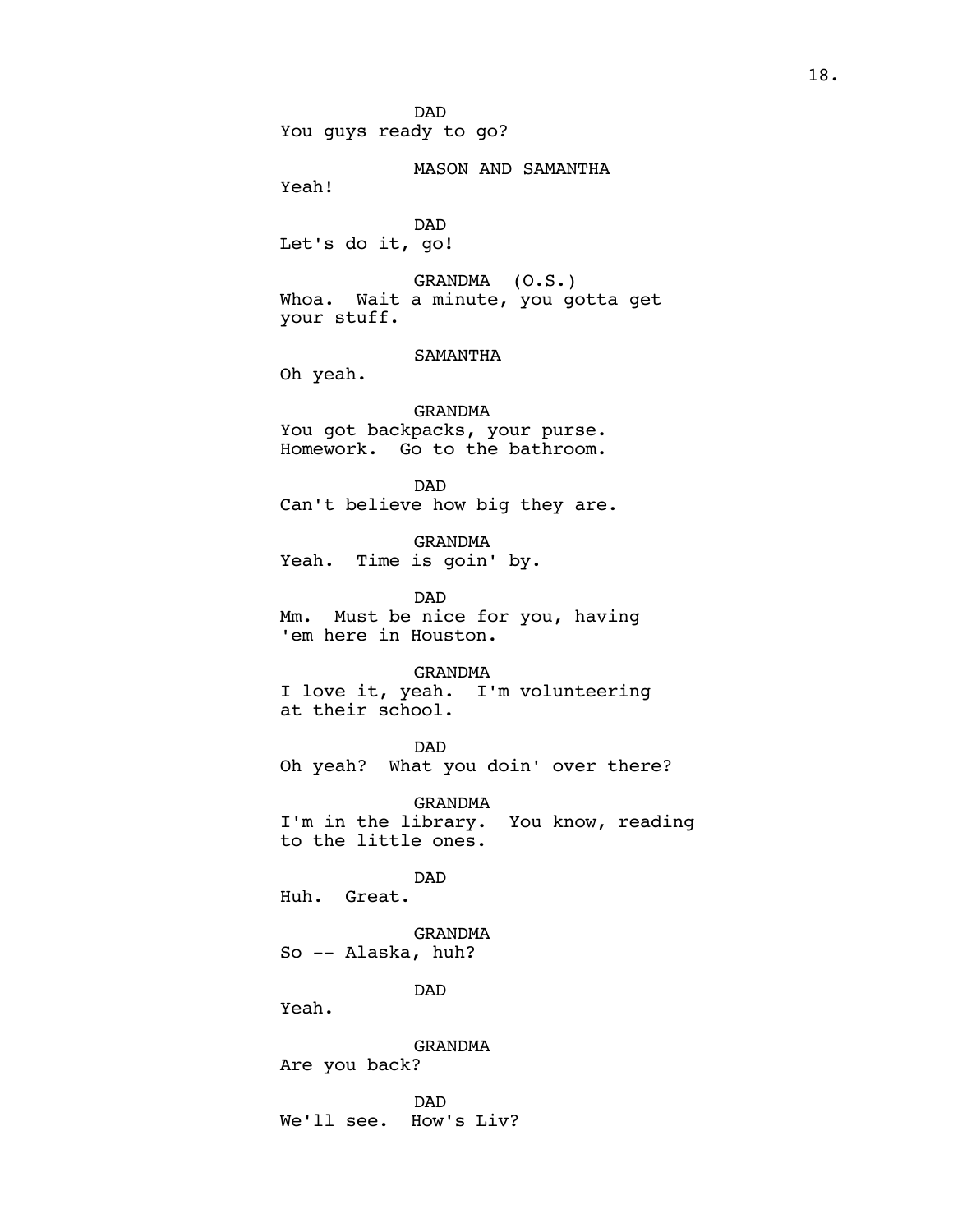GRANDMA She's a busy girl. Yeah. She's back in school. But she's working, and single parenting... a lot to juggle. DAD You guys got everything, huh? MASON AND SAMANTHA Yeah. DAD Alright, say goodbye to your grandmother. MASON (O.S.) Bye! SAMANTHA (O.S.) Bye grandma! DAD Alright, let's roll. Now wait a second. You're not the type of kids who like presents, are ya? SAMANTHA Yes! DAD Naw, you don't --MASON Yeah! SAMANTHA 'Course we are! DAD Really? Let's do it! MASON AND SAMANTHA Yeah! Yay! MASON I call front seat! SAMANTHA I wanted the front seat, though. DAD

Alright. Well, Mason gets it on the way there and Samantha gets it on the way back, huh? Hop in there.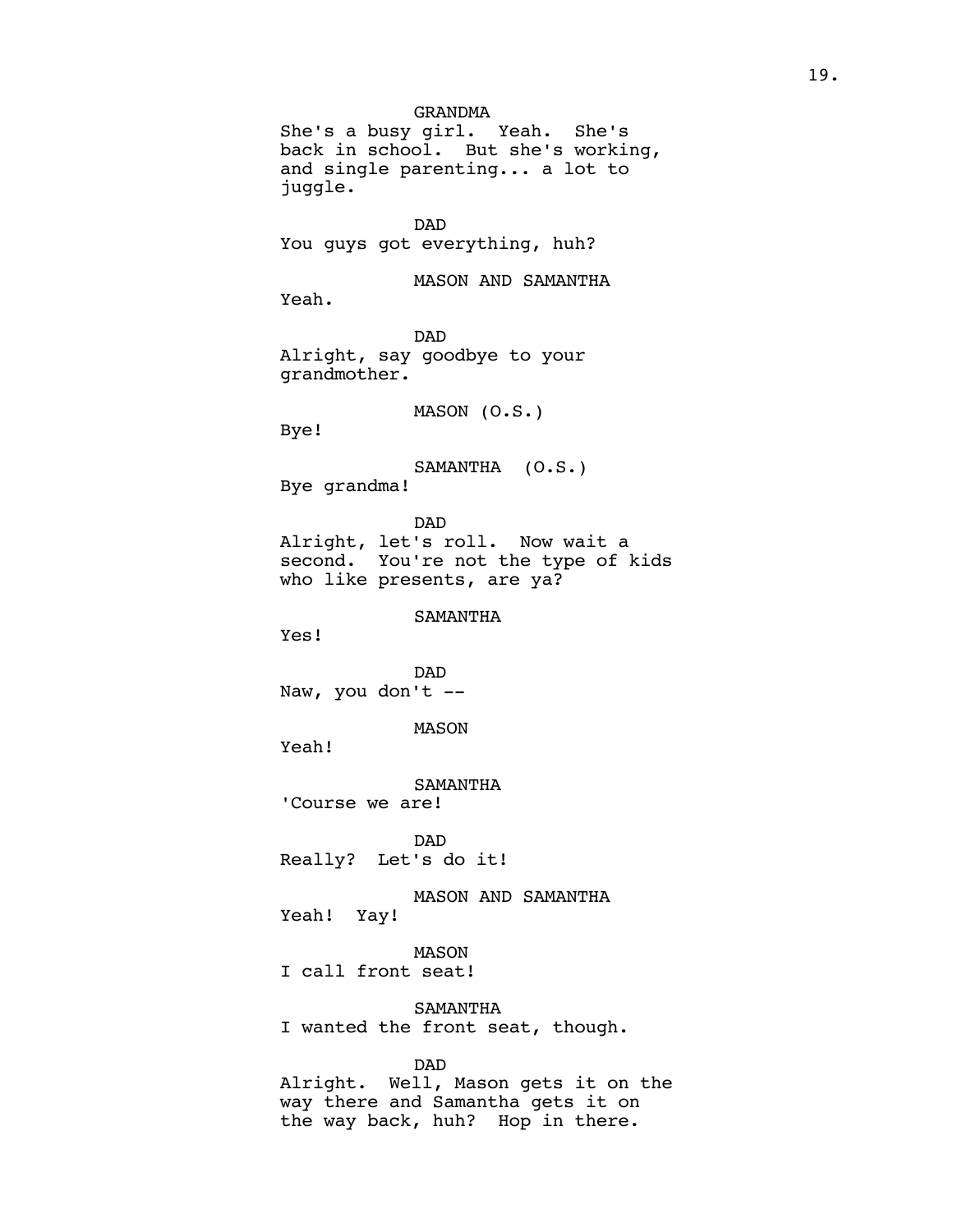# DAD Seat belts. Alright.

He motions to Grandma that he's got it covered.

DAD (CONT'D) Seat belts. Not like this car has any seat belts.

INT. BOWLING ALLEY - LATER

Samantha is bowling, her pink ball hurdling down the lane toward the pins.

> DAD (O.S.) Nice... Nice... Nice...

Strike!

# SAMANTHA

Yay!

# DAD Yeah! Alright!

Dad is clearly impressed and excited for Samantha, as he stands to embrace her.

> DAD (CONT'D) Come here, come here, yes! That was awesome! Get up there Mason, get up there!

#### SAMANTHA

Daddy!

DAD (to Samantha) It was so good! (to Mason) Come on. Let 'em know who you are, buddy. Let 'em know who you are.

Dad kisses Samantha. Mason throws his bowling ball.

DAD (CONT'D) Yes! Yes! Yes! Alright, alright...

Gutter ball.

DAD (CONT'D) Don't worry about it.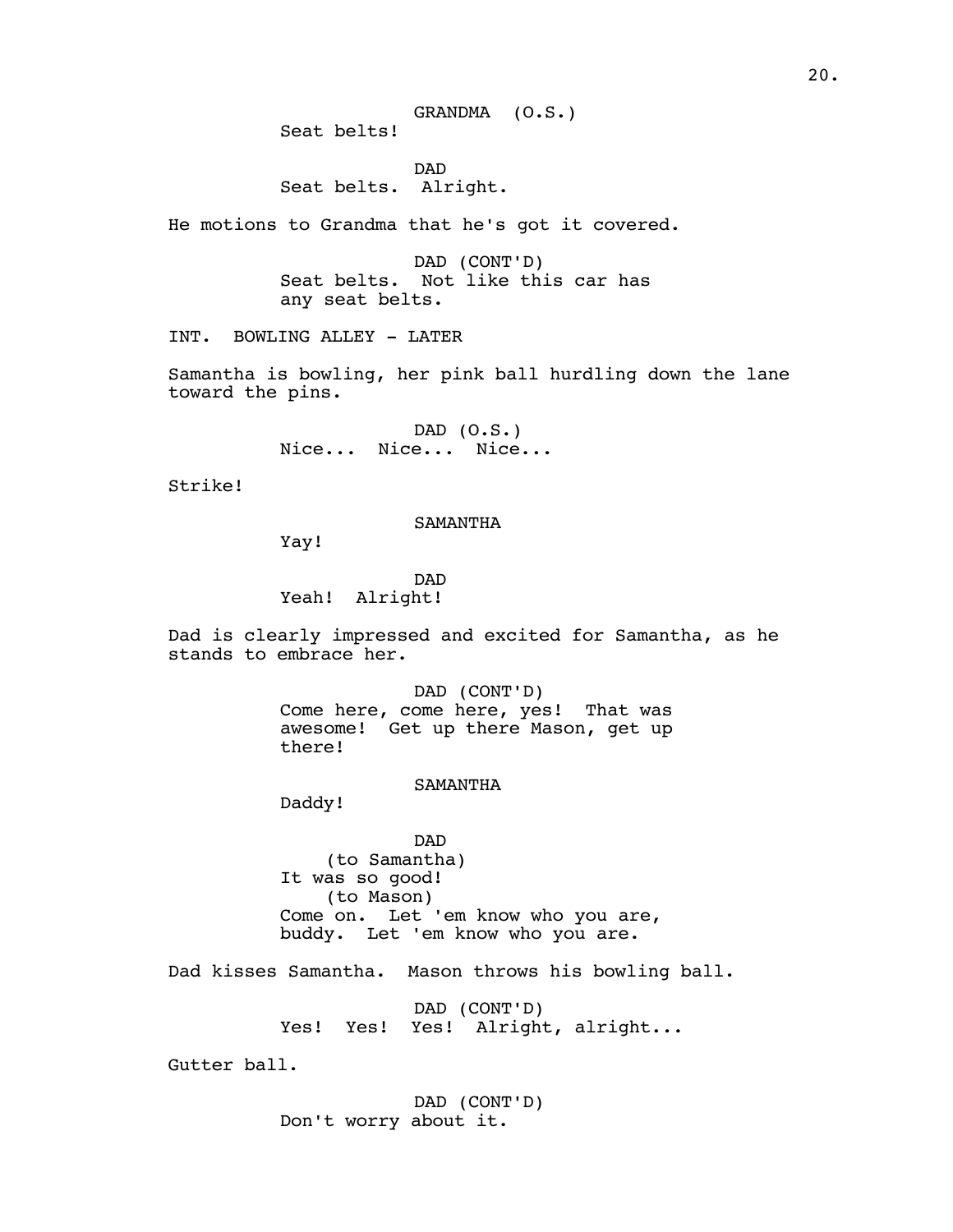MASON Wish we could use the bumpers.

DAD

Bumpers are for kids. You know, what're you, two years old? You don't want the bumpers. Life doesn't give you bumpers.

Mason tosses the ball again.

DAD (CONT'D) There we, there we go, there we go! We got something there! We got something! We got something! Ooooh!

Another gutter ball.

MASON Last time I went bowling we had bumpers and it was a lot more fun!

Dad gets up to bowl.

DAD

You don't want the bumpers, alright? You bowl a strike with the bumpers and it doesn't mean anything. Trust me. Just lay it out on the lane. One, two, three and...

Samantha mimes smoking, points to Dad, as if to say that he smells of cigarettes. It's Dad's turn to bowl.

> DAD (CONT'D) Ka-blam! Let's hear it for the father! Whoo! (To Samantha) Get up there, get in there...

SAMANTHA Yay! Great job!

DAD Get out there, girl, get out there!

Score-keeping screen flashes an animated alligator that reads: STRIKE

EXT. Street as car burns (on TV screen)

TV NEWSMAN (V.O.) Four Blackwater operatives have been viciously attacked in their cars in (MORE)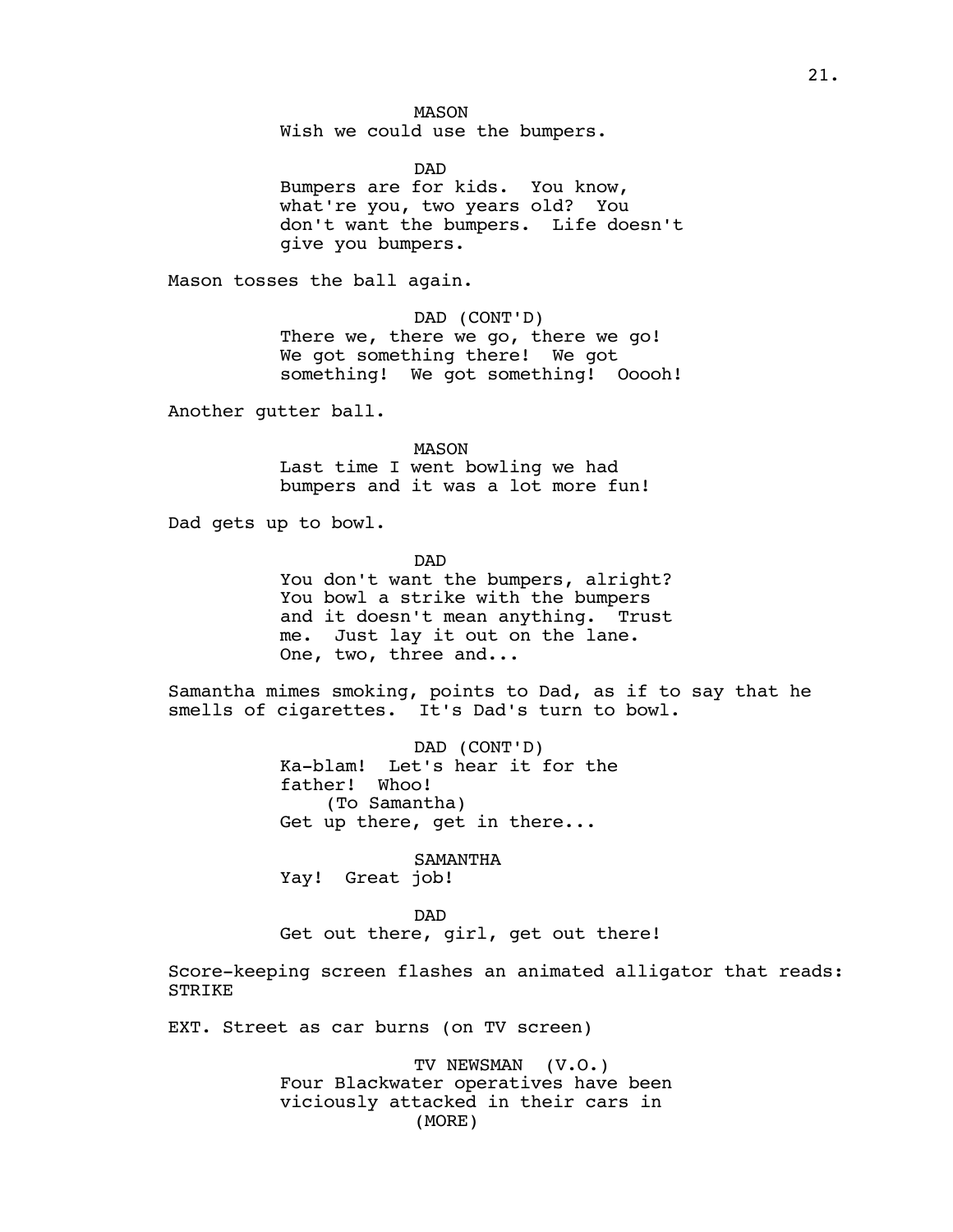TV NEWSMAN (V.O.) (CONT'D) Fallujah. The bodies and cars were set on fire, after insurgents started shooting, killing American citizens.

DAD (O.S.) Look at this. It's a disaster.

TV NEWSMAN (V.O.) But the ambush didn't end there. The bodies of the four men were savagely ripped apart...

INT. BOWLING ALLEY CAFE - EVENING

The family sits around a table enjoying their snacks, while Dad smokes a cigarette.

#### DAD (O.S.)

Alright, let me tell you what's happening in Iraq, alright? Exactly what every thinking person in the world knew was gonna happen before they got started. Bush and his little numb-nut fanatics he's got around him, they don't give a rat's ass.

SAMANTHA

That's a quarter.

DAD What's a quarter?

SAMANTHA

You said a-s-s.

DAD Oh, sorry. My bad.

#### SAMANTHA

And my teacher says it's a good war, because it's better to be safe than sorry.

## DAD

That's what they're teaching you in school? Alright, listen to me. Listen to your father, okay? That is the lie. That's the big lie. Iraq had nothing to do with what happened at the World Trade Center. You know that, right?

## SAMANTHA

I guess.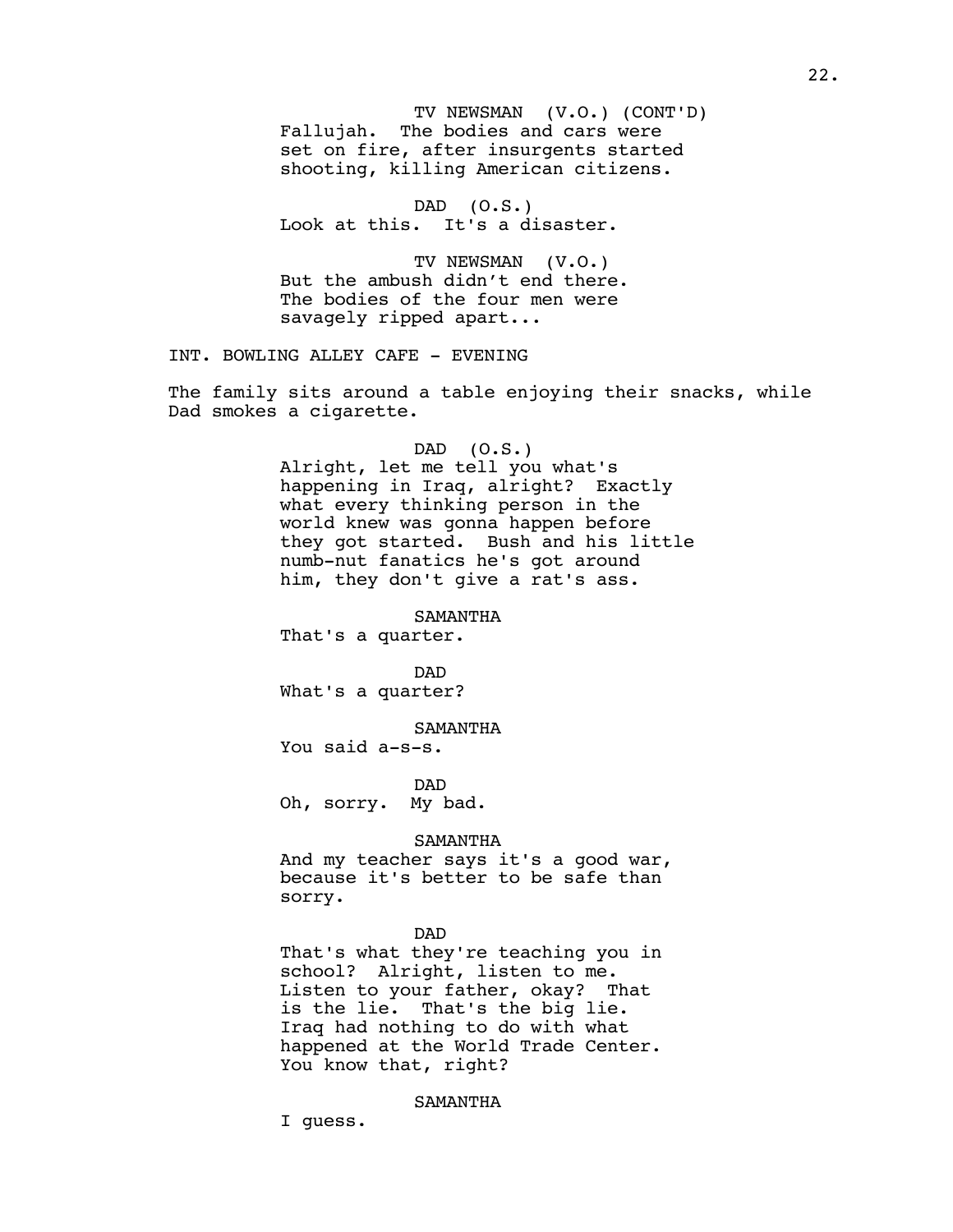DAD Alright. Who are you gonna vote for next fall, MJ?

## MASON

I don't know.

SAMANTHA He can't vote. He's not eighteen.

DAD Yeah, oh -- alright, who would you vote for?

MASON

Kerry?

DAD Anybody but Bush! Okay?

SAMANTHA Are you gonna move back?

DAD

Uh... I'm plannin' on it. You know, I gotta find a job.

MASON

Are you and mom gonna get back together?

DAD<br>T don't know. T That's not, uh... entirely up to me, you know?

SAMANTHA

I remember when I was six, you and mom were fighting like mad. You were yelling so loud and she was crying.

DAD That's what you remember, huh?

SAMANTHA

Yep.

DAD You don't remember the trips to Galveston, camping in Big Bend, all the fun we had?

SAMANTHA

Nope.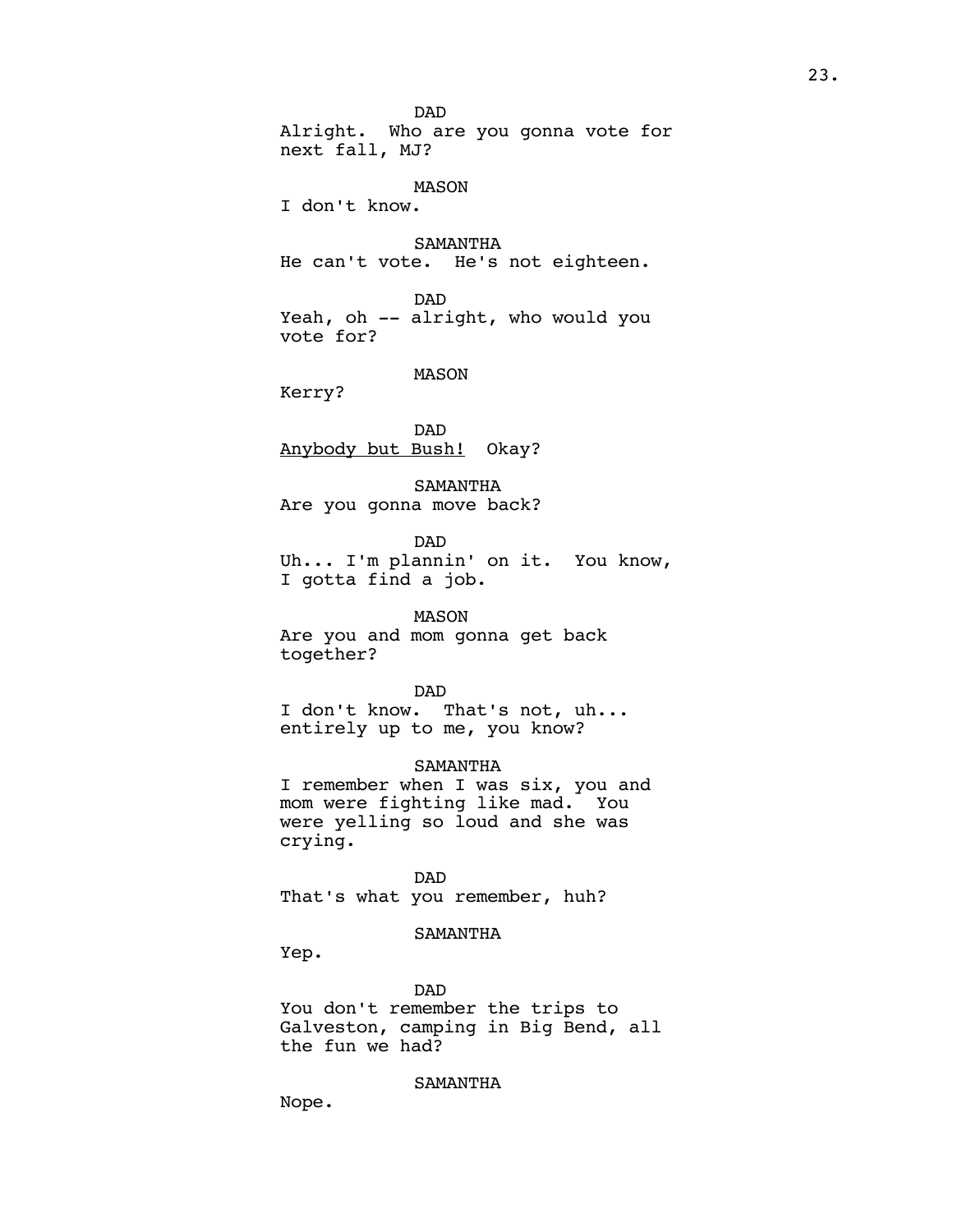DAD You ever get mad at your mother?

SAMANTHA

Yeah.

DAD (O.S.) You ever get mad at your brother?

SAMANTHA

Yeah.

DAD Yeah. You ever yell at him?

SAMANTHA

Oh yeah.

DAD Yeah. Doesn't mean you don't love him, right?

SAMANTHA

Mmm...

DAD

Look, the same thing happens when you're grown up, alright? You... You know, you get mad at people. You know, it's not a big deal.

MASON What'd you do in Alaska?

DAD I worked on a boat for a while. Um, I tried to write some music.

MASON Did you see any polar bears?

DAD (O.S.) No, but I saw a Kodiak bear. It was fuckin' huge.

SAMAMTHA (O.S.) Dad! That's fifty cents for the Fword!

Dad reaches into his wallet.

DAD I'm sorry. Here, take a dollar, alright? Keep the change. (MORE)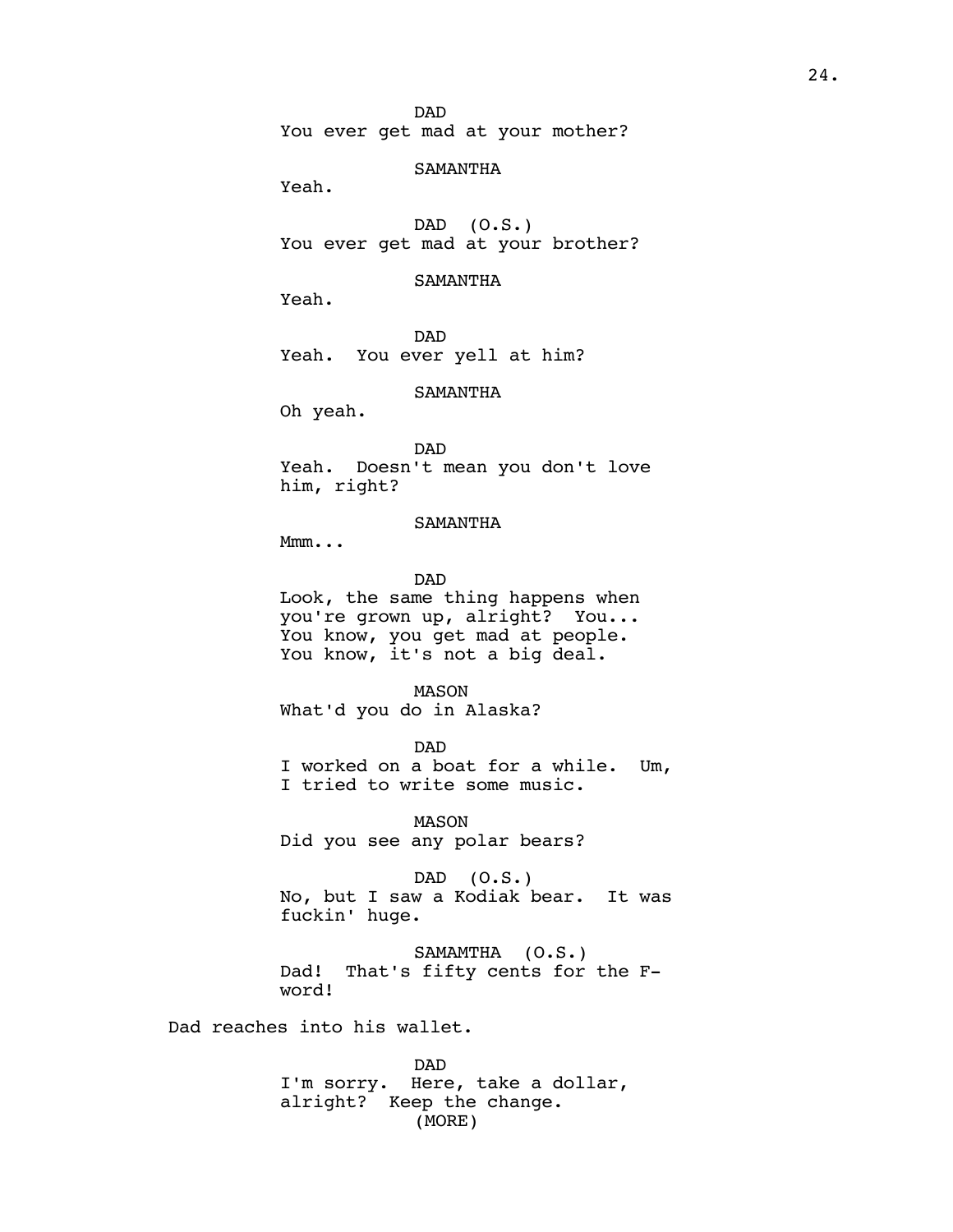DAD (CONT'D) You guys are gonna be seein' a lot more of me. Okay? I missed you two real bad, while I was gone. Okay, I want you to know that. I just needed to take some time. You know, to... Just... Your mom and me, okay... Well, your mother, okay, is a piece of work. Alright, I think, I think<br>you know that by now. Alright? And you know that by now. Alright? I'm just, I'm so happy to be with the two of you. Okay. And I'm sorry about that bumper business. Alright. I'm gonna get better at stuff like that, okay?

As a token of reconciliation, Dad high fives them both, smiling.

INT. MASON'S BEDROOM - NIGHT

Mason shows Dad his collection of arrowheads and a long feather, all laid out on top of a skateboard. Mason describes each of the pieces to his Dad.

> MASON I got that one at Dripping Springs...

> > DAD (O.S.)

Mmhmm.

MASON And um, my friend Rodney gave me that one.

DAD (O.S.)

Yeah?

MASON And I bought that one.

DAD You bought this one?

MASON

Yeah.

DAD You found this at Dripping Springs?

MASON

Uh-huh!

DAD Wow! What else do you got?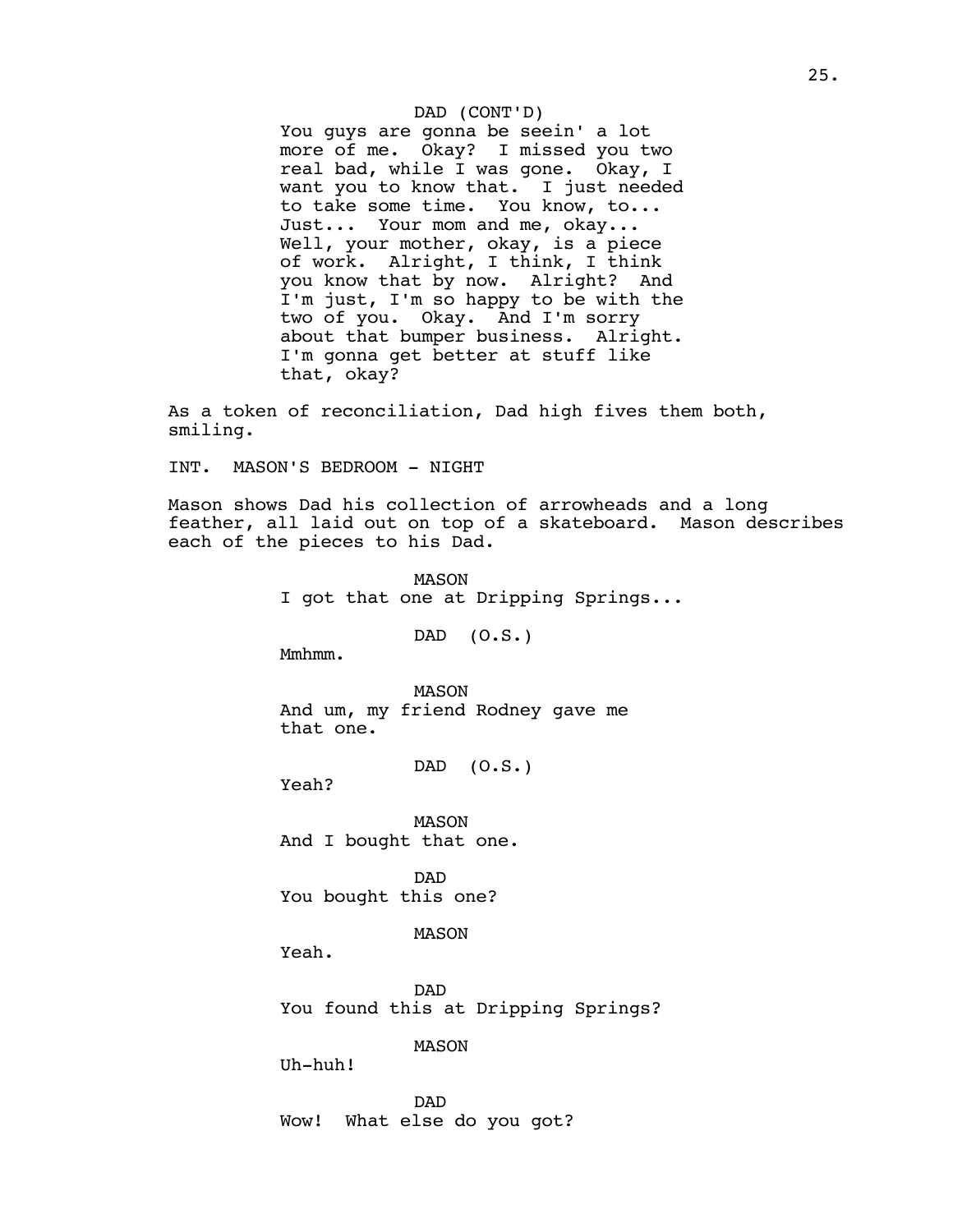MASON Well, um, these are snake vertebrae.

DAD Snake vertebrae? That's disgusting. Huh? Mason, I don't want you collecting snake vertebrae anymore.

They both share a laugh.

DAD (CONT'D) Is this the feather I sent you?

MASON Yeah! Yeah, yeah, yeah, it is.

Samantha enters the room carrying photos and a stuffed animal. She sits down next to Dad, interrupting Mason.

> SAMAMTHA Oh, Dad! Um, I forgot to show you these, um, these basketball pictures.

DAD You're on a basketball team?

SAMAMTHA

Yeah!

DAD Wow! Check you out!

MASON

Yeah, and these are-- these are beaver claws.

DAD

Beaver claws?

SAMANTHA (O.S.) I know. That's me.

DAD (O.S.) What, you hunting beaver, huh?

MASON (O.S.) (laughs)

No.

SAMANTHA You see, that's McKinney, that's Meg, and that Gem. They're all my friends --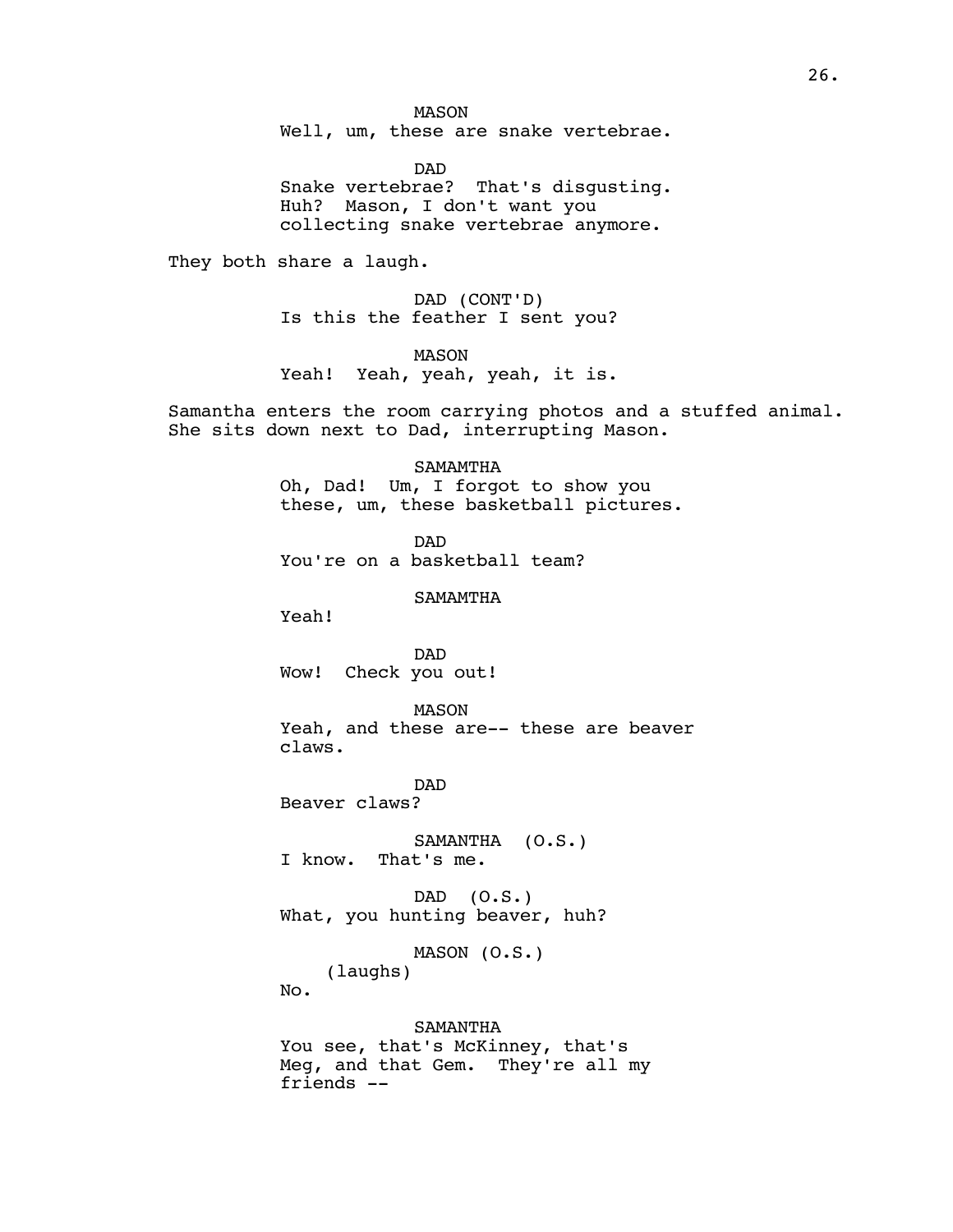MASON ...And this is dried Canadian grass...

DAD Uh-huh. What position do you play?

# SAMANTHA

Um, guard.

MASON

This is dried Canadian grass... And, and uh...

DAD

Uh-huh. Wait, you scoring any points?

SAMANTHA Well, about eight or ten a game.

DAD Eight or ten a game? That is awesome!

SAMANTHA

Yeah!

MASON Once she didn't score any and she cried!

# DAD

You cried?

SAMANTHA Well, only a little bit.

DAD

Awww.

Dad kisses Samantha's forehead.

INT. FRONT ENTRY - MOMENTS LATER

MOM

Hello!

SAMANTHA Oh, Mason, Mom's home!

MASON

Mom's home!

Dad quickly shifts from playful to nervous.

DAD Hey, Mom's home.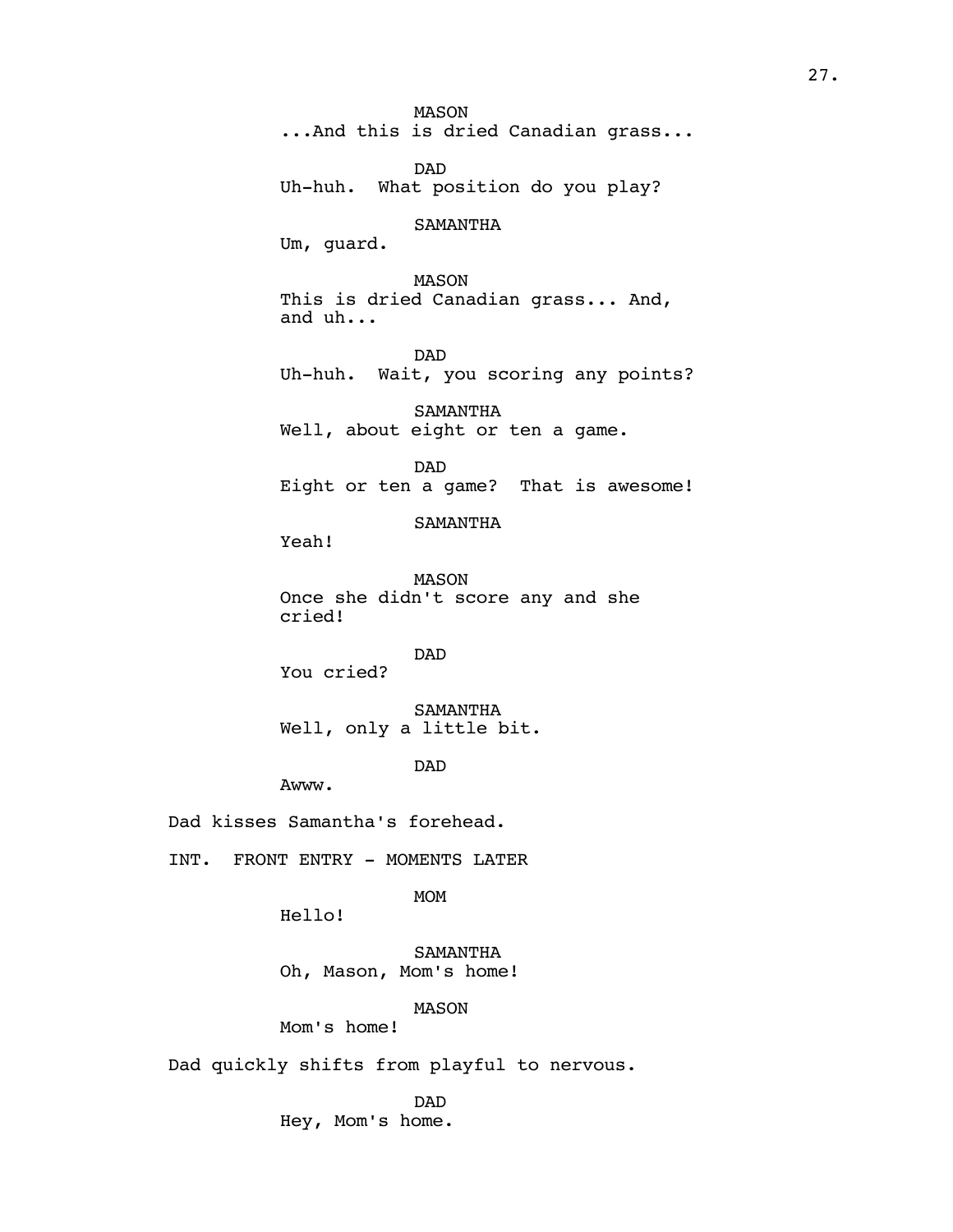Mom, hi!

MOM

Hey.

#### SAMANTHA

Oh, look at this owl Daddy gave me! Isn't it cool? See, its head spins! And look at this bracelet! It was made by Indians in Alaska.

MASON

And Mom, Daddy made this cool hand carved grizzly bear and this tiki.

MOM It's a totem. Wow.

SAMANTHA And guess what else? We went bowling and I made four strikes!

MASON Yeah, and we got to ride around in Dad's car!

MOM (O.S.)

Wow.

DAD

Hey, Liv.

MOM

Hey.

DAD

I know you wanted me to drop them off at your mom's. I just thought it'd be easier if I brought 'em over here.

MOM

Well, it really screwed up my plans.

MASON Well, we just wanted to show him our rooms.

SAMANTHA

Yeah.

MOM Did you guys eat anything?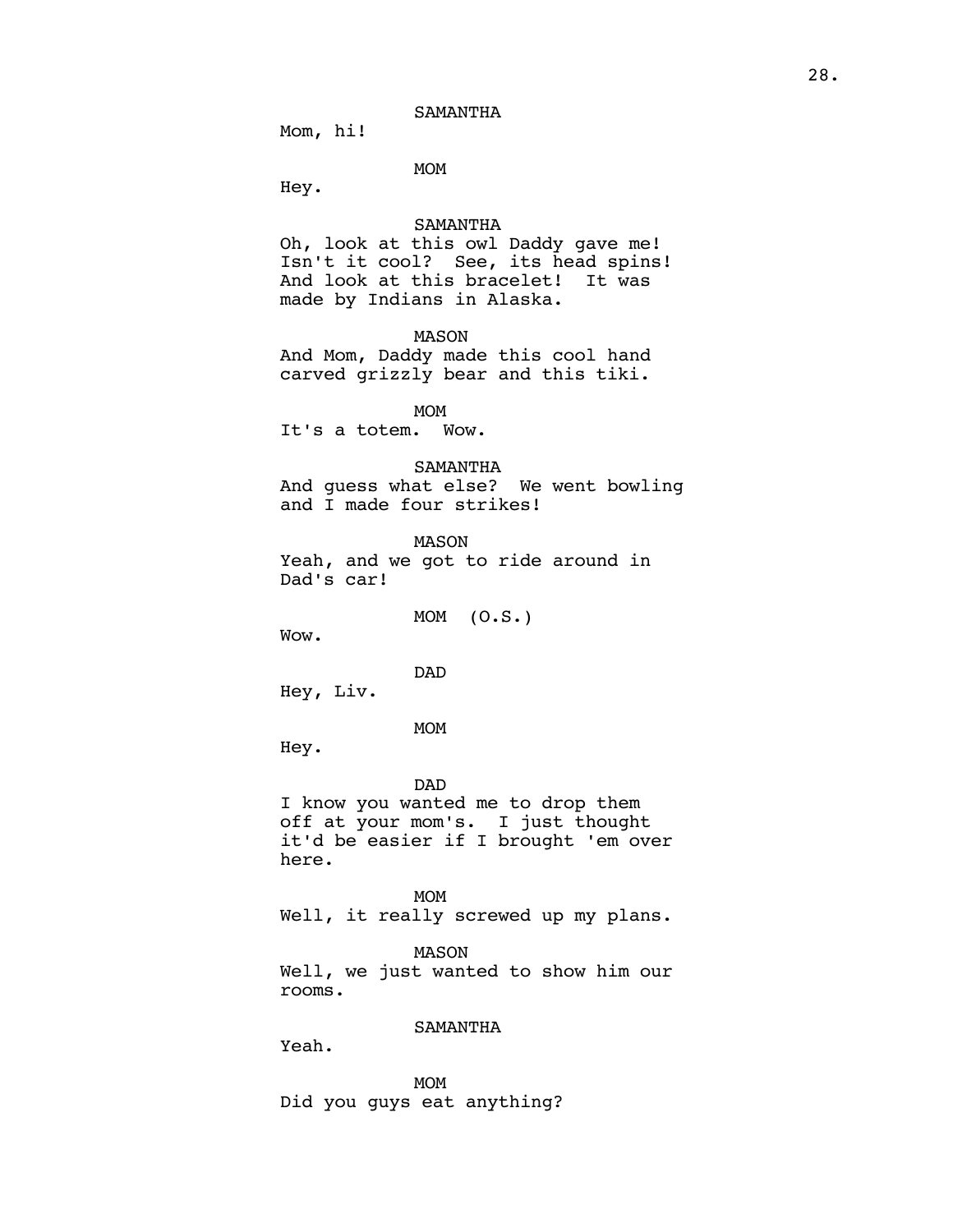SAMANTHA Well, we had some french fries at the bowling alley.

MOM Did you do your homework or...

MASON

No.

SAMANTHA

Not yet.

MOM Okay. Can I talk to you outside for a second?

DAD Yeah. Sure. (as he exits) They had more than french fries.

The children scramble to find a suitable spot for eavesdropping but their parents are inaudible.

INT. UPSTAIRS BEDROOM - MOMENTS LATER

Samantha and Mason look out the window, down at their parents having an argument below.

> MASON Do you think he's gonna spend the night?

SAMANTHA (O.S.) Doesn't look like it.

Mom walks away from Dad. He stands there for a beat, then saunters off. The kids are visibly disappointed.

EXT. COLLEGE - DAY

Mason and Mom walk across the campus lawn.

INT. COLLEGE CLASSROOM - DAY

A professor, BILL, lectures to the class. Mason and Mom are seated in the classroom audience.

> BILL (V.O.) Okay. An unconditioned stimulus, something that produces an unlearned, involuntary, unconditioned response. (MORE)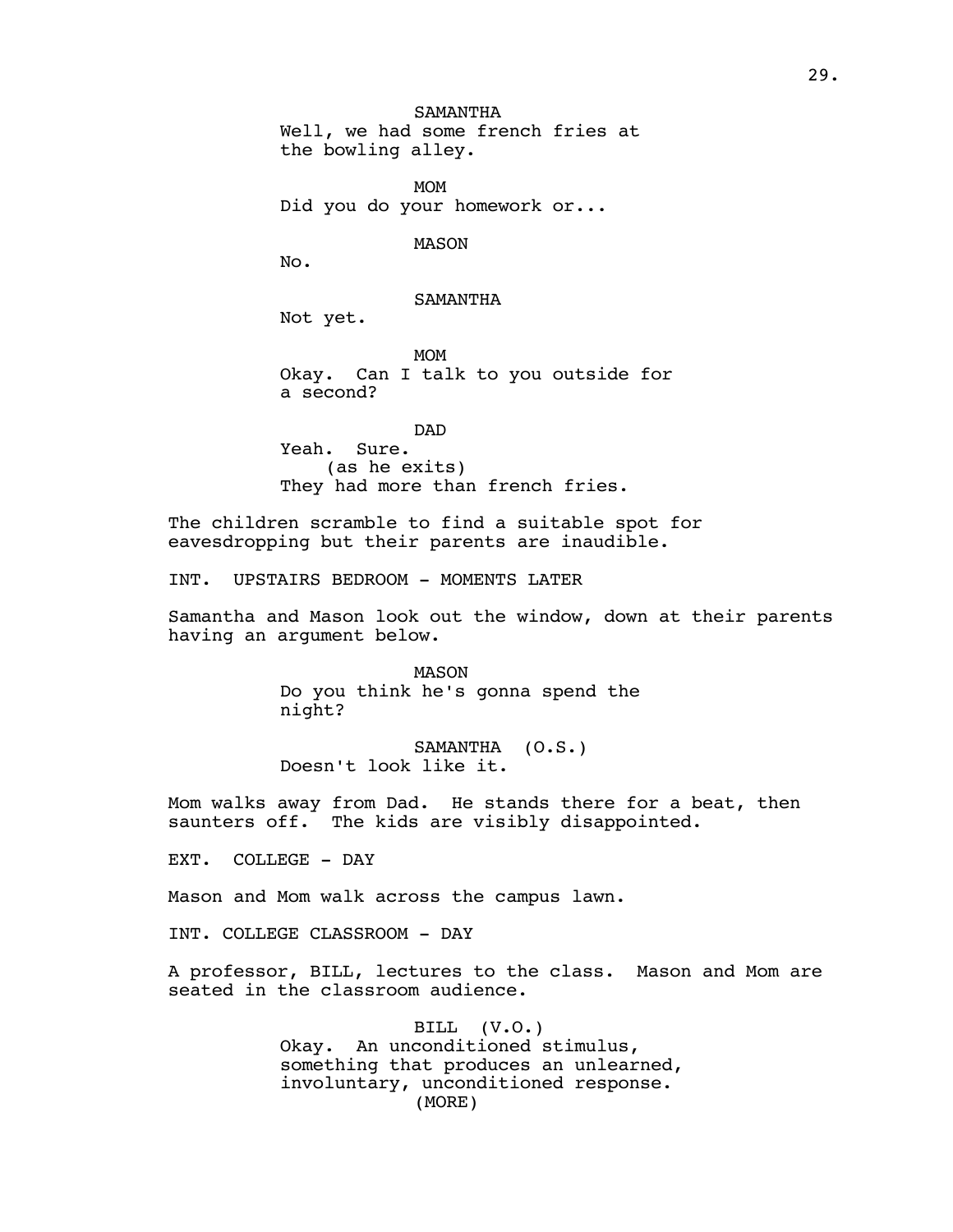BILL (V.O.) (CONT'D) Now in Pavlov's experiment, what was the stimulus, that he used? Come on now, people! Tough weekend? What's the deal, here? Meat. Right? Meat. Meat powder, actually. Whatever meat powder is, it worked on this dog. Okay. He put the meat powder in there and it produced an unconditioned response in the dog, which was? Salivation. Alright. Now, who can give me another example of an unconditioned stimulus-response pair that happens to you everyday. It's probably happening to some of you right now. (pause)

How about sex? Sure, you know. You see an attractive member of the opposite gender, you have an automatic response. You don't have to think about it. Mick Jagger wrote a song about... Oh, when they call your name, I salivate like a Pavlov dog.

Class laughs.

# BILL (CONT'D) Thank you very much. Class dismissed.

Students leave, as Mason and Mom approach the professor.

 $MOM$   $(0.S.)$ Doctor Welbrock, this is my son Mason.

BILL.

Ohh.

MOM Mason, this is Dr. Welbrock.

BILL

Your son. Now see, I thought this was a boy genius who was taking my college course.

Mason laughs. He and Bill shake hands.

MOM He wasn't feeling well today, so I thought I'd bring him with me.

Bill touches Mason's forehead.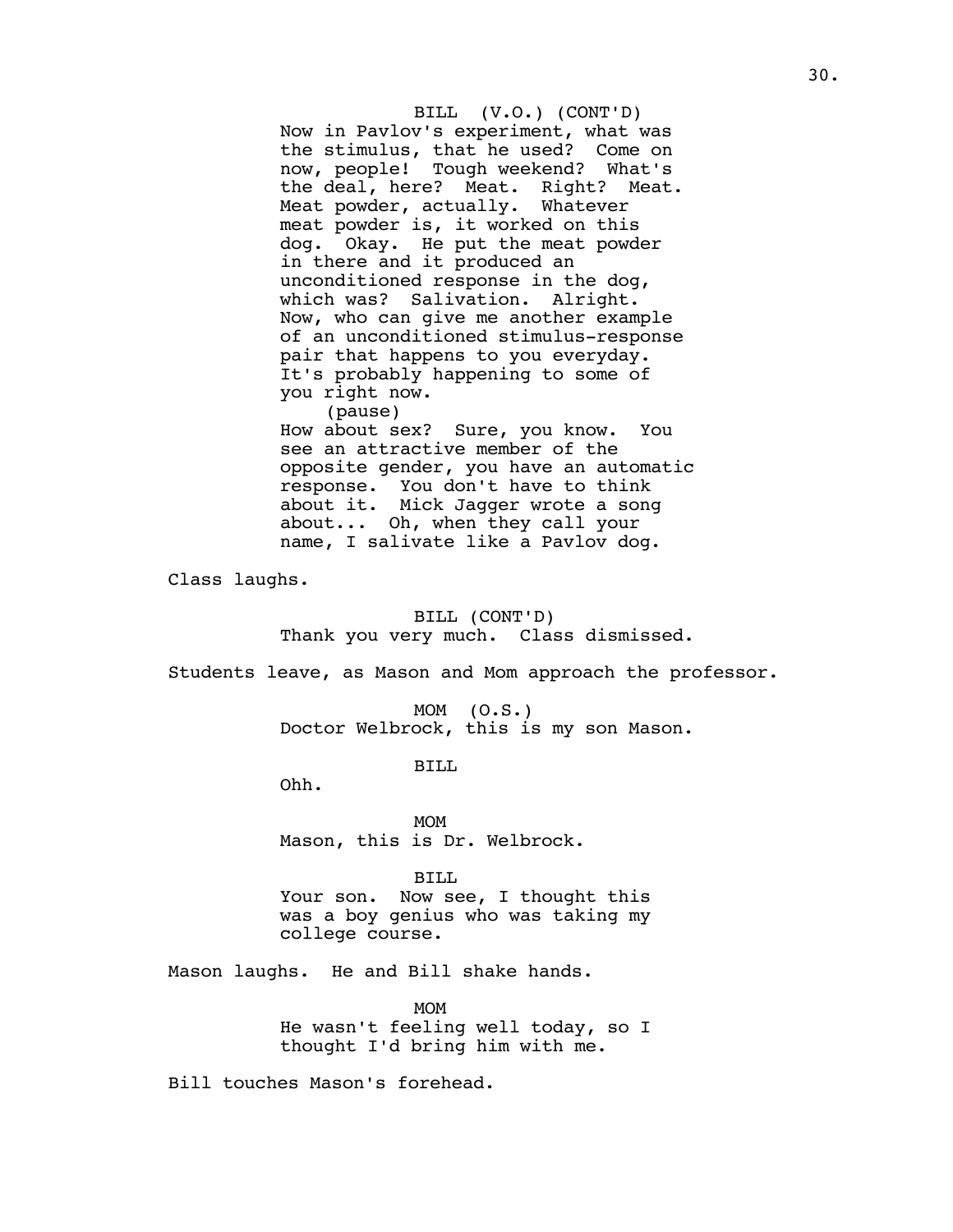BILL

Ah! No fever. It's a con job. I can tell because I have a nine year old son, he pulls this all the time. Same kind of deal. Hey, you play soccer?

#### MASON

Mm, no.

#### BILL

Neither does my boy. He hates soccer. He likes computers. My 11-year-old daughter, loves soccer. Who can figure? Hey, maybe we can get all you guys together sometime, huh?

MOM Maybe, yeah. Well, you ready to go?

MASON

Yeah.

BILL Nice to meet you, Mason.

MASON Nice to meet you, too.

# BILL And thanks for coming to my class.

Mason walks ahead of them as Olivia and Bill speak a little more intimately. It's clear that they have more than just a professor-student relationship. Mason notices a bit of this and looks on, confused.

BILL (CONT'D)

Olivia.

MOM

Hm?

BILL

Nice kid.

MOM

Thanks.

So you think, uh, Grandma might be available for a little baby-sitting?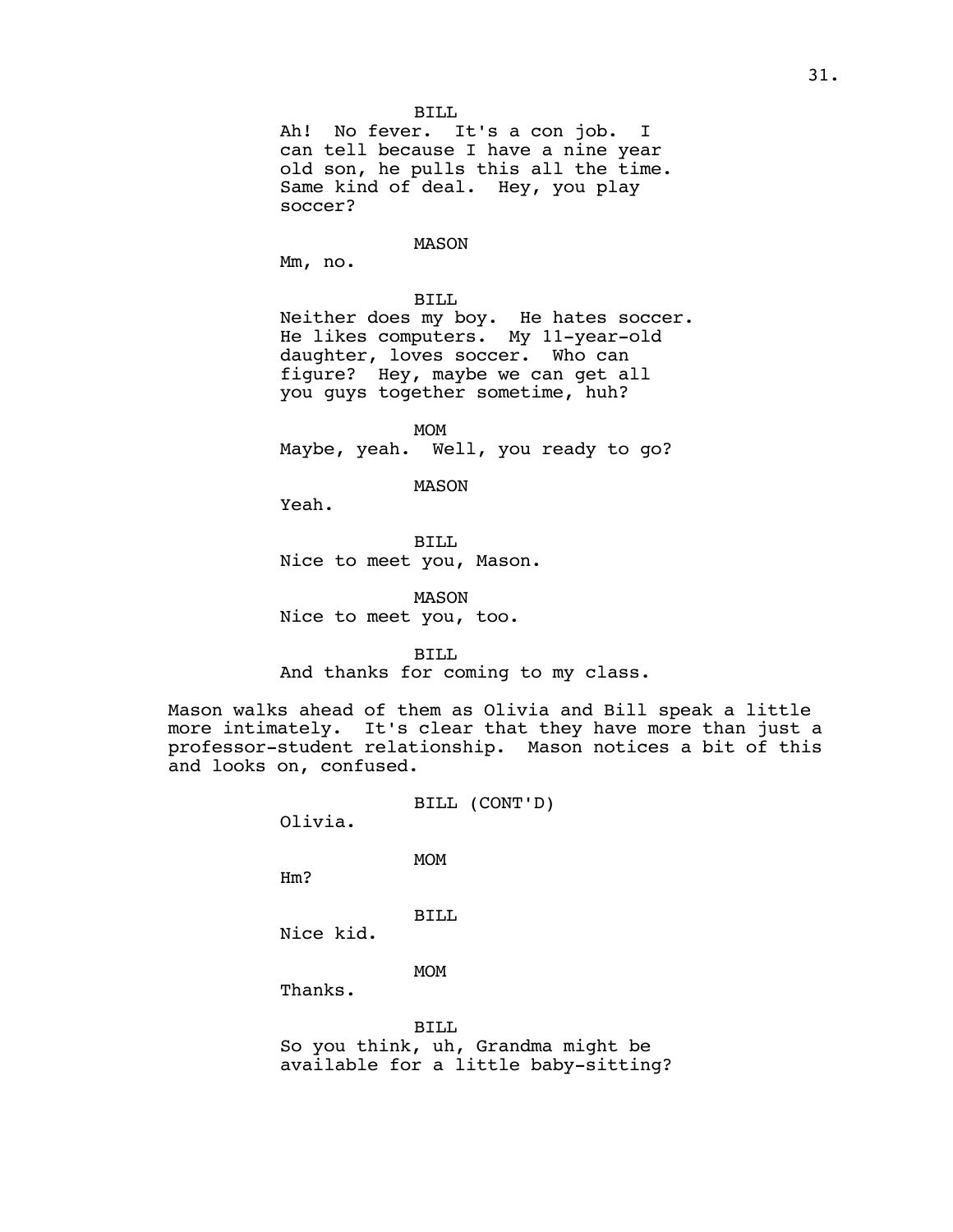MOM (O.S.) (giggles) Maybe.

BILL Really? Well, great.

EXT. BACKYARD - DAY

Mason and Samantha play an outdoor trampoline game with Randy and Mindy, their new stepbrother and stepsister. They are in the big backyard of their new home, where Dr. Welbrock and his children have lived.

> GRANDMA Hey kids, they're here!

KIDS Oh, they're home, they're home!

GRANDMA

Hurry! Hurry!

They all scramble inside and quickly assemble for a big welcome home ceremony in the front entryway. A sign reads, "Welcome Home Honeymooners, We Love You Mom & Dad". Olivia and Bill open the door to enter the house.

MOM

Hey!

KIDS Mom! Daddy!

BILL Oh! We're here! Hey, we've returned!

Hugs all around. The family talks over one another. Bill notices the "Welcome Home" sign the kids made.

SAMANTHA AND MASON

Hi Dad!

BILL Samantha, Mason, look -- Thank you. That's very nice.

MOM (to Randy and Mindy) Hey guys!

The group all speaks at once.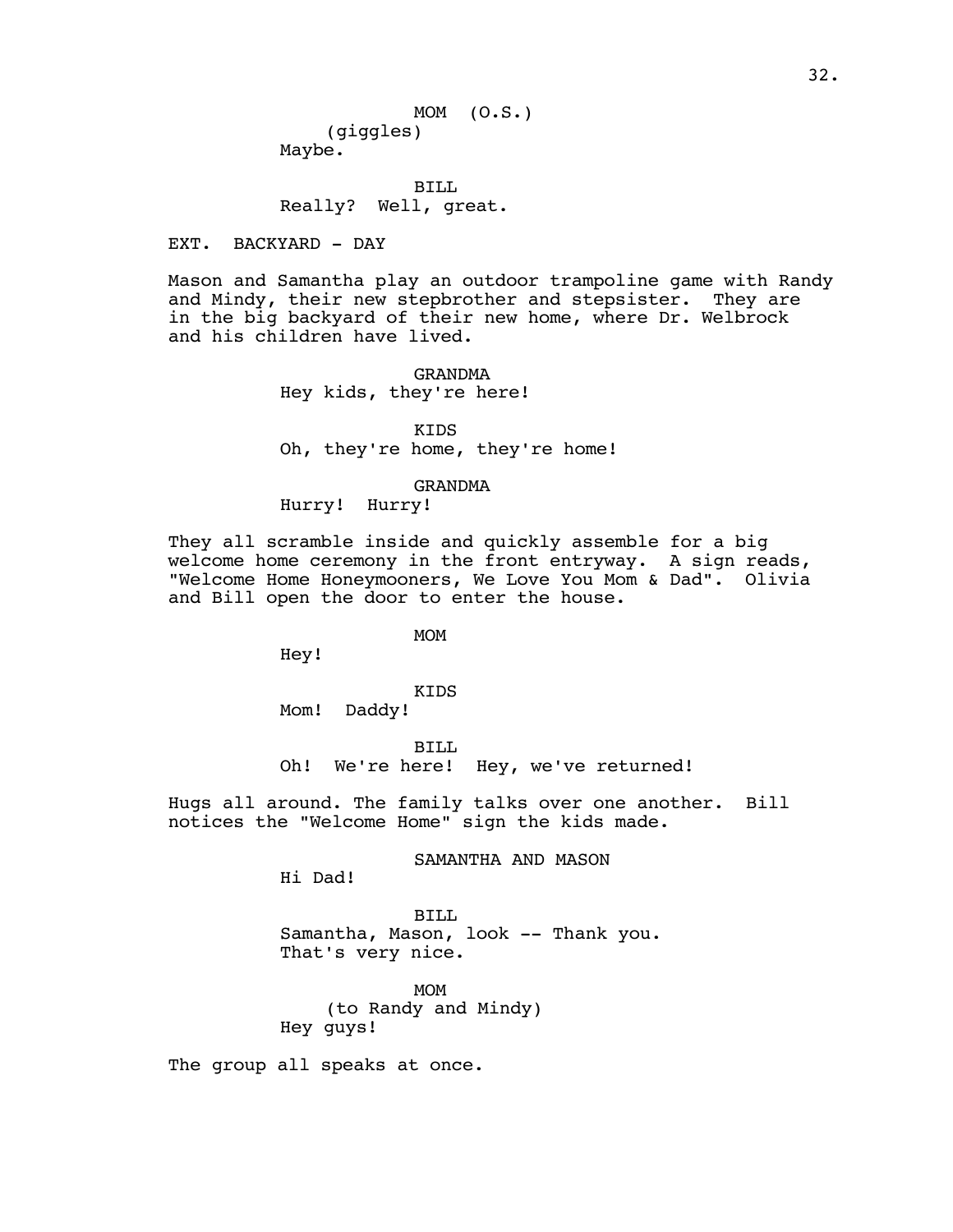BILL (To Grandma) Hi, Mom. How are you?

SAMANTHA (O.S.) Mom, Mom, Mom, Mom! Look at the sign we made!

BILL (To Grandma) They give you any trouble?

MINDY Samantha and I made it all ourselves.

BILL (O.S.) I know the boys helped you with that a lot.

MINDY No, not at all!

The group continues to speak at once.

BILL That's good... Oh, pass out the goodies.

Mom passes out a bag of presents to each of the kids.

MOM This is for the girls, this is for the girls...

BILL (to Grandma) Don't worry, we got you some absinthe or something.

GRANDMA Oh, let's pour it.

INT. RESTAURANT - NIGHT

The family sits around the table, swapping fun stories and pictures from their time apart.

> MOM You take this big elevator up, and when we got to the top, we flew a paper airplane off.

RANDY (O.S.) And what happened?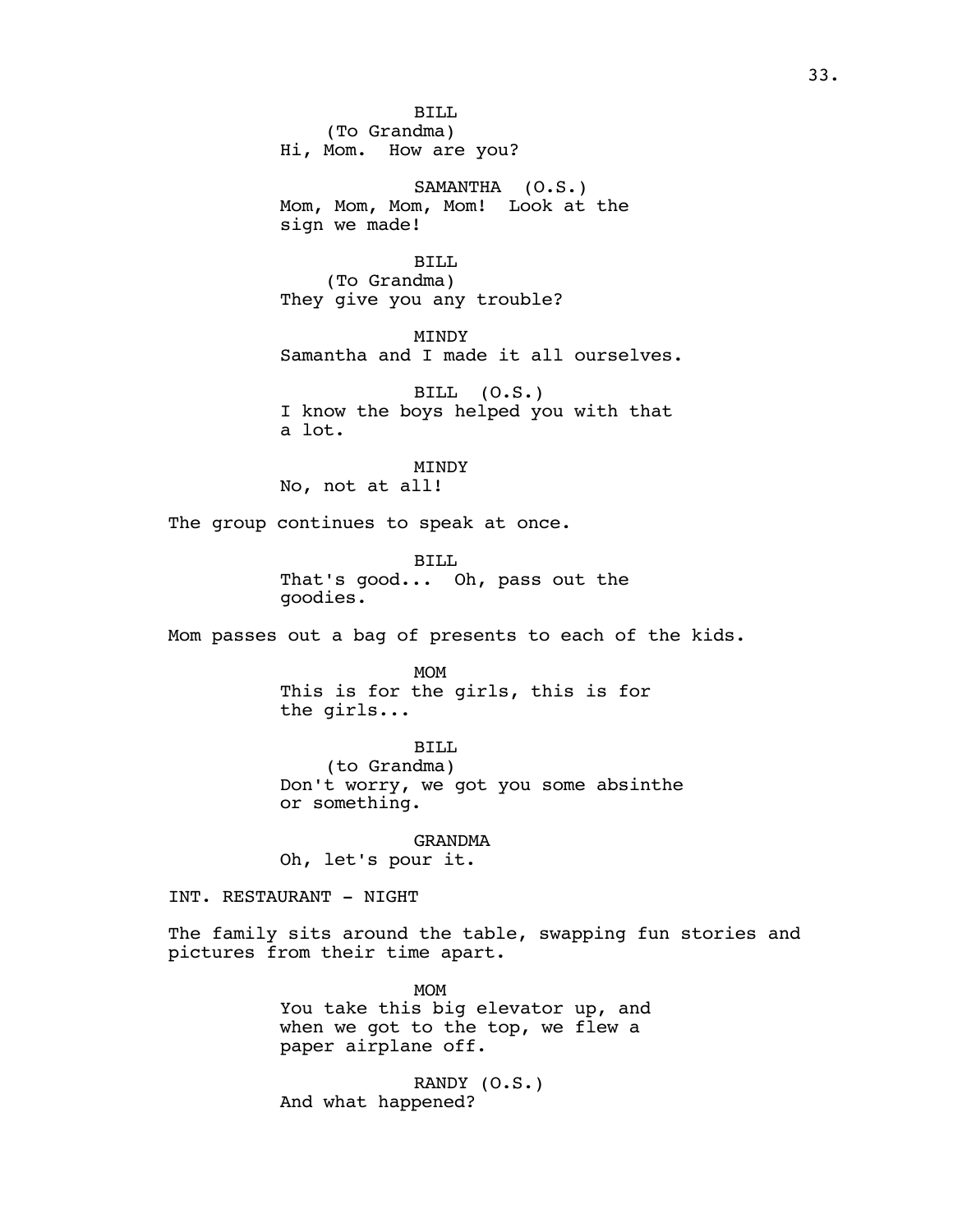It flew!

BILL (O.S.) It flew away. It went for miles. Went onto the Arctic Trail.

MOM (O.S.)

They laugh.

SAMANTHA Oh, did you guys kiss under the Bridge of Sighs?

MOM

Yes.

# BILL

Yes, we did.

Bill leans in to kiss Olivia.

MINDY

Hey, Mom, can we see your wedding ring?

 $MOM$   $(0.S.)$ 

Oh, sure.

Mom hands over her wedding ring. The boys look at a 20 Questions game.

> MINDY (O.S.) (Eyeing the ring) Wow.

SAMANTHA (O.S.) (Holding the ring) Technically that's a fancy step cut surrounded by miniature brilliant.

MASON I wish we could've gone to Europe.

## RANDY

Yeah.

BILL

Yeah, we'll go as a family next time. But you didn't miss much, really. We just stayed in the hotel room the whole time playing video games.

Mom laughs.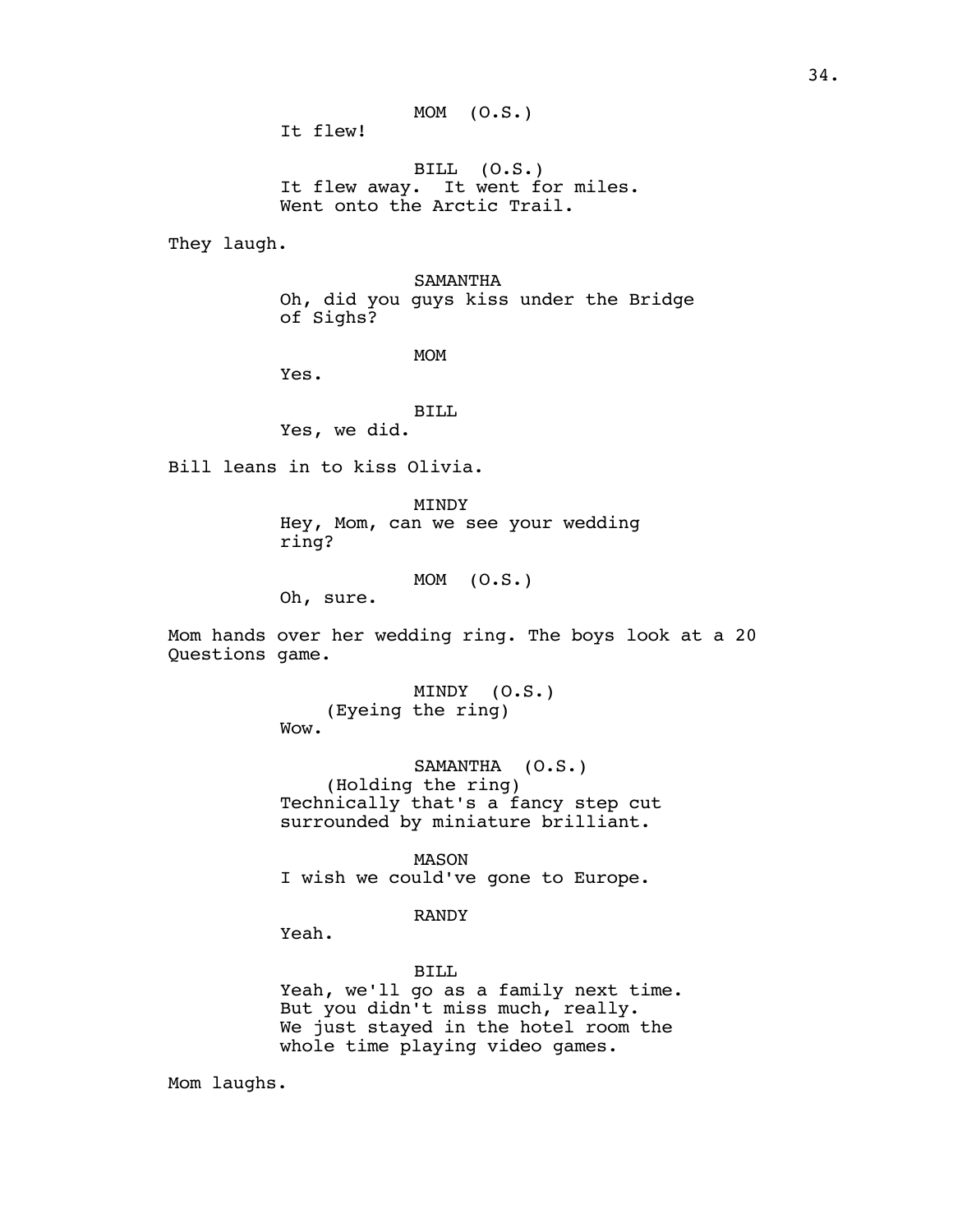Really?

BILL And the hotels are really small and really old. Squeaky.

The WAITER comes over.

WAITER Can I get you anything else? Would you like to see a dessert menu?

BILL (To Randy) Listen, I told you to put that away. (To Mom) Would you put that in your purse, please? Computer games at the table. (To Waiter) Yes, uh, please, another bottle of wine.

MASON (to Waiter) Um, Coke.

# MOM

Um, you know what? Mason, you're okay with water. No more Cokes. (to Waiter) Thank you.

## BILL (O.S.)

(To Randy) Now how 'bout you? Did you finish your science project?

#### RANDY

Not quite yet.

#### BILL

Well, did you work on it? I mean, did you build anything, or plan anything, or..?

## RANDY

A little.

# BILL

(to Mindy) Did he work on it at all, Mindy?

# MINDY

No.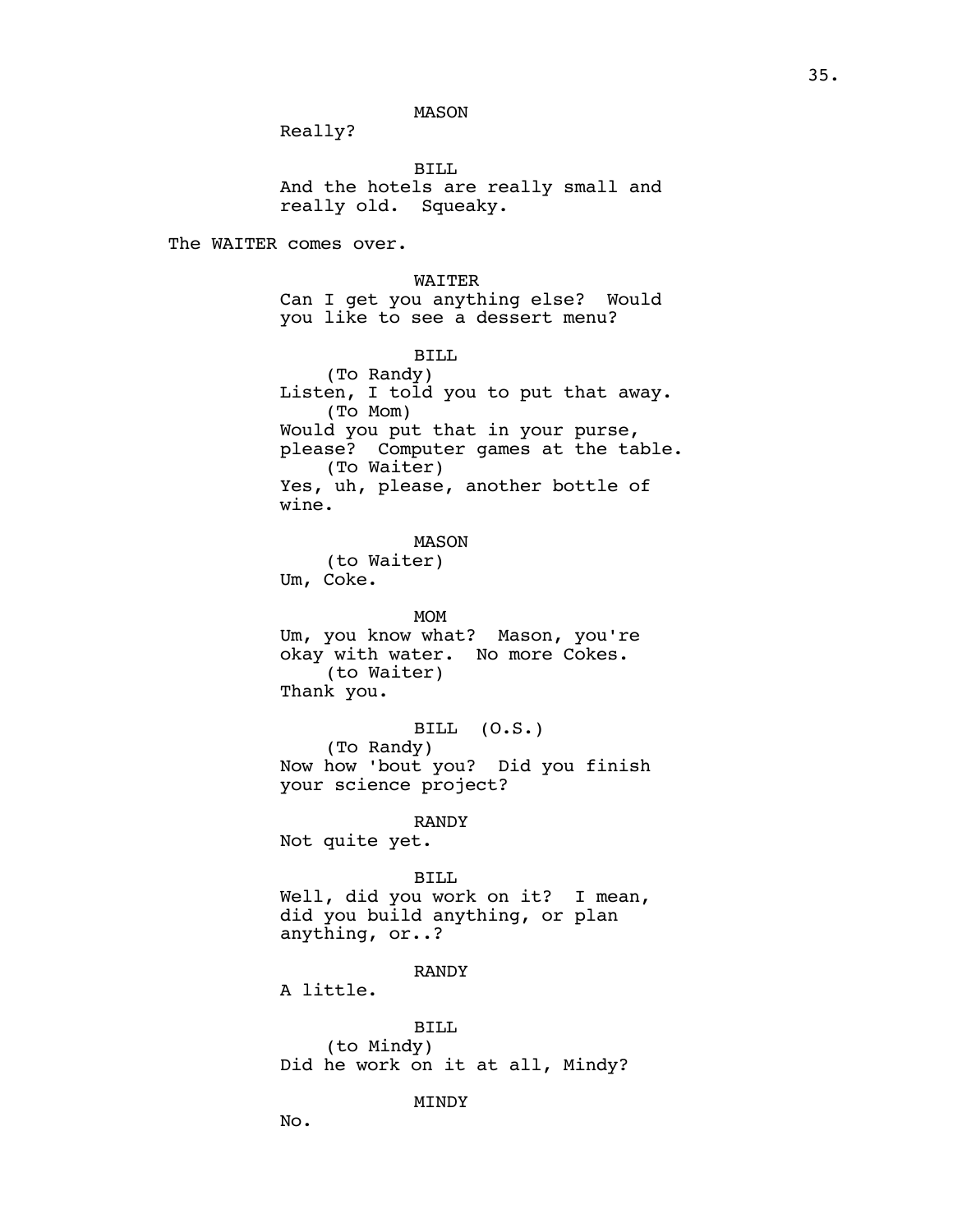BILL

(to Mindy) Did he sit around playing video games with Mason the whole time?

# MINDY

(laughs) Yeah.

BILL

Mm. You were supposed to finish that by the time I got back. Remember? Hey.

EXT. NEIGHBORHOOD STREET - DAY

room.

Our gang of kids, plus two more (NEIGHBORHOOD BOY and NEIGHBORHOOD GIRL) walk home from school together. The boys walk in a pack slightly in front of the girls.

> NEIGHBORHOOD BOY Grievous is the best, man. MASON Yoda! Yoda, man. RANDY No, Yoda is! MASON AND RANDY Yoda! NEIGHBORHOOD BOY He has four arms. MASON Yoda! Represent. MINDY I hate Ms. Billingsly. Everybody's been saying she's lesbian. NEIGHBORHOOD GIRL She is. She hit on Stacy. MINDY Man, that's gross. SAMANTHA Think it's true? NEIGHBORHOOD GIRL She's always walking in the locker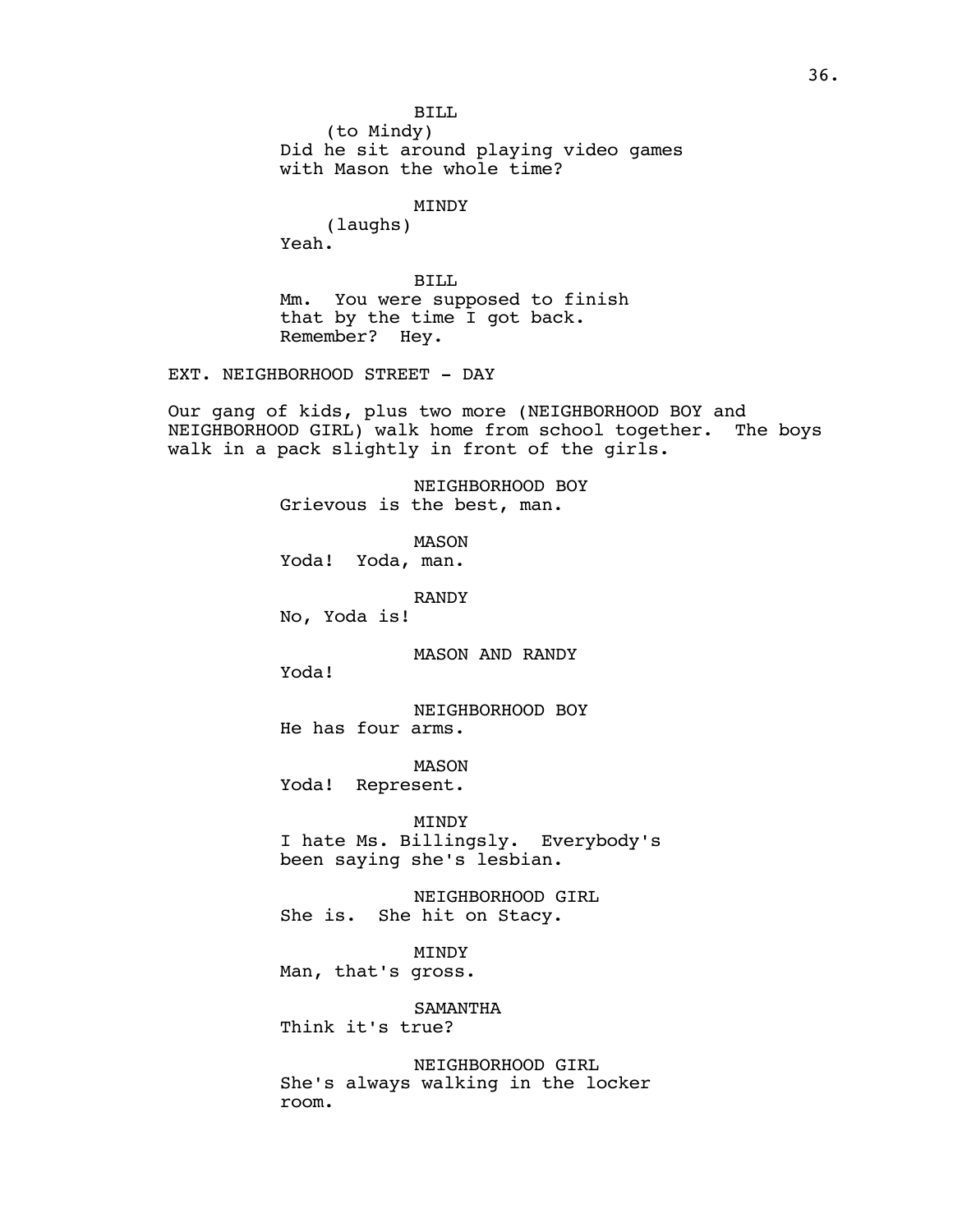RANDY I think I still have a couple of those--

PAUL, overly large/mentally impaired neighborhood teen they seem familiar with, walks by awkwardly bouncing a basketball.

> NEIGHBORHOOD BOY (O.S.) Hey, Paul. Tell us a joke.

> > PAUL

Damn. Fuck. Go to hell. Ass.

The kids look at him quizzically and keep walking.

INT. BEDROOM - LATER

Mason and Randy are playing a video game.

MASON Uh! Blew you up.

RANDY Aw heck, man. That was not fair.

MASON No, actually it was. That's like the fairest thing ever.

RANDY

Ugh.

MASON Oh, once again I take you down.

INT. FAMILY ROOM - DAY

Samantha and Mindy sit with Mom on the sofa, laughing, while Mason and Randy sit opposite them. Bill is up first, as the whole family plays charades.

> MASON Three Musketeers?

RANDY (O.S.) First word.

MASON AND RANDY Chicken? Bird?

Mom and the girls laugh.

BOYS

Second word.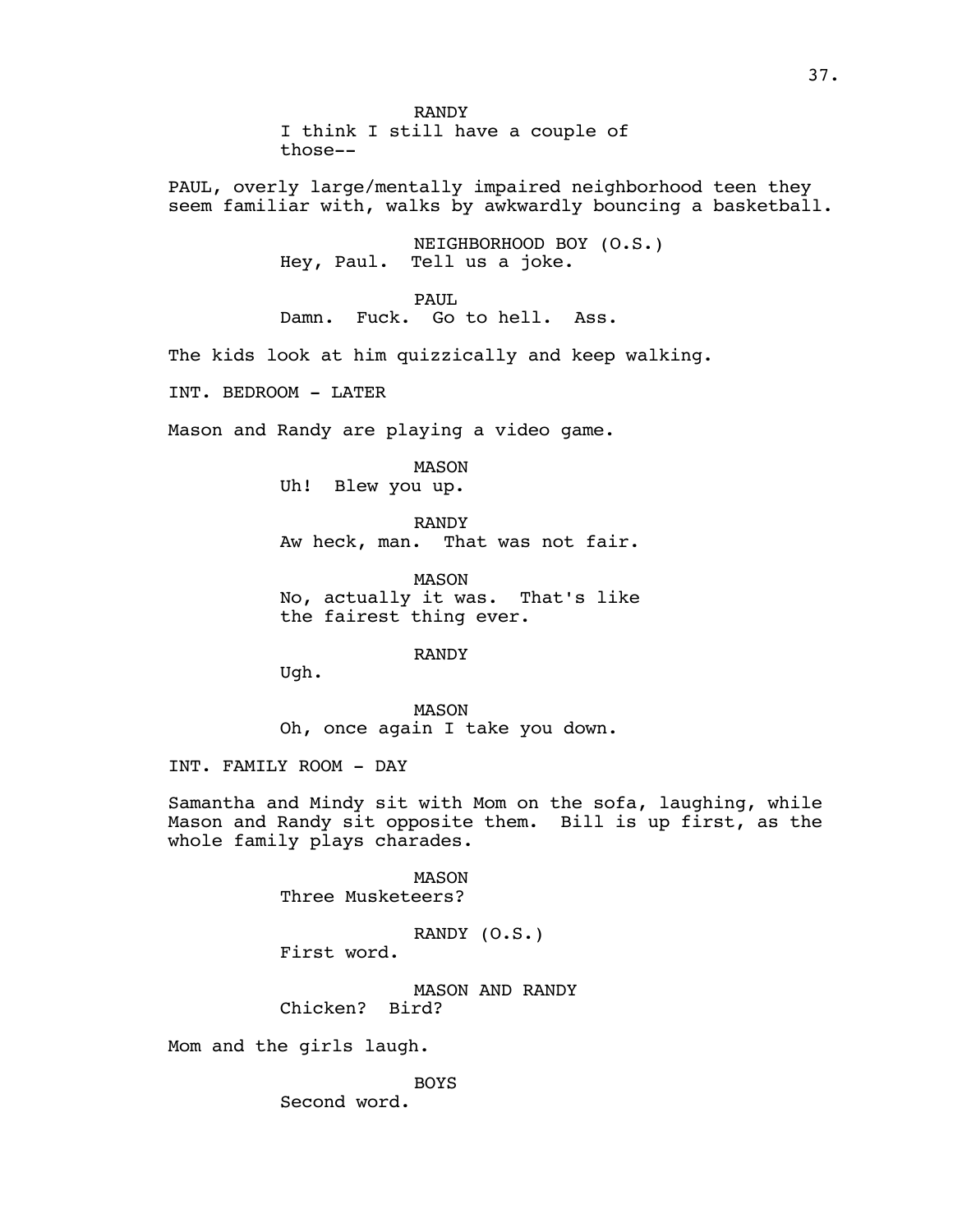RANDY

Um... hood?

MASON Big hair? Uh. Robin Hood!

BILL (tapping his nose) Ah!

Mom applauds.

BILL (CONT'D) Brilliant child!

Samantha stands to take her turn.

MOM AND MINDY (O.S.) Second word.

MINDY (O.S.)

Blanket?

MASON Hey, you can't use props!

Samantha turns to smack mason with the blanket.

BILL

Hey, hey, hey, hey. Cut it out. Hey, uh-- Judges speak: No props. No props. Can't use props. You can do it without that. Think, think, think.

MOM (O.S.) Um, bunch!

MINDY (O.S.) Folding? Is it like...

MOM The gathered? Folded.

MINDY

Uh...

The boys laugh.

MINDY (CONT'D) Messing around with a blanket... Wrinkling it, uh...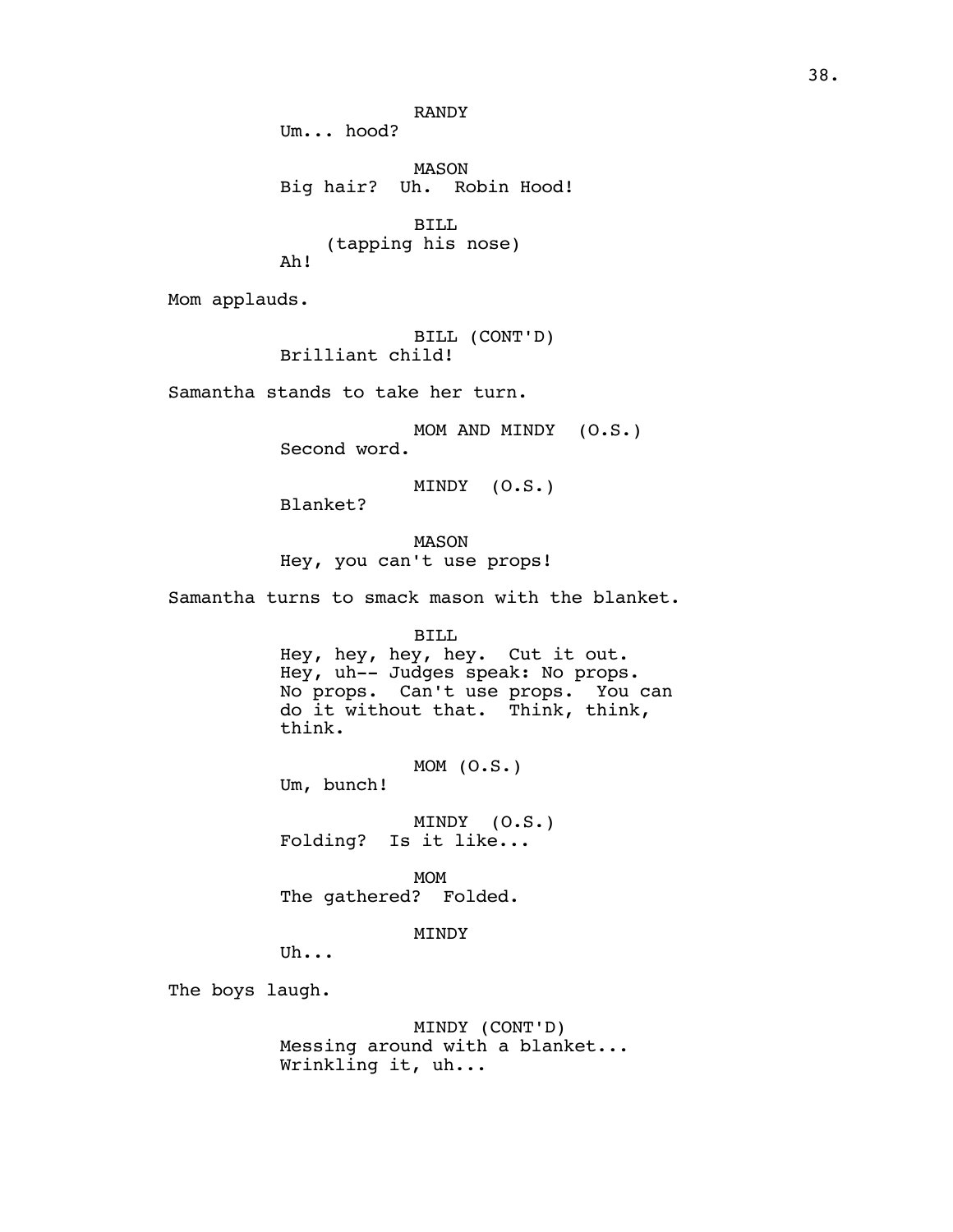Mom and Mindy clap and cheer at their victory.

INT. BOOK RELEASE PARTY - NIGHT

Sign reads: "7-15: Harry Potter and the Half-blood Prince. Magical Midnight Release Party 9PM." The kids are all present, dressed in Harry Potter costumes. They participate in a variety of Harry Potter festivities, beginning with a trivia contest.

> BOOK TRIVIA JUDGE What are the guards at Azkaban?

Samantha rings the bell first, as Mason fumbles for the correct answer.

## SAMANTHA

Dementors!

Samantha got it right.

EMCEE (into a microphone) Front of the line, are you ready?

All four kids cheer.

EMCEE (CONT'D) Count down with me, ladies and gentleman!

The rest of the crowd joins in.

EMCEE AND GROUP Ten! Nine! Eight! Seven! Six! Five! Four! Three! Two! One!

EMCEE Let's go! Whoo!!

The kids each pass through the long line, all smiles as they receive their books.

MINDY

Thank you.

MAN

Next.

SAMANTHA

Thanks.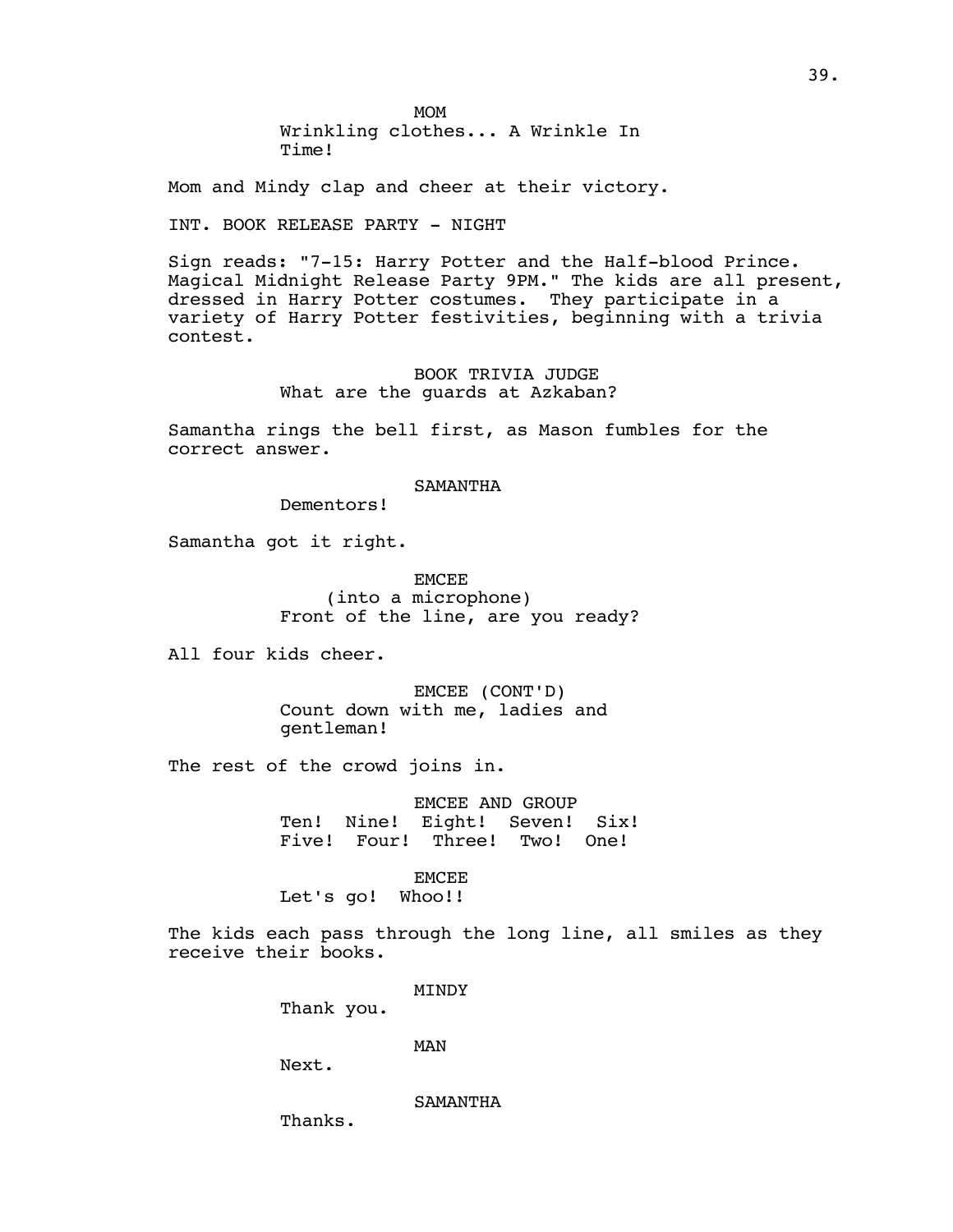EXT. GOLF COURSE - DAY

Mason, Randy, and Bill are practicing at a golf course. Bill is advising the boys on their stances and golf swings.

# BILL

(to Randy) Oh no, no, no, no. Back up and take a practice swing first, remember? Nice and easy. Sweep the floor. Sweep the floor. That's good. Don't swing too hard, Randy. (to Mason) He always swings too hard.

Randy takes a swing.

BILL (CONT'D) Hey, alright! Very good.

It's Mason's turn to take a swing.

BILL (CONT'D) (to Mason) Back your feet up a little bit. Yeah, like that. Now you're gonna hit it straighter. Okay. Alright, go up and hit it. That's good. Nice slow swing is going to be better for you.

Mason swings.

BILL (CONT'D)

Alright!

Later, Randy putts the ball and misses.

BILL (CONT'D) (to Randy) I don't know man, you must've been... See, your feet are too open, Randy.

Mason sets up to take his putt.

BILL (CONT'D) (to Mason) Nice and natural.

Mason hits the ball into the hole. Bill high fives him.

BILL (CONT'D) Yes! Go! Alright! Give me five. Good putt, son, good putt. (MORE)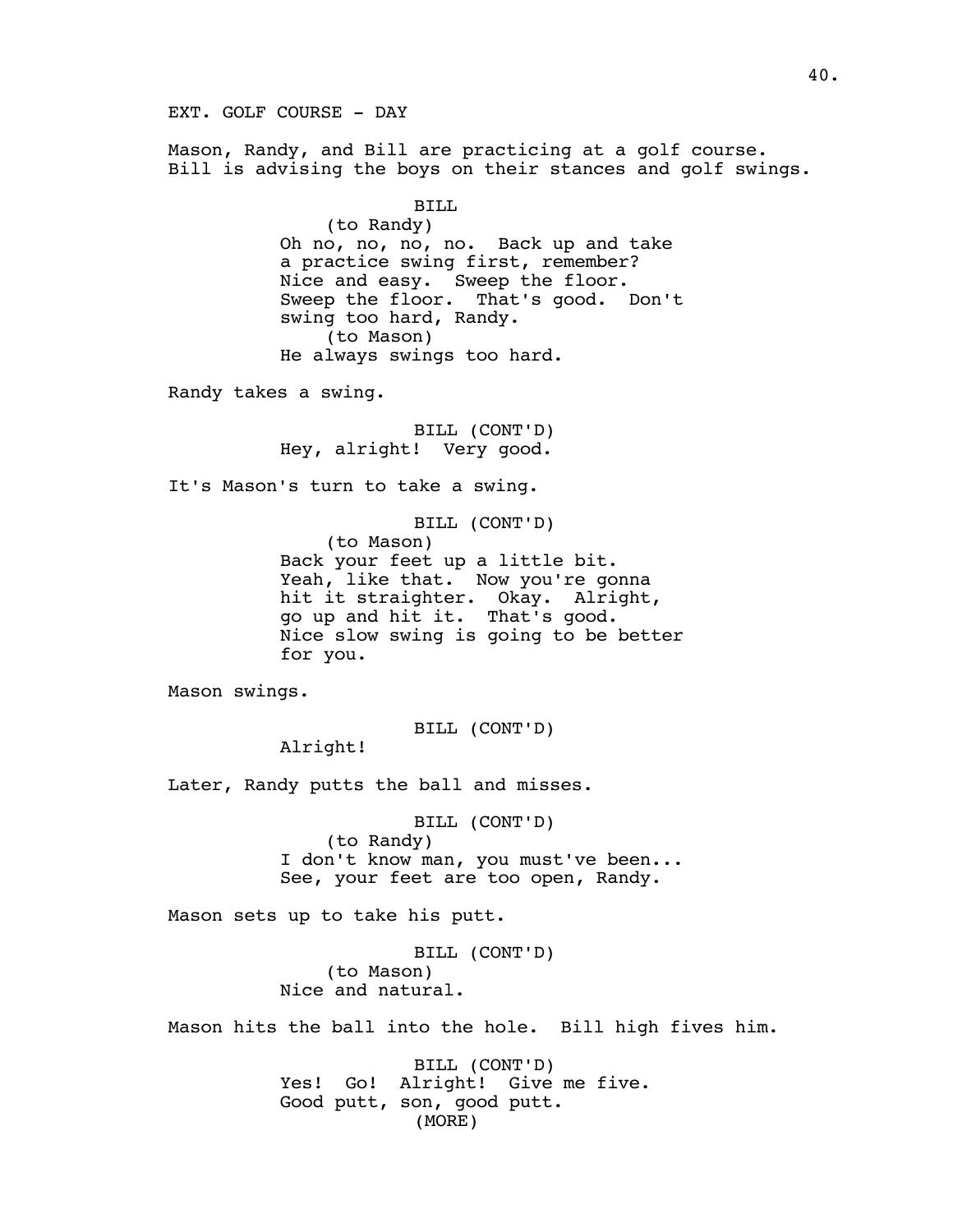BILL (CONT'D) Did you see that, Randy? That's the way to do it! (to self) Alright, birdie putt.

Bill misses the easy putt.

BILL (CONT'D) Goddamn it. Son of a bitch. (to Mason and Randy) Get my clubs, would you? Get the ball.

EXT. LIQUOR STORE - DAY

Bill and the boys drive up to the local liquor store.

BILL This is just in case we have guests this weekend.

Bill gets out of the car.

RANDY He always says that. But we never have guests.

The boys are chewing green bubble gum. Randy blows a big bubble and Mason pops it with his hand.

INT. LAUNDRY ROOM - DAY

Bill pours a generous amount of vodka into a large, opaque cup. He then hides the vodka bottle behind some detergent in the laundry cupboard.

INT. KITCHEN - MOMENTS LATER

Samantha and Mindy are busy loading the dishwasher. Bill enters the room, drink in hand.

> BILL. Samantha, I think I heard your dad pull up.

> > SAMANTHA

Oh, alright.

BILL You guys finish your chores?

MINDY

Not quite.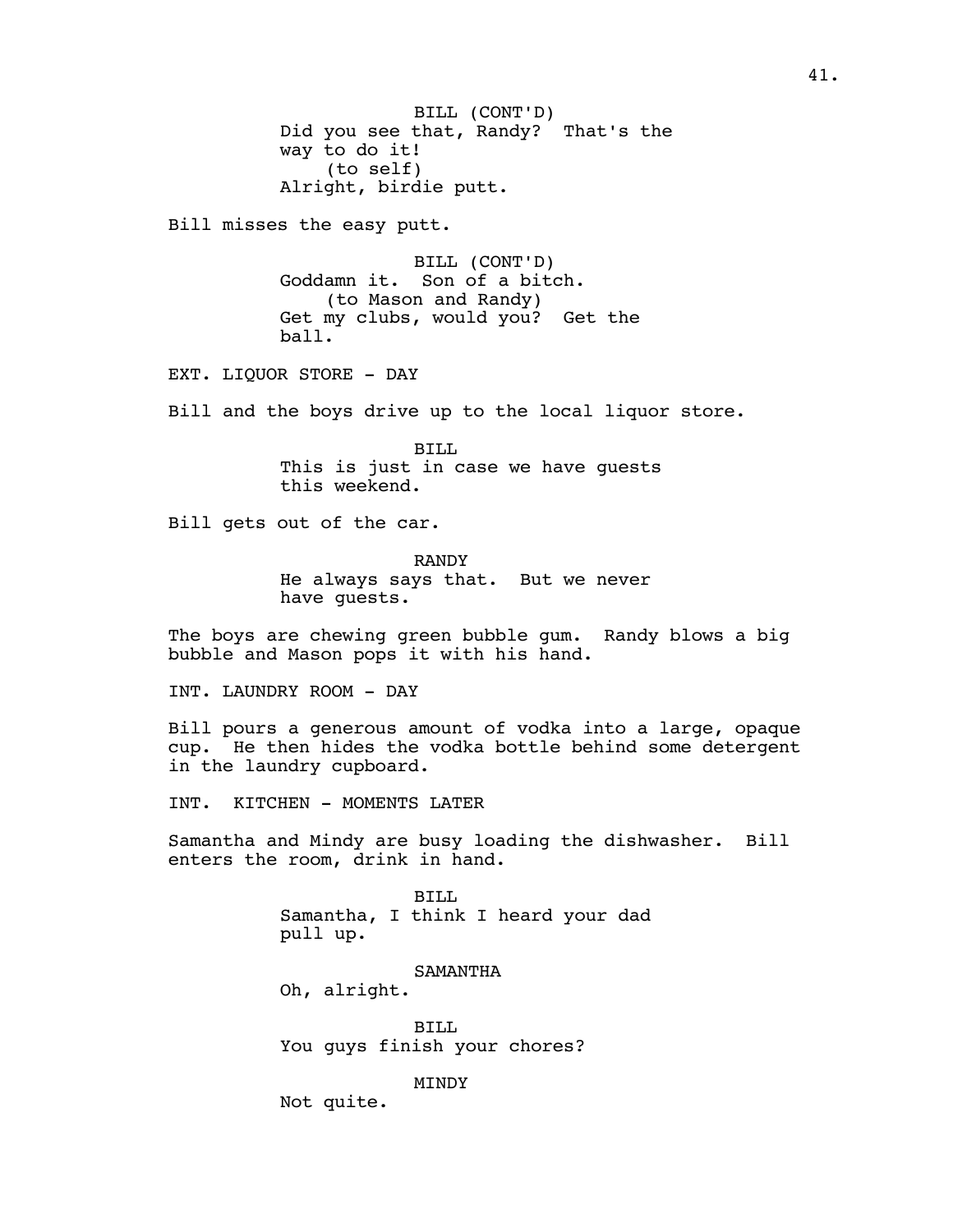## SAMANTHA

Just about.

BILL How 'bout the dusting, Sam?

#### SAMANTHA

I haven't done that yet.

## BILL

Well, I saw you working on your art project. You mean you had time to finish your little art project but you didn't have time to finish your chores? I thought we talked about that.

#### MINDY

Dad, it's fine. I can finish the dusting. I have all day here.

#### BILL

No, it's not fine, Mindy. You have your own chores to do and Sam has hers to do. Huh? It's simple! Poor choice there, Sam. Hurry up.

EXT. BACKYARD - DAY

Mason is pulling weeds, while Randy rakes the lawn.

BILL. (yelling from the porch) Mason! Your dad's here...

As the boys approach...

### BILL (CONT'D)

You guys aren't settin' any speed records, are you? What'd you do, get about half done? Hey, hey, hey, hey, hey. So did you finish?

MASON

No.

# BILL Is the job complete?

Mason shakes his head "No".

BILL (CONT'D) So, what are you going to be doing tomorrow? Same thing, right?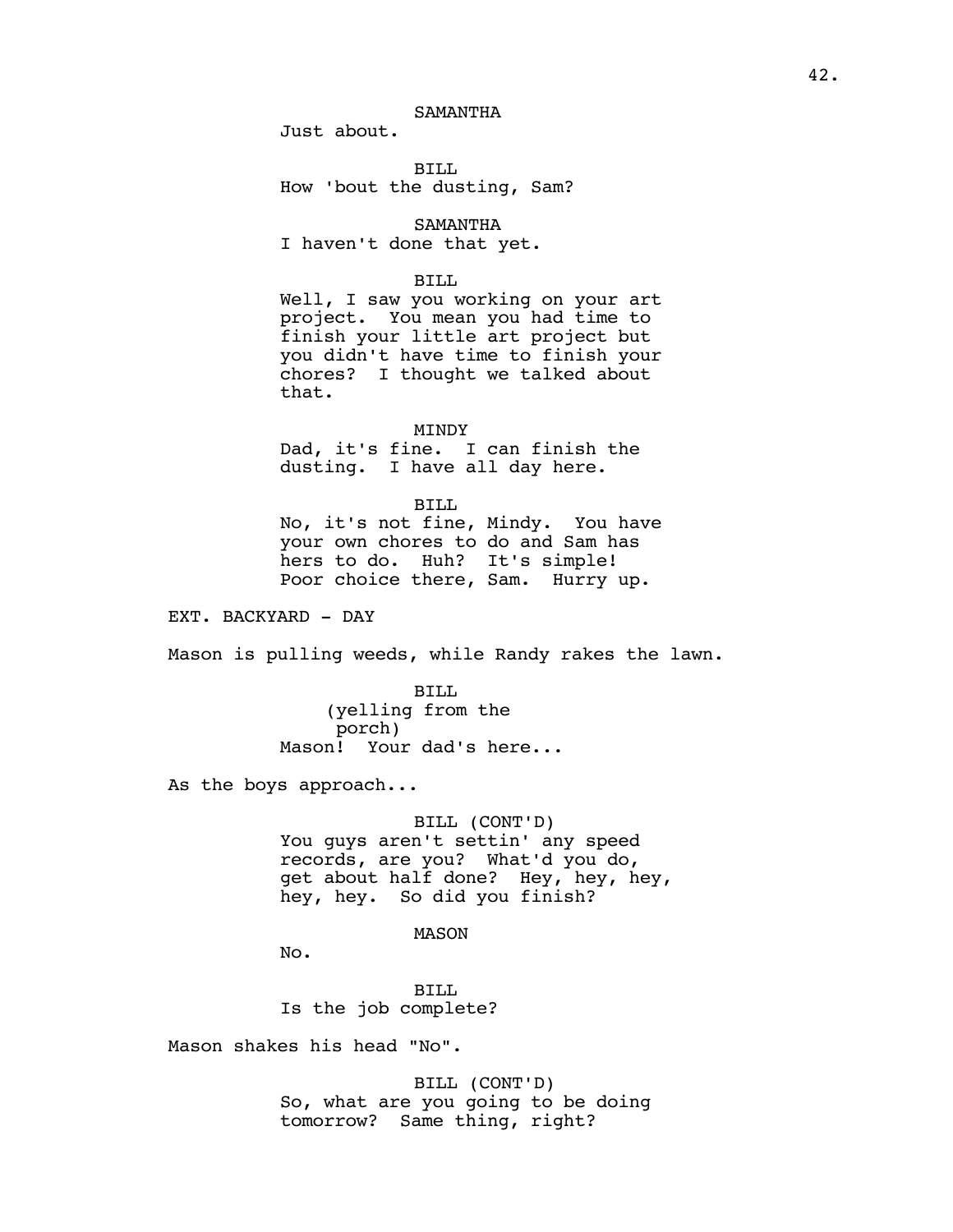Yeah.

#### BILL

# Okay. Go.

INT. KITCHEN - MOMENTS LATER

Mom is doing work at the kitchen table, as Samantha and Mason kiss her goodbye.

MASON

Bye, Mom.

MOM (to Mason)<br>Bye, baby. I I love you.

SAMANTHA

Bye, Mama.

MOM (to Samantha) Bye, honey. Have fun with your dad.

BILL (O.S.) Just a minute, Mason. (to Mom) The boys didn't finish raking the leaves. Samantha did not finish dusting. So tomorrow, when they come home, instead of swimming and all the other little stuff that they want to do, they're gonna do their chores. Right?

MOM Right! Okay, guys, you had this conversation, you understand?

The boys nod.

MOM (CONT'D)

Tomorrow?

The girls nod.

MOM (CONT'D)

Okay.

BILL

Thank you. I just wanted you to back me up on that so I'm not the only one yelling at them all the time.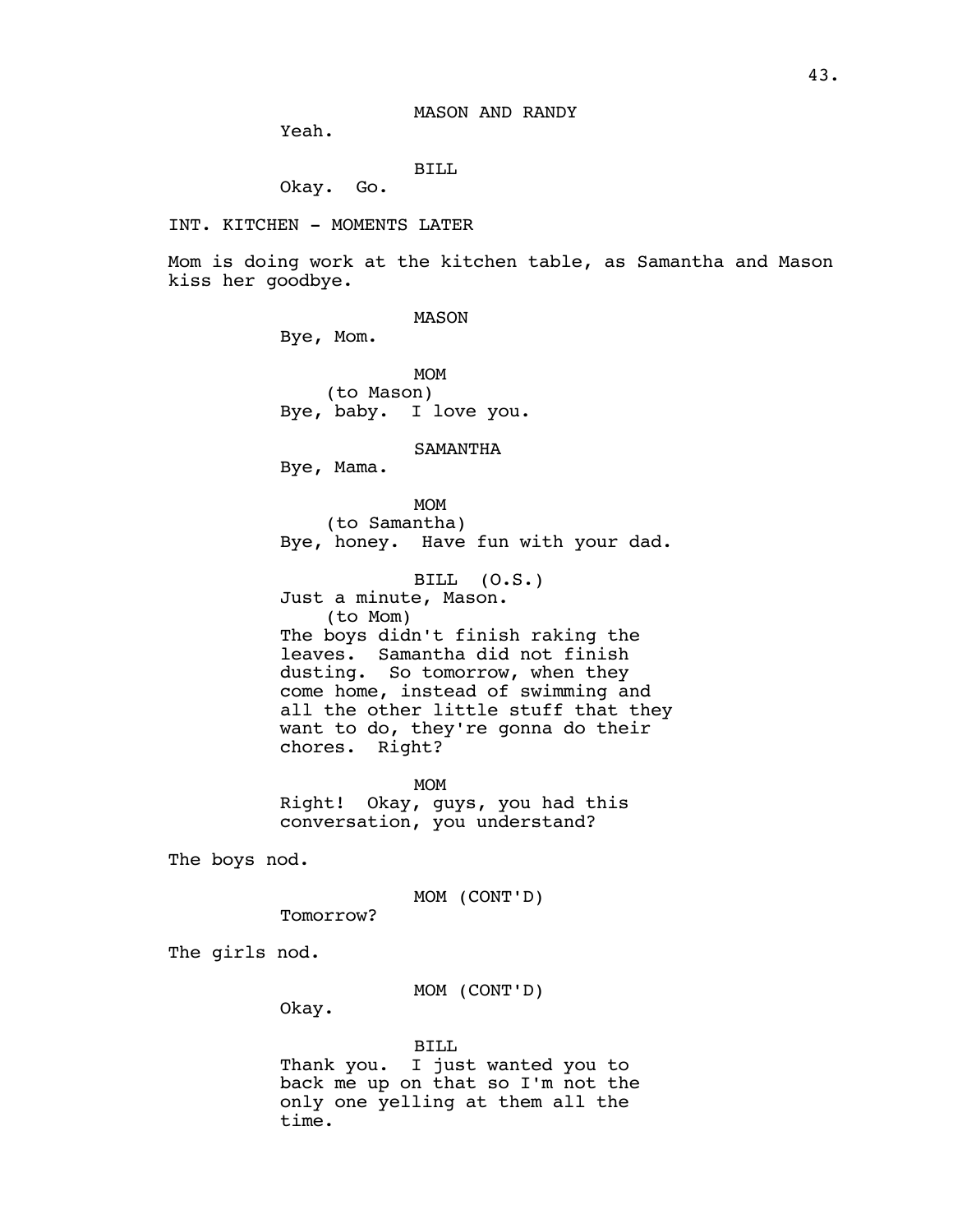Okay, I back you up. You guys got that?

Mason nods.

MOM (CONT'D) We all agree, everybody agrees, right? Tomorrow, chores?

Samantha nods.

BILL Well, they don't hear it, you know. It goes in one ear and out the other.

SAMANTHA But Dad, I mean, dusting is pointless.

BILL It's not pointless, you just don't like to do it.

SAMANTHA But I mean, who dusts anymore?

BILL You do when we ask you to! And don't --Olivia, don't let her back-talk me in front of the other kids, please. Thank you.

MOM

Samantha, please...

SAMANTHA

Whatever!

Samantha turns to walk away from the conversation.

BILL (O.S.) Bye-bye, have a wonderful weekend.

 $MOM$   $(0.S.)$ Mm. Okay. Bye, guys. Love you.

The other kids follow Samantha as she exits. Bill sits down at the table with Mom.

> BILL I'm sorry, but I thought we talked about it. You have to draw a line, you have to back it up.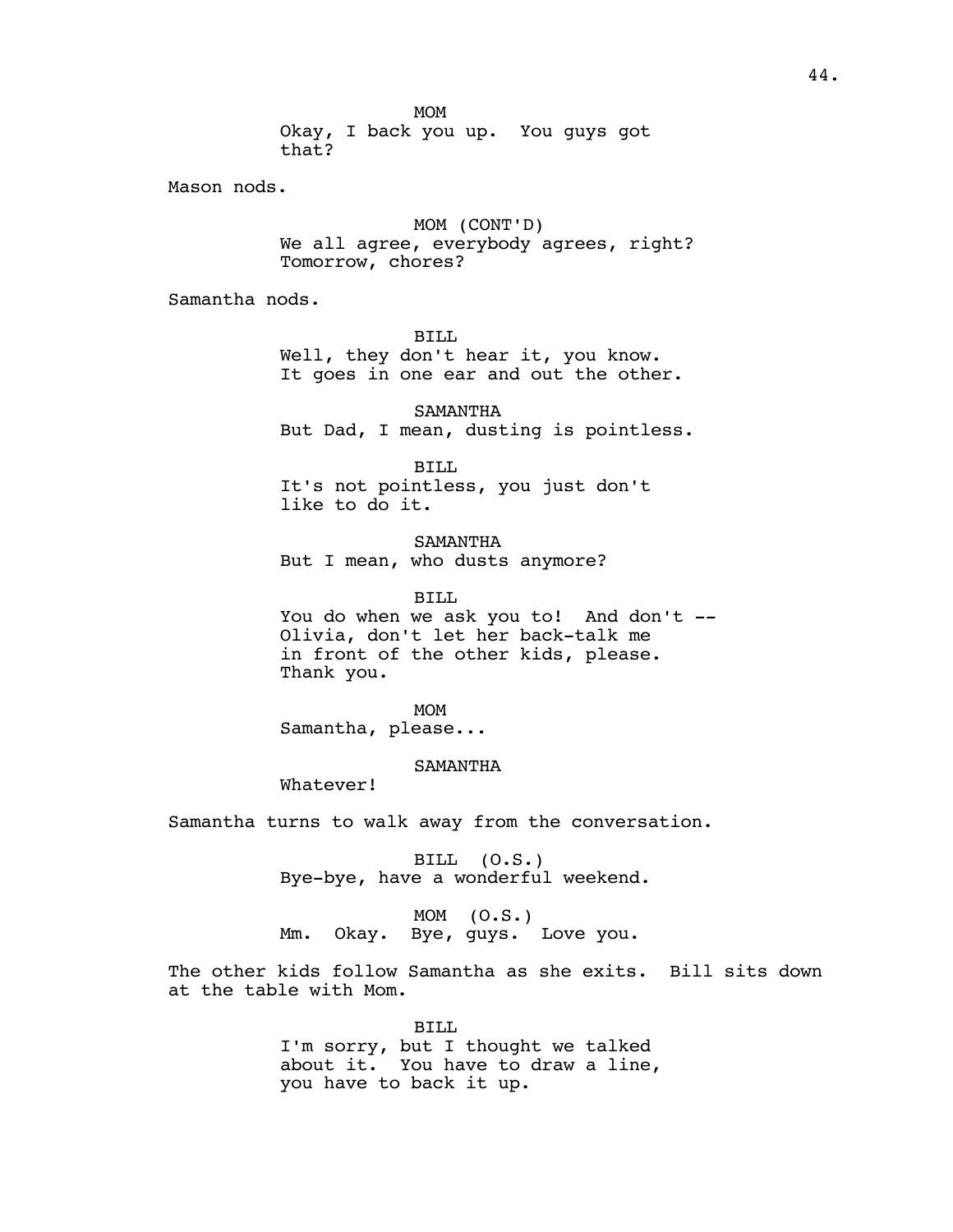Okay. It's just... you have so many lines Bill. Everything's a line.

EXT. HOUSE - DAY

Dad is parked in the drive way. He gets out of the car to greet the kids.

DAD

Hey, Randy!

RANDY

Hey!

SAMANTHA AND MASON

Bye.

RANDY AND MINDY

Bye.

DAD Hey, you two. How you doin'? Oh.

MASON

Shotgun.

DAD Here, let me get this bag here. You doin' okay, darlin'?

SAMANTHA

Yeah.

DAD Yeah? Ah. What about you, cowboy?

MASON

Pretty good.

Dad throws the kids' bags in the trunk.

DAD

Yeah? Alright. Let's roll!

EXT. CITY STREET - DAY

They drive down the street in Dad's car.

DAD

You guys ready for the big game?

SAMANTHA

Yeah.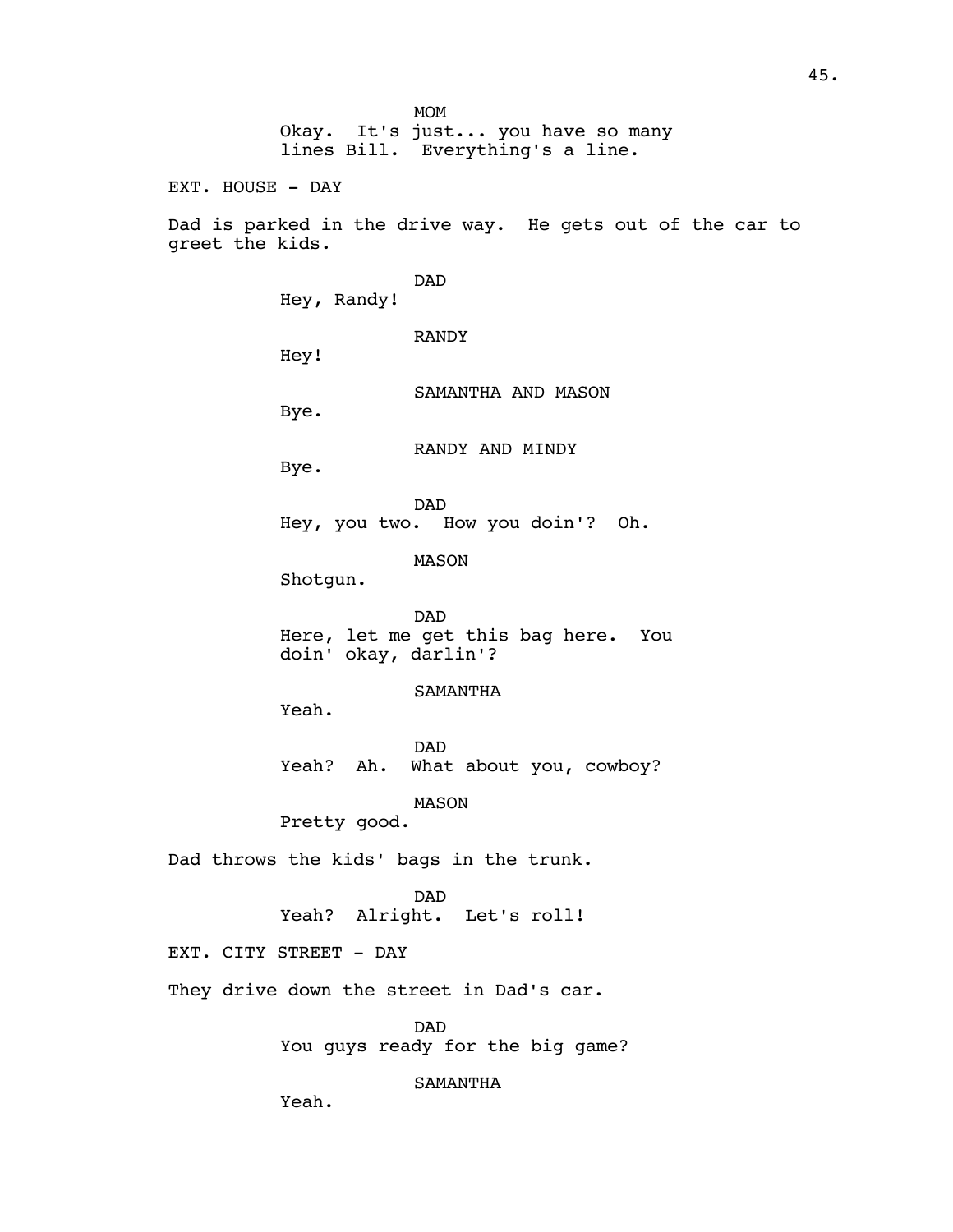DAD Sam, who are the Astros playing tonight? SAMANTHA I don't know. DAD Milwaukee Brewers. Alright, get to know 'em, get to hate 'em. Mase! How you been, huh? How was your week? MASON Pretty good. DAD Yeah? What you been up to? MASON Not much. DAD (O.S.) No? You still hangin' with that kid Joe? MASON Yeah. DAD Yeah, he's still your best friend? MASON Yeah, I guess. DAD Okay. (To Samantha) How 'bout you? How was your week? SAMANTHA Fine. DAD (O.S.) What you been up to? SAMANTHA Nothin' really. DAD You um, you still working on that sculpture project? SAMANTHA (O.S.)

Yeah.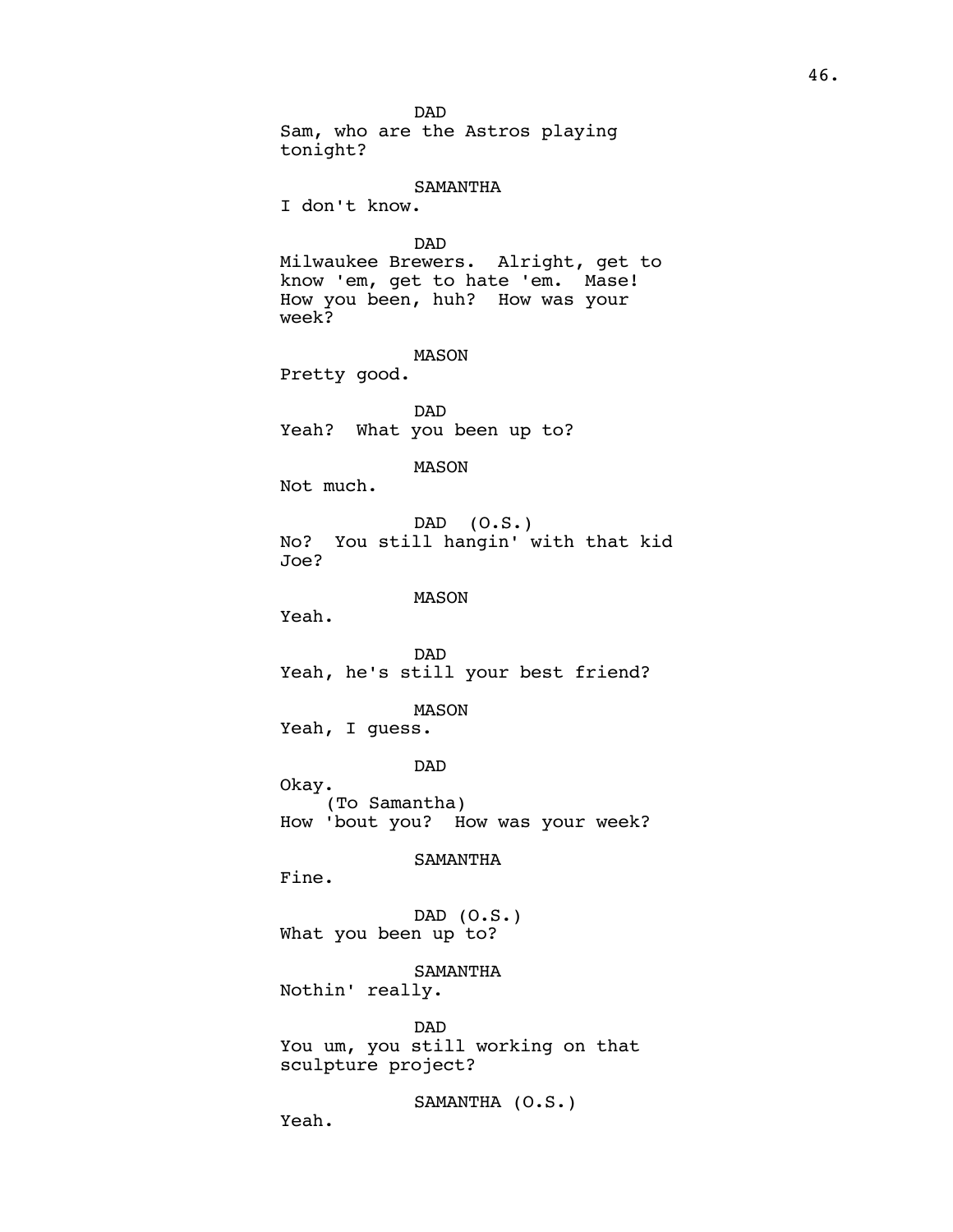Yeah?

SAMANTHA Almost finished.

DAD (O.S.) What's it of?

**SAMANTHA** 

Nothing.

Dad pulls the car over and parks.

DAD

Alright, no-no-no-no-no. Nope, that is not how we're going to talk to one another. Alright? Now, I will not be that guy. You can not put me in that category, alright? The biological father who I spend every other week with and I make polite conversation, you know, while he drives me places and buys me shit. No! Talk to me.

He turns to Samantha in the passenger seat.

#### DAD (CONT'D)

Samantha, how was your week? Uh, I don't know Dad, it was kind of tough. Billy and Ellen broke up, and Ellen's kind of mad at me because she saw me talking to Billy in the cafeteria. And you remember that sculpture I was working on? Well, it was a unicorn and the horn broke off. So, now it's zebra. Okay? But I still think I'm going to get an 'A'. Alright?

Dad turns around to address Mason in the back seat.

# DAD (CONT'D) Mason, uh, how was your week? Well

Dad, you know it was kind of tough. Joe, he's kind of a jerk, actually. He stole some cigarettes from his mom and he wanted me to smoke 'em. But I said no, cause I knew what a hard time you had quittin' smokin', Dad. How 'bout that? Is that so hard?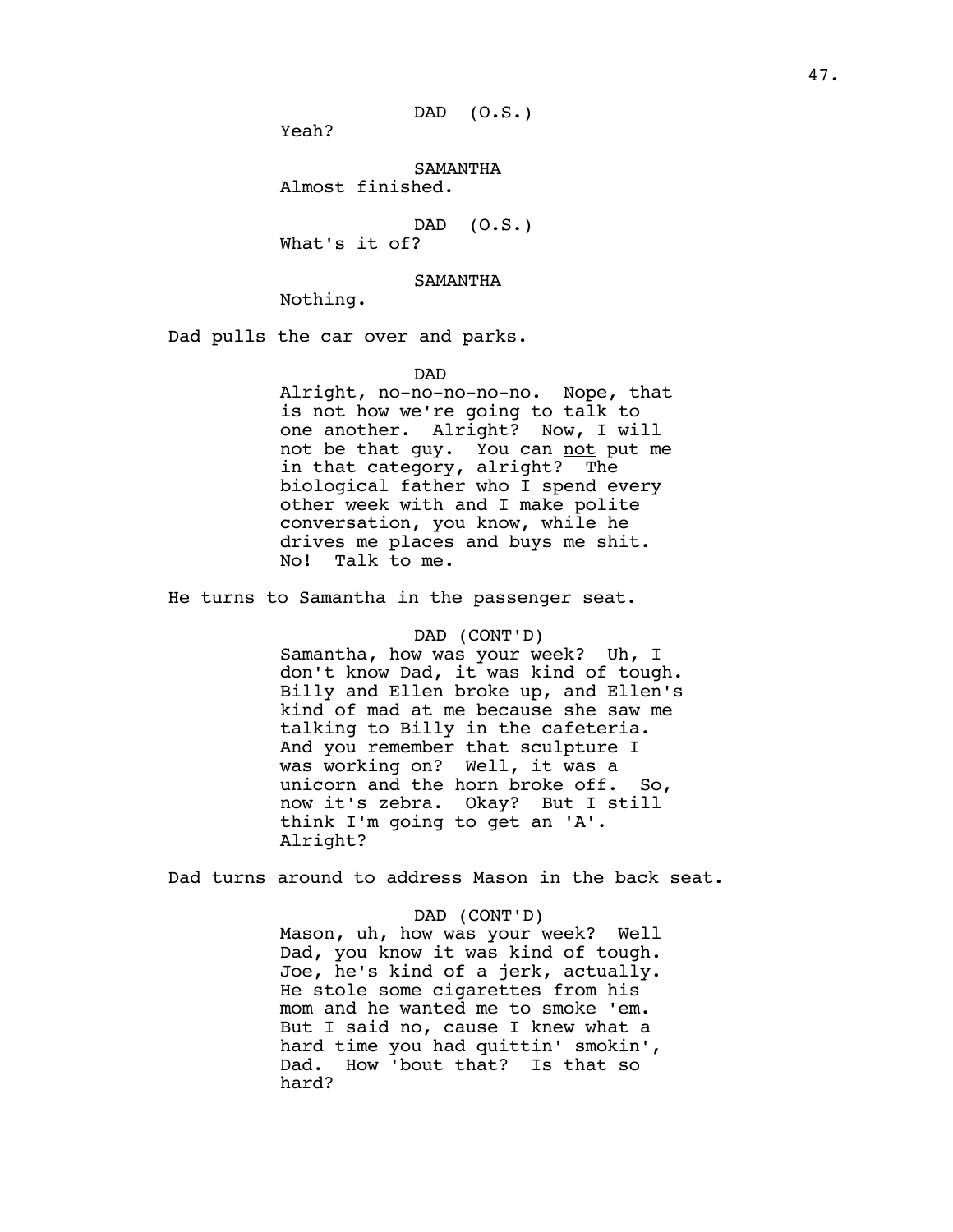# SAMANTHA

Dad, these questions are kind of hard to answer.

**DAD** What is so hard to answer about what sculpture are you making?

#### SAMANTHA

It's abstract.

DAD

Okay. Okay, that's good. See, that's, I didn't know that. I didn't know you were even interested in abstract art.

SAMANTHA I'm not. They make us do it.

MASON

But Dad, I mean why is it all on us though? You know, what about you? How was your week? You know, who do hang out with? Do you have a girlfriend? What have you been up to?

DAD

I see your point.

Mason smiles.

DAD (CONT'D) So we should just let it happen more natural, right? That's what you're sayin', right?

Mason nods.

DAD (CONT'D) Okay. That's what we'll do. Starting now.

EXT. BUTTERFLY MUSEUM - DAY

Dad, Samantha, and Mason are pointing out different butterflies they find, using a nature chart. A butterfly lands on Mason's shoulder.

> MASON Hey, check this out.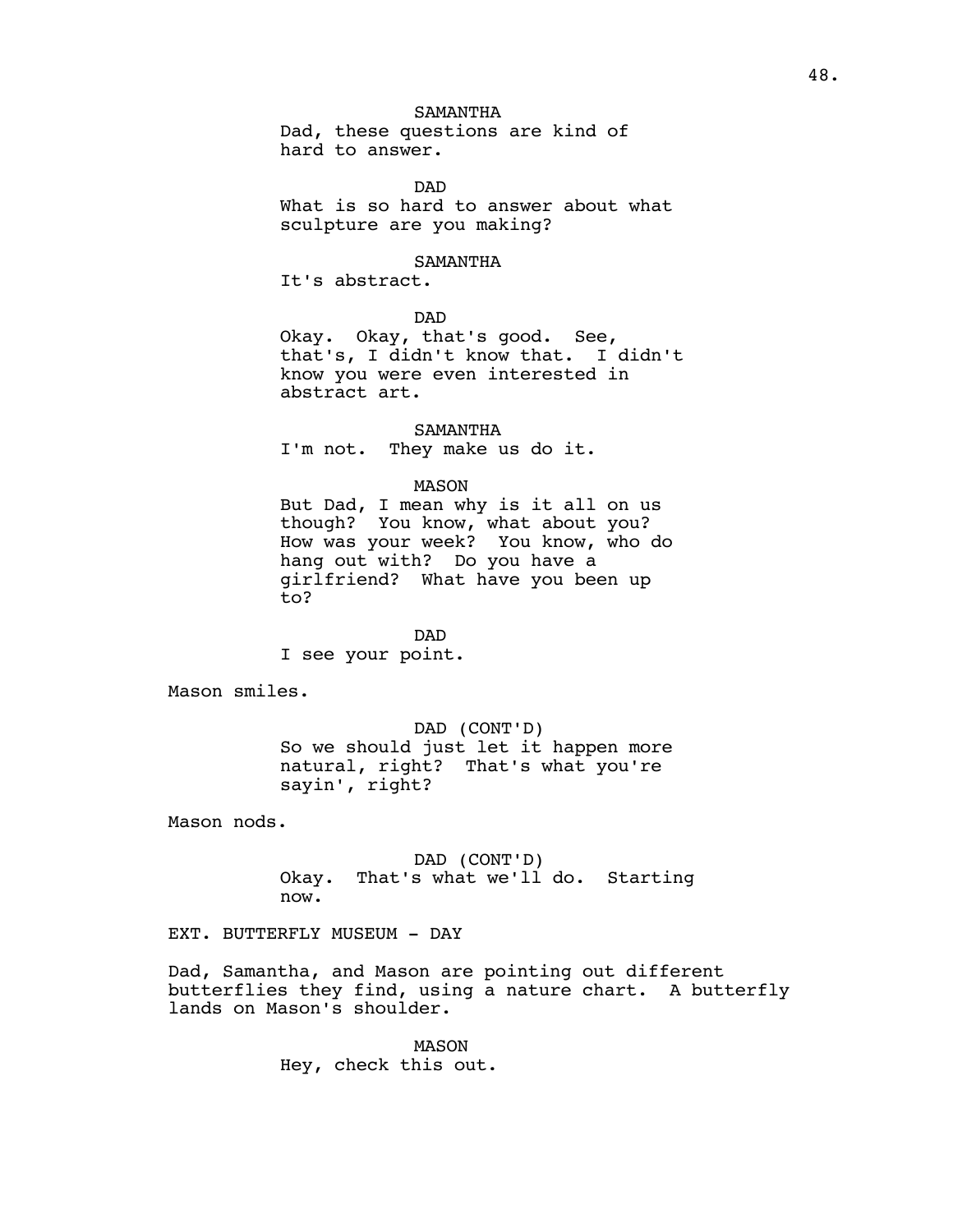SAMANTHA That would be a... That would be a Magnificent Owl. Caligo Atreus.

DAD What's that one? Look at this.

Dad opens his hands and shows them a butterfly in his palms.

SAMANTHA (O.S.)

Whoa.

DAD What kind is that?

SAMANTHA That looks like a Zebra Longwing.

DAD

Alright.

SAMANTHA

Cool.

DAD This one's incredible. That's the owl one, right?

SAMANTHA Yeah. Magnificent Owl.

DAD I think he went pee-pee on you, bud.

Dad laughs.

EXT. SCULPTURE GARDEN - DAY

Dad, Samantha, and Mason play tag around a large outdoor sculpture.

> MASON One, two, three, four, five...

Soon they are running in circles around it.

DAD Ahaa! Ahh! Get away from me! Get away from me! Get your sister -- Ahh!

EXT. PARK - DAY

Dad is tossing a football with Mason and Samantha.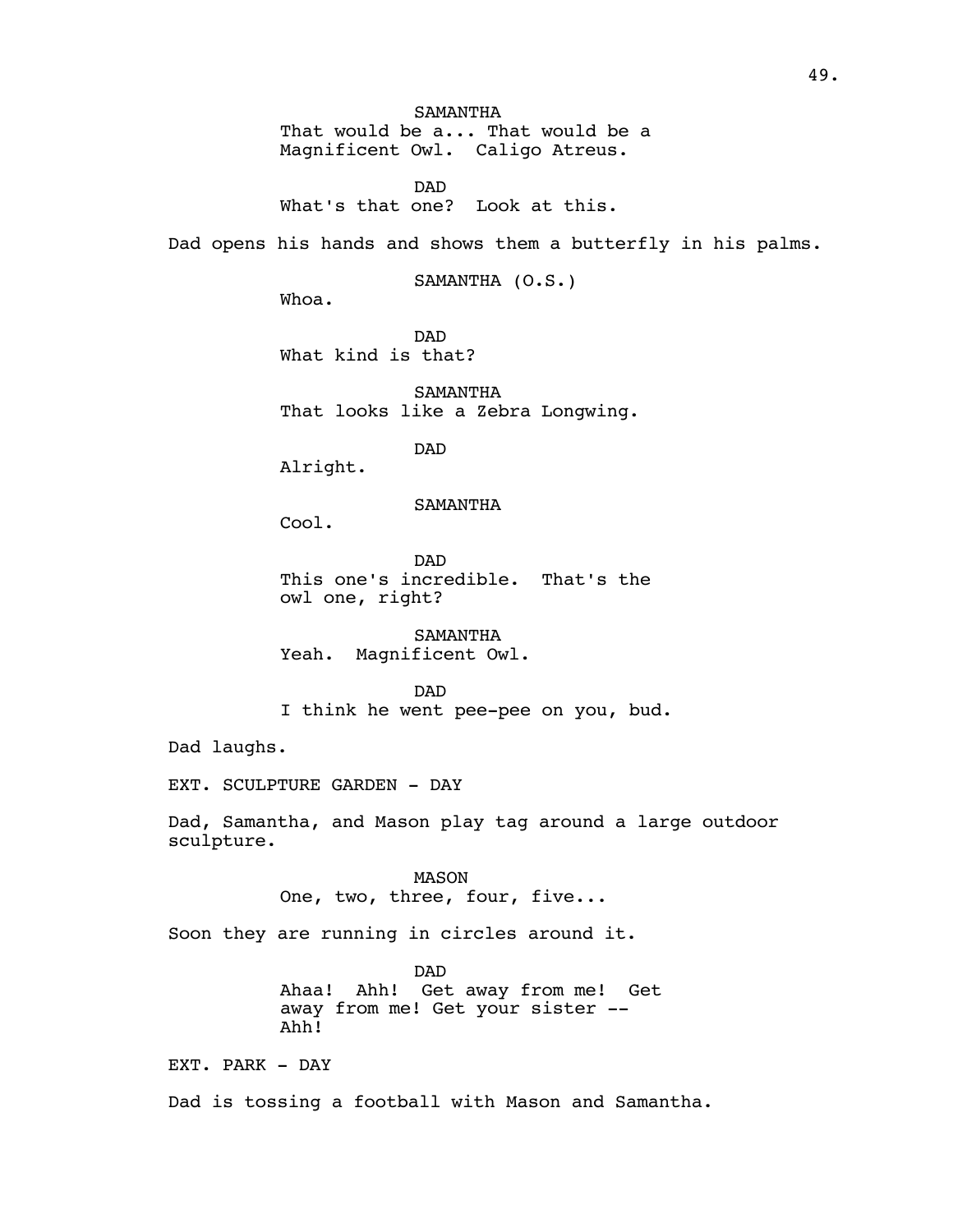DAD Yo, Mase, look at me here. Make a diamond with your hands, alright? Fingers and thumbs. Keep your hands soft. Hey, Sam.

Samantha throws the football to Dad.

DAD (CONT'D) Very nice. That's how you want to catch it, just like that. Even when you're runnin', that's what you're thinkin' about, that diamond. That diamond, and soft hands.

Dad throws the ball to Mason.

DAD (CONT'D) There it is.

Mason throws the ball back to Samantha.

EXT. PARK - MOMENTS LATER

Dad, Samantha, and Mason crouch down into starting line positions.

> DAD Down! Set! Hut! Ahhhh!

Dad releases the ball down the hill and the three of them chase after it.

> DAD (CONT'D) No no no no no!

The ball kicks up and into Samantha's hands. They are now chasing after her.

SAMANTHA

Yes!

DAD

Don't let her get -- No no no no no!

INT. BASEBALL STADIUM - NIGHT

Dad, Samantha, and Mason watch a live baseball game.

DAD (O.S.) Let's go, Roger!

The crowd reacts to the game.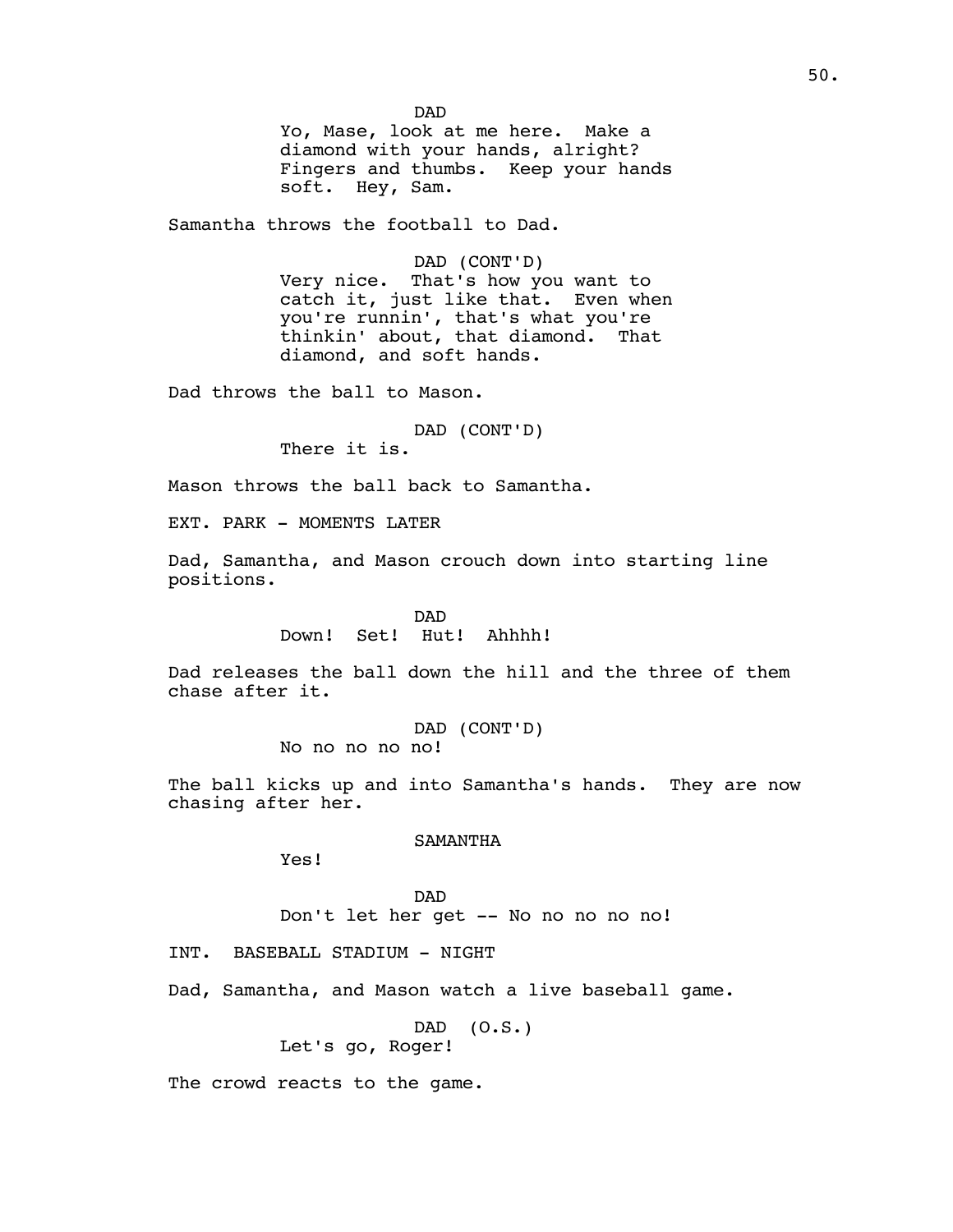## DAD (CONT'D)

Guy's incredible. He's unhittable this year! Now just so you know, what we're watching here, is history. Now you see this guy out here? This dude is like forty-three years old and he's strikin' out guys half his age. This guy's ERA is 1.47, alright, can you believe that? Now if the Astros could just get a few runs maybe we'd win a game.

MASON Dad, do you have a job?

DAD Ha! Why would you ask me that?

#### MASON

I don't know. Mom wanted to know and I didn't know what the answer was.

DAD

Mom wanted to know. Alright. Well, you can tell mom that I just happen to have passed my second actuarial exam, alright? So... you tell her that. How's she doing?

SAMANTHA

Great.

DAD She finishing school?

SAMANTHA

Yep, all 'A's.

DAD All 'A's huh? Like mother, like daughter, right?

The kids leave to get hot dogs, etc. Mason puts mustard on his.

They return to the game. A clutch Astros home run and the crowd is cheering. Our guys celebrate with high fives, etc.

> DAD (O.S.) (CONT'D) You got this! That's outta here! That's out-- Oh! Oh!

Fireworks go off. The crowd stands to their feet.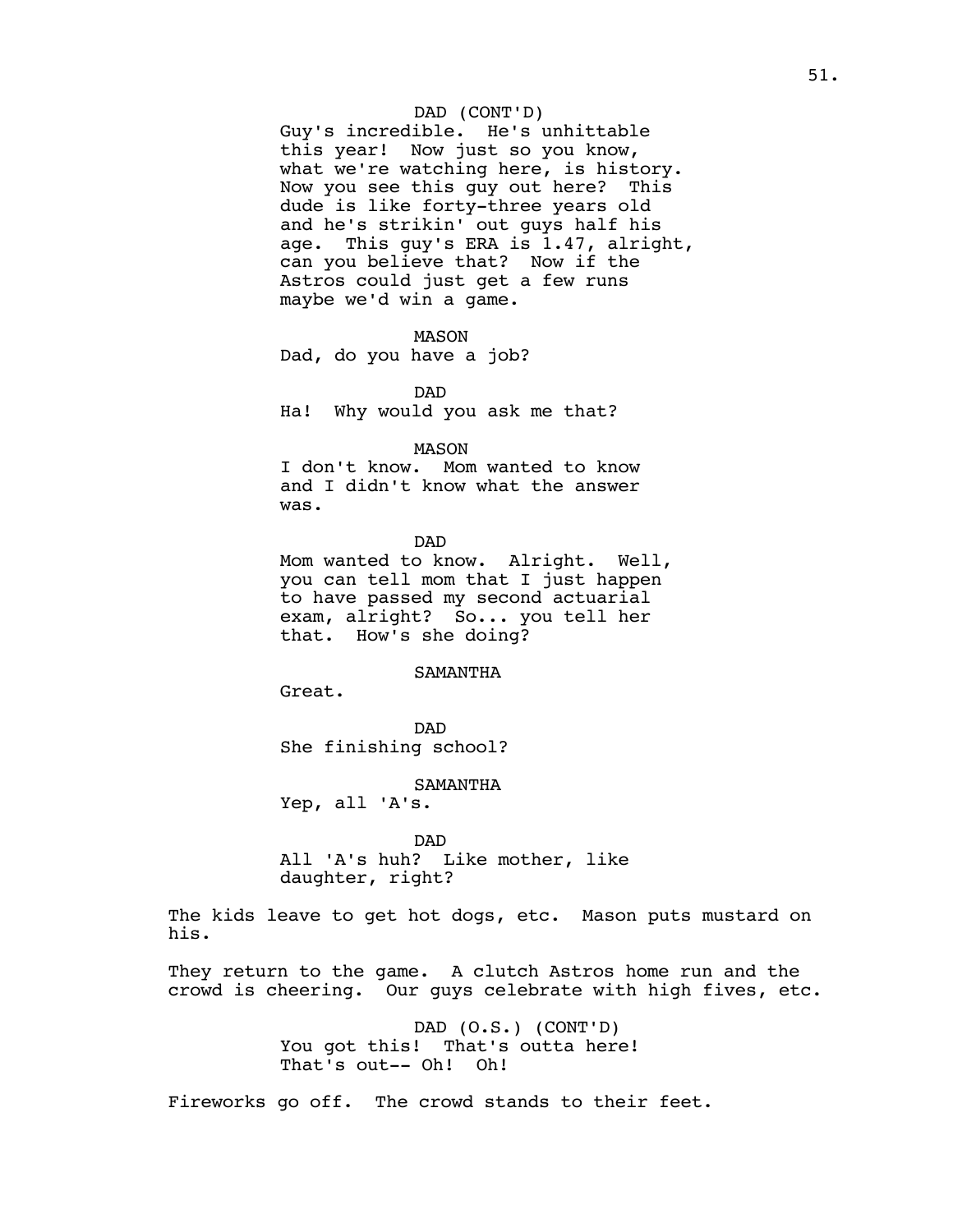INT. DAD'S LIVING ROOM - NIGHT

The TV is playing the horror film HOSTEL. JIMMY sits on the couch watching the movie, as Dad and the kids enter.

SAMANTHA

Hi, Jimmy.

JIMMY Hey, Samantha!

MASON Hey, what's up, Jimmy?

JIMMY What's goin' on, Mason, man?

Mason and Jimmy fist bump.

MASON

Astros won.

JIMMY You went to the game?

Dad enters the room.

DAD

What, I'm the only one with any arms around here? Nobody else can carry anything, huh? Help their old man out?

MASON What you watching?

Jimmy gestures for silence.

DAD Aw, come on Jimmy, man! You knew the kids were comin' this weekend.

Dad clears dirty dishes and paraphernalia from the table.

DAD (CONT'D) Can't you just help me out a little bit, just --

JIMMY I'm sorry, muffin.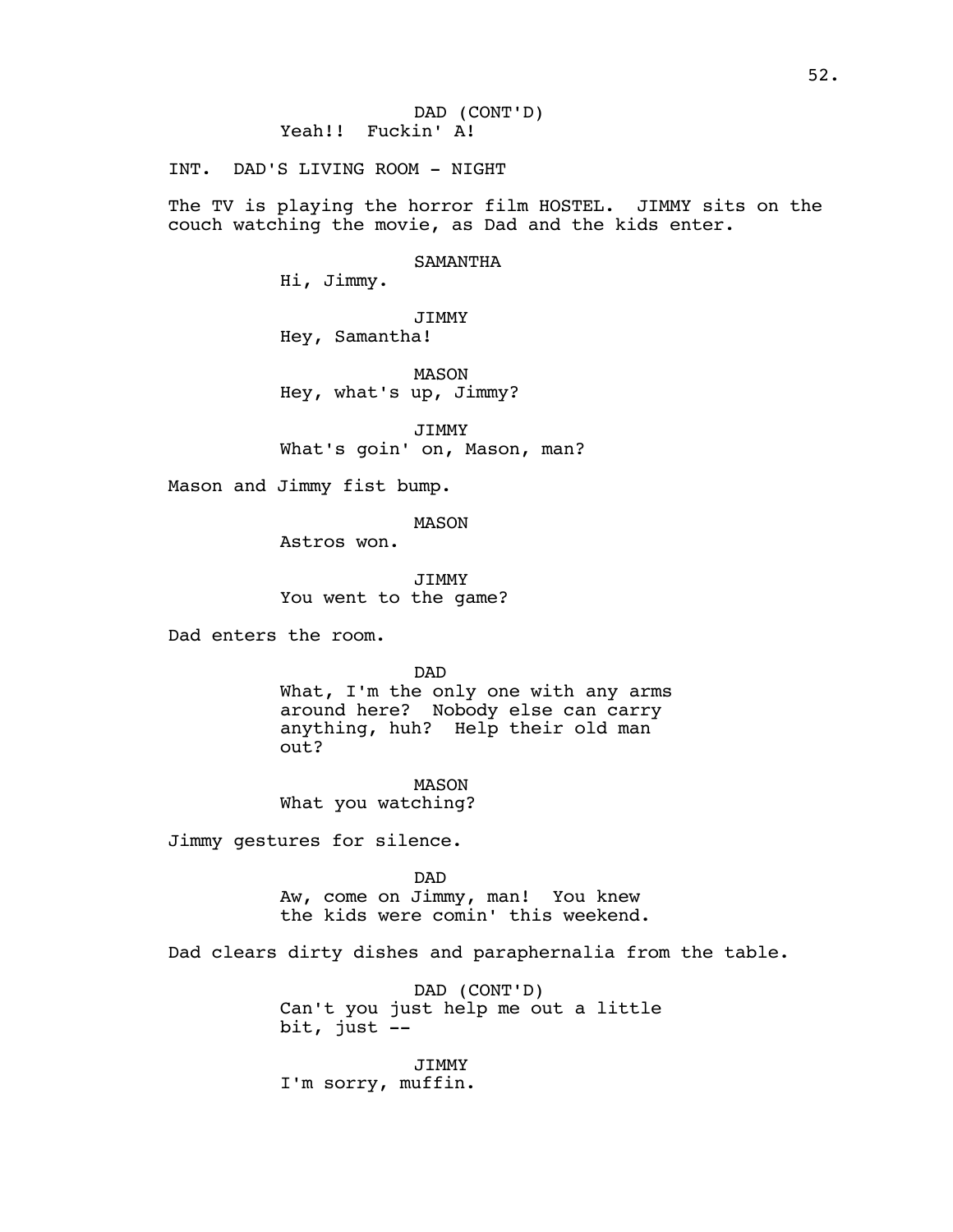DAD Yeah, don't "muffin" me, alright? Don't put me in that position. Alright, I'm not your fuckin' Tony Randall.

SAMANTHA Dad, it's always a mess.

DAD

It was not a mess this morning. Okay?

JIMMY I mowed the lawn.

DAD Oh yeah, great.

Dad stretches out beside Samantha on the couch.

DAD (CONT'D) Oh, come on man! Turn this shit off. Come on, give me that thing.

Dad takes the remote control away from Jimmy.

DAD (CONT'D) Did you watch the game?

JIMMY

(laughs) No.

DAD (O.S.) Lane won it with a three-run homer. It was beautiful, wasn't it?

Samantha shrugs.

DAD (CONT'D) Sam lost her mind! She's a huge Astros fan.

## SAMANTHA

Sure.

INT. MUSIC ROOM - LATER

Dad plays the piano and sings, while Jimmy plays guitar. The kids sit at the kitchen table, listening intently.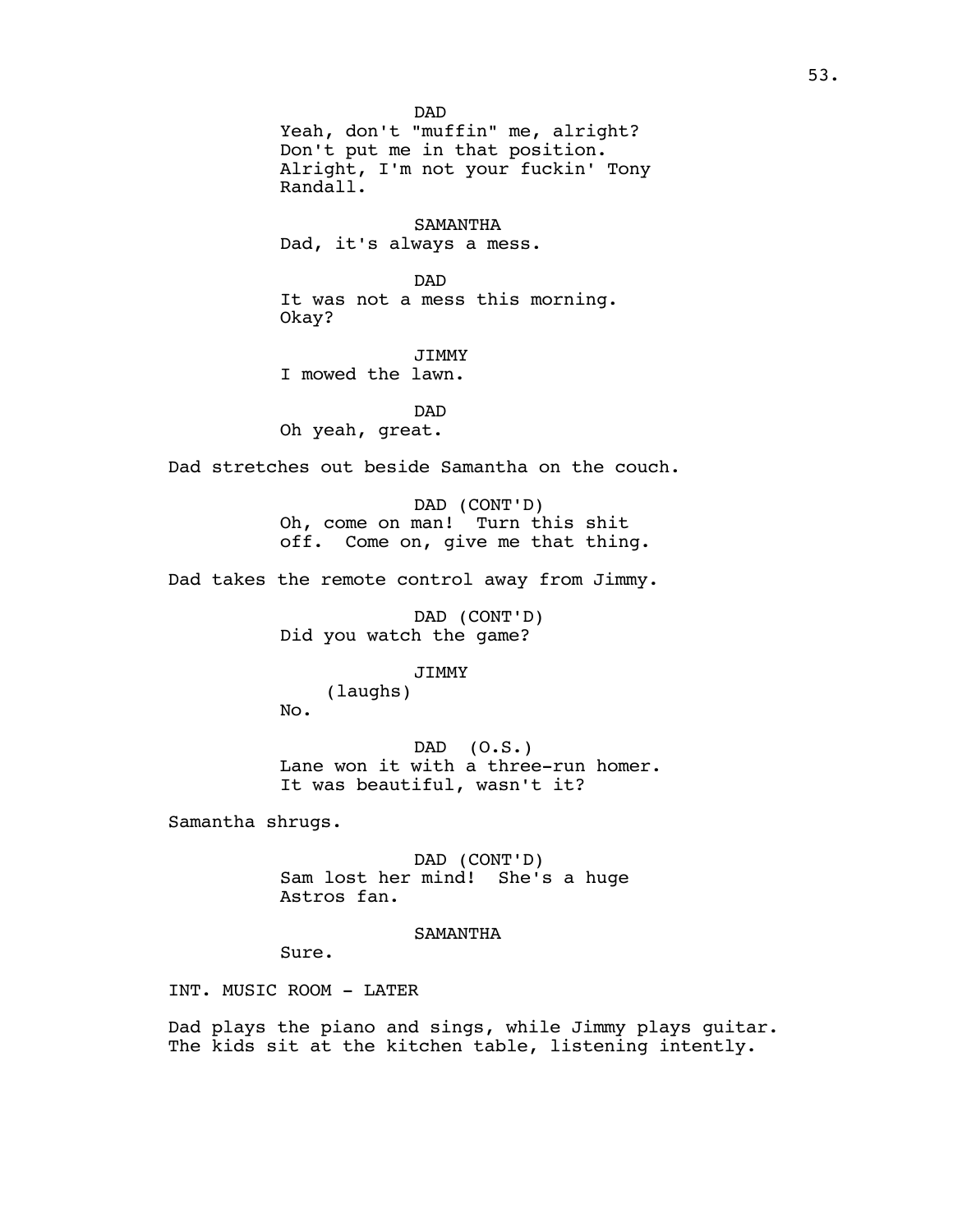DAD "Well Saturday night was a lunar eclipse, I sang 'em a song, went somethin' like this: Well go to sleep, my weary babies, Let the sounds roll on by, Tonight we're safe here in Houston, With this, your daddy's lullaby. Your mother's got a new husband now, He seems alright, I wonder if he's readin' them stories, And kissin' them goodnight? Well babysitters say they miss me, I know I shouldn't hope it's true, The teacher says my son paints pictures of a family all in blue, She says she caught him whispering to the window, Will Daddy please come home? I know I could call him up, but what

INT. BEDROOM - NIGHT

Samantha is lying in her bed, listening to her iPod.

if his mother answers the phone?

DAD You brush your teeth?

She removes her ear buds.

SAMANTHA

What?

DAD (O.S.) Did you brush your teeth?

SAMANTHA Oh. Yeah. Yeah.

DAD You gonna fall asleep with those things in your head?

SAMANTHA

Maybe.

DAD Yeah well, try not to, alright?

SAMANTHA (O.S.)

Okay.

DAD You want me to turn off the light?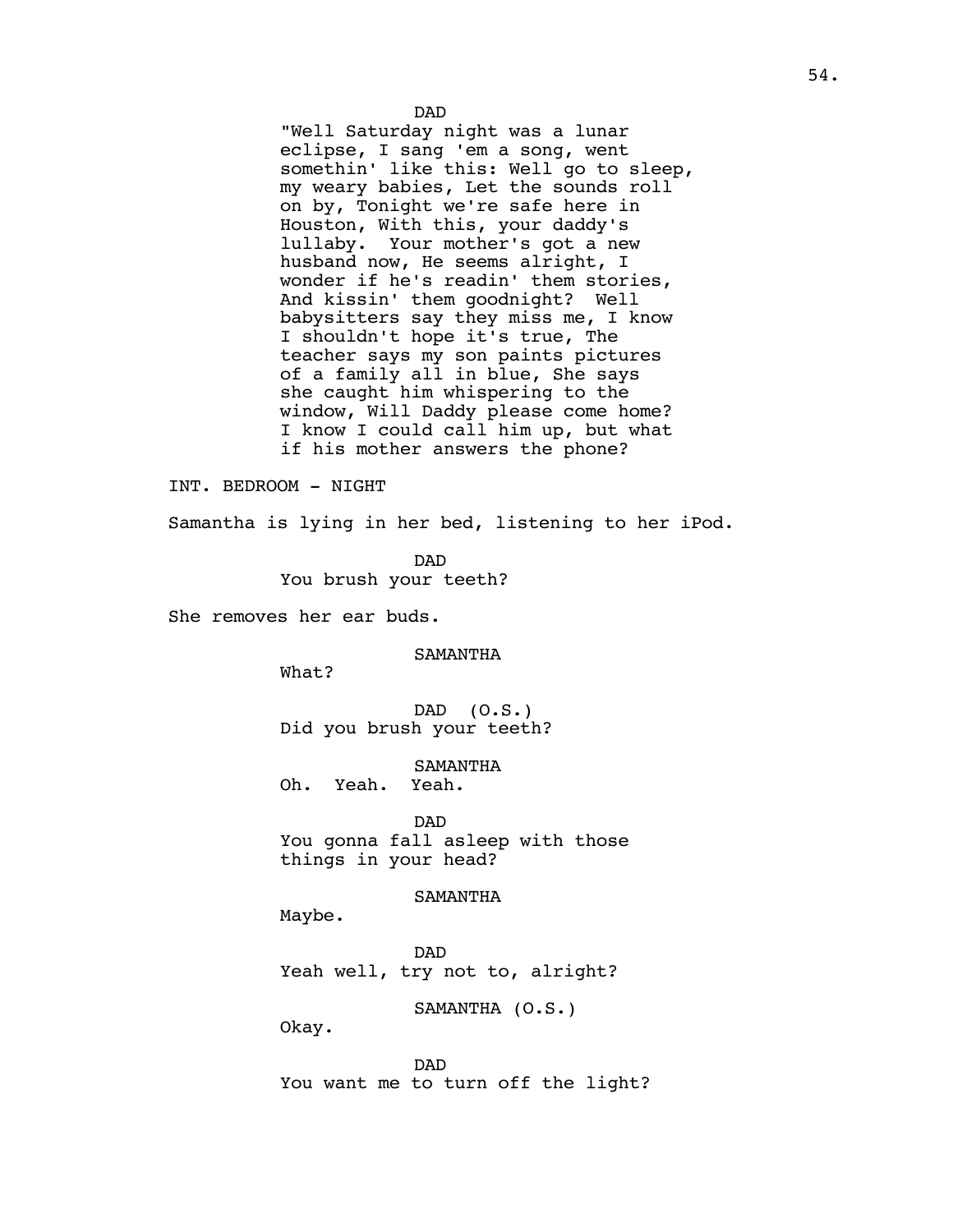Sure.

DAD Okay, goodnight Sam.

SAMANTHA

'Night, dad.

JIMMY (leaning in doorway) Goodnight, Sam.

SAMANTHA Goodnight, Jimmy.

DAD Hey... that was a fun day, right?

SAMANTHA Yeah it was. Sorry.

DAD

Why?

SAMANTHA That Mason had to be there, you know.

> DAD (laughs)

Goodnight.

INT. LIVING ROOM - MOMENTS LATER

Mason is lying on the couch in the dark, trying to sleep. Dad is lying on the other couch, reading a book.

> MASON Dad? There's no like... real magic in the world, right?

DAD What do you mean?

MASON You know, like elves and stuff. People just made that up.

DAD Well, I don't know. I mean what makes you thinks that, that elves are any more magical than something like... like a whale? (MORE)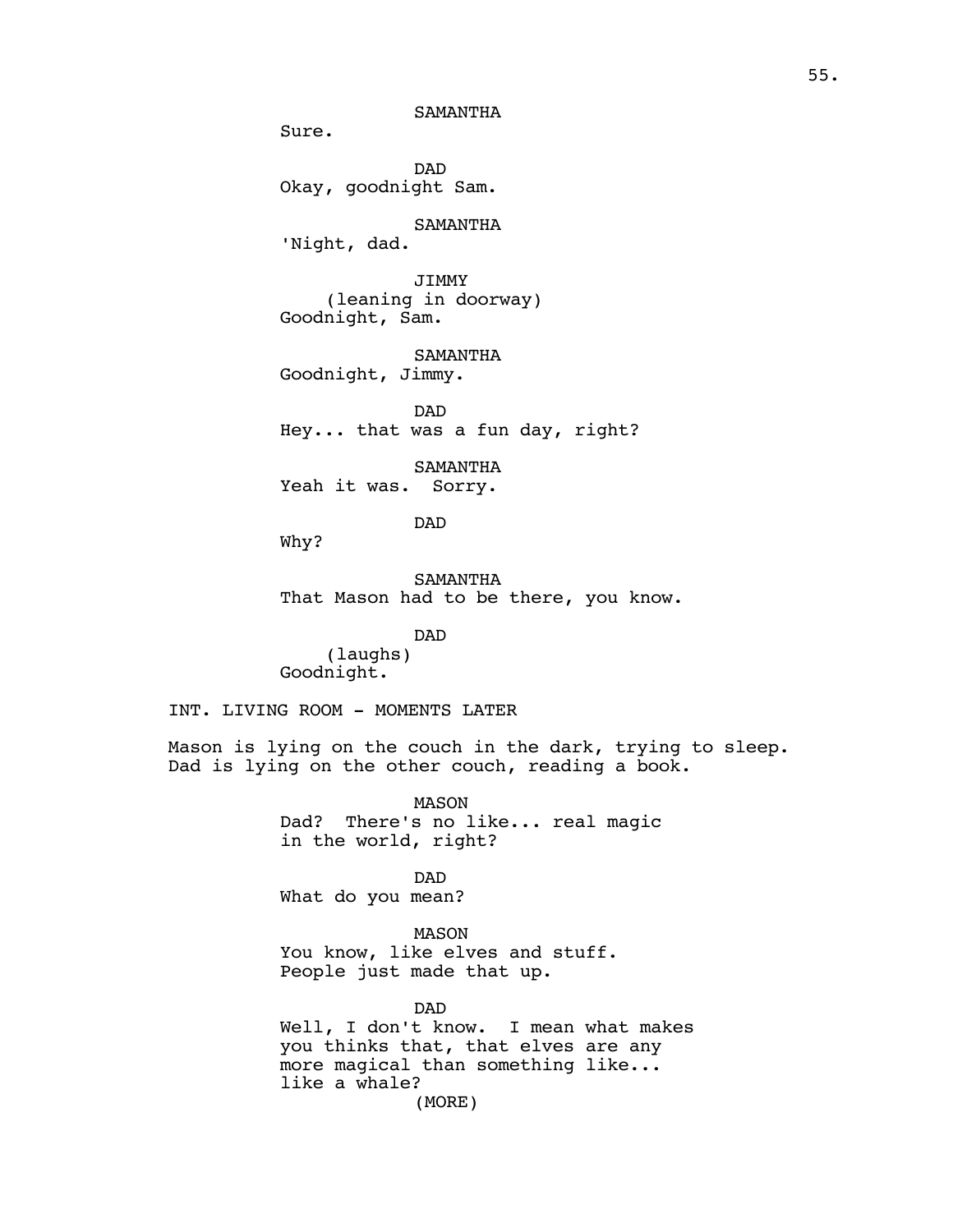## DAD (CONT'D)

You know, I mean, what if I told you a story about how underneath the ocean, there was this giant sea mammal that used sonar, and sang songs, and it was so big that its heart was the size of a car? And you could crawl through the arteries? I mean, you'd think that's pretty magical, right?

## MASON

Yeah. But like... right this second, there's like no... elves in the world, right?

DAD No. Technically no elves.

## EXT. NEIGHBORHOOD STREET - DAY

Dad, Samantha, and Mason pull up in the GTO. They sit in Mom's driveway, saying their goodbyes.

DAD

Love you guys.

MASON

See you, Dad.

DAD Alright. Be well. Okay. Have a great week. Sam, I'll see you next weekend?

SAMANTHA Alright. Oh yeah, that's right.

DAD

What?

SAMANTHA Susie has a birthday party next Saturday.

DAD

A sleepover?

#### SAMANTHA

Yeah.

DAD Alright. I'll talk to your mom about it.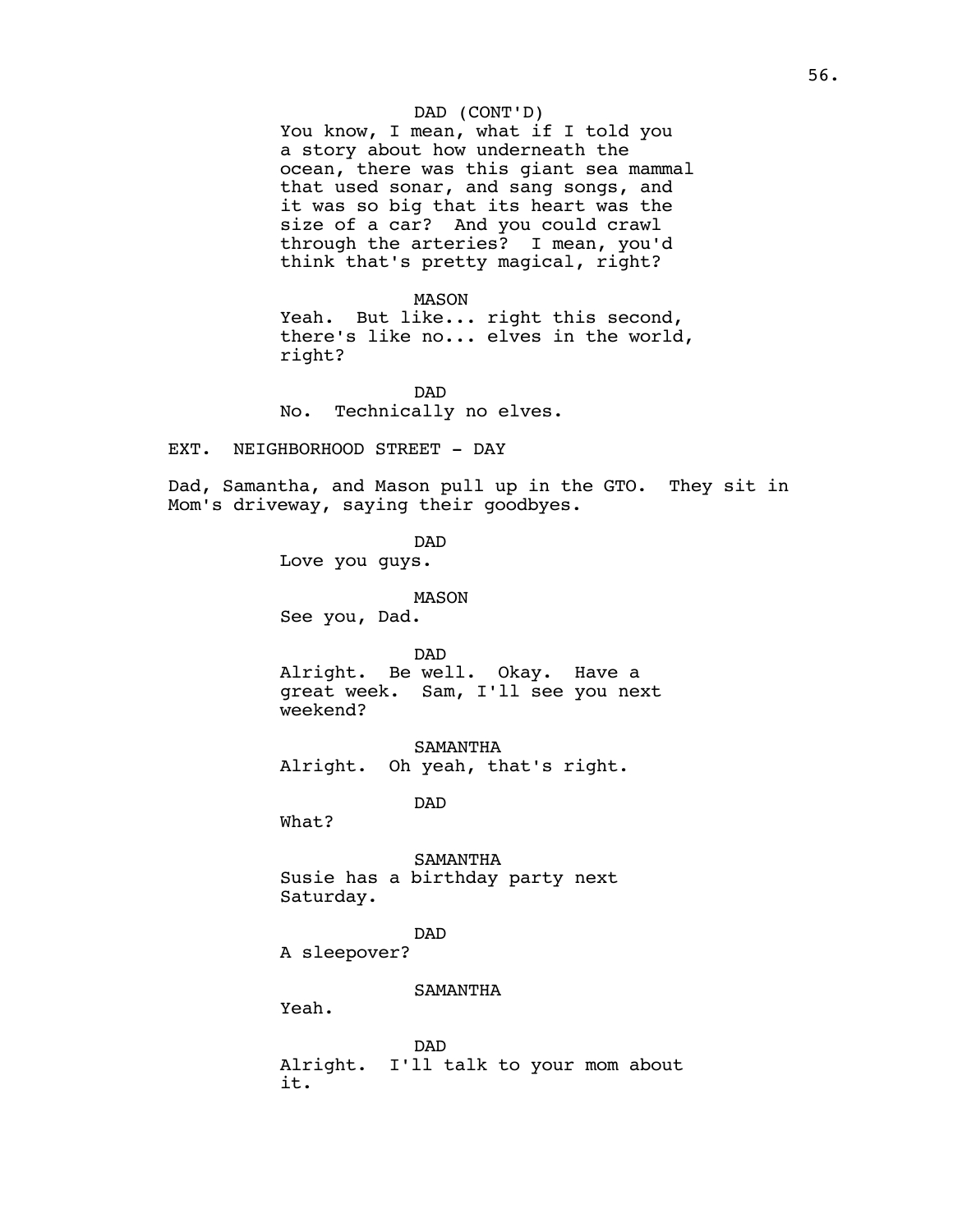Bye, dad.

DAD Don't worry about it, okay? Have a great week.

SAMANTHA Had a great time.

DAD

Okay.

INT. BEDROOM - DAY

Mason, Randy, and the Neighborhood Boy sit around a computer screen. They appear to be looking at something illicit.

> NEIGHBORHOOD BOY Aw, man. How do you guys not know how to do this? I'll make you some bookmarks. Just a second. Shit, guys.

A knock on the door interrupts them. They close the laptop immediately and turn around, trying not to look guilty.

> MINDY Randy, and Mason, Dad wants you guys downstairs.

## RANDY

Why?

MINDY You're getting haircuts.

The boys stand to exit.

INT. BARBER SHOP - DAY

Mason sits for his haircut, while Randy and Bill wait to the side. Mason is clearly distressed as the barber glides an electric razor over his head.

> BILL This is gonna look so much better. You're gonna look like a man instead of like a little girl. You're takin' the eyebrows off next, right, Byron?

Bill nudges Randy, and laughs. Mason does not find it funny.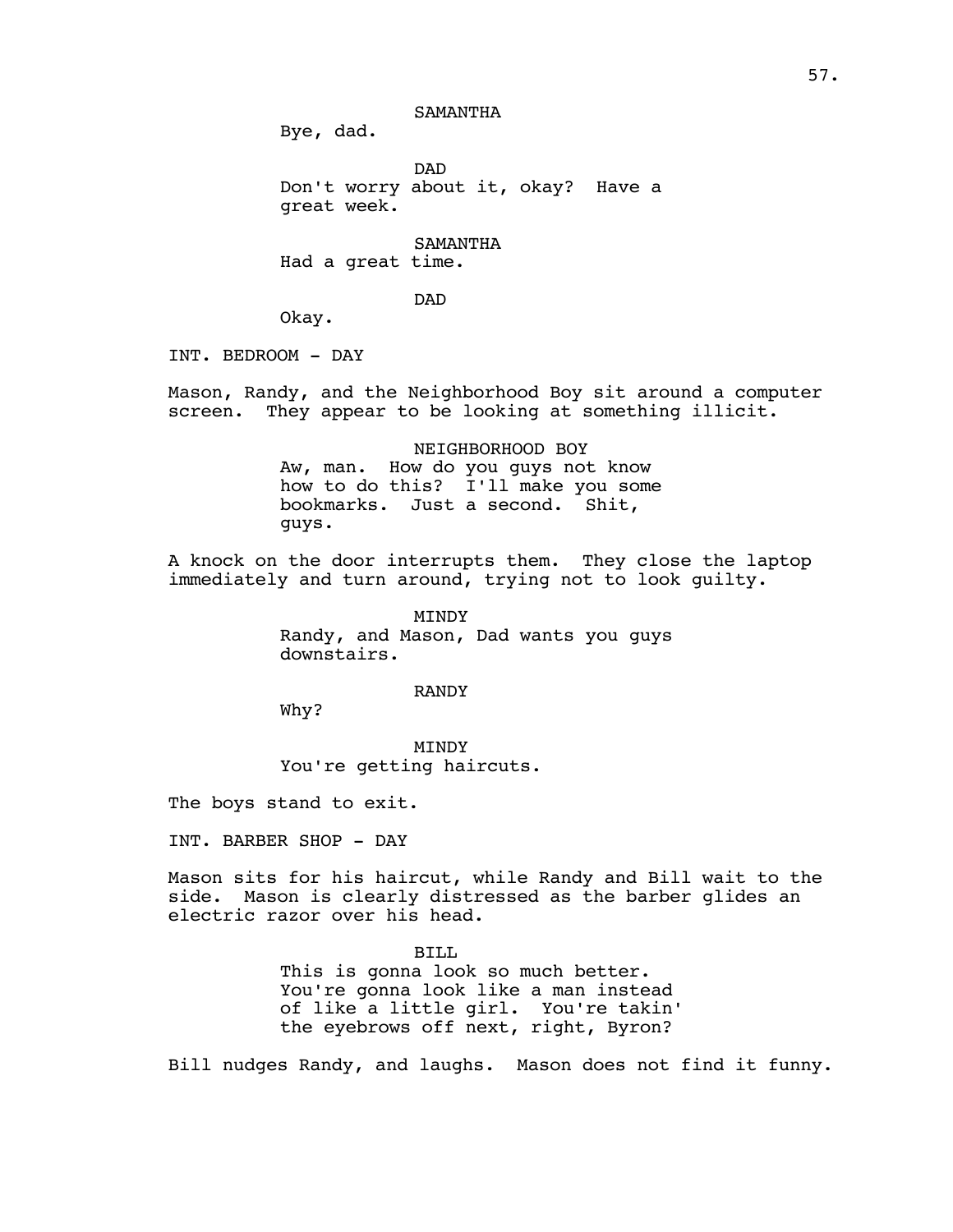INT. UPSTAIRS HALLWAY - MORNING

The kids wander down the hallway, filing into Mason's bedroom.

INT. BEDROOM - CONTINUOUS

Randy, Samantha, and Mindy enter one at a time, to let Mason know they are leaving for school.

> RANDY Mason, we're leavin'.

### SAMANTHA You're not sick.

Mindy is the last to leave the room, shaking her head in disbelief.

INT. FRONT ENTRY - CONTINUOUS

The kids file down the stairs. Mom is getting ready to go.

MOM

Bye, guys.

KIDS

Bye, mom.

MOM Where is Mason?

RANDY

He doesn't feel too good. I don't think he's going to school.

SAMANTHA He's totally faking it.

MOM

Bye.

INT. BEDROOM - CONTINUOUS

Mom knocks on Mason's door, then enters the room.

MOM Mason, what's goin' on?

MASON I don't feel good.

MOM Yeah? Well your head feels fine. So get your ass out of bed. (MORE)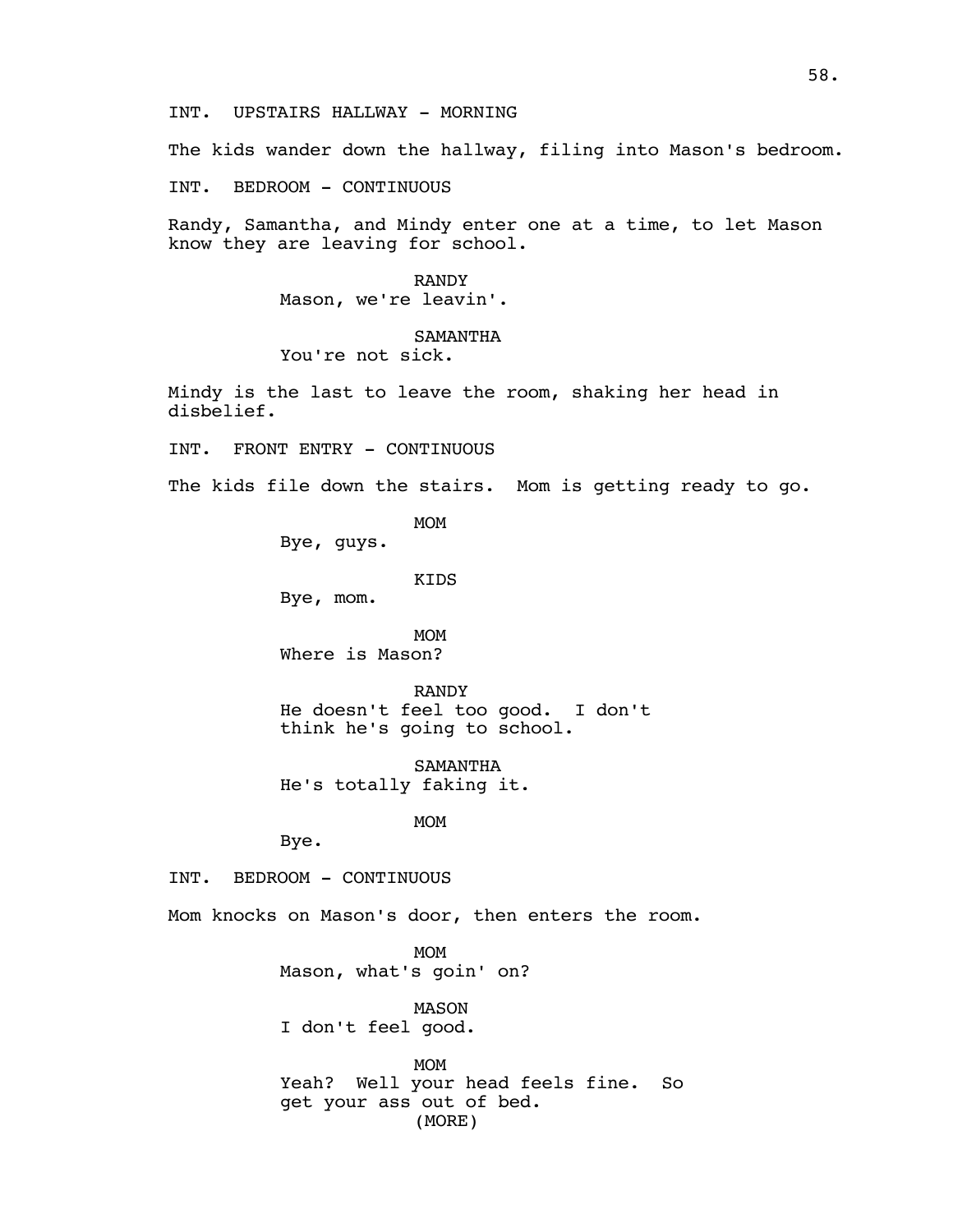EXT. SCHOOL - DAY

Mom is dropping Mason off at school.

### MASON

I mean, he didn't even ask! He just cut it. I mean, it's my hair!

MOM

Well, no wonder you were angry. I'd be angry too.

MASON I look like a martian now.

MOM

Honey, you know what? I'm gonna talk to him about it later, okay?

MASON

Yeah, I tried to call you but you didn't answer your phone.

MOM

I'm so sorry. I've been so busy with school... Hey.

She touches his hair, lovingly.

MOM (CONT'D) For what it's worth, it's hair and it will grow back. Now I can see your pretty eyes and your foxy face.

MASON

Why'd you even marry him? He's such a jerk.

MOM

Well, Bill has his good qualities. You know, nobody's perfect. And now we have a family.

MASON We already had a family.

With this, Mason turns and exits the car.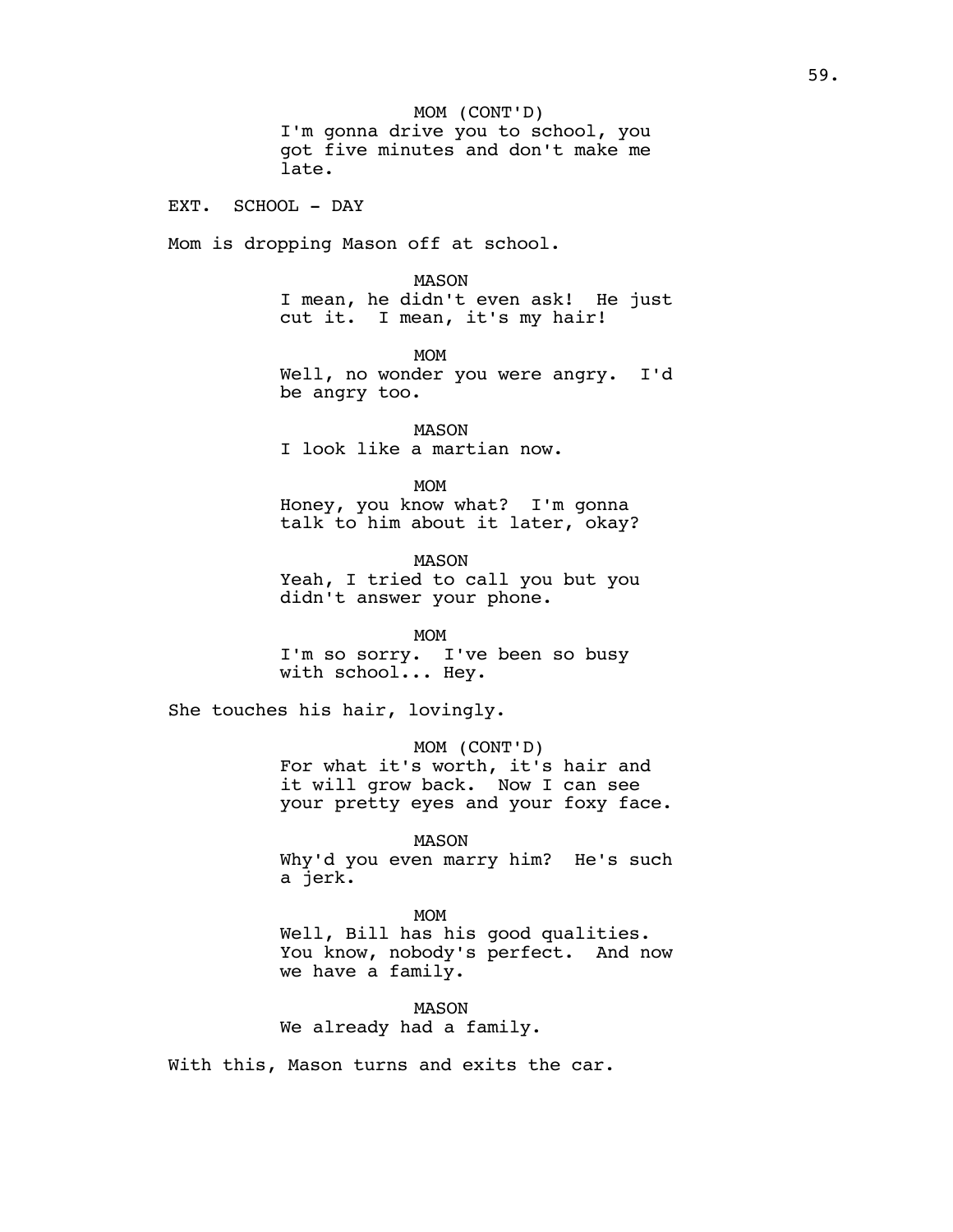INT. SCHOOL HALLWAY - DAY

Mason walks down the hall, towards his classroom door.

INT. CLASSROOM - DAY

Mason enters the classroom, just as his class begins reciting the Pledge of Allegiance.

#### **STUDENTS**

I pledge allegiance to the flag of the United States of America, and to the Republic for which it stands, one nation, under God, indivisible, with liberty and justice for all.

Students snicker at Mason's new haircut.

TEACHER (O.S.) Please join me in the Texas pledge.

**STUDENTS** Honor the Texas flag, I pledge allegiance to thee, Texas, one and indivisible.

TEACHER (O.S.) Thank you. You may be seated.

The students continue laughing at Mason.

TEACHER (CONT'D) Alright! Alright class, as you know, we've been working on our mythology projects. And we're going to be writing papers about gods and goddesses. We've listed those gods and goddesses here on the board. We added a couple of monsters, for some of you who might be interested in that. And you're going to write your essay about your god or goddess, and to make sure that you cover everything, let's make sure that we do all of these things right here...

Mason is handed a note from across the room.

TEACHER (CONT'D) First of all, we need to name your god or goddess, and you need to include who, what, when, where, why, and how...

The note reads: Mason, I think your hair looks kewl! - Nicole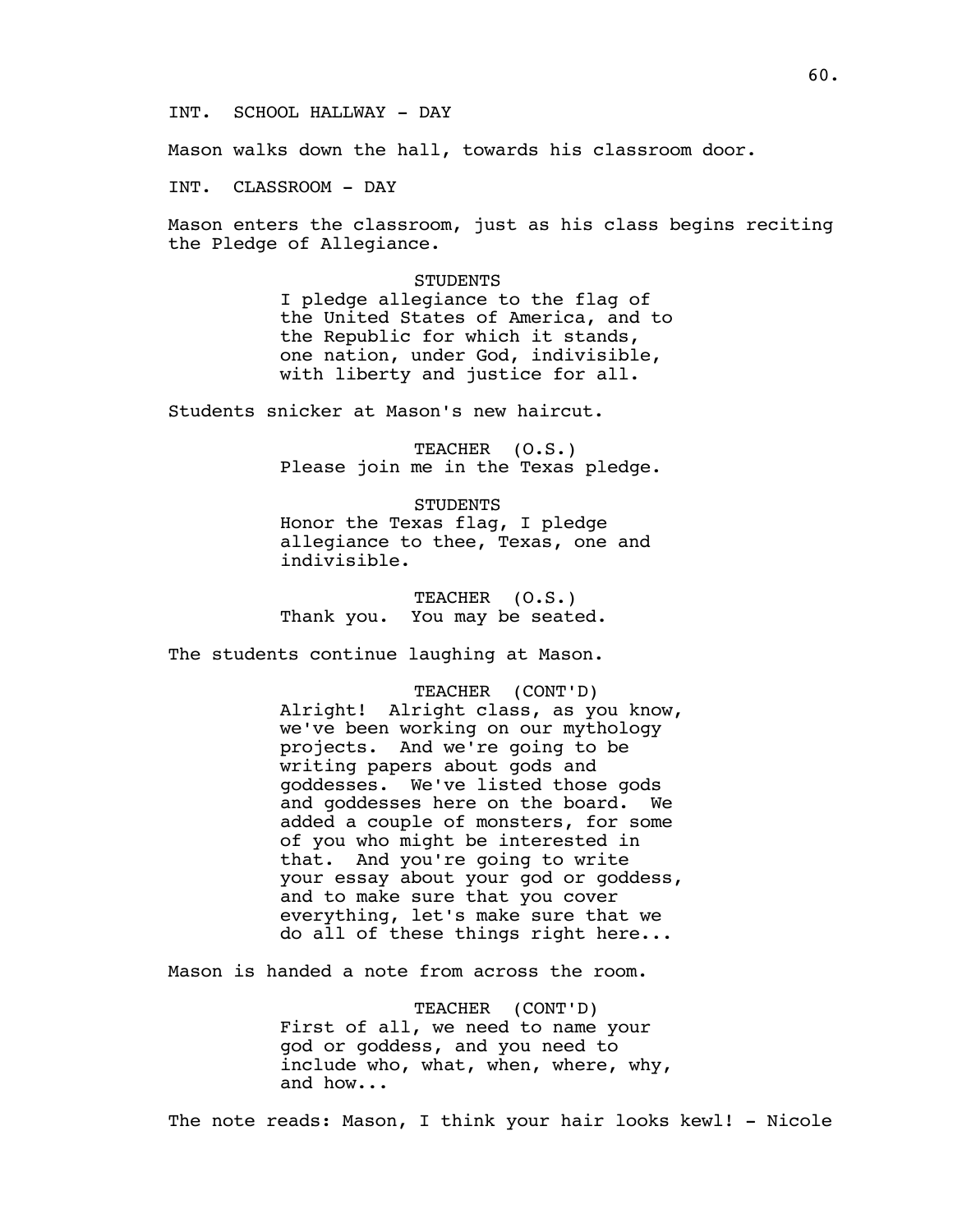TEACHER (CONT'D) So make sure that you cover all those things when writing your essay.

EXT. NEIGHBORHOOD STREET - DAY

Mason and Randy ride their bikes, while the Neighborhood Boy skateboards alongside them.

> NEIGHBORHOOD BOY There's a bump right there.

Neighborhood Boy skates off in a different direction.

NEIGHBORHOOD BOY (CONT'D) Alright, I'll see y'all later, guys.

RANDY

Yeah.

INT. GARAGE - DAY

Mason and Randy pull up to a half open garage and drop their bikes outside. Mom can be seen laying on the floor of the garage, crying.

> MASON Mom, are you okay?

> > RANDY

What happened?

MOM No -- Go in the house! Go! Go in the house! Go in the house!

BILL. Your mother had a little accident. Now she's being dramatic.

Mom is still crying as the boys exit. Bill enters the garage with a drink in his hand.

> BILL (CONT'D) Get off the fucking floor Olivia, for Christ's sake!

Mom continues to cry.

INT. DINING AREA - MOMENTS LATER

Bill walks in angrily, carrying a bottle. He loudly bangs things on the table, and pours himself a drink.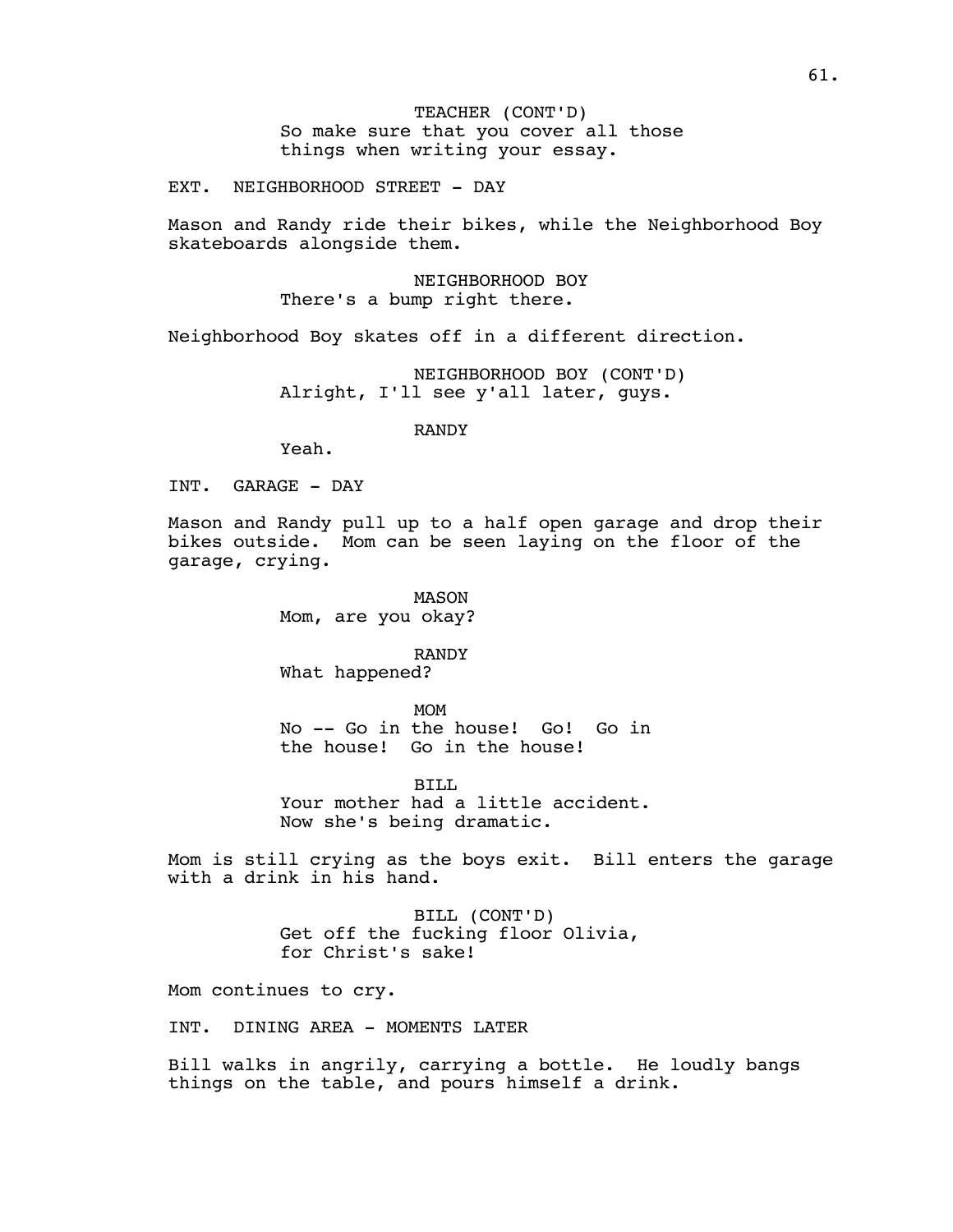I'm having a drink with my dinner. Anybody else have a problem with that? Hm? Samantha?

The family is seated at the dinner table, practically frozen.

**SAMANTHA** 

No.

BILL

Mindy?

# MINDY

No.

BILL I didn't think so.

He drinks the entire glass, and slowly zeros in on Mason.

BILL (CONT'D) You don't like me much, do you Mason? That's okay, I don't like me either. Think that's funny, huh? You think that's fuckin' funny?

Bill throws his empty glass at Mason's plate, shattering it.

MOM

Oh!

BILL (O.S.) (to Randy) What's the matter, you feeling a little left out?

Bill throws the empty whiskey bottle past Randy. It shatters on the floor.

MOM

Oh!

BILL Clean it up, goddamnit! Clean it up!

MOM Bill! Bill!

BILL Clean it up, goddamnit! I hate squash!

Bill walks away, leaving the shocked family at the table.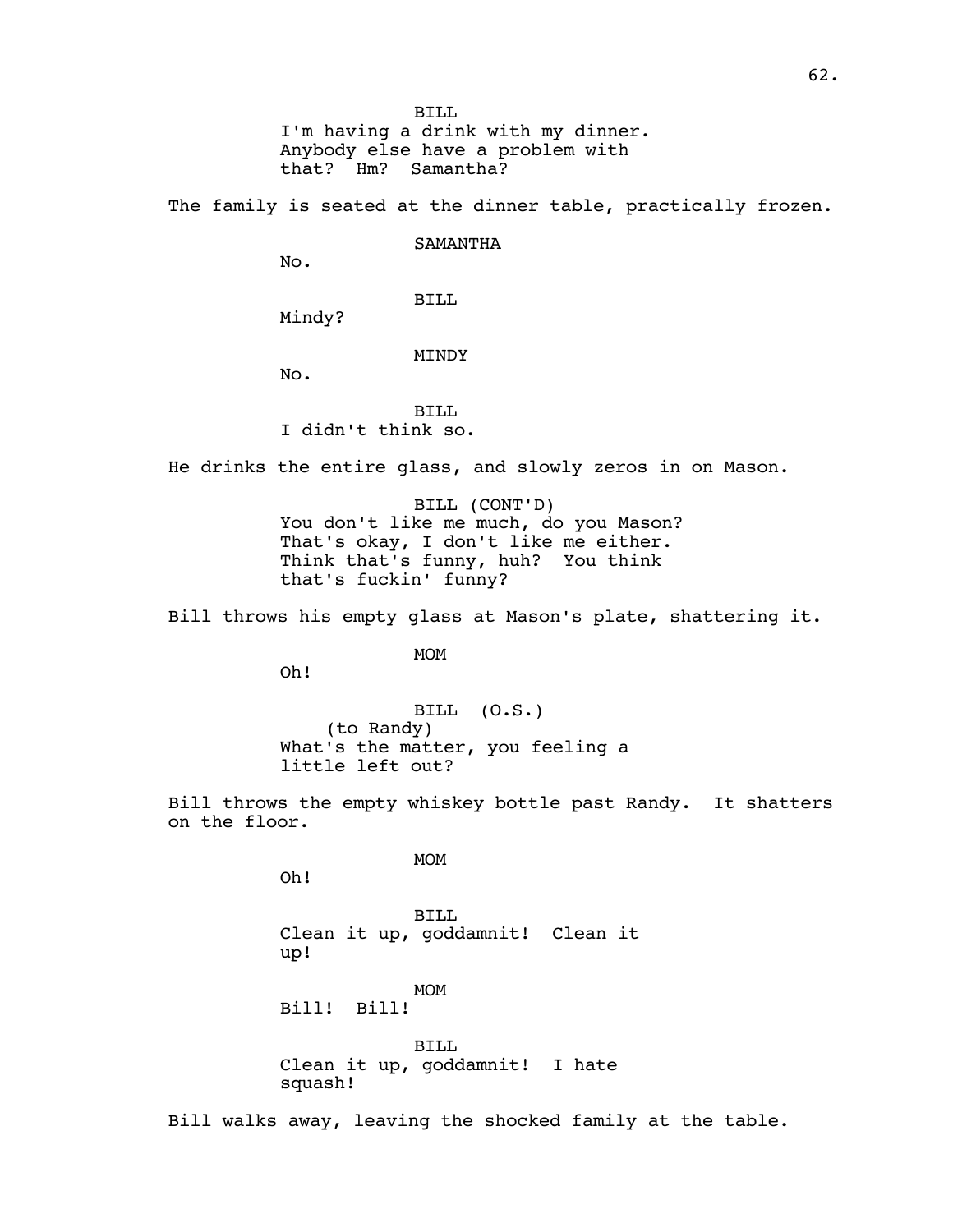INT. BEDROOM - NIGHT

Mason watches THE LANDLORD web video on his laptop. The other kids lounge about the room, listening to the audio.

> SAMANTHA How many times can you watch that, Mason?

> > MASON

It's funny.

A moment passes as Mason watches his video.

MASON (CONT'D) Has he ever gotten this bad before?

RANDY No, but he's yelled a lot.

MINDY Yeah, but he hasn't thrown and broken stuff.

INT. LIVING ROOM - DAY

Bill sits on the coffee table, facing all four kids in a row on the sofa.

> BILL Give me your cell phones. So nobody talked to her, huh?

The girls shake their heads no. Bill is checking their phone call histories.

BILL (CONT'D)

Mason?

MASON

No.

BILL

Mindy?

MINDY

No.

BILL I'll believe you... Samantha?

SAMANTHA

No.

Bill holds her phone screen out, as if to prove her wrong.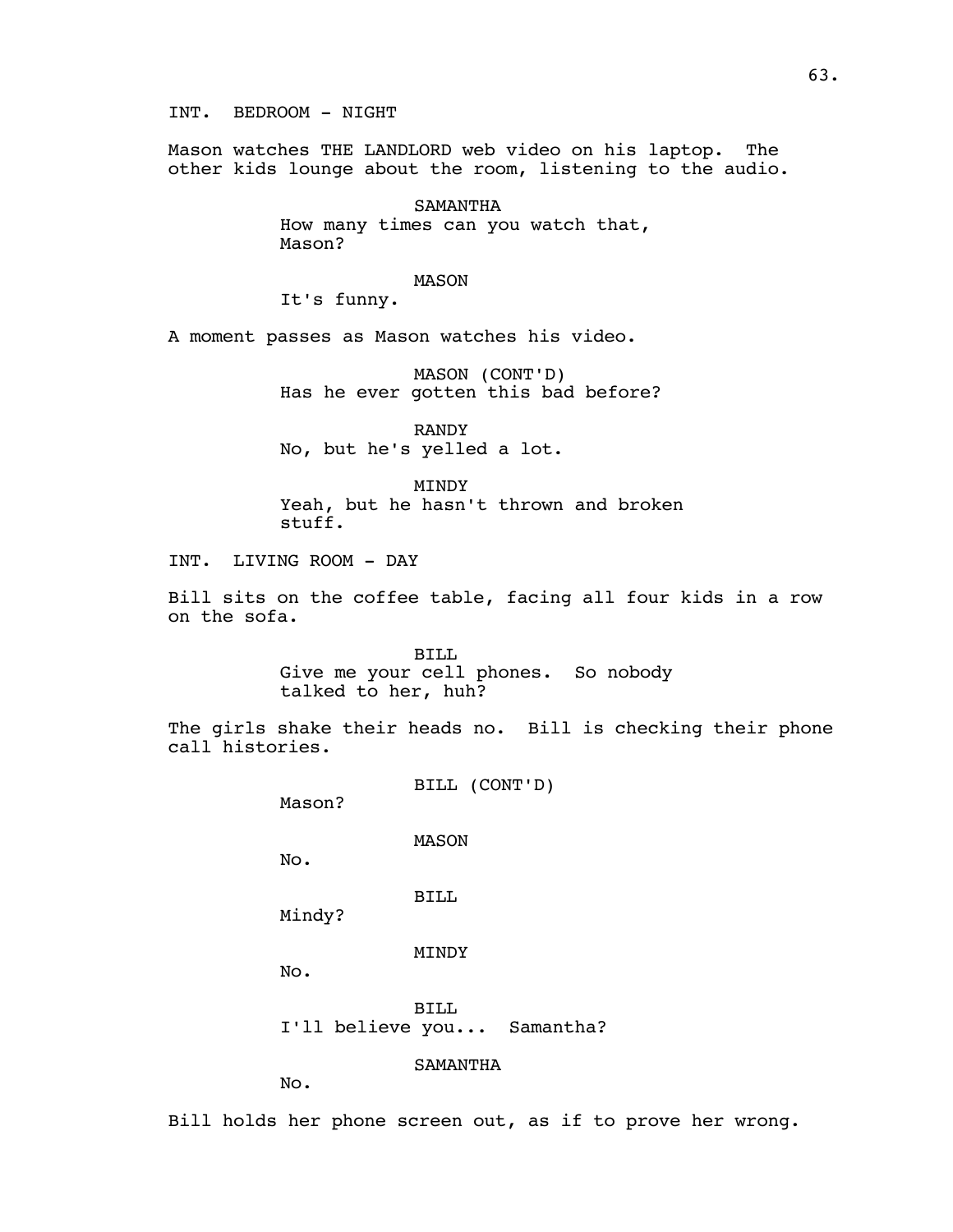SAMANTHA (CONT'D) I didn't talk to her. She left a message. BILL What'd she say? SAMANTHA Nothing much. BILL What did she say? SAMANTHA She said she'd be back later. BILL And that's all? "I'll be back later," click? SAMANTHA She said, "Stay in your rooms. I'll be back later." BILL  $(0.S.)$ I'll be back later, stay in your rooms. And that's all? Hm? SAMANTHA Yeah. BILL Where is she? SAMANTHA I don't know. BILL Where is she? SAMANTHA She didn't say! BILL Alright, everybody get in the car. Hurry up! Get in the car!

EXT. LIQUOR STORE PARKING LOT - DAY

Mindy stands at the ATM. The screen first reads: PLEASE TAKE YOUR RECEIPT. Then: INSUFFICIENT FUNDS. She walks over to Bill's car window.

> MINDY It's still not working.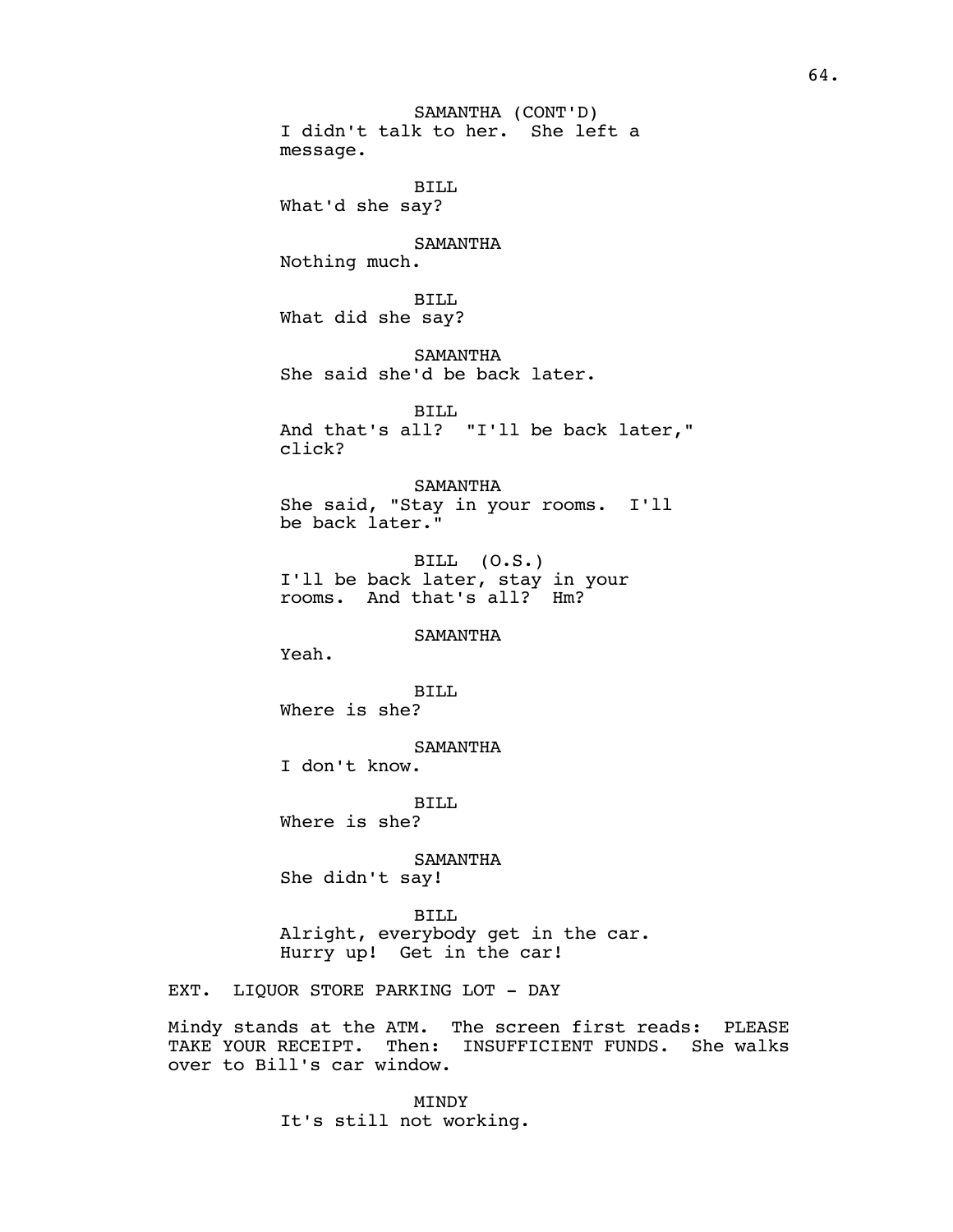## INT. DRIVER'S SEAT - CONTINUOUS

Bill sloppily writes out a check. It's obvious that he has been drinking.

> BILL Alright, Randy, go cash this. Uh... Tell him I'm not feeling well or something. I don't know. Mason, go with him. Here. Here's my ID.

Mindy gets back into the car, as Mason and Randy exit.

INT. LIQUOR STORE - CONTINUOUS

Mason and Randy enter the liquor store.

CLERK Hi, good afternoon, fellas. What can I do for you today?

Randy lays the check and driver's license down on the counter, for the Clerk to examine.

> CLERK (O.S.) (CONT'D) Now what's this? Can't read this. Hey! This isn't you, who is this?

RANDY (pointing outside) It's our... dad.

Bill waves from the car.

RANDY (CONT'D) He's not feeling well.

CLERK

Oh! Hey! Yeah, I know him. Okay, here we go. Five hundred bucks. One, two, three, four... Five hundred bucks. Alright? Don't forget your dad's ID.

The boys leave the store, while the Clerk calls after them.

CLERK (CONT'D) Alright, take care of your dad now, son. You've only got the one.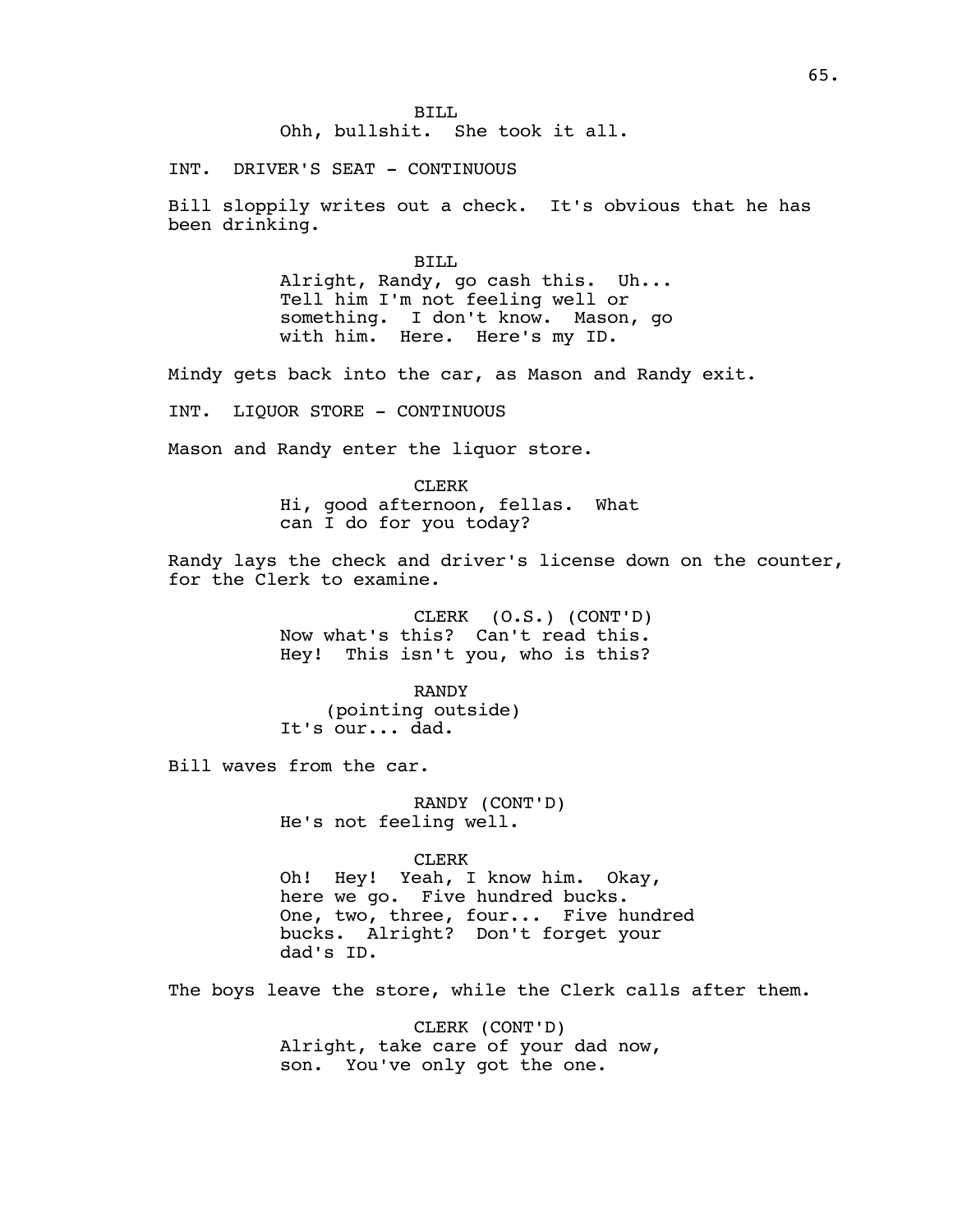INT. CAR - DAY

Bill is impatiently stuck behind a slow-moving car.

BILL Damnit. Get outta the way! Jesus Christ. God!

The children SCREAM as Bill weaves in and out of traffic trying to pass the car.

BILL (CONT'D)

Calm down!

MASON What the hell?!

INT. HOUSE - DAY

Mom walks into the front entry, but stops there. She has a friend, CAROL, waiting behind her.

> MOM (shouting) Samantha! Mason! Samantha!

Samantha is a the top of the stairs observing the scene. Bill approaches the front entry.

> BILL. Where the hell have you been?

> > MOM

I'm leaving you, Bill. We're moving out.

BILL

I doubt that.

MOM Samantha and Mason! Come down!

BILL No, mm-mm, don't think so. Oh, who's

this?

CAROL I'm not here for you!

BILL

Oh, really? Oh, I know, you're here to protect my wife from me. Well, thank you so much, you two.

He reaches towards her.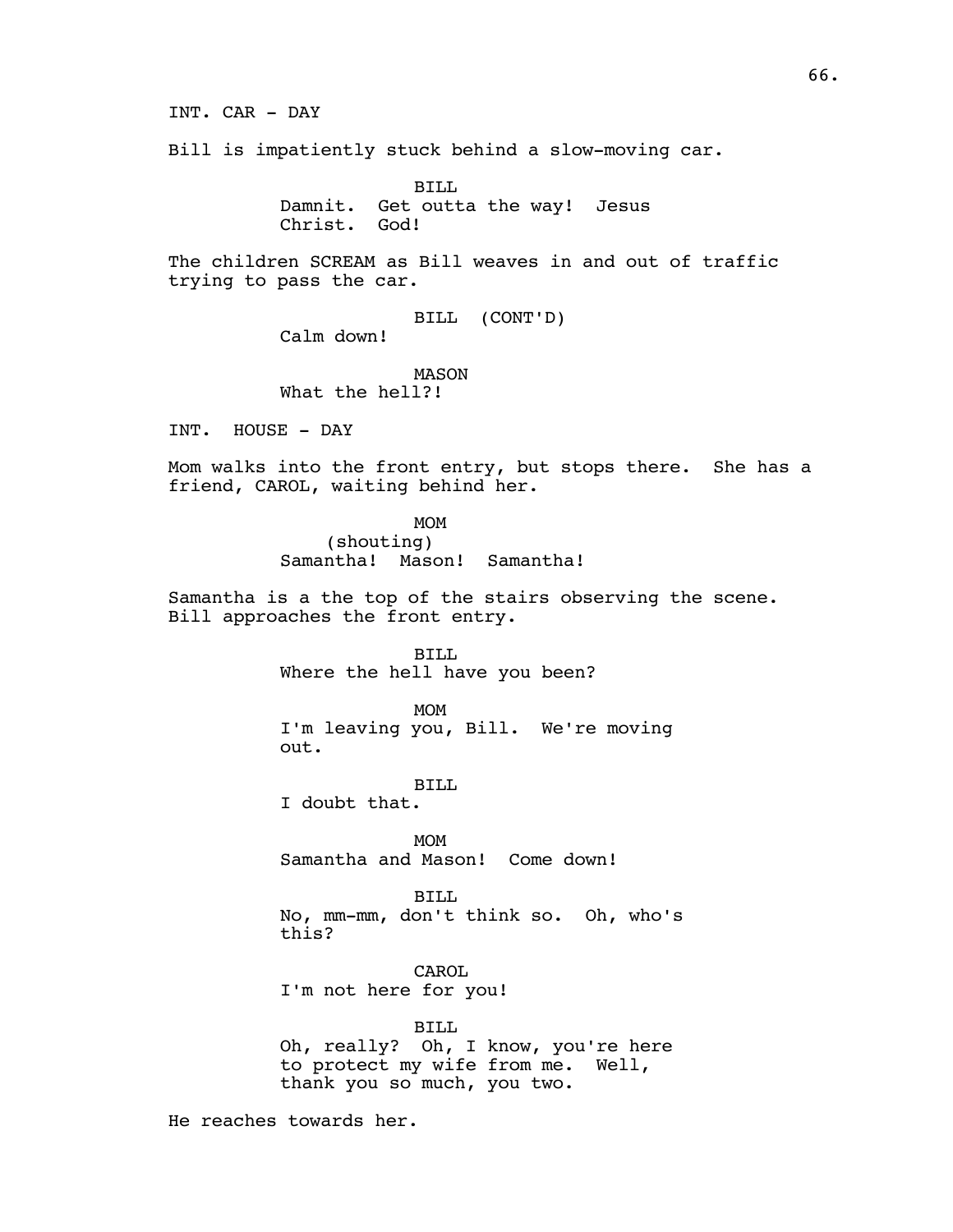MOM Okay, stay back! Now behave! BILL Why don't you come inside here, huh? Come inside here. (To Samantha and Mason) Where the hell are you goin'? Get your ass upstairs, you're not goin' anywhere. MOM Stop! (to Samantha and Mason) Come on! BILL Where the hell do you think you're going? Bill notices Randy and Mindy listening. BILL (CONT'D) Get upstairs! What the hell-- MOM Hey! BILL Nobody's going anywhere, goddamnit. MOM Stop it! BILL No, goddamnit! Bill moves to block them from leaving the house with his arm. MOM Don't touch my kids! BILL Alright, take 'em. Go on, go on. MOM Don't touch them! BILL Take 'em! CAROL Come on. It's okay, it's okay, it's

okay.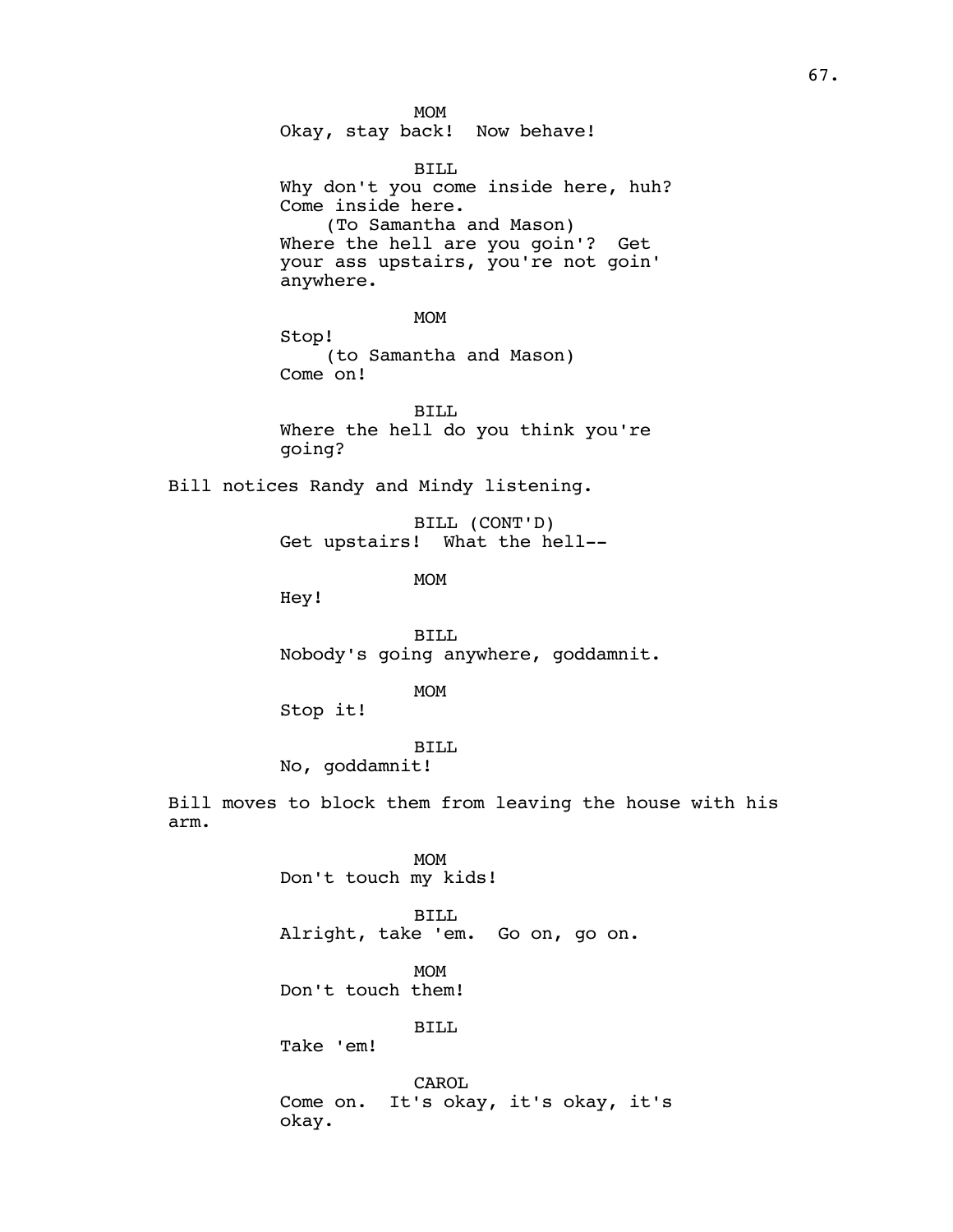BILL Well take 'em then, just take 'em! Go!

Bill turns back to Mindy and Randy.

BILL (CONT'D) (to Randy and Mindy) Get upstairs! (calling down the street) Olivia!

MOM Seat belts! Put your seat belts on.

The car backs out of the driveway and leaves.

INT. VAN - CONTINUOUS

SAMANTHA Where are we going?

MOM We're going to stay with Carol and her family for a while.

Samantha and Mason look around.

MOM (CONT'D) Don't look back.

CAROL (O.S.) It's gonna be okay.

INT. CAROL'S HOUSE - MOMENTS LATER

Mason and Carol's son, LEE, play a boxing game on Nintendo Wii, while her daughter, ABBY, sings in the background. Mom brings the boys a snack.

> MOM Hey, Lee and Mason. Take a break. Here's a snack.

Abby continues to sing. The room is tense.

CAROL Hey, Abby, why don't you come help me with this, huh?

SAMANTHA Why couldn't Randy and Mindy come with us?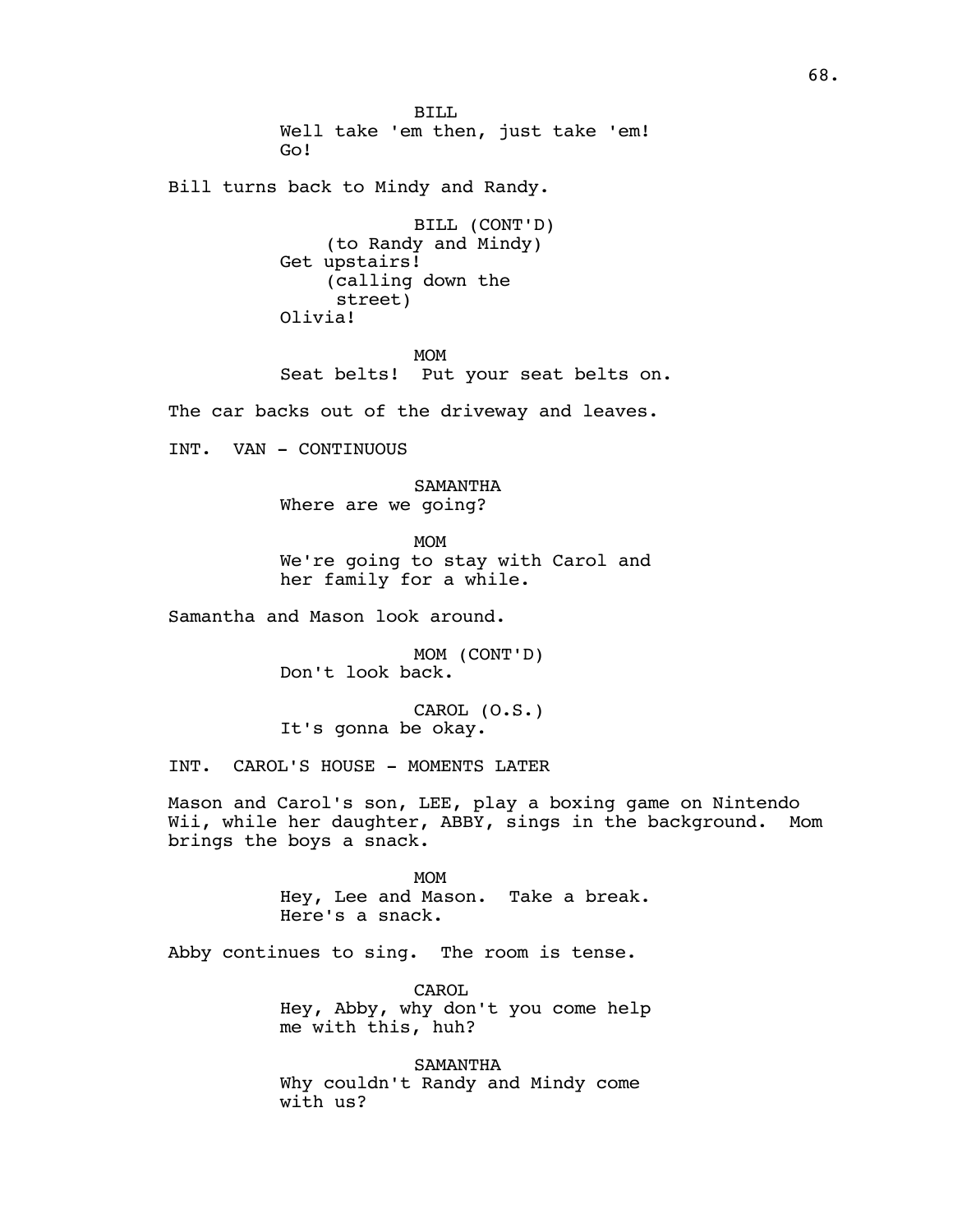MOM I'm not their legal quardian, honey. That would be kidnapping. I can't just...

#### SAMANTHA

Well, what's gonna happen to them? What happens when their legal guardian is dangerous and abusive?

#### MOM

You know, I don't know honey. I called their mom. I called the Child Protective Services. You know, I have you and your brother. We were in a dangerous situation. You're my responsibility.

SAMANTHA

Are we ever gonna see them again?

MOM

I don't know. And I hope so.

SAMANTHA How much longer are we gonna be here?

Mom fights back tears.

MOM

Not long. We're... (starts crying) Oh, I don't -- I don't know. I don't have the answer to everything.

CAROL

Hey, listen. We are happy to have you here as long as you want. As long as you need. This is fun for us, isn't it?

ABBY

Mm-hmm.

CAROL

Yeah, it's like having a big sister? Like having a brother.

MOM We're gonna help out, right? You're not even gonna know we're here.

CAROL

Okay.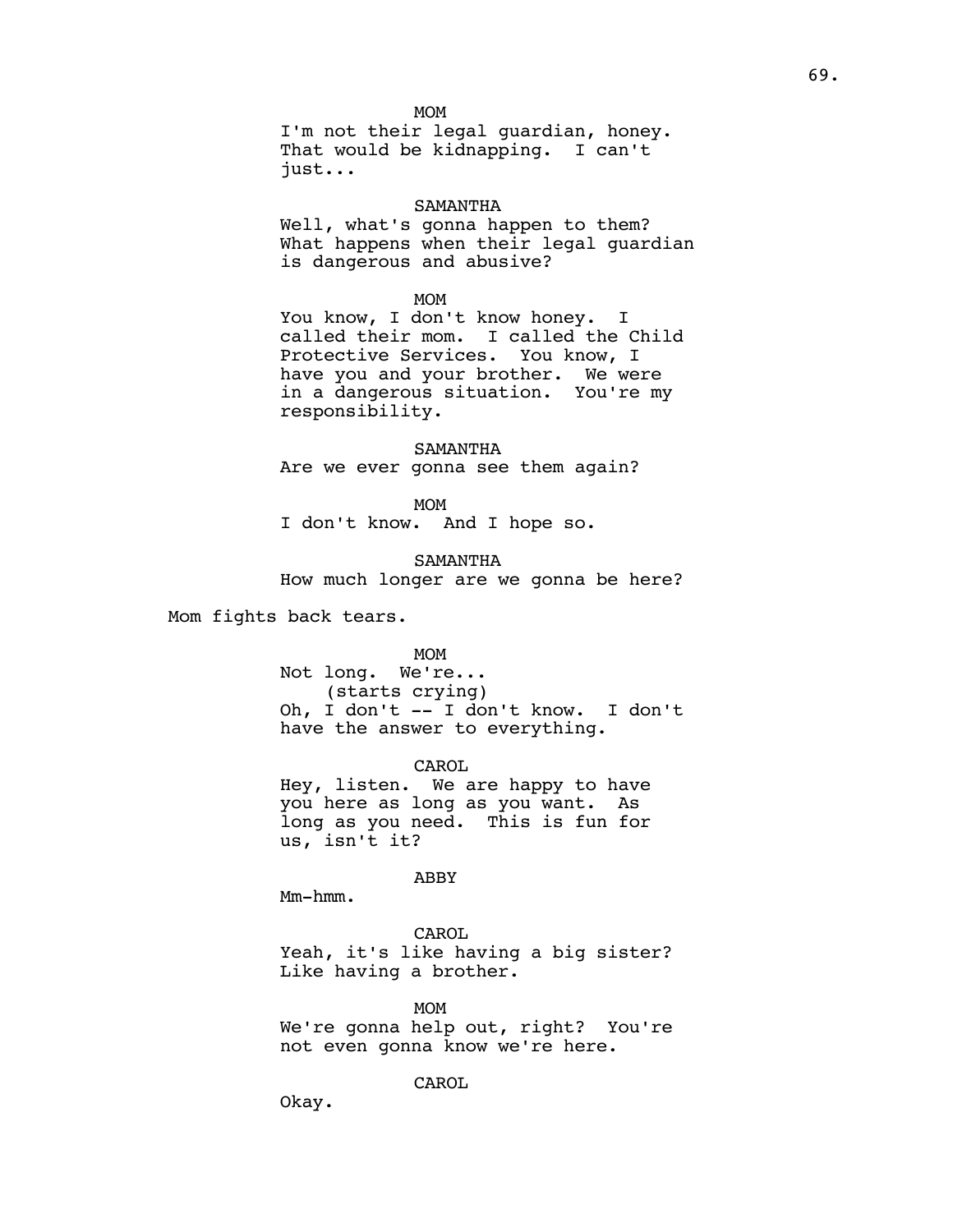## EXT. SCHOOL - DAY

Mom pulls up to drop Samantha off at the front doors of her new Junior High School.

#### SAMANTHA

Mom, this is awful. You're dumping me in some parking lot of this school where I don't even know anyone! I'm leaving all my friends and I didn't even get to say goodbye! I don't know where to go!

MOM

Okay, Samantha. You go right through that door. The office is right there. They're expecting you, they're gonna give you your schedule. Here's your lunch money. I will pick you up right here at 3:30.

#### SAMANTHA

I'm wearing dirty clothes! Because you wouldn't even let us get our stuff! We don't even have a place to live! This sucks!

Samantha gets out of the car, slamming the door behind her. Mom screams out of the window as she walks away.

> MOM Samantha... I'm doing the best I can! And you're right, it sucks! But it doesn't suck half as much as having a drunk fool slam your head against a wall! So cut your horseshit attitude.

Mom turns to Mason in the back as he climbs toward the front seat.

> MOM (CONT'D) Put your seat belt on!

# INT. SCHOOL HALLWAY - DAY

Mom is walking Mason to his class.

MOM You know if you need anything I'm in room 112, right?

Mason nods.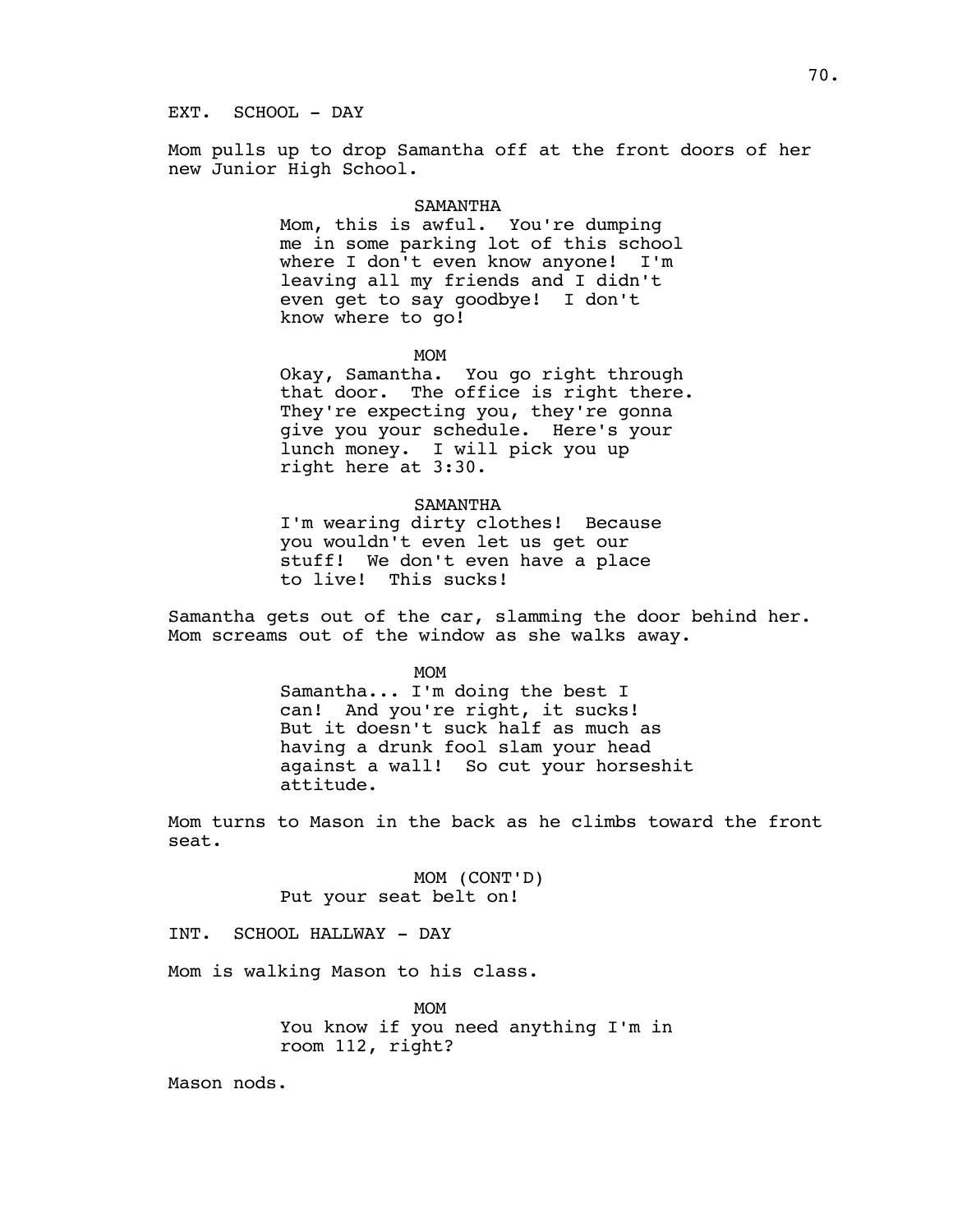MOM (CONT'D) Okay. This is Mrs. Darby's room. Oh, honey, it's gonna be okay. Okay?

Mom leans in to kiss him.

MASON

Mom...

Mason walks away, embarrassed at her public affection.

INT. SCHOOL CLASSROOM - CONTINUOUS

The students all make small talk as they wait for class to begin. Mason enters and looks to MRS. DARBY for instruction.

> MRS. DARBY Hi! Are you Mason?

> > MASON

Yeah.

MRS. DARBY Hi. I'm Mrs. Darby. I'm glad to meet you. Why don't you sit here? (to Kenny) Kenny! Off!

Kenny climbs down from on top of his desk and takes his seat.

KENNY

Yes ma'am.

MRS. DARBY Kenny. This is Mason and I want you to show him around today, okay?

KENNY

Got it.

MRS. DARBY

Okay.

KENNY Hey dude. Welcome to the suck.

The boys trade a casual low five and exchange a smile.

MRS. DARBY (O.S.) Everybody, listen up. We have a new student joining us today. His name is Mason, he's sitting in the back row.

(MORE)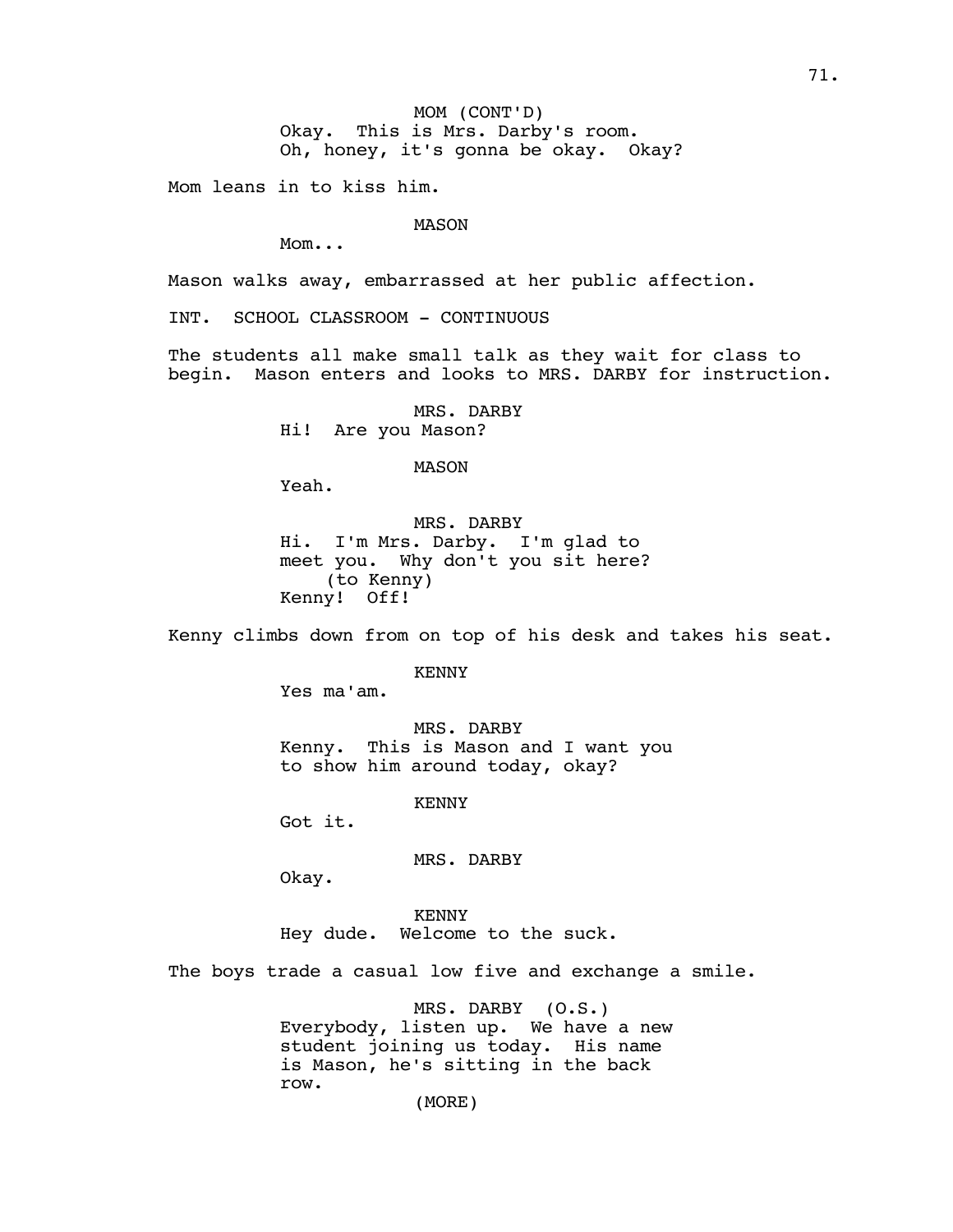MRS. DARBY (O.S.) (CONT'D) Kenny's gonna be his buddy, but I want each one of you to take the time today, to introduce yourselves, and welcome him to school. Okay? Alright? Let's get started.

EXT. NEIGHBORHOOD STREET - DAY

Mason pushes an Obama/Biden campaign sign into the ground, before he and Samantha walk across the street. Samantha waits in the street with more signs, while Mason knocks on the RESIDENT's front door.

RESIDENT (O.S.)

What?

The white-haired Resident is standing to Mason's right, beneath his carport.

MASON

Oh, hi. Can I put an Obama sign in your yard?

**RESIDENT** Do I look like a Barack Hussein Obama supporter?

Mason shrugs.

RESIDENT (CONT'D)

No.

Mason turns to leave.

RESIDENT (CONT'D) This is private property. Get off. I could shoot you!

He rejoins Samantha at the street.

MASON

What a dick.

SAMANTHA He had a Confederate flag on his house.

EXT. NEIGHBORHOOD STREET - MOMENTS LATER

Samantha is now talking to a young, BLONDE HOUSEWIFE.

BLONDE HOUSEWIFE I love it!

(MORE)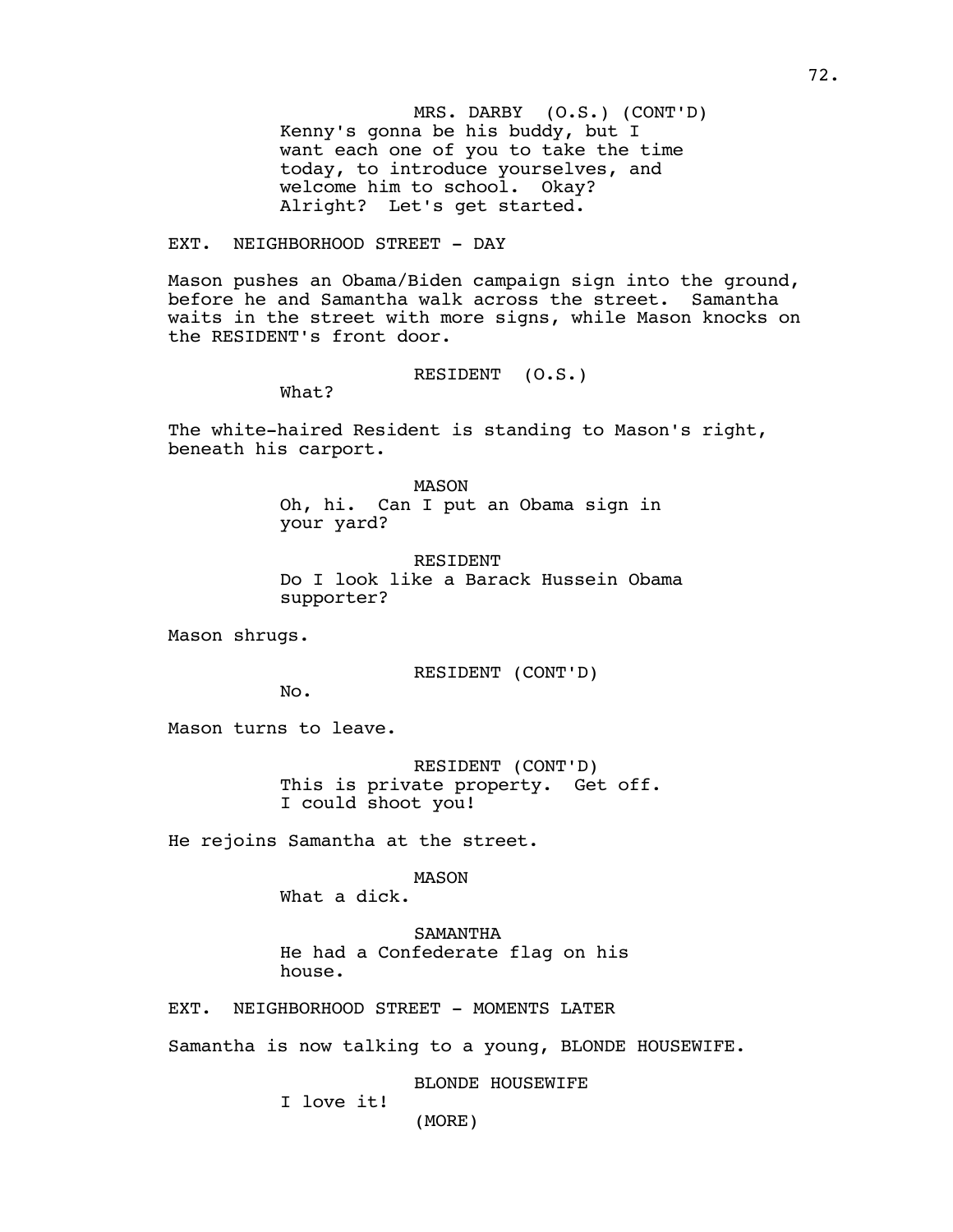BLONDE HOUSEWIFE (CONT'D) Young Obama supporters out on the trail. This is great! Are you doing this through your school?

SAMANTHA Um. Our dad's a big supporter.

BLONDE HOUSEWIFE Oh, that's great. I mean, we've just got to pull together to get this win, right?

# SAMANTHA

Yeah.

## BLONDE HOUSEWIFE

Oh, I just love him so much. I mean I have these dreams where I'm just kissing him because I just love him so much! He's so cute, isn't he?

### SAMANTHA

(laughs) Yeah.

# BLONDE HOUSEWIFE

Do you know, I made these t-shirts for my kids. "My Momma's for Obama!" Do you like it? It's good, right? Yeah.

Samantha turns to walk towards the street.

BLONDE HOUSEWIFE (O.S.) (CONT'D) Thanks for the sign!

SAMANTHA (O.S.)

No problem.

Dad pulls up in his car, arriving to pick them up.

#### DAD

Hey, alright! Looks good! How many you got left, two? Alright, alright, we're done. Let's get out of here. Come on, Sam.

Dad spots a McCain sign in the front yard across the street.

DAD (CONT'D) (to Mason) Go get that McCain sign, would you?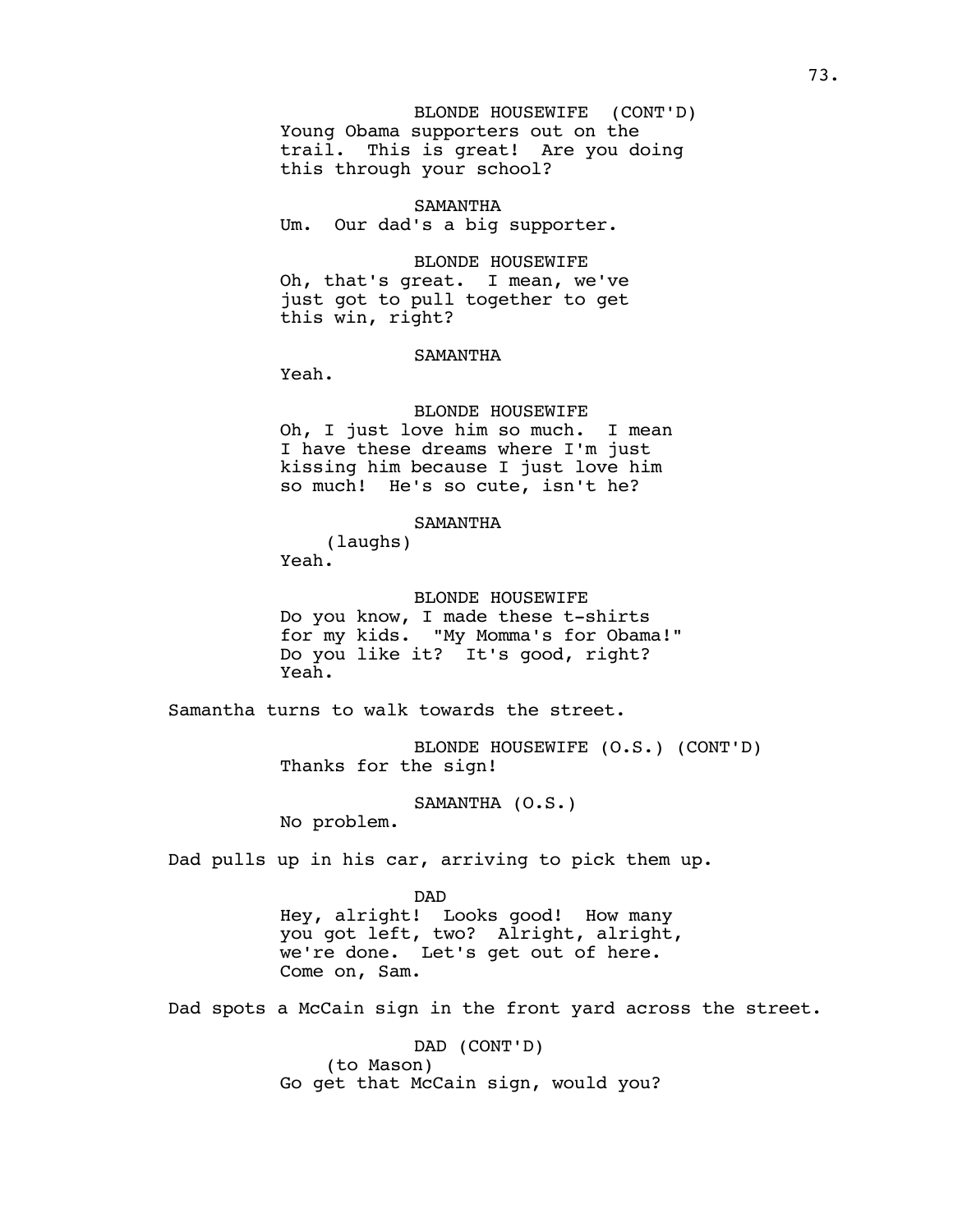What?

DAD Get the McCain sign! Go rip it up, come on! Get it, get it, get it...<br>Go! Go! Go! Go! Go! Go!

Mason runs across the street to grab the sign.

DAD (CONT'D) Good job, buddy. Yeah. Proud of you, son.

Dad closes the stolen sign into the trunk of his car, before the three of them drive off down the street.

> SAMANTHA You guys are gonna get us arrested.

> DAD Hey, look. I'm a patriot, alright? Sometimes in this life, you gotta fight.

INT. BOWLING ALLEY CAFE - EVENING

They sit around a table talking.

DAD (O.S.) And what is it that you do at these parties?

SAMANTHA I don't know... talk, dance, listen to music.

DAD

Uh-huh. And that's more fun to you than going camping with your brother and your father who love you?

SAMANTHA

Yes. Sorry.

DAD

Wow. Is there gonna be alcohol there?

SAMANTHA Probably not. Maybe some of the seniors.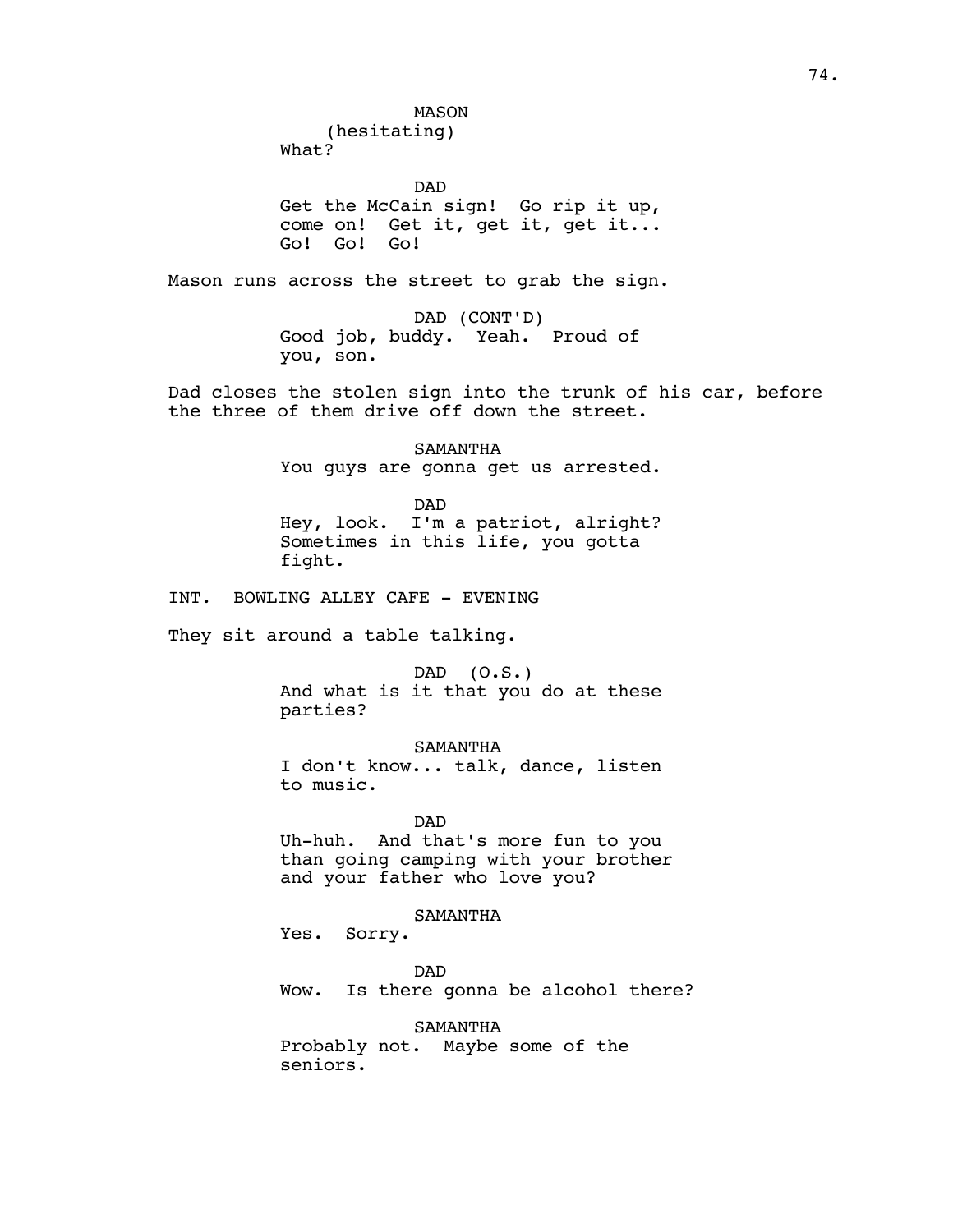Mm-hmm. I know what this party is. The parents are out of town, right? Somebody's uh, scored a keg, right... You guys are gonna have a good time, trash the whole house... Right? Am I right?

#### SAMANTHA

No.

DAD (O.S.)

No? No?

SAMANTHA No, Dad. Amy's really responsible.

DAD

Mm-hmm. Who's gonna be there?

SAMANTHA

Marie, Christine, Amy... Everyone.

DAD

Is uh, is that guy on your Facebook page, is he gonna be there? Hm?

# SAMANTHA

Who?

#### DAD

Come on, the guy that has got his arm wrapped around you with his hair over his eyes and --

## SAMANTHA

Garrett?

DAD

Garrett, is that his name? Alright, is Garrett gonna be there?

# SAMANTHA

Probably?

# DAD

Probably. (to Mason) Uh-huh, you see? I learn more about her from her Facebook page than I do from our scintillating conversation. (to Samantha) Is he your boyfriend?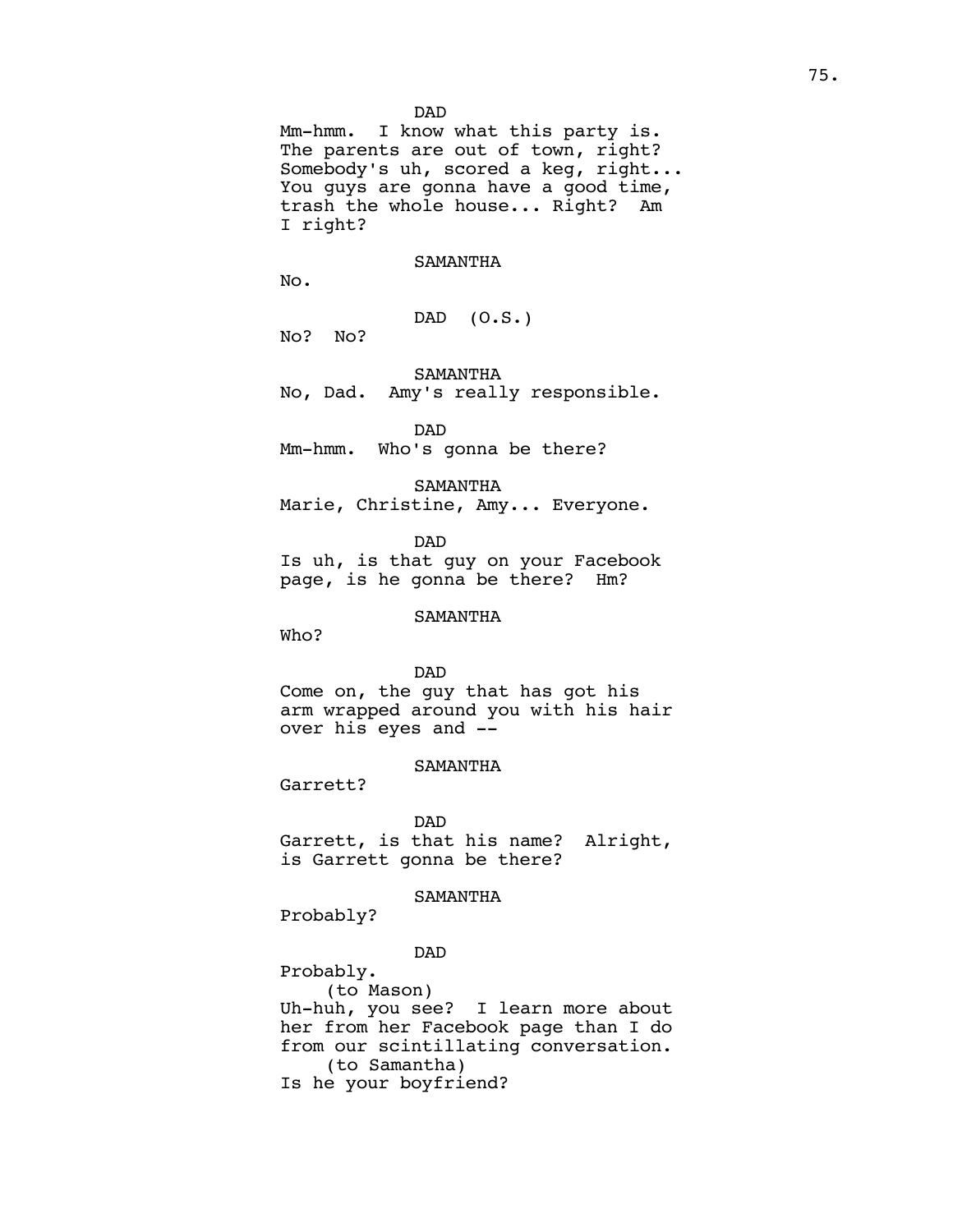Kind of.

Dad turns to Mason for further information.

DAD

Have you met him? Has he been around the house?

MASON

Sometimes.

DAD Sometime-zz? Zzz?

Dad turns his attention back to Samantha.

DAD (CONT'D) You have a boyfriend... Wow. Have you heard of Sarah Palin?

# SAMANTHA

Yes.

DAD What's the one thing that you know about Sarah Palin's seventeen year old daughter?

#### SAMANTHA

She's pregnant?

#### DAD

That's right. And what is the one thing that you are not going to be in a couple of years when you turn seventeen?

# SAMANTHA

Pregnant?

#### DAD

That's right! Alright, now what are the, the two ways that you can achieve that goal? The first is... not have any sex. Okay? That's the first way. Okay? Just not engage in that. That did not work out very well for your mother and me. And what's the second way?

Mason stands to leave the table.

DAD (CONT'D) Where are you going?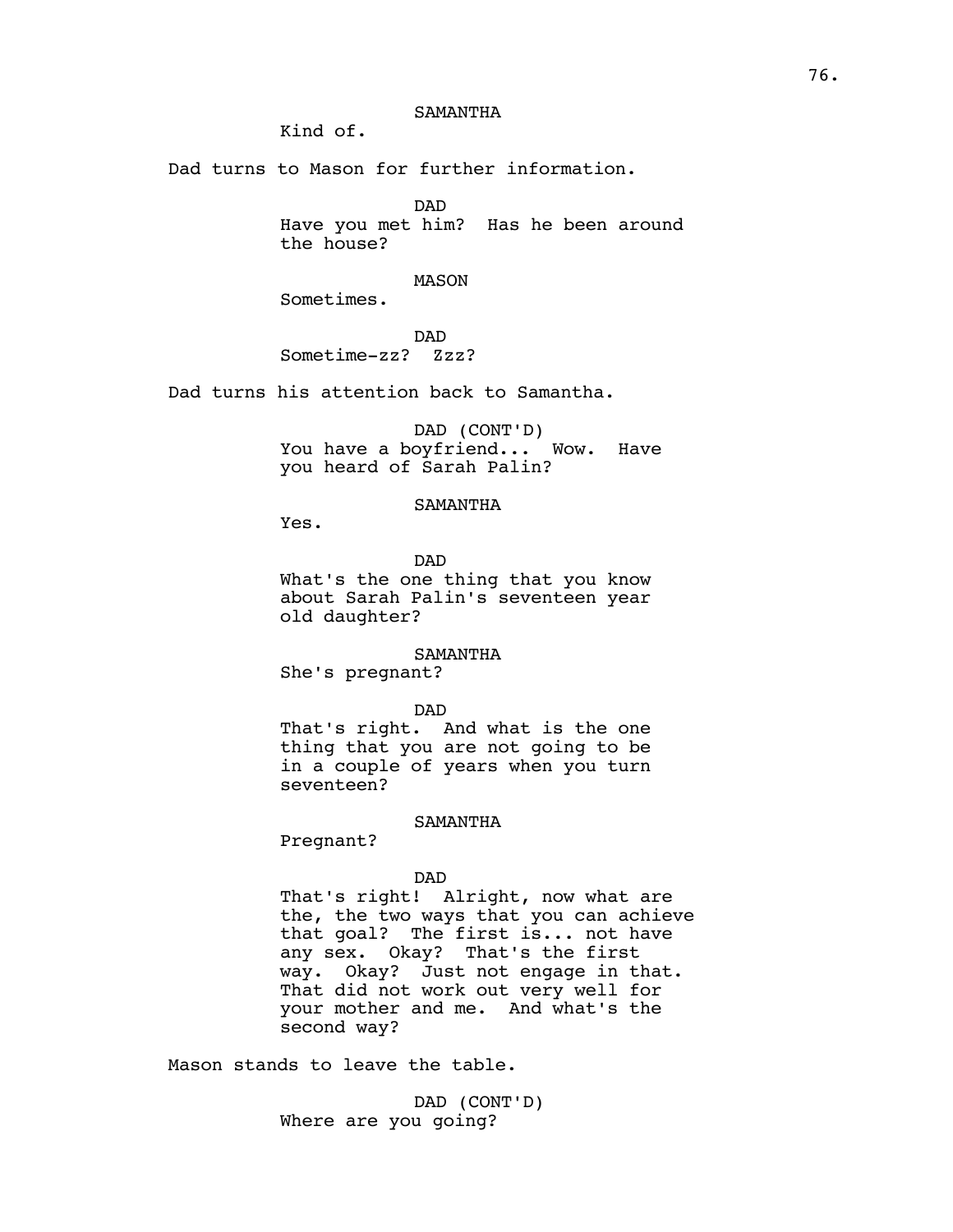# MASON

Bathroom.

DAD You don't have to go to the bathroom. Sit down, Mason. Just... Just sit down. What's the second way? Alright? Has your mother talked to you guys about this stuff?

# SAMANTHA

Oh, Dad. Dad.

DAD

No, come on. Has she talked to you about... contraception?

The kids are visibly uncomfortable with the conversation.

DAD (CONT'D) Huh? What has she -- condoms? Has she talked about that?

SAMANTHA (O.S.) Oh, Dad. Please!

DAD

What? What?

SAMANTHA

That's enough.

DAD Well. Does Garret have a condom?

SAMANTHA

Ohh! God! Dad!

#### DAD

What? What, come on Sam. We have to be able to talk about this. Alright? Come on, we do. We can do it. We can do it. Just stay with me here. Alright? It's as hard for me as it is for you. But, seriously though, alright, I read an article in the paper the other day... that said that although U.S. teenagers are not the most sexually active, we have the highest rate of teenage pregnancy. Okay?

A woman, TAMMY, walks up to the table, interrupting their conversation.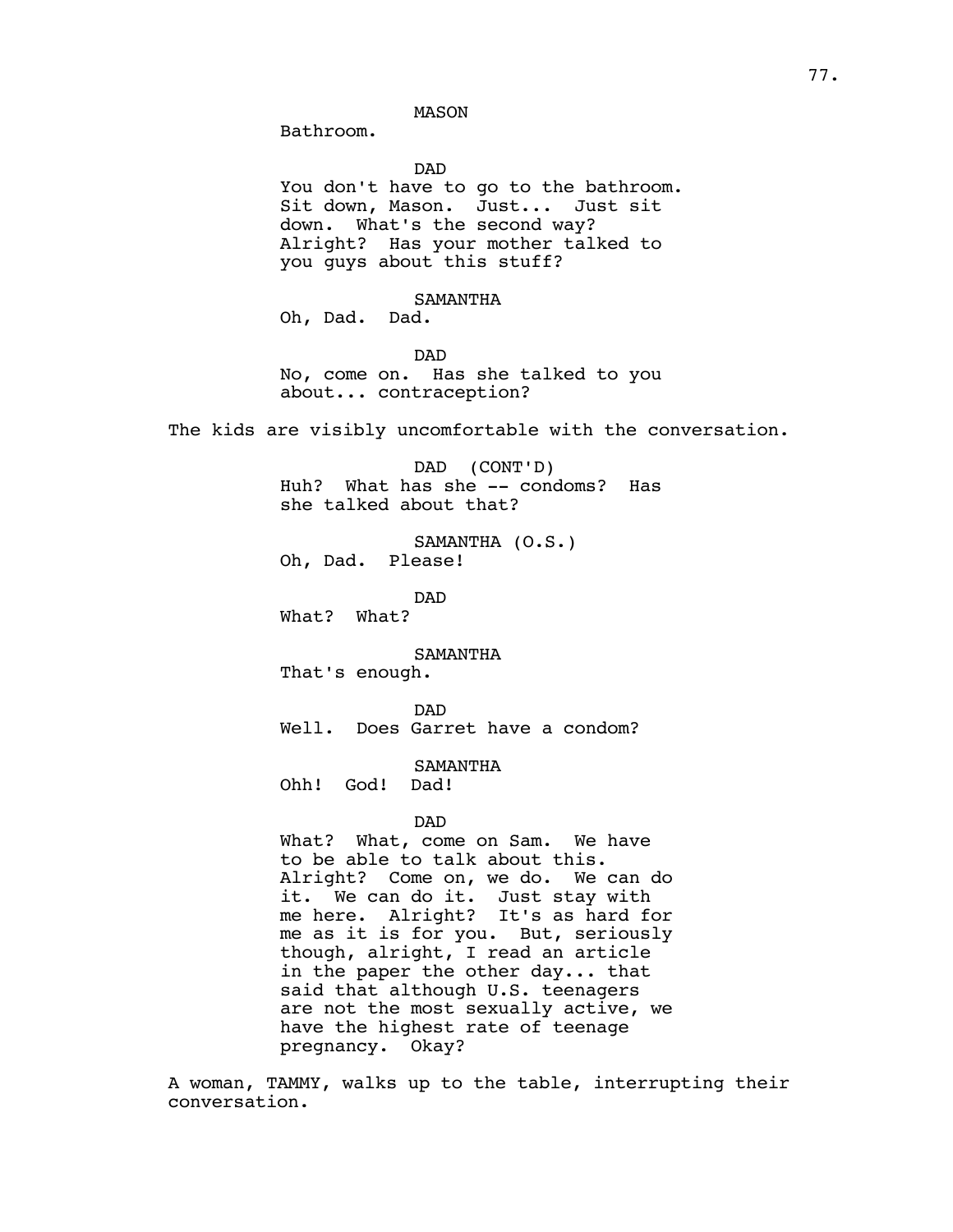TAMMY Hey. What's goin' on? DAD Oh, hey. Hey, Tammy. How you doin'? Dad stands to greet Tammy. TAMMY Nice to see you. DAD Wow, yeah, good to see you. Um, Tammy, this is my daughter Samantha. TAMMY Hey. DAD And this is Mason Junior right here. Tammy. TAMMY (O.S.) Mason Junior. DAD (O.S.) Say hi. MASON Hi. TAMMY Hi, Mason. Nice to meet you. Heard a lot about you guys. DAD Yeah, yeah. What're you doin' here? You uh... TAMMY Oh, I'm just here with some friends. DAD Oh, well, uh.... TAMMY Yeah. What are you guys up to? Dad sits back down at the table. DAD Um, we're going camping. Well no,

this one is not going camping. This

one is going to a party.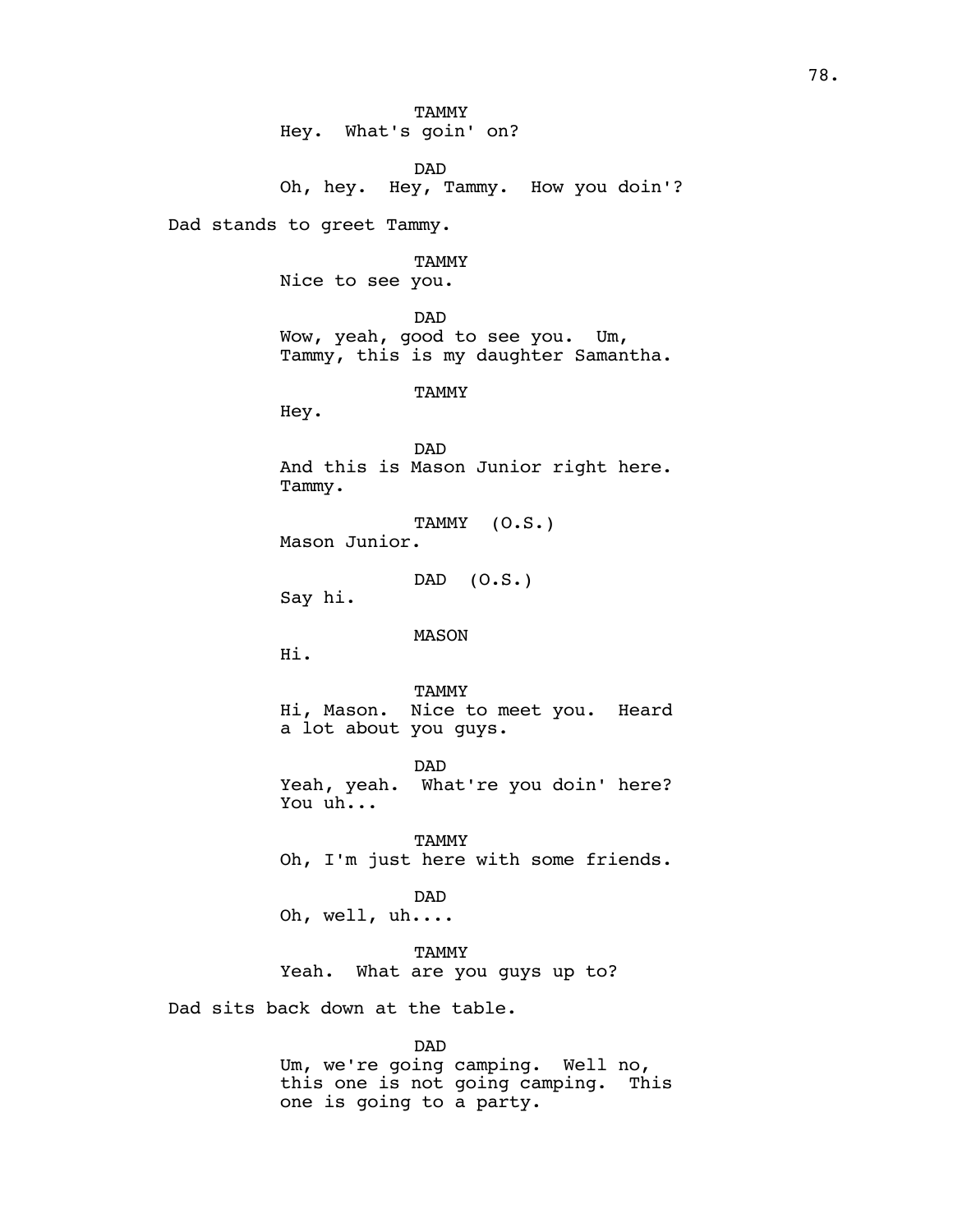TAMMY (to Samantha) Ohh... Fun. DAD We, the men, are going camping. TAMMY Boys are going camping. Alright, very nice. Well uh, we still on for tomorrow or...? DAD (O.S.)  $Yeah$  --TAMMY Yeah?

DAD Yeah, yeah, yeah. No, I'll drop him off at seven and then I'll just call you, alright?

TAMMY Okay. Great. It was really nice meeting you both. Take care.

DAD

I'll see you.

TAMMY Talk to you soon. Bye.

Tammy walks away. Mason smirks at his dad.

DAD

Don't -- don't, don't look at me like that, alright? I just -- look, just to finish the point -- okay? I was twenty-three when your mom had you, alright? So was she, alright? And we didn't put ourselves in the best position to be great parents, and I wish that -- I wish I were a better parent to you guys. Alright? And I, I hope that you can learn from my mistakes. Okay? So, wear a condom. Or get Garrett to -- I don't know. Whatever.

Samantha cringes, as Dad laughs. Mason can't help but smile.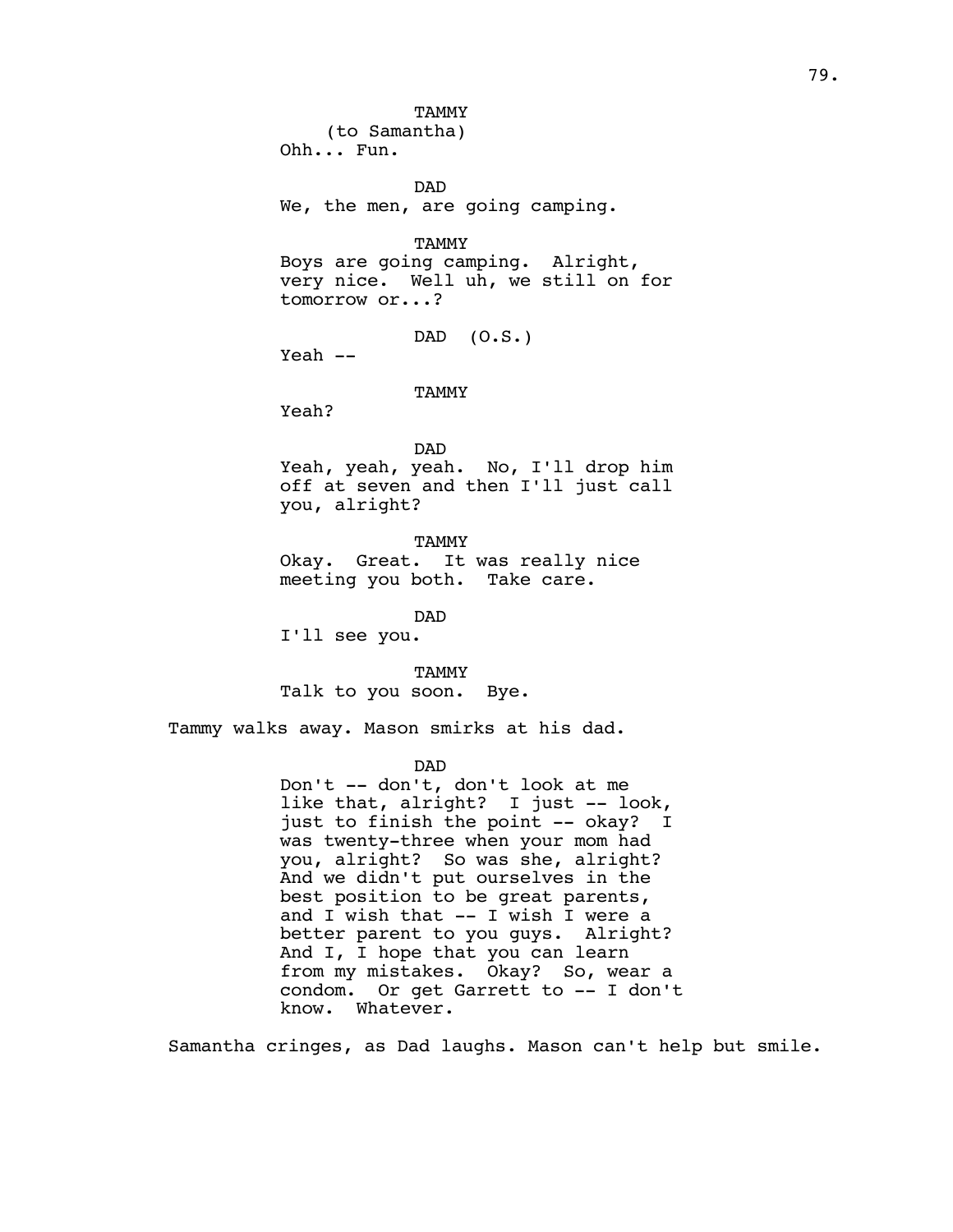Dad and Mason are driving along the open road, listening to a song by Wilco.

> DAD Now... listen to this song, alright?

Sings along:

DAD (CONT'D) "I try to stay busy" It's just straight up, the lyrics... it's a straight up old school country song.

SONG "I do the dishes, I mow the lawn..."

DAD Listen to the production of this. Production's like uh, like "Abbey Road" or something.

SONG "I try to keep myself occupied"

Dad sings along.

DAD

"Even though I know you're not comin' home." You know, his old woman's gone... straight up. Nothin' fancy.

DAD AND SONG "I try to keep the house nice and neat. Make my bed. I change the sheets."

EXT. RIVERBED - DAY

Mason and Dad walk along the rocks, mid-conversation. They sit down near the water and begin taking off socks and shoes.

> MASON Yeah, I think she's about to get her master's degree.

DAD Well, then she's gonna start applying for teaching jobs?

MASON I think she already has.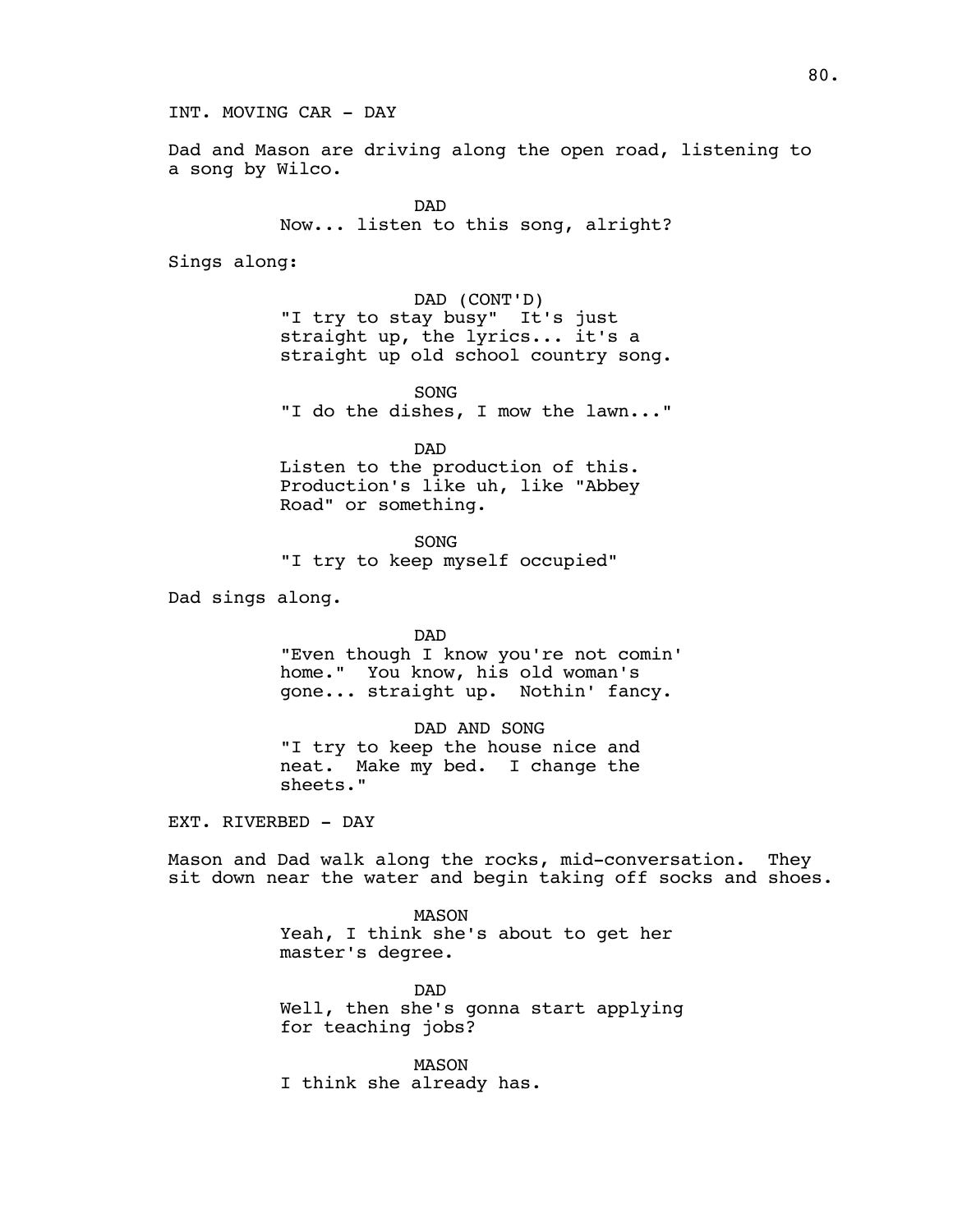DAD Really? Where?

MASON

(shrugs) All over.

DAD

All over Texas?

MASON

Yeah.

# DAD

Well, if you gotta move, you gotta move, you know? It's no big deal. We can handle that. I'll still come get you every other weekend. I mean, unless she moves 500 miles away or something, it'll just be a little more car time. No big deal.

MASON I'm just kinda sick of moving.

DAD

Well, I bet you are. But you know, you never know. I mean, I might have to move, right? I'm working for this insurance company now. These places get bought and sold all the time. You know? We'll just roll with it.

They take off pants, walk up to the water in boxer shorts.

MASON I thought you were a musician?

DAD

I am but... life is expensive, you know. Guy's got to be responsible. What do you think?

Mason pushes his Dad into the water, then dives in himself.

DAD (CONT'D) Hey, hey, you bast -- Oh you, punk kid! You got no respect!

Dad splashes his son and they both begin to swim.

CUT TO: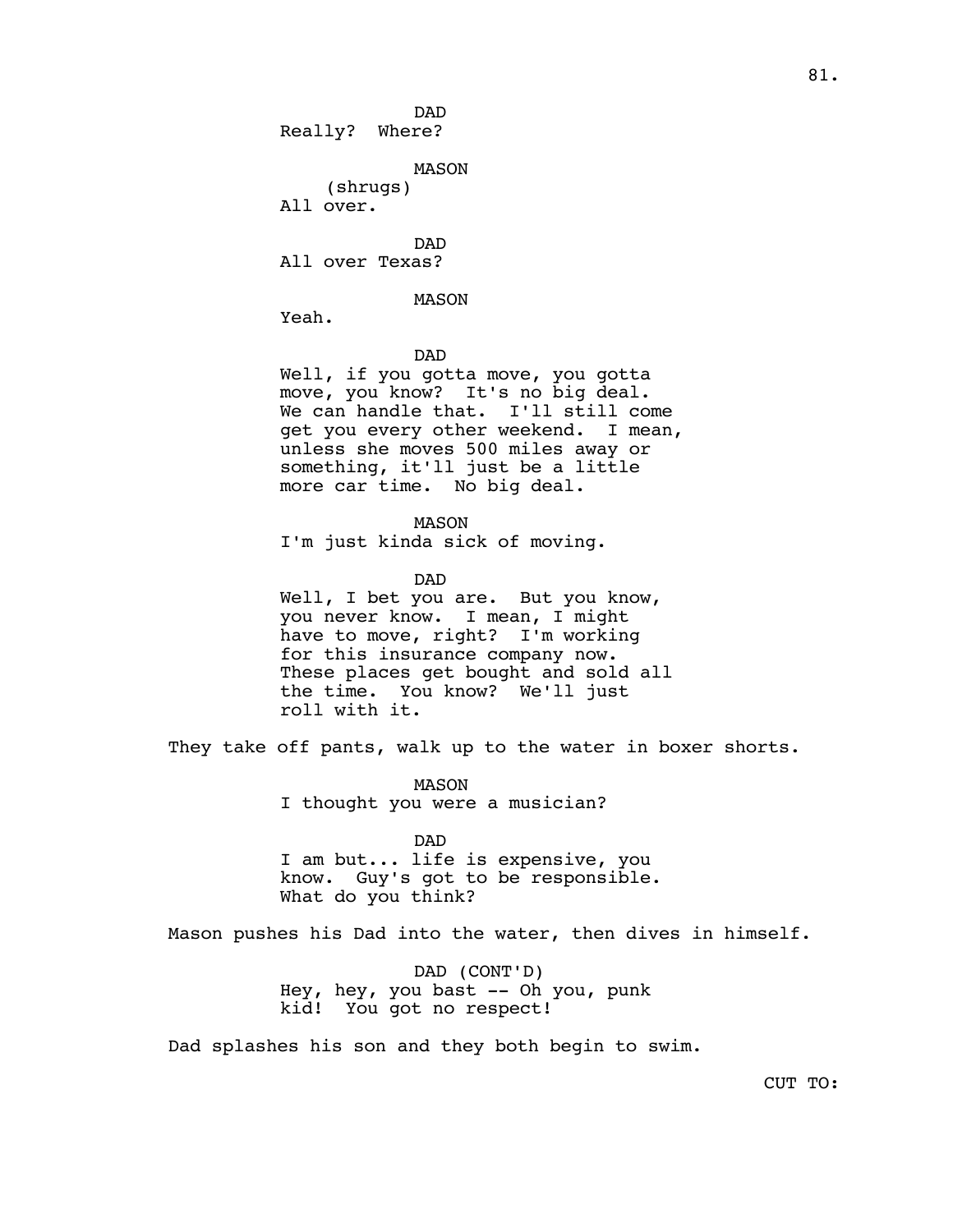# EXT. FOREST - DAY Mason and Dad are now hiking through the woods. MASON You know that redhead at the bowling alley? DAD Sure. What about her? MASON Do you know her well? DAD Ahhh, you know, we've hung out a little bit. MASON Is she your girlfriend? DAD How do you mean? MASON Like... have you kissed her? DAD Um... Yeah. Yeah. I've kissed her. What about you? You got a girlfriend? MASON Sort of. DAD Really. Have you uh, have you kissed her? MASON Not really. DAD Yeah. Well, what have you done? MASON Well, we talked on the phone. DAD Oh yeah? How'd that go? MASON Pretty terrible. DAD Oh yeah?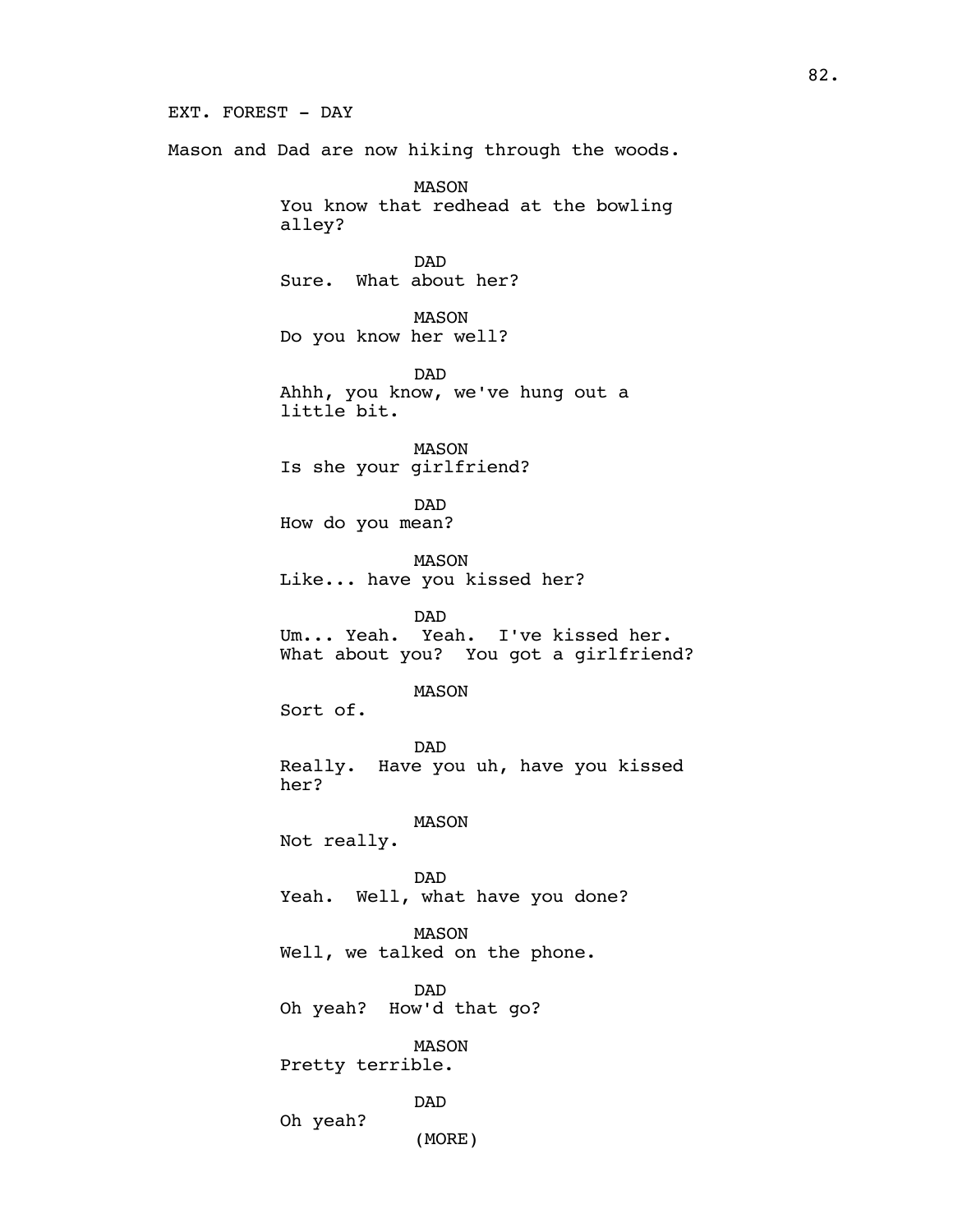(Laughs) Why?

# MASON

Well, when we're at school, we got plenty to talk about, but when we're alone or on the phone, it's like we have nothing in common.

#### DAD

Nothing?

#### MASON

Uh, she's not interested in music or video games or... the three best movies this summer...

DAD All right. What?

# MASON

Tropic Thunder, Dark Knight and Pineapple Express.

DAD Yeah, what about 'em?

MASON She said they all sucked.

#### DAD

Okay, well what's she interested in?

MASON I don't know. Goin' to the mall with her stupid friends.

### DAD

Alright. Well, is she cute? Watch your step there.

# MASON

Yeah.

#### DAD

Yeah? Alright. Well, here's what you do. Alright. First off, you gotta ask her a lot of questions. Then you have to listen to the answers, alright, actually be interested in her. Alright, if you can do those things, you're gonna be light years ahead of all the other guys.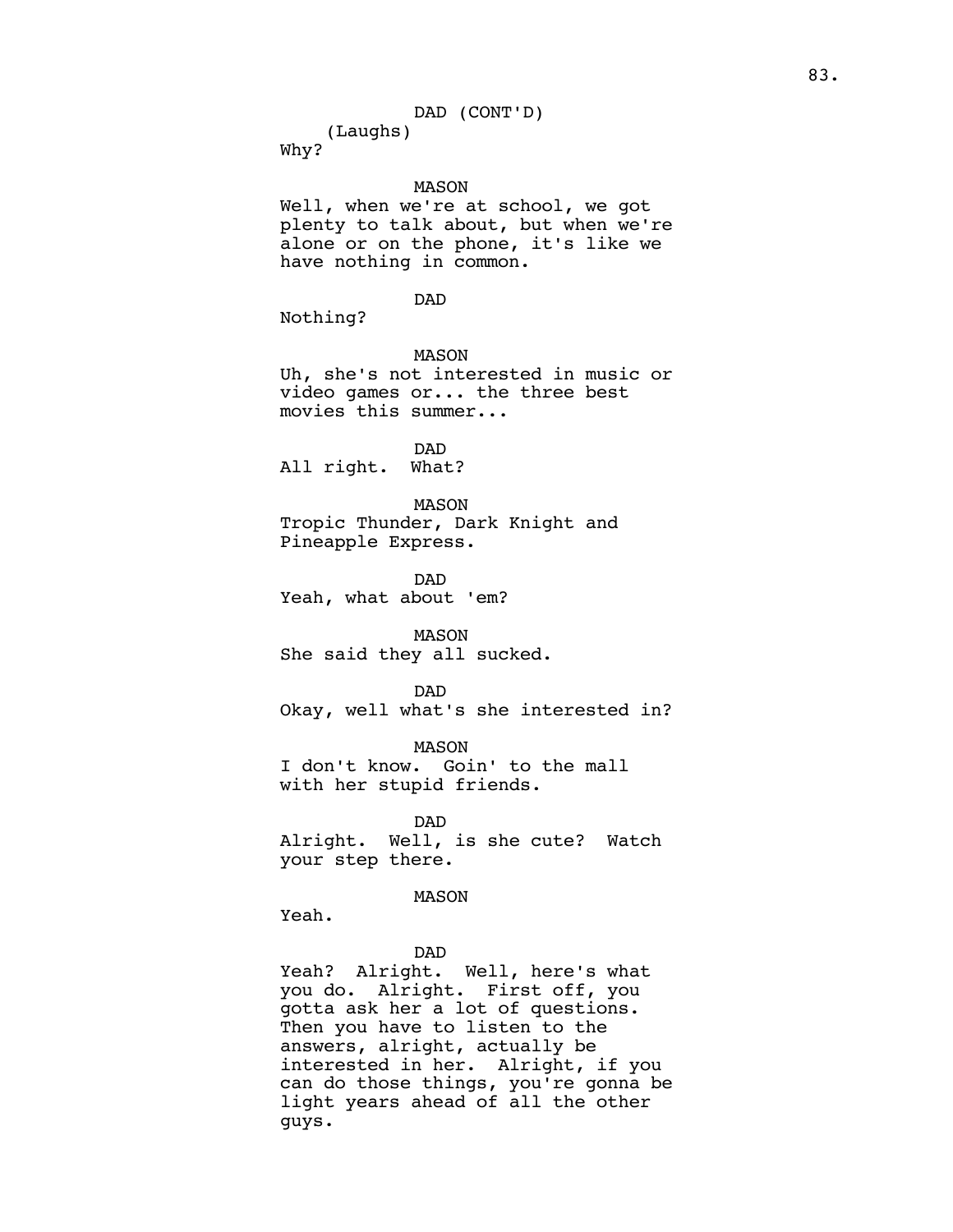#### EXT. CAMPSITE - NIGHT

Dad and Mason sit around the campfire, making s'mores.

DAD Okay, this is the best s'more I ever made in my life, alright.

# MASON

Dad...

DAD This is absolute peak. Look at this.

MASON Ah, that's just perfect.

DAD Honey brown, no burn... look at that, huh?

Mason laughs.

DAD (CONT'D) Sell that in the store. Mmm.

MASON That's like advertisement worthy.

DAD Mm-hm. Advertisement quality.

MASON

Yeah.

Dad laughs.

DAD You think they ever will make another "Star Wars"?

#### MASON

I don't know. I mean, I think if they were to make another one that the period where the game is set is where it would have to be, 'cause there's nothin' after, really. At the end --

DAD

Yeah, no, "Return of the Jedi" it's over. There's nothin' --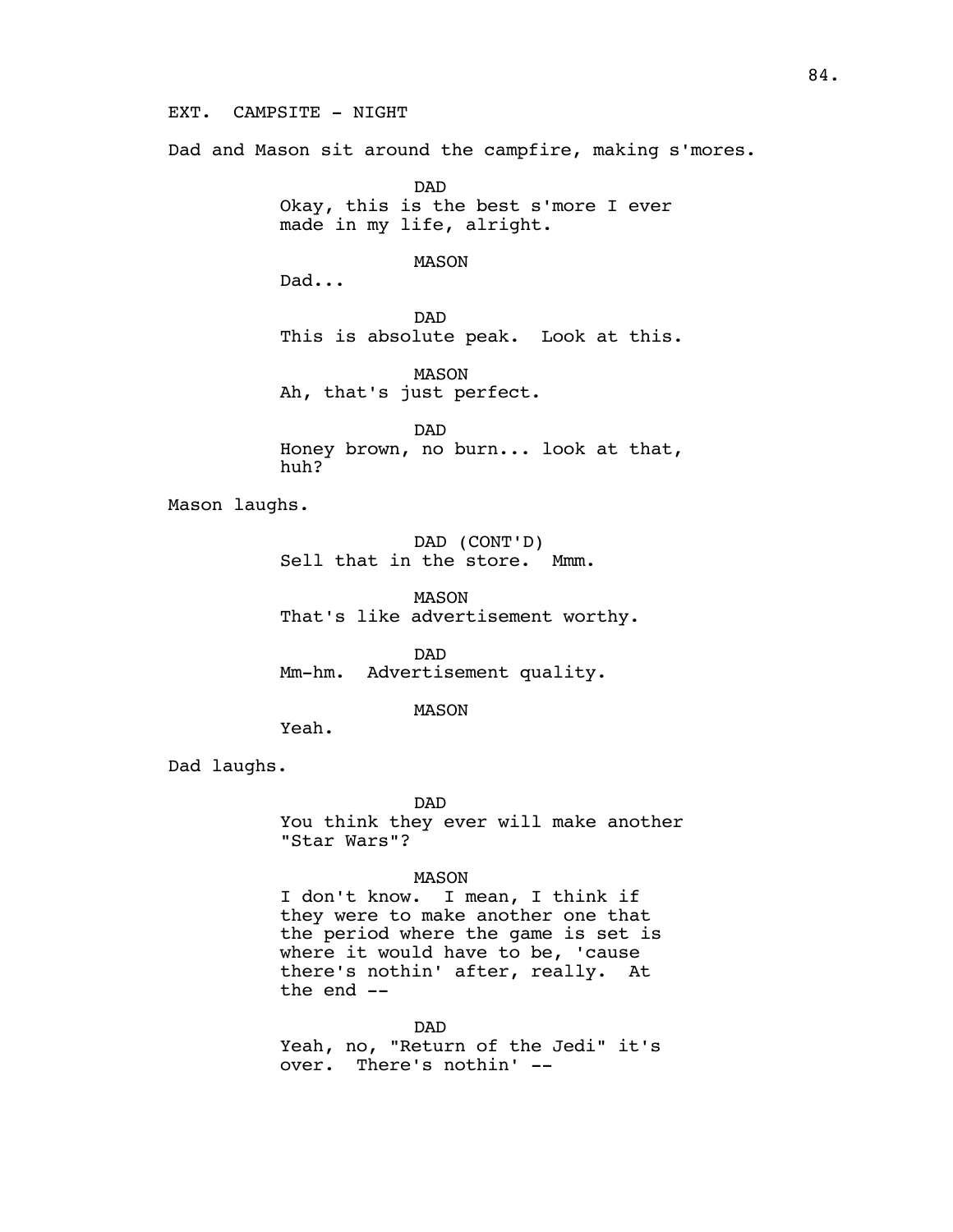MASON Yeah, there's nothing else to do there. But --

DAD You know, you can turn Han Solo into a Sith lord. I mean --

MASON Yeah, what are you gonna do?

They share a laugh.

EXT. CAMPSITE - LATER

Dad is singing and playing guitar -- "L.A. Freeway." -- from inside the tent.

EXT. CAMPSITE - DAY

Dad is standing over the campfire, peeing on it. Mason steps out of the tent.

DAD

Good mornin'.

MASON

Mornin'.

DAD You gotta pee?

MASON

Sure.

DAD

Ah. Hit the campfire. Ancient, uh, Native American custom. You're gonna give back to the Earth what you take from it and you don't burn the forest down.

Mason pees onto the fire.

EXT. SCHOOL - DAY

Mom pulls up to drop the kids off at school.

MOM Okay guys, you have a good day. Mason, don't forget, I have to teach late today. Sam's gonna pick you up. Right, Sam?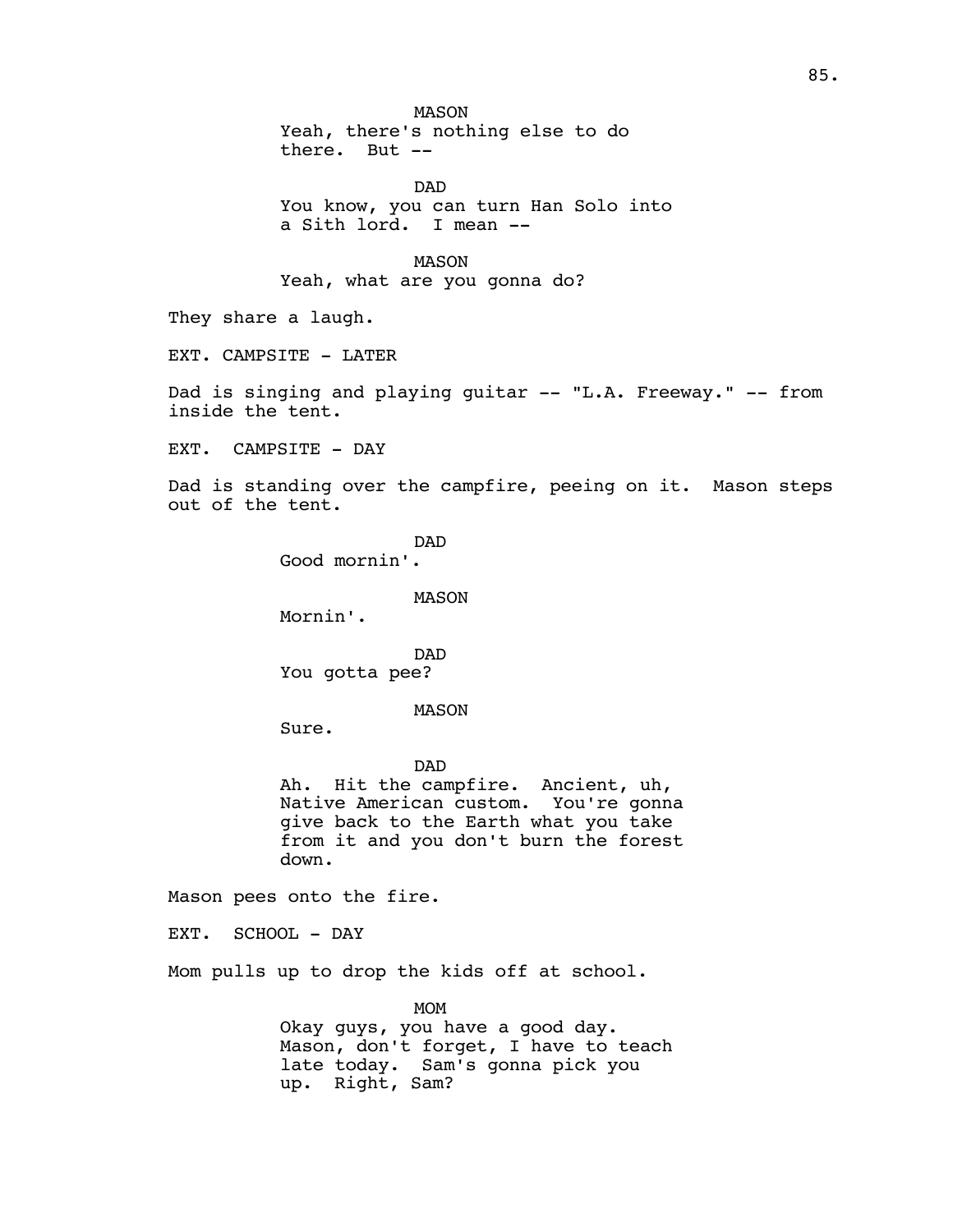Yeah.

MASON

Alright.

MOM Okay. Bye, guys.

MASON

See ya.

Mason exits the car and walks toward the school building.

INT. SCHOOL - DAY

Mason walks down the hall with his classmate TONY.

**TONY** Hey. That's who I was talking to you about.

MASON Yeah. Good luck with that.

TONY

See you, man.

Mason stops to get new books out of his locker.

INT. REST ROOM - DAY

Mason fixes his hair in the mirror. Two BULLIES are vandalizing the walls. Bully #1 turns and wanders over to Mason, suddenly bumping into him.

> BULLY #1 Don't bump into me! Little bitch!

> > MASON

I didn't!

BULLY #1 You callin' me a liar?

MASON

No.

BULLY #1 Don't act like you're tough shit, motherfucker.

Bully #2 walks over to join the altercation.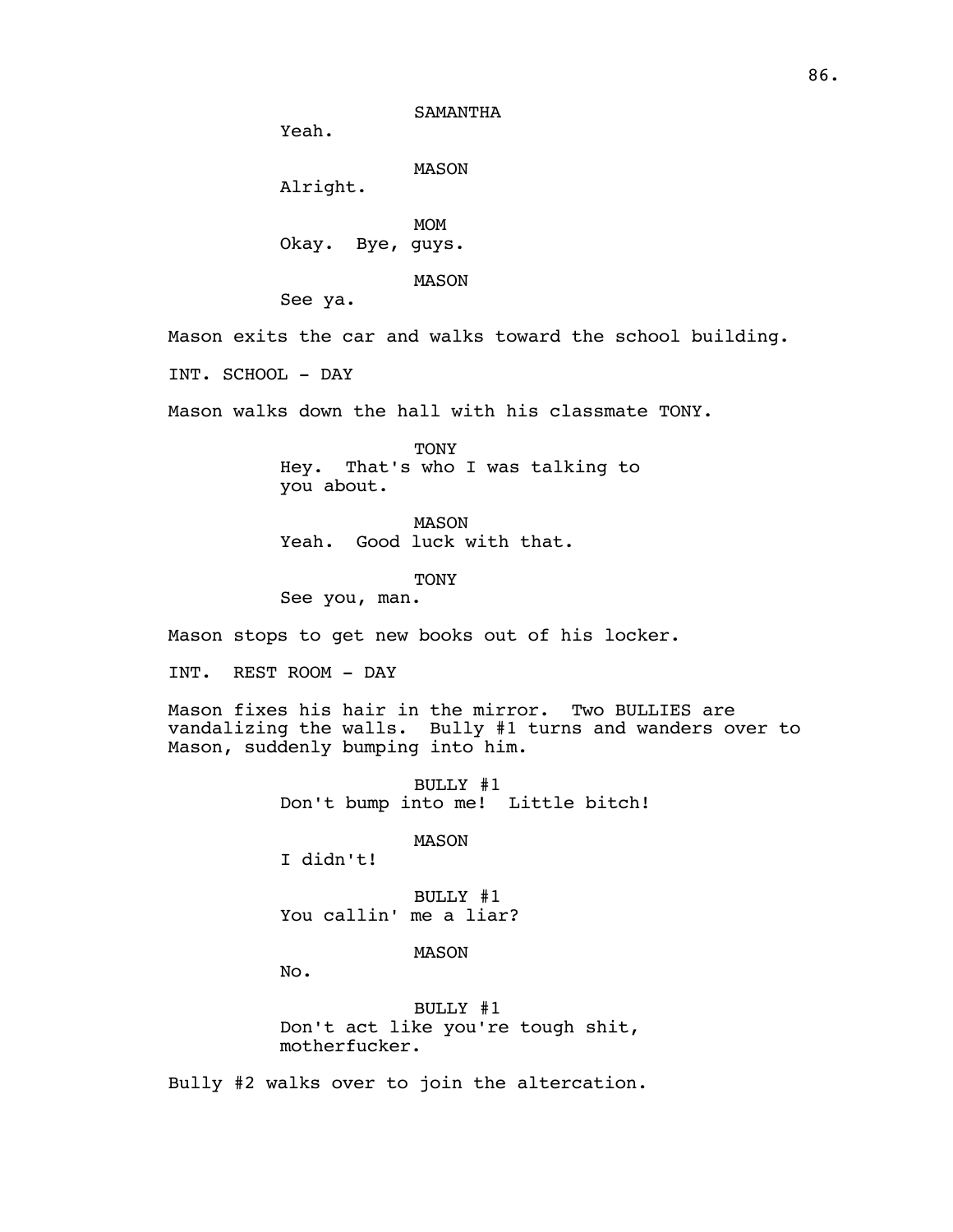Bully #2 tries to mess with Mason's hair. Mason blocks his hand.

> BULLY #2 (CONT'D) Hey! Don't touch me, faggot!

Another student enters. The two bullies start to walk away. Bully #1 shoves Mason and flips him off, as they exit.

> BULLY #1 You're a fuckin' asshole.

EXT. SCHOOL - AFTERNOON

Mason leans against the wall of the school, waiting for Samantha to pick him up. When he realizes she isn't coming, he starts to walk away.

EXT. DOWNTOWN SAN MARCOS - MOMENTS LATER

Mason is now passing through an alley with JILL, who walks her bike alongside him.

JILL (O.S.)

Hey, Mason!

# MASON

Hi Jill.

JILL So, where are you going?

MASON Over to the college.

JILL What's going on there?

MASON My mom's a teacher.

JILL Oh, cool! What does she teach?

MASON Psychology... I think. What are you up to?

JILL Oh, my mom owns Needleworks. (MORE)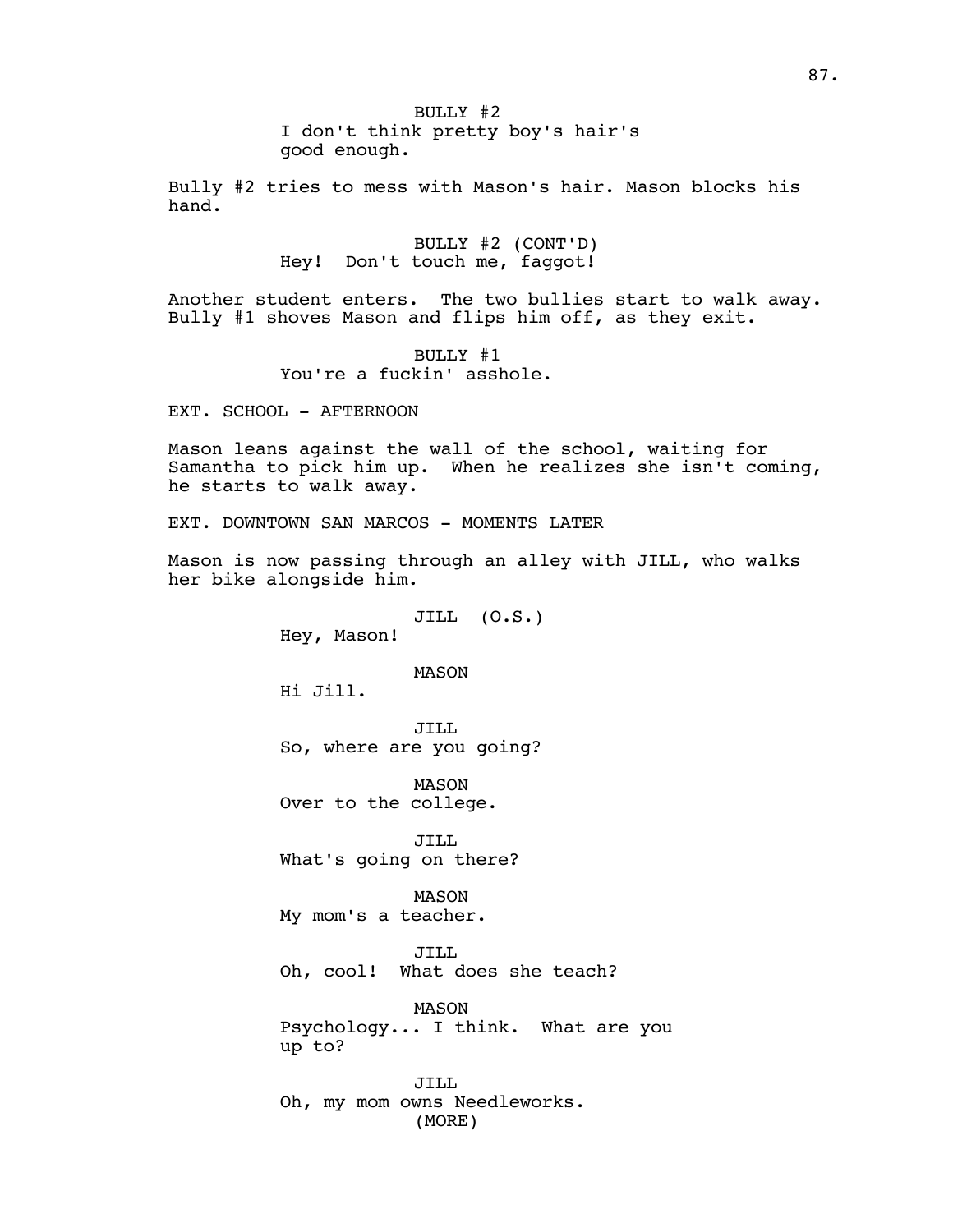# JILL (CONT'D)

The arts and crafts store over there? So I'm just kind of hanging out. But I'm supposed to be going to the hospital soon.

#### MASON

How come?

# JILL

You know Courtney? Girl with the dyed black hair and the nose ring? Wears Hot Topic every day?

# MASON

I... think so.

#### JILL

We used to be best friends growing up, but we've kinda grown apart. She sorta got all emo. She thinks I'm a prep. But, I still consider her a friend! Anyway, she cut one of her wrists. I don't know how bad, but I think I should go visit.

Jill glances down at the book in Mason's hand.

#### JILL (CONT'D)

So what are you reading?

## MASON

Oh, it's uh, "Breakfast of Champions". Kurt Vonnegut.

#### JILL

I think my older brother likes him. I'm reading "To Kill a Mockingbird" for the third time. My friends make fun of me. I think I'm the only girl in the whole school who doesn't like the "Twilight" books. Have you read them?

# MASON

Sure haven't.

#### JILL

I tried... but it was so cheesy! So how do you like San Marcos?

# MASON

I like it alright. It's a lot smaller than Houston, but it seems pretty cool. Have you always lived here?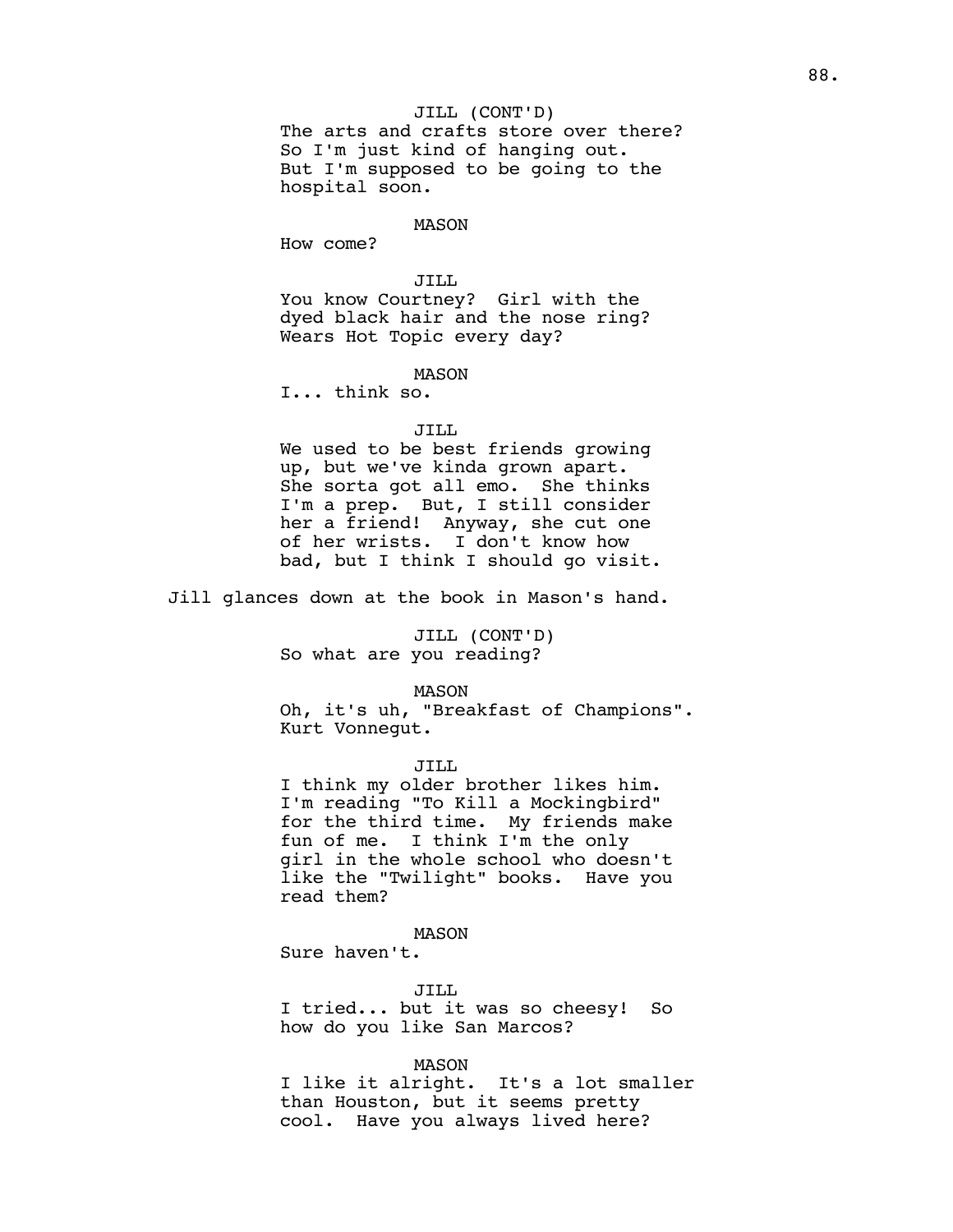JILL Yeah. If you want the big city around here, you have to drive to San Antonio or Austin. Have you been there yet?

#### MASON

I went to San Antonio for a day, but... I haven't been to Austin yet.

#### JILL

That's where all the high school kids go, on weekends, for shows and stuff.

MASON That's what I've heard.

#### JILL

So are you going to Shauna's party next weekend?

#### MASON

Um... I think I heard about it. I'm not really sure, though.

JILL Well you should!

Why's that?

## JILL

MASON

Well -- LeeAnn has a big crush on you and I know she was hoping you would go. You don't have a girlfriend, do you?

#### MASON

Not currently.

#### JILL

Well then, you should come. I'll tell Chase to make sure you're there.

#### MASON

Okay.

JILL But don't tell LeeAnn I told you that. She'd kill me.

# MASON

I won't.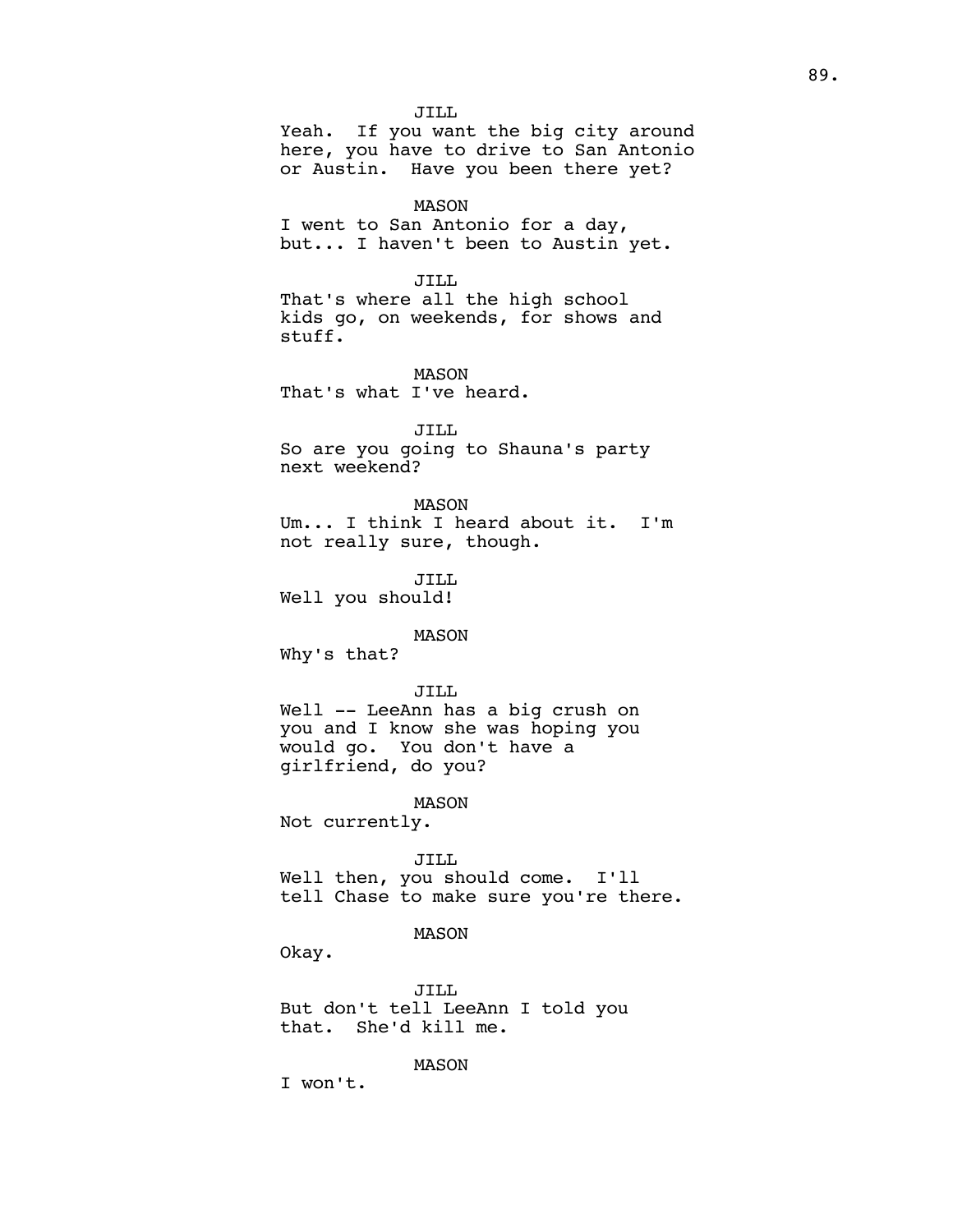JILL Well, I better get going. See you later.

MASON

Bye.

INT. COLLEGE CLASSROOM - DAY

Mason walks into his mother's classroom. He takes a seat to observe from the back, while she lectures.

#### $MOM$   $(O.S.)$

His cognitive series, his interviews with orphans, Ethology theorists' work... And then he in turn was supported strongly by Harry Harlow's rhesus monkey study. Now you guys, you gotta think, this is the 1950's, this was radical! This flew in the face of traditional learning theory, of B.F. Skinner's classical and instrumental conditioning. Now, Bowlby is going to argue that human survival depends on us falling in love. It depends on me falling in love with my mother, and my mother falling in love with me. And if that doesn't happen, we're pretty much doomed. Now think about it. A tiger chases our tribe out of a cave. Now an ideal mother goes, "Huh! My baby! I love you! I'll protect you!" Or... "Well you, why am I going to pick you up? You're going to slow me down. You... are... tiger kibble!"

The class laughs.

#### MOM (CONT'D)

So next week we are gonna get into Bowlby's four stages of attachment - oh oh, uh, Professor Douglas and I - some of you might have classes with Elena -- she and I are hosting a little pre-Thanksgiving get-together at my place, so if anyone wants to come, please stop by. (pause) I'm not the greatest cook...

The class laughs again.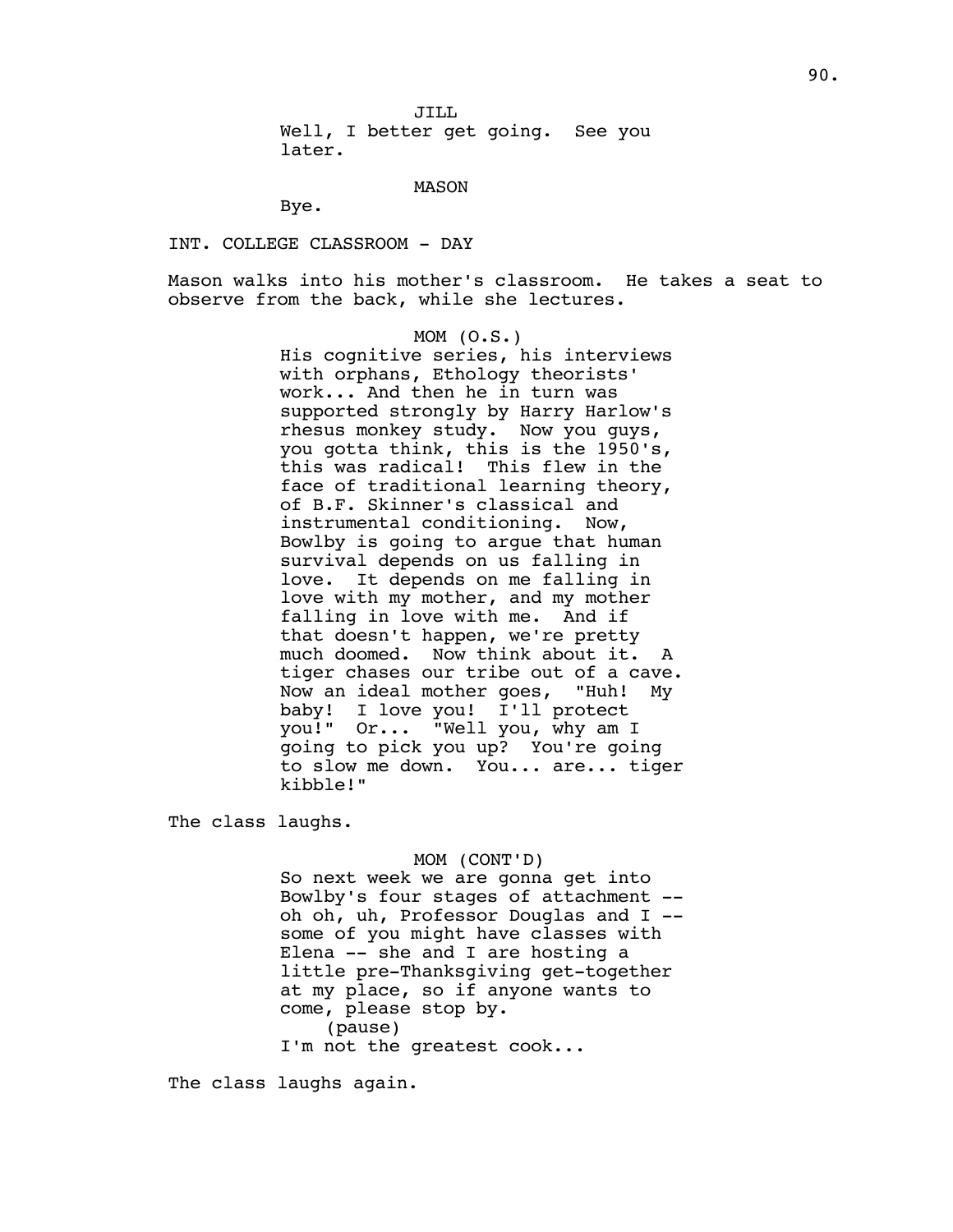Mason opens the door as he and his mother enter the house.

MOM

Thanks.

Mom drops her purse on the table and then walks down the hallway to Samantha's bedroom. She knocks on the door before walking inside.

MOM (CONT'D)

Samantha!

Samantha is sitting on her bed, listening to music with a friend, GABY.

## SAMANTHA

Okay! Mom...

MOM

Why in the hell didn't you pick up your brother like you said you would?

SAMANTHA

Mom, I know what you're gonna say. She was running late and we couldn't turn around.

MOM

No, no! No excuses! The bottom line is you didn't do what you said you were gonna do. You stranded your brother!

## SAMANTHA

It's embarrassing to ask my friend to turn around and go get some kid at the middle school.

#### MOM

What do you mean "some kid"? He's your brother! And you know what? We've helped Janie out before. I mean, she lives right around the corner. It's no big deal.

#### SAMANTHA

Sorry.

#### MOM

You know what, Samantha? You need to start thinking long and hard about who you want to be. (MORE)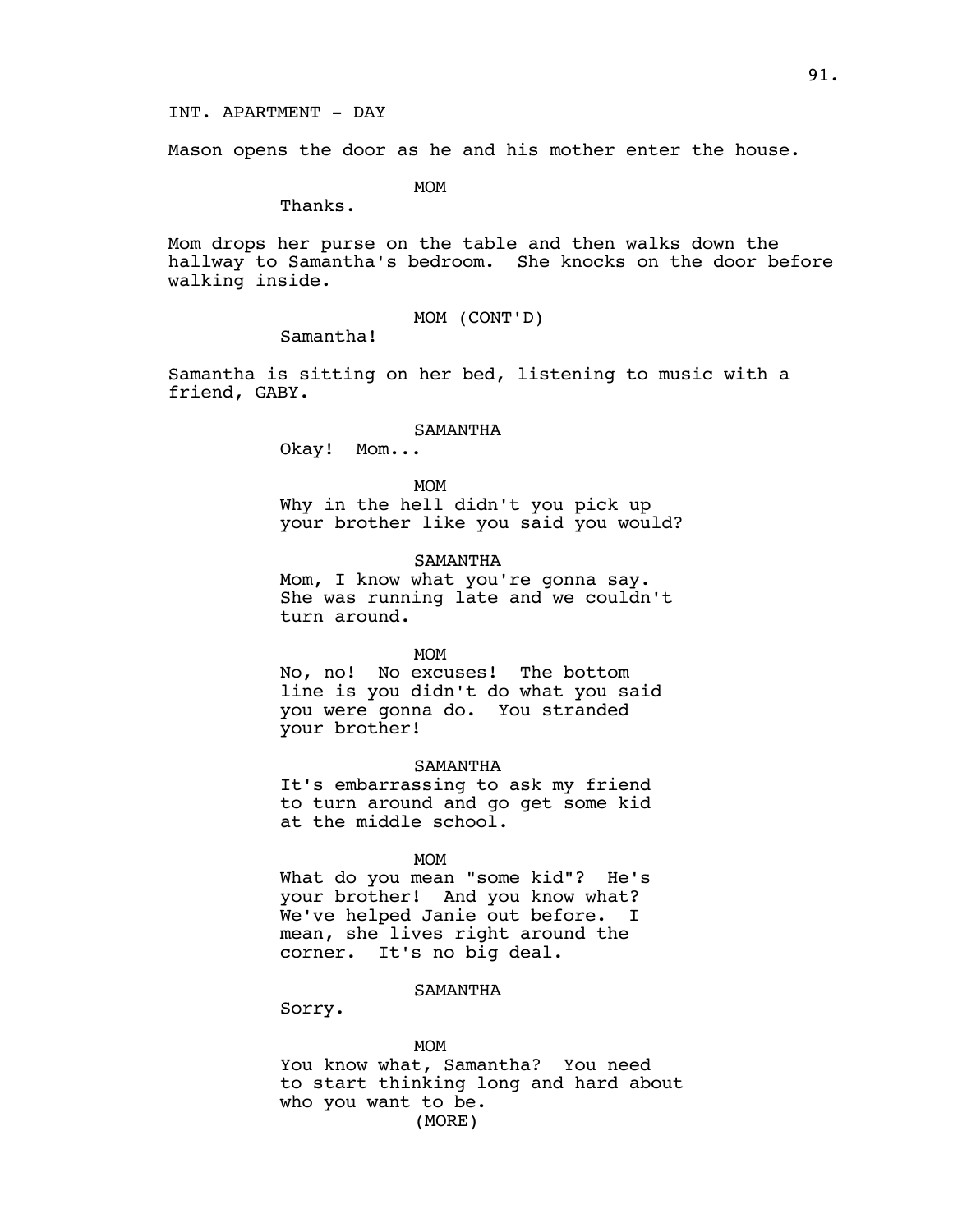# MOM (CONT'D)

Do you want to be a cooperative person, who is compassionate and helps people out? Or do you want to be a self-centered narcissist?

#### SAMANTHA

You know what? You're right. I am this horrible person... But honestly, he's not a baby anymore. You don't have to treat him like one. He's in eighth grade and he can find his way home if he wants to.

MOM

You know what? When Gaby leaves, you and me are gonna have a chat.

Mom leaves the room.

#### SAMANTHA

(to Gaby) Awkward...

Gaby and Samantha laugh together.

**GABY** Dude, that sucks.

EXT. APARTMENT - DAY

CHASE approaches Mason's front door and knocks. Mason answers the door.

> MASON Hey man. What's up?

**CHASE** Hey, we're going camping tonight. You in?

MASON Uh, who's goin'?

**CHASE** My brother, one of his friends, and Tony... Maybe.

MASON Yeah, let me check with my mom.

INT. MOM'S BEDROOM - MOMENTS LATER

Mom is sitting on her bed grading papers.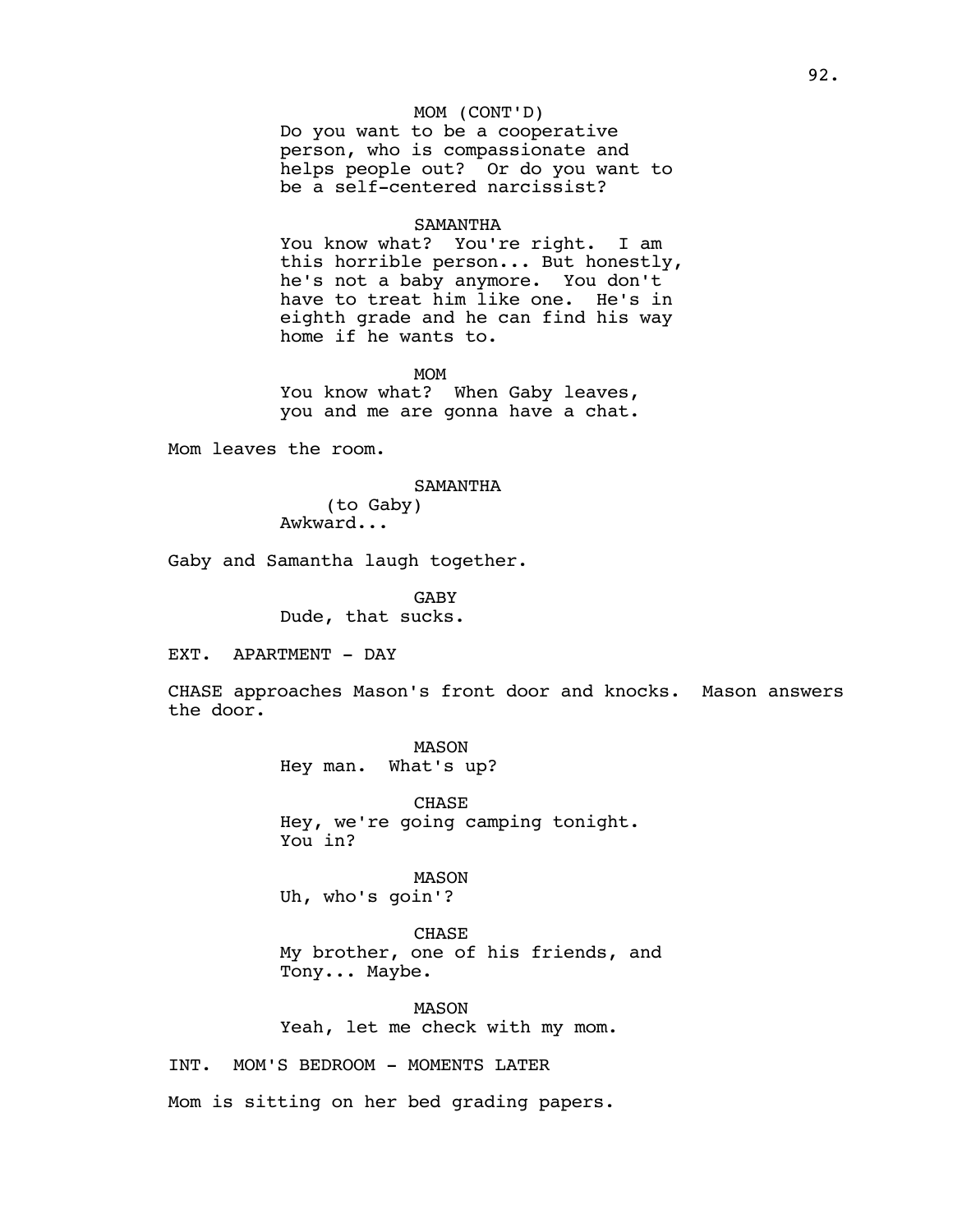MASON Hey, Mom. Can I go camping with Chase tonight?

MOM Camping? Where?

MASON Uh, at that house that his family's building. It's pretty much finished.

MOM Well, will any adults be there?

MASON (shrugs) His brother's a senior.

MOM You have your cell phone?

MASON

Yeah.

MOM (O.S.) Is it charged?

MASON

Mm-hmm.

MOM Okay, do me a favor. Leave his parents' number and the address on the counter.

# MASON

Okay.

INT. CAMPING HOUSE - NIGHT

Mason, Chase, and Tony are now with two older guys, CHARLIE (Chase's older brother) and his friend (SENIOR GUY). The boys are drinking beer and breaking wooden boards with their feet.

> SENIOR GUY Yeah! That's what I'm talkin' about!

The boys murmur indistinctly.

SENIOR GUY (CONT'D) You ready? Check this shit out. That was alright, but this is gonna be badass.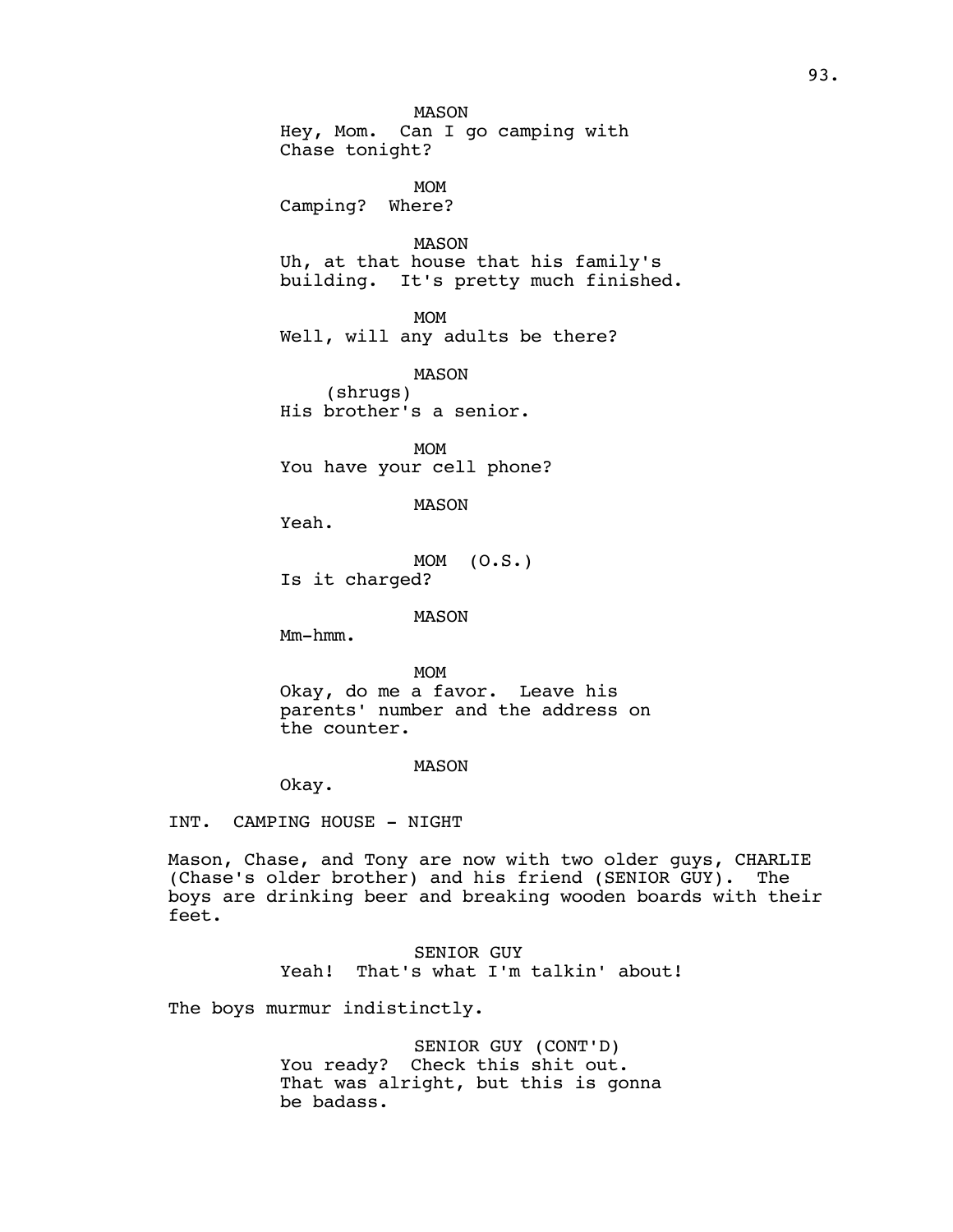CHARLIE Alright, let me see, let me see what you can do.

SENIOR GUY Alright. This -- is your face. I'm about to break his face, right here...

Senior Guy kicks through the wooden board.

BOYS Ohh shit, alright. Nice.

CHARLIE

Alright, alright.

CHASE Alright, alright. Now check this out. You might want to move.

Chase picks up a circular saw blade and throws it into a large piece of sheet-rock with the outline of a body on it.

> CHASE (CONT'D) Oww, that'd be painful. That's like the liver, stomach, something --

**TONY** That's like the belly button --

MASON Check this out, man.

Mason also heaves the blade into the human outline.

**TONY** Whoa! Pancreas!

MASON That shit's lethal.

CHASE Yeah, that would be painful.

CHARLIE

(To Mason) Man, have a beer, man. That was awesome. Here.

Mason takes the beer and opens it, winning the boys' approval.

SENIOR GUY It's beer-30, children.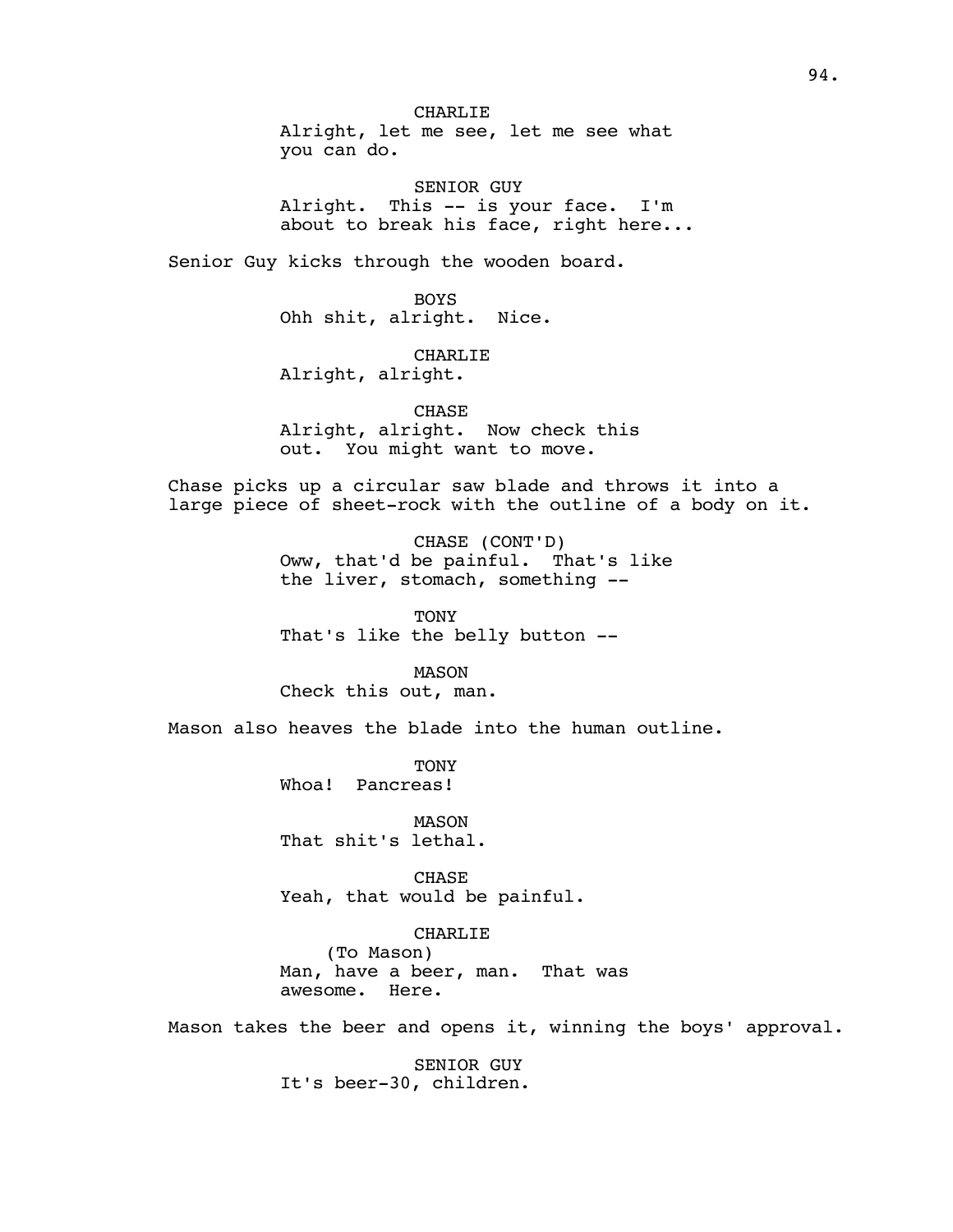**CHASE** 

Nice.

Chase offers a beer to Tony.

**TONY** 

Aw, no thanks.

CHASE

Come on, man.

CHARLIE What, are you a pussy?

TONY

No, I just don't feel like drinking a beer right now.

## CHARLIE

Man, if you're too chicken shit to even have a beer, I know for a fact that you have never gotten any pussy.

**TONY** Like you guys have.

**CHASE** 

Sure have.

TONY

When?

#### CHASE

Last summer.

MASON

With who?

#### CHARLIE

It was awesome. Chase went down easy street and fucked this whore Nancy. At least that's what he said.

# CHASE

I did. Would I lie?

# SENIOR GUY

Bullshit. Quick, where were you?

#### **CHASE**

At Tobler's house. And, she fucked a couple other guys, too.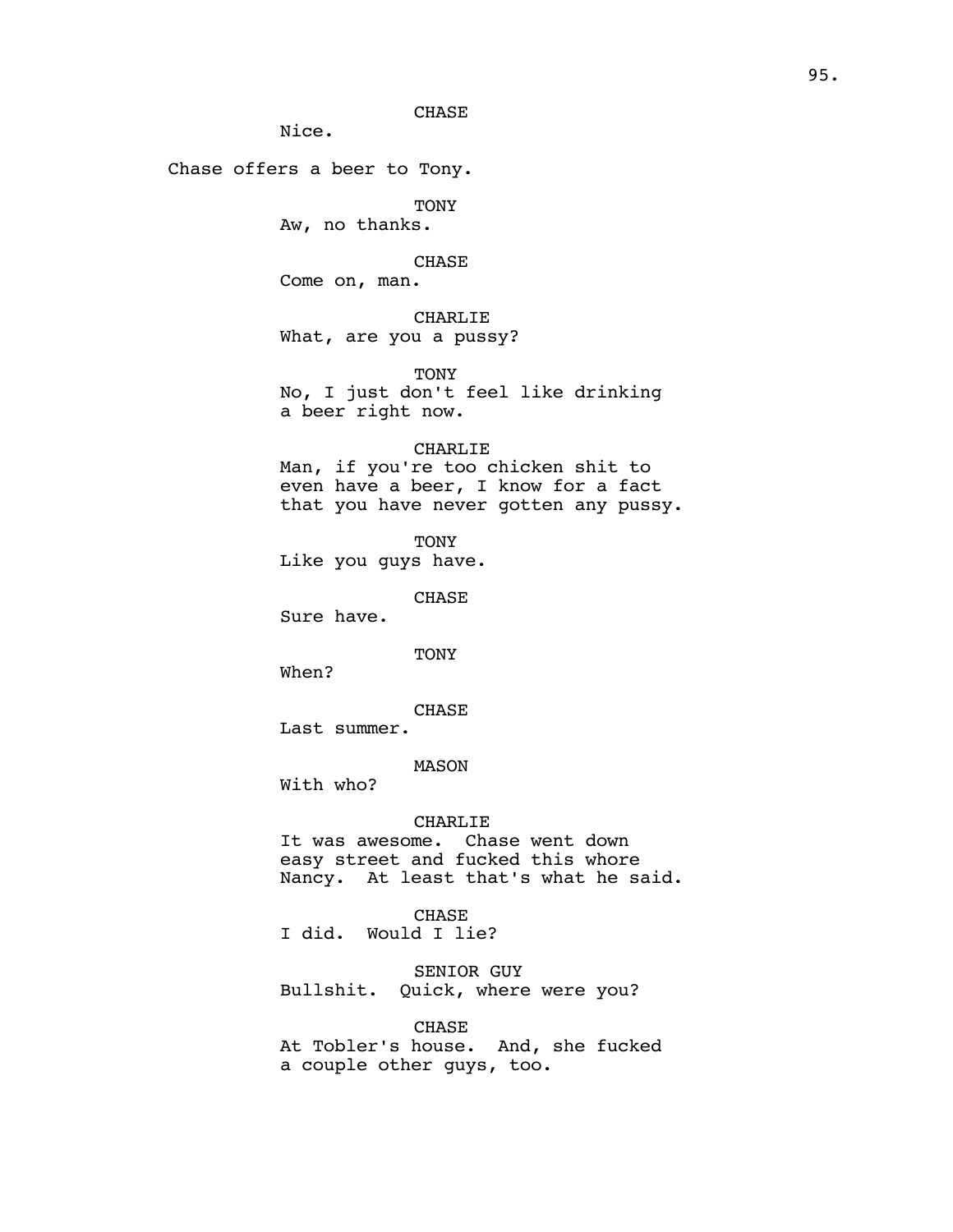CHARLIE Oh man, his first piece of ass was sloppy seconds.

The boys all laugh.

CHARLIE (CONT'D) What about you, Mason? You ever got any?

SENIOR GUY Yeah, you ever made her, uh, howl into the night?

MASON

A few times.

**TONY** (skeptical) Really?

SENIOR GUY Yeah, right. What was her name, Lucky?

MASON Nooo. Jennifer. She doesn't live here, though. She's back in Houston.

CHARLIE You're fucking lying.

MASON

I don't care if you assholes believe me or not.

SENIOR GUY Let me guess -- you were pulling all kinds of ass back home, but once you got down here... lefty.

Senior Guy motions with his left hand.

MASON

Hey, fuck you. I would, but none of the girls here want to.

CHARLIE Dude, it's not what they want, man. It's what you want.

SENIOR GUY

True dat.

Senior Guy toasts, as Mason rolls his eyes.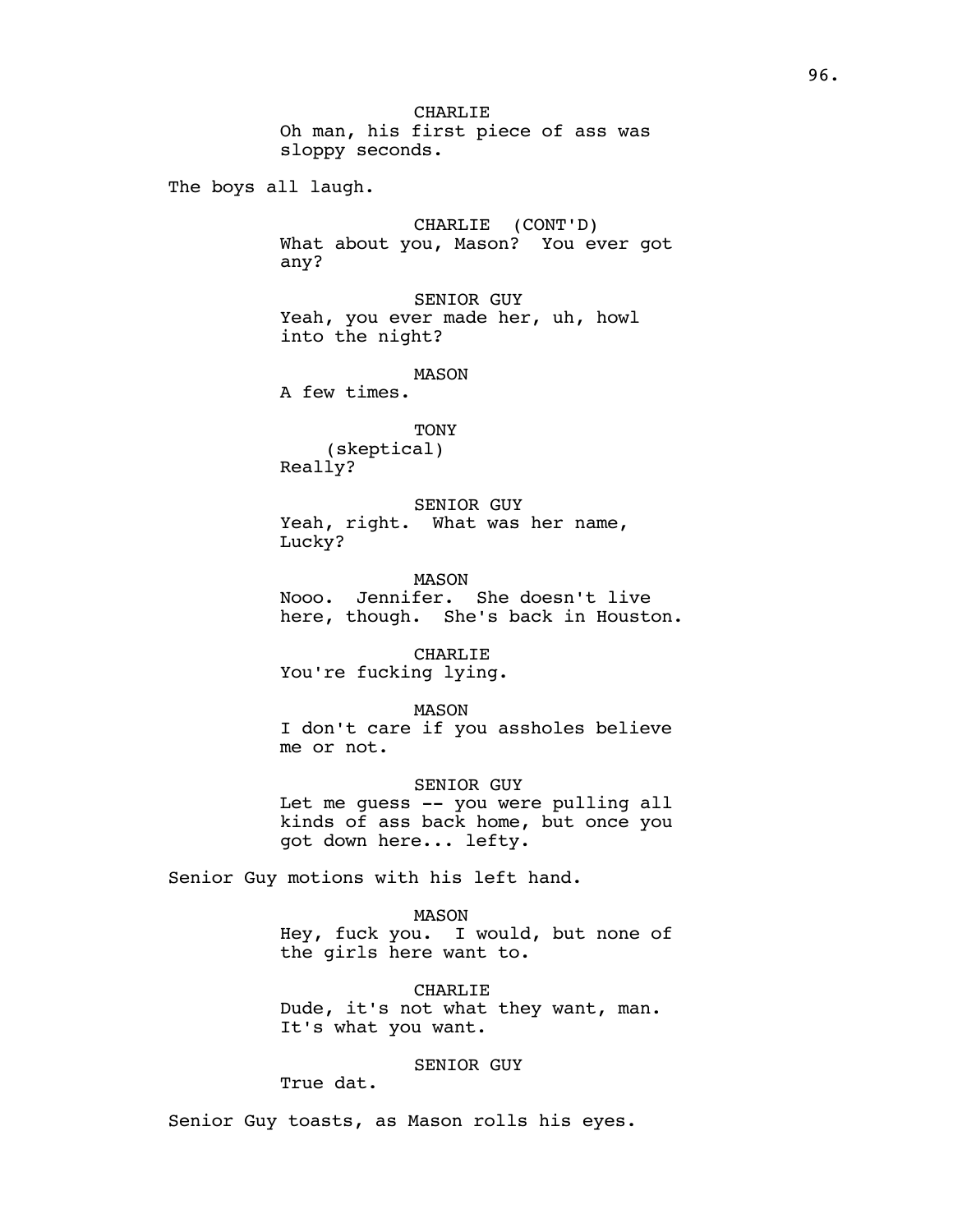# CHARLIE

You know what you should do? Join a band. That's all it takes, man.

# MASON

Oh yeah?

# CHARLIE

Fuck yeah, dude. You don't even have to play that well. I mean, you start playing your instrument, and they line up to give you blow jobs. (Points to Tony)

Except for you. It doesn't impress the ladies so much when you play flute for the marching band.

**TONY** 

I'm not in the fucking marching band.

SENIOR GUY

Ah dude, you sure? I heard you play the skin flute.

# TONY

Alright, I got a question for you guys. If you think you're so cool, why are you hanging out with a bunch of eighth graders on a Friday night?

#### SENIOR GUY

Hey, fuck you, you little penis wrinkle. You know, you're lucky to even be here. This is our camp out. The only reason you little cum gums are here is because fucking Charlie's mom made him bring his little asshole brother, and then he drags along you little dice danglers. Fucking fuzz nut, talking shit!

Senior Guy throws a beer just past Tony.

#### **CHARLIE**

It's all good, man. These little fuzz nuts are going to get their chance soon enough. We got some whores coming by later.

**CHASE** 

Yeah?

SENIOR GUY

Hell yeah!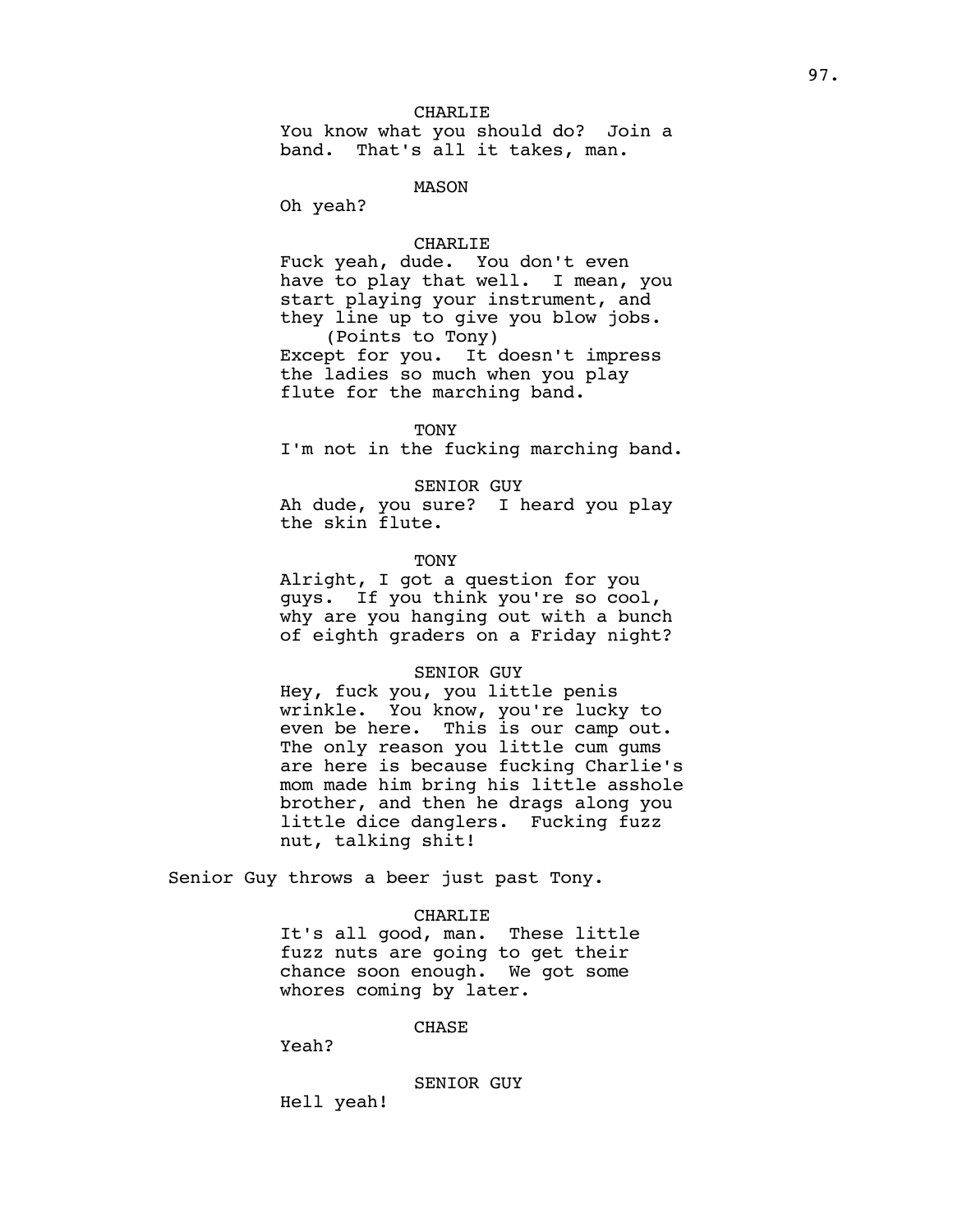# CHARLIE

Now, I know Chase will fuck anything. I mean, I've seen this kid mount boulders before. But what about you guys? You in?

#### MASON

Whatever.

# CHARLIE

Alright.

SENIOR GUY Alright, good man. What about you, Peter Puffer?

**TONY** I don't know. Maybe.

# SENIOR GUY

Dude, it's okay to be gay. We understand. Just, you know, sleep over there.

TONY

I'm not gay.

CHARLIE Give it some time, man. You'll realize.

**TONY** 

Fuck y'all.

## CHARLIE

See, that's exactly my point, man. Nah, but we don't have whores coming over, we were just fucking with you to see what you'd say.

#### SENIOR GUY

Yeah, and you just earned your Vag Badge.

# CHARLIE

Put it next to your bitch card.

#### SENIOR GUY

Yeah, 'cause you know, you're a bitch. Now hold this, like the bitch you are, bitch.

The boys return to breaking boards.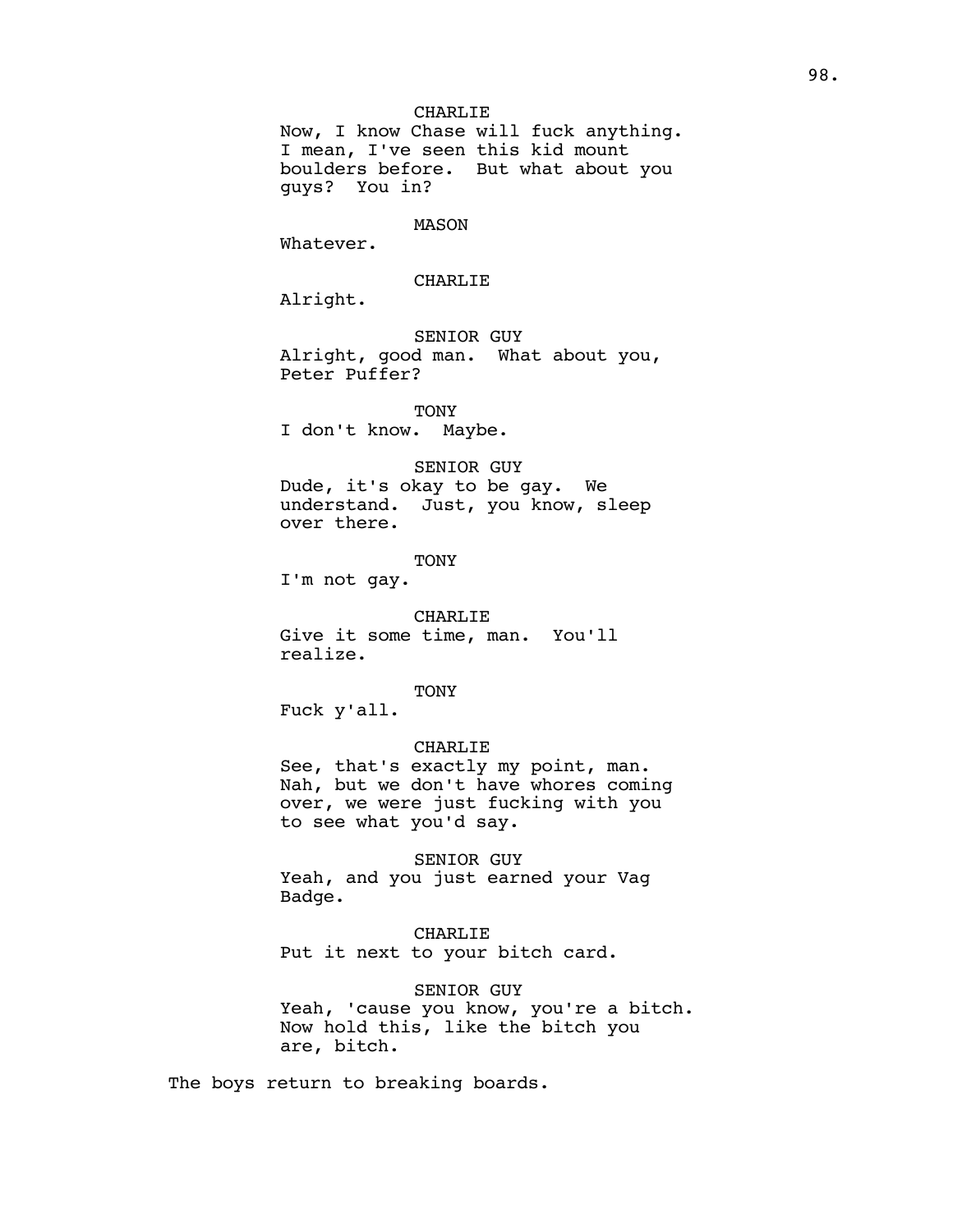SENIOR GUY (CONT'D) Alright, this shit is called the Death Punch.

Senior Guy breaks the board in half with one direct punch.

BOYS

Ohh! Jesus!

INT. MOM'S HOUSE - DAY

Mom is hosting a pre-Thanksgiving get-together with 10-15 people all drinking wine and talking

> MOM (to Mason and Samantha) Hey, you guys made it! Good.

Mom places a cheese plate on the living room table.

MOM (CONT'D) Oh, there you are.

PROFESSOR DOUGLAS hands Olivia a glass of wine.

PROFESSOR DOUGLAS And here you go, hostess.

MOM Oh, thank you. Hey, can I get you a bite?

INT. MASON'S BEDROOM - CONTINUOUS

Mason sits on his bed, chatting with a COLLEGE GIRL, who looks around his room. There is a large graffiti mural on the wall behind him.

> COLLEGE GIRL (points to the mural) Oh, that's cool.

> > MASON

Thanks.

COLLEGE GIRL You did that?

MASON

Yeah.

COLLEGE GIRL Wow. How long have you been doing that for?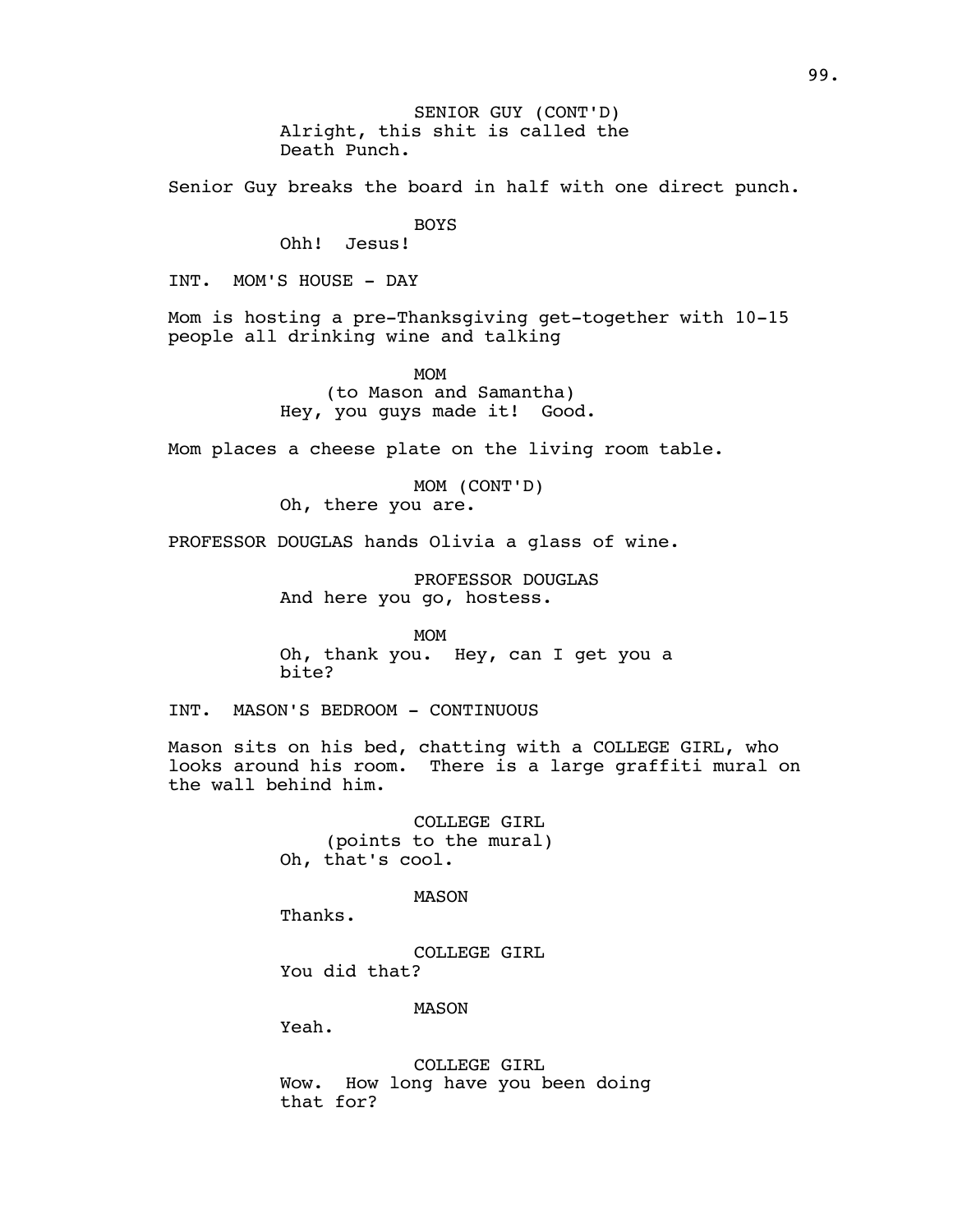# MASON

Not very long. Um, I went to this camp thing just this past summer.

COLLEGE GIRL They have a camp for graffiti?

MASON Well, they call it "urban art".

COLLEGE GIRL

Oh.

MASON So it sounds, you know, less illegal, but... it was really just a way to get free spray paint.

COLLEGE GIRL Cool. So is this your tag? Is that - do they still call it...?

MASON Yeah, but you know, it's just letters that I'm good at writing.

COLLEGE GIRL

Oh. K...

MASON

E.

COLLEGE GIRL E. Z. J. O. Kezjo. That's cool.

MASON It doesn't really mean anything, though.

The College Girl notices a picture of Mason and his Dad leaning against the GTO.

> COLLEGE GIRL Is that your dad?

> > MASON

Yeah.

COLLEGE GIRL Where's he live?

MASON

In Houston.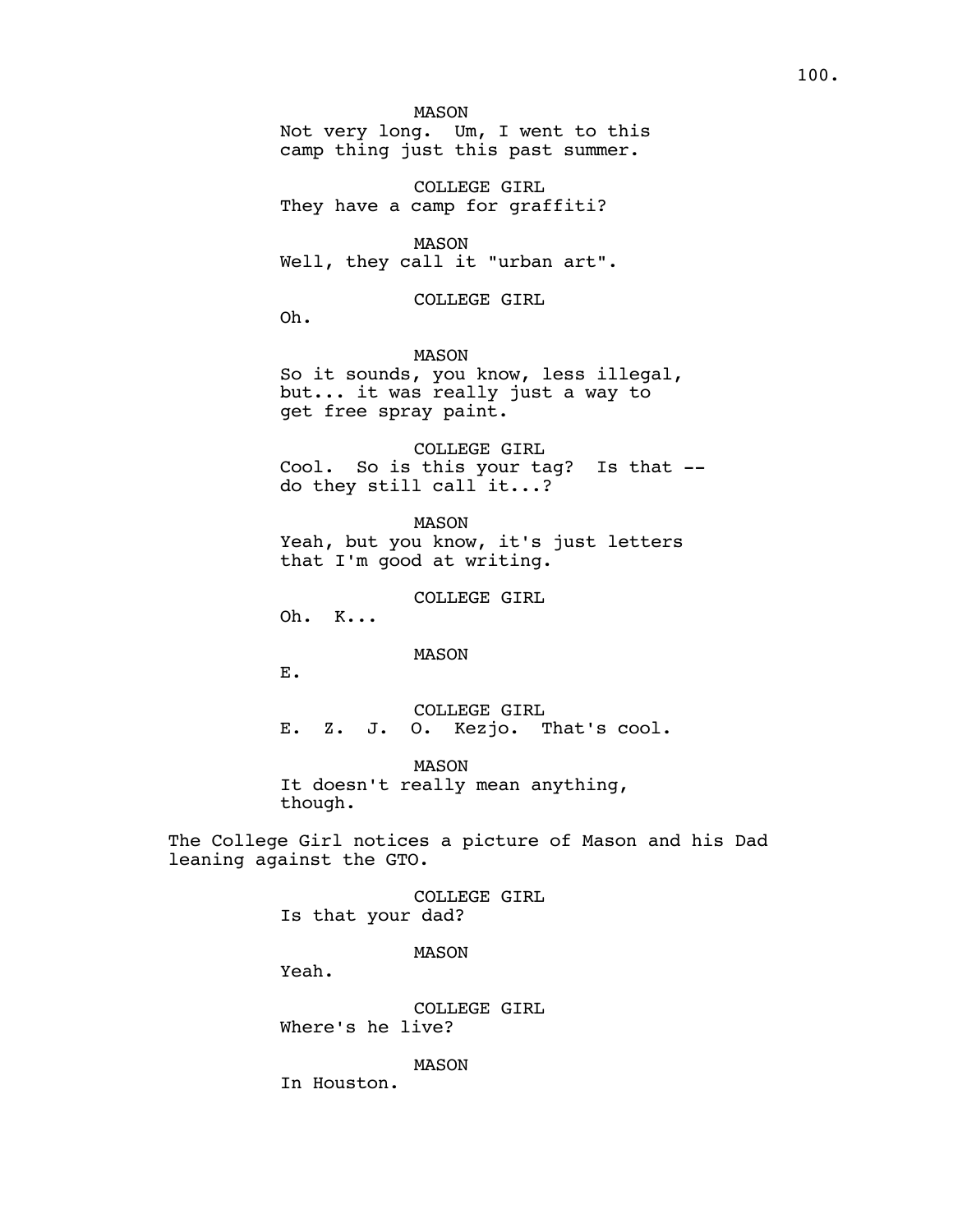COLLEGE GIRL Get to see him much?

MASON Yeah, yeah. Some weekends, and over the summer.

COLLEGE GIRL

Cool.

MASON So you're a student of my mom's, right?

COLLEGE GIRL Mm-hm. Yeah, she's uh, I got one class with her. Yeah, she's cool.

MASON How's she doing? You know, is she - is she a good teacher and everything?

COLLEGE GIRL Yeah! She's great. She's super smart and she cares, you know, she makes it interesting. She's probably even my favorite teacher.

Mason nods.

INT. DINING AREA - MOMENTS LATER

One of Mom's students, JIM, tells a story while the group sits around the table eating.

JIM

...So anyway, we figured out a way to rig up our iPods to the external speakers on the ASV. So every time we come rolling into town, you knew the 456 was there, 'cause we were bumping House of Pain. It was like, "Jump around, Jump around." And the whole family's coming outside, and you got the kids and the mom and the dad, and they're all bouncing up and down. We're throwing out candies for the kids, and soccer balls, and Beanie Babies, and Frisbees... Um, like, smokes for the adults. And they loved, they absolutely loved, Gatorade. But for some reason, you know, they hated the lemon-lime flavor. I don't know what it was. Yeah. Couldn't give it away.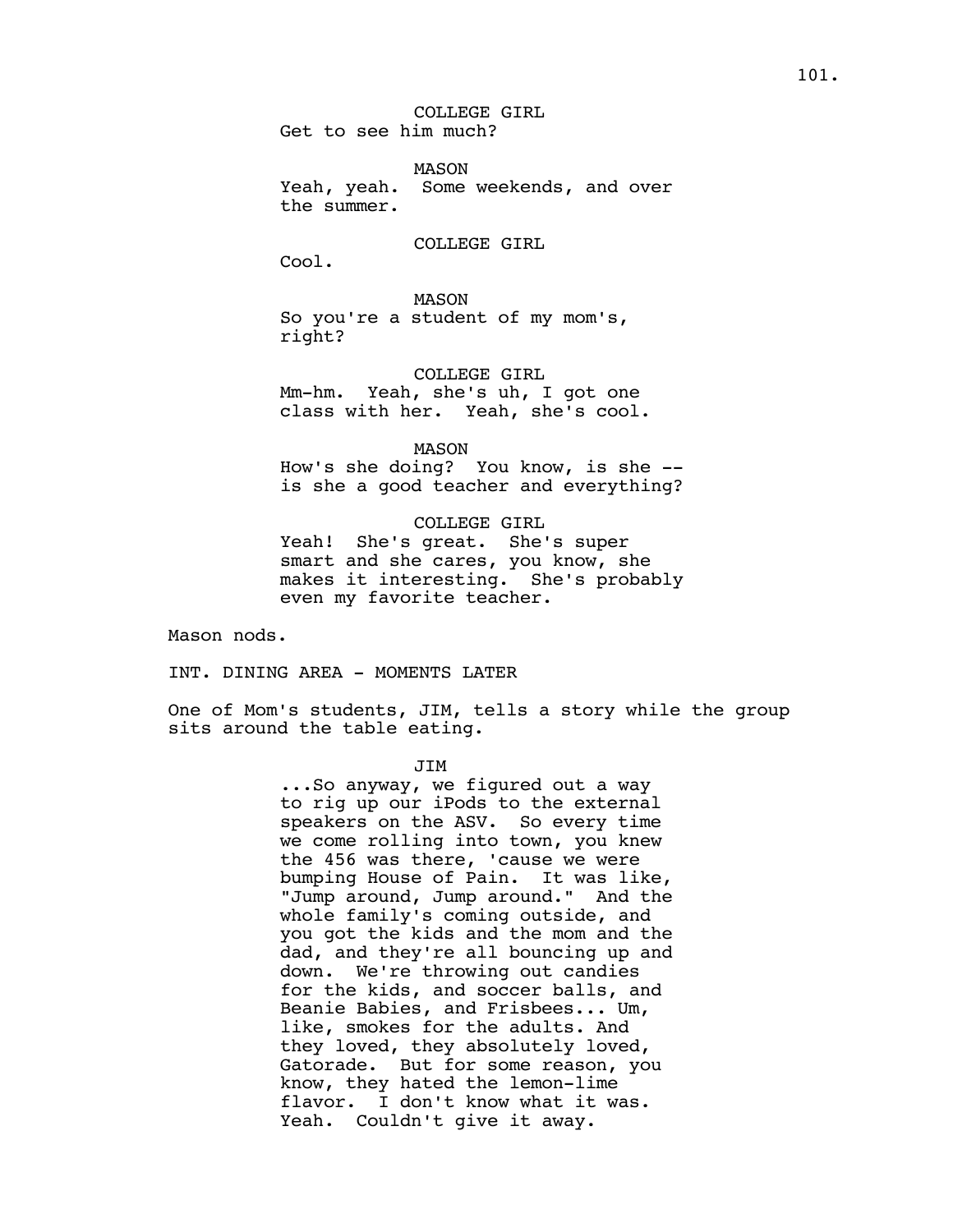MOM How long were you over there?

JIM

Uhh... I did two tours in Iraq and one in Bosnia.

MOM

Wow.

MASON Did you enlist?

#### JIM

Mm-hmm. Yeah. I was, um, Army National Guard. And, uh, you know coming straight out of high school. Needed money for college. Seemed like a decent paying job. And, uh, did my tour. And whenever I got done, I told them if there's, you know, a world-changing event, I'll come back. And, uh, 3 months later 9/11 happened. And I was back 9/12. And I'm proud to say the 456, the whole time we were there, we never lost a guy. Not one casualty.

MOM

But is that odd? Is that unusual?

JIM

Yeah. Almost impossible. Like the guys that came along after us and replaced us, they didn't listen to any of our advice. They, you know, did basically the polar opposite of what we did, and they lost seven guys in the first month.

MOM

Wow. What did you guys do differently?

#### JIM

Well, I'd like to think it's just a matter of mutual respect, you know. I mean, all the time we spent over there building trust, I mean these guys basically destroyed it in three days.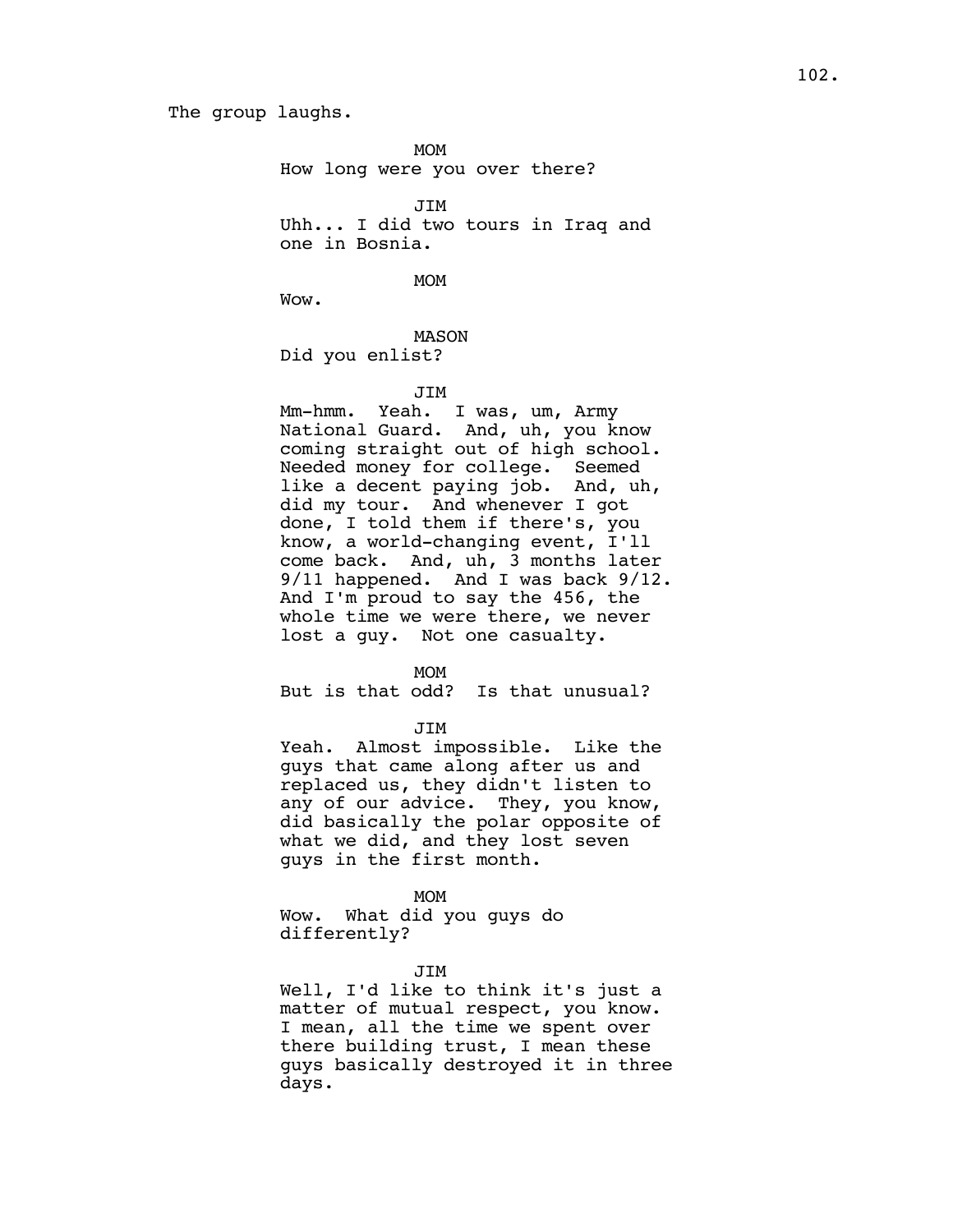PROFESSOR DOUGLAS So, what did the locals think about why we were there?

JIM Oil. Plain and simple.

INT. LIVING ROOM - MOMENTS LATER

The College Girl is now playing guitar and singing "Wish You Were Here" along with others in the living room. At some point, Mason notices Mom talking with Jim outside on the porch.

EXT. CAR - NIGHT

A station wagon pulls up in front of Mason's house. The teenagers inside are listening to music, about to drop Mason off at home.

INT. CAR - NIGHT

Mason is in the far back of the station wagon, making out with a BLONDE GIRL.

> CHASE Hey, Mason. (hands Mason a joint) One last hit.

Mason takes a hit of the joint.

CHARLIE

(in the driver's seat) Hey! Mickey Mouse Club. Get the fuck out of my car. Just crawl out the back window or something, man.

Mason climbs out the back window of the station wagon.

BLONDE GIRL I'm gonna miss you.

MASON I'll see you on Sunday night.

BLONDE GIRL Alright. You better text me.

MASON Mm. Do you have any gum?

BLONDE GIRL Um... yeah, I do, actually. Here you go.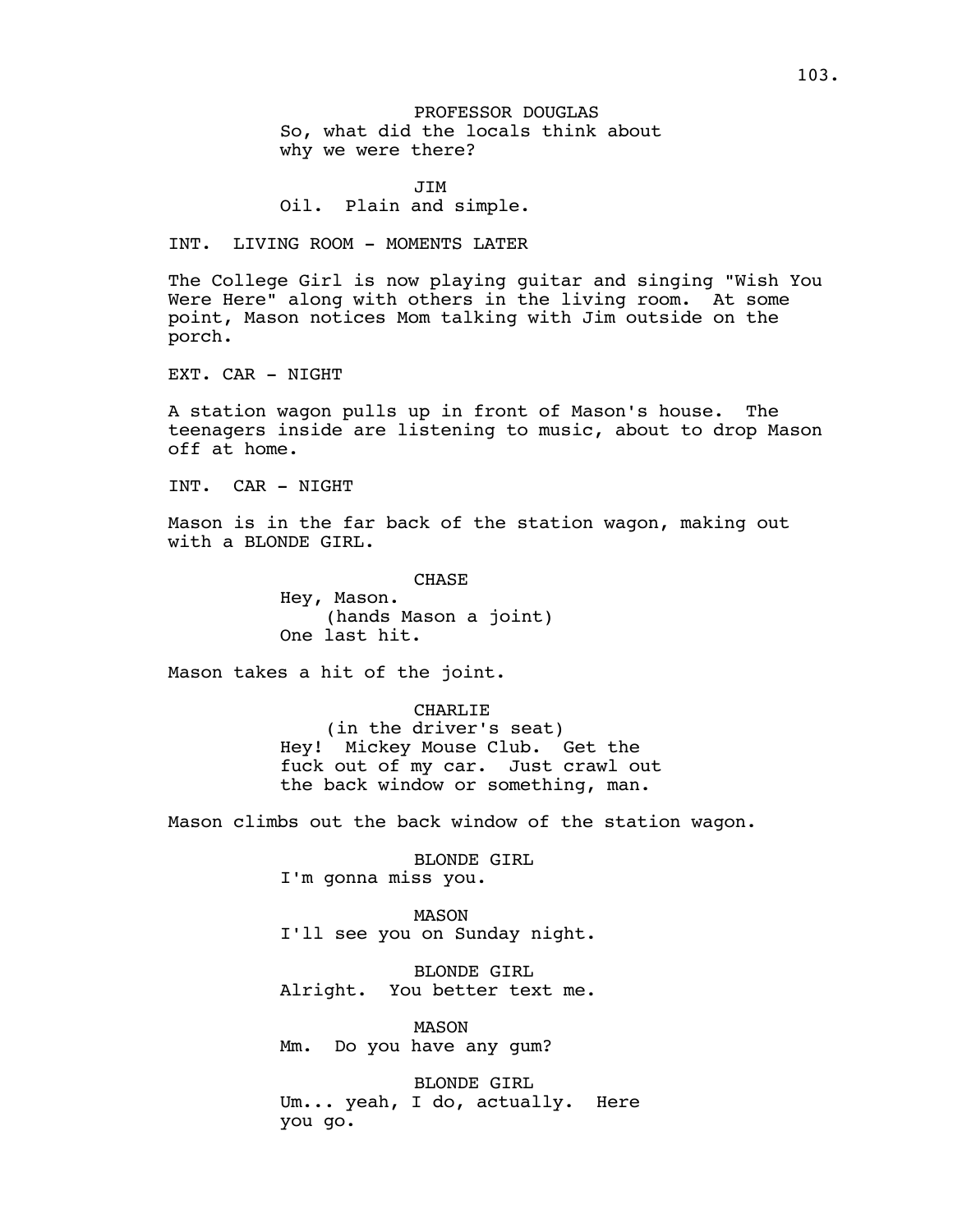MASON Thanks. See ya.

Mason kisses her good-night.

INT. JIM'S HOUSE - NIGHT

Mom is hosting a small get-together, and is currently talking with Professor Douglas.

> MOM ...And they're buying this party line that they're supposed to feel bad and trade off their own pension, as if that's what's corrupting this nation.

> PROFESSOR DOUGLAS Yeah, because those who hear Fox, in my opinion, are being lied to.

MOM Yeah, thank God for Wisconsin. I mean, we have to follow that example.

PROFESSOR DOUGLAS You're right.

Mason enters the front door.

JIM Hey, Mason. What time is it?

MASON Uh, like 12:15.

JIM Happy birthday.

Mason smiles.

MOM Huh! Happy birthday!

Mom kisses Mason. Professor Douglas walks over to join them, taking an interest.

> PROFESSOR DOUGLAS Mason, it's your birthday?

MASON Uh, just now, I guess.

PROFESSOR DOUGLAS Yeah, how old are you?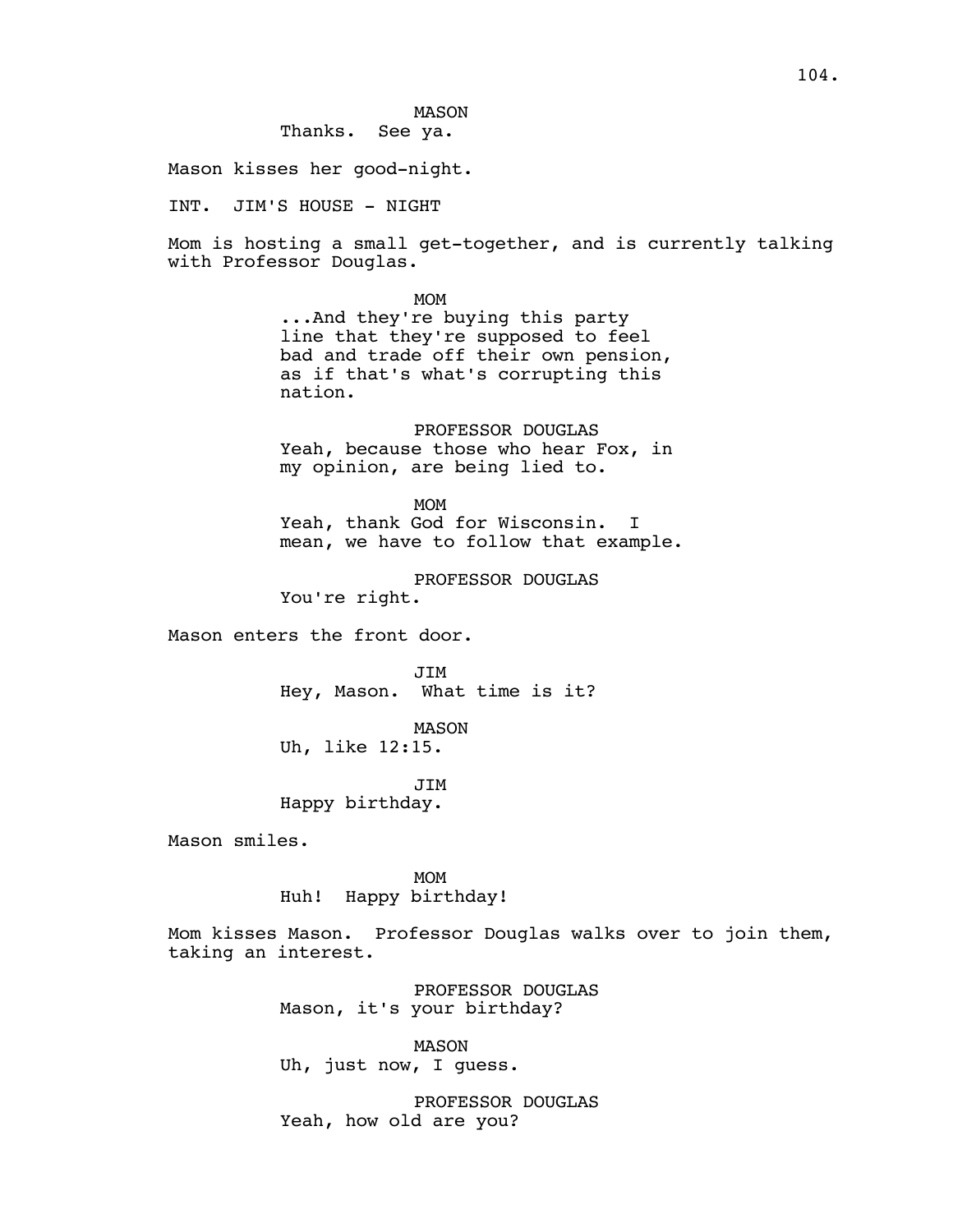MASON

Fifteen.

PROFESSOR DOUGLAS Fifteen! Give me a hug.

Professor Douglas hugs Mason.

PROFESSOR DOUGLAS (CONT'D) Happy birthday. Oh my goodness!

Professor Douglas rejoins the party.

MOM

(to Mason) Have you been drinking?

MASON

Have you?

MOM Yeah, a little. Have you?

MASON

A little bit.

MOM Have you been...?

Mom mimes smoking reefer.

MASON A little bit.

MOM

Oh... okay.

MASON I'm gonna go to sleep.

MOM Talk in the morning, huh?

EXT. JIM'S FRONT YARD - DAY

Dad and Jim stand around in front of the house. ANNIE opens the doors to the new mini-van, so the kids can load their overnight bags.

# SAMANTHA

Hey, Dad!

DAD Hey! How you doing?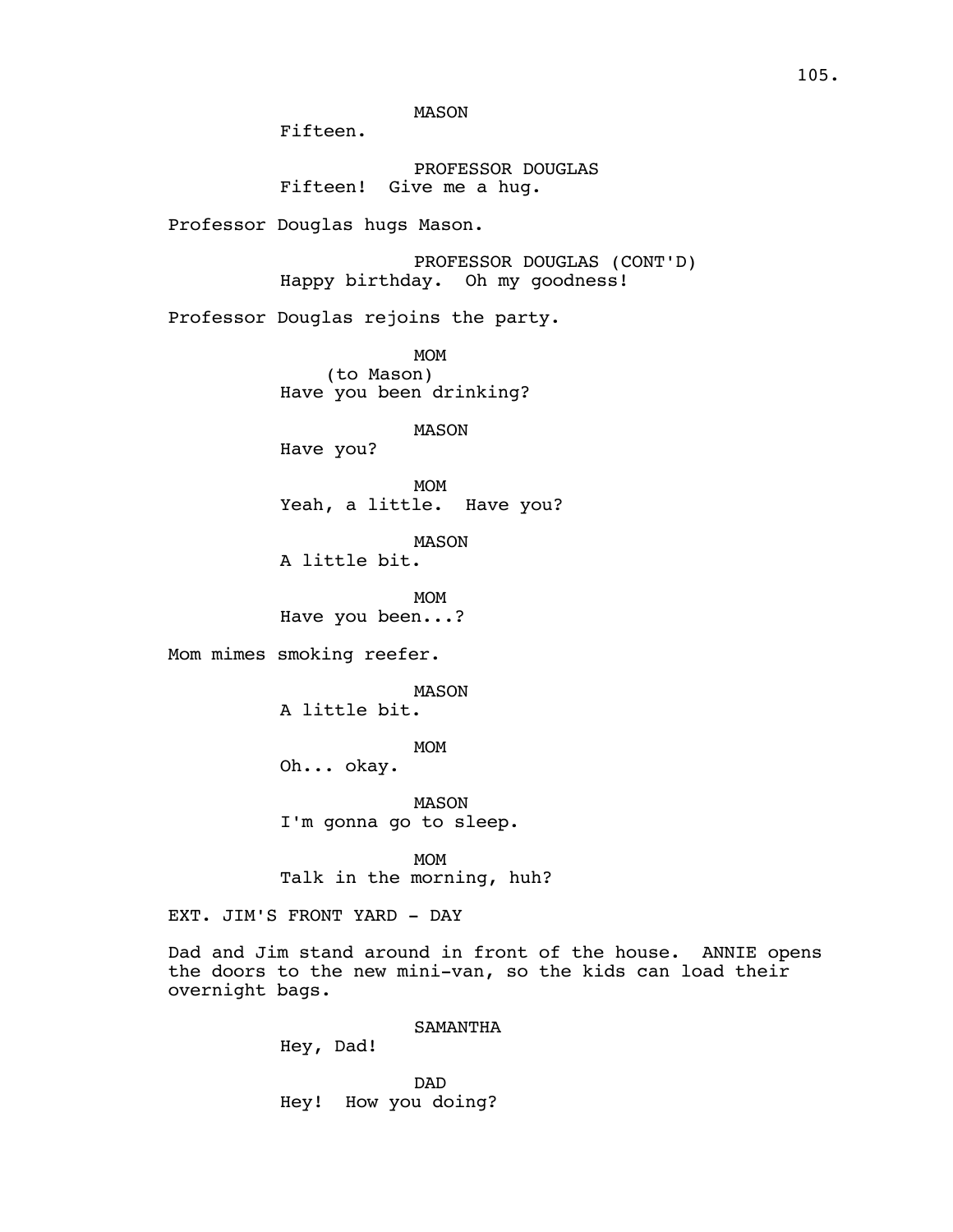Dad kisses Samantha on the cheek.

SAMANTHA Good! Whose car is that?

DAD That's our car. Hop on in there.

SAMANTHA

(to Annie) Hey!

#### ANNIE

Hey, sweetie.

Annie give Samantha a hug. Samantha peeks in the side door of the mini-van, finding baby COOPER in a car seat.

> SAMANTHA Hey Cooper! Hey, how's it goin'? Hello little brother! (to Annie) He's so cute.

EXT. JIM'S SIDE YARD - CONTINUOUS

Mom talks with two workers about an exposed pipe in the yard.

MOM Can we just replace that part of the pipe?

WORKER No, no it's no good. Everything is no good.

MOM (attempting Spanish) Todo... Total?

WORKER Everything, yes... Mira.

He shows the broken pipe with his shovel. He asks the other worker to demonstrate the strength of the replacement pipe by standing on it.

> WORKER (CONT'D) See this one is...

MOM Gusto... it's stronger?

WORKER Yes. It's better. Yes, yes, yes.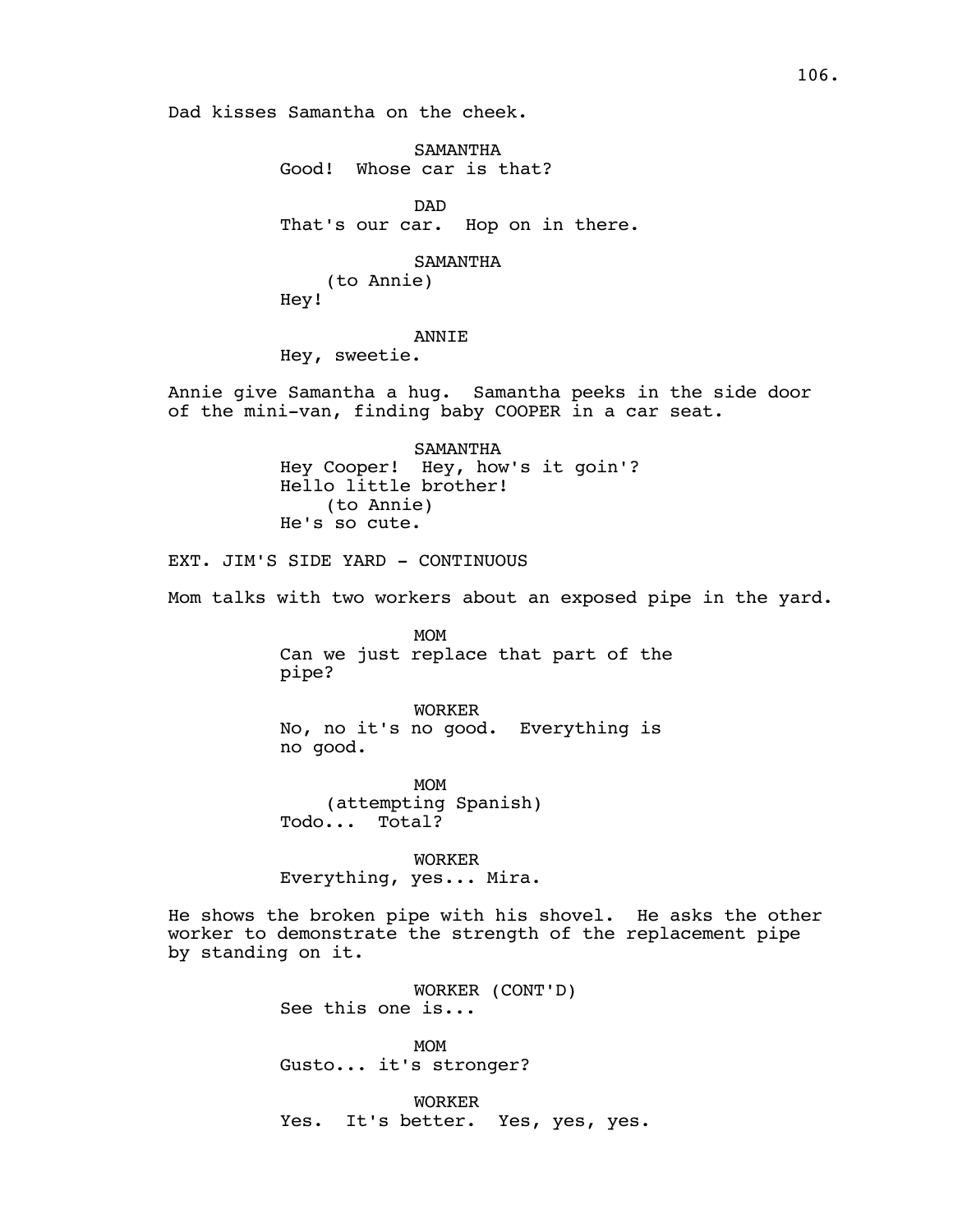# EXT. JIM'S FRONT YARD - CONTINUOUS

DAD (to Jim) Hey listen, uh, thanks for that camera you got Mason. JIM Oh, yeah... Mason's -- DAD He's loving that thing. JIM He's all into the photography thing right now. DAD Yeah, I know. JIM He's actually talking about turning his, uh, his closet into a dark room. The red light and developing, the whole nine... DAD Yeah? You alright with that? JIM I probably won't see him for a week... DAD Yeah... Right... Well... JIM But, you know. He's having a good time. DAD At least he's focusing on something. JIM Yeah, yeah. DAD You know? That's what I like. JIM

Yeah, he's all about it.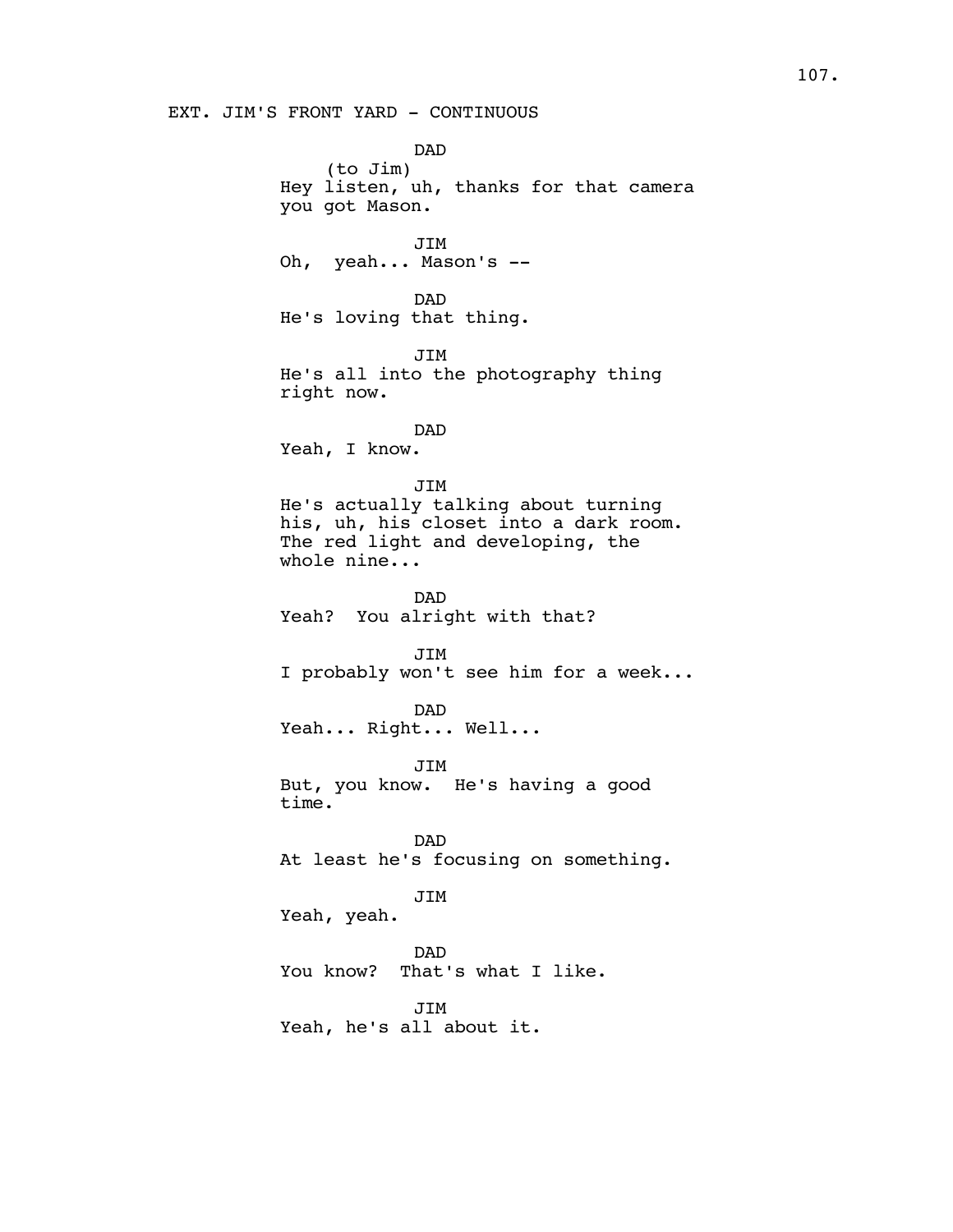EXT. JIM'S SIDE YARD - CONTINUOUS

MOM (pointing to the pipe) Okay... Let's go grande.

WORKER

It's good?

MOM

It's good.

WORKER It's good. It's better. Yes.

He instructs the other worker on how to get started. Mom turns to join the others in front yard.

> MOM Hey, you know, you're smart. You should be in school.

> WORKER I like school, I need school, but it's hard. I work all day...

> MOM Go to night school. At community college. It's -- It's pretty affordable.

EXT. JIM'S FRONT YARD - CONTINUOUS

DAD

You're doing a nice job with the house though, it's looking great... really great.

JIM

Thanks. Yeah, you know, some fixits here and there, you know. We got a good deal on the foreclosure... So, now I'm finding out why. You know?

DAD

(laughs) Yeah. Right?

Mason walks outside, carrying a duffel bag.

DAD (CONT'D) Hey bud! Hey, Happy Birthday!

The mini-van catches Mason's attention.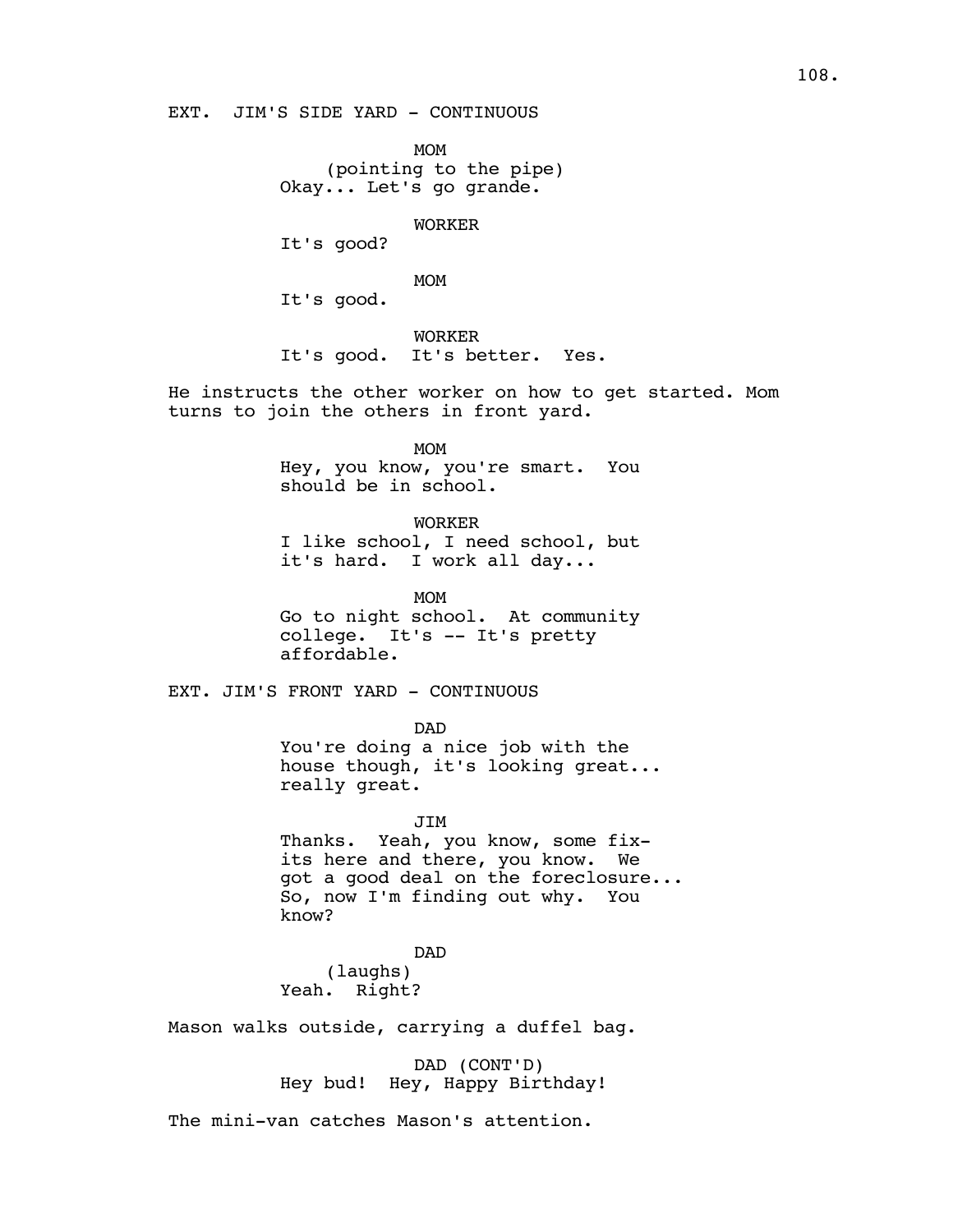MASON What's that? DAD What's that? That's our new car! Get in it. Dad gives Mason a hug. Jim shakes Mason's hand. JIM Alright, have a good weekend. Mom arrives at the front yard and greets Dad with a hug. MOM Hi. DAD Hey, how you doing? Good to see you. MOM You too. (to Annie) Hey! ANNIE Hey, how are you? Mom gives Annie a hug. MOM You look great. ANNIE Oh, thanks. MOM Aww, look at him! Ooh. He's got Mason's nose. SAMANTHA Yeah, isn't he cute? MOM Yeah. Dad gets into the van, as the family closes all the doors. DAD Alright! MASON Love you guys.

109.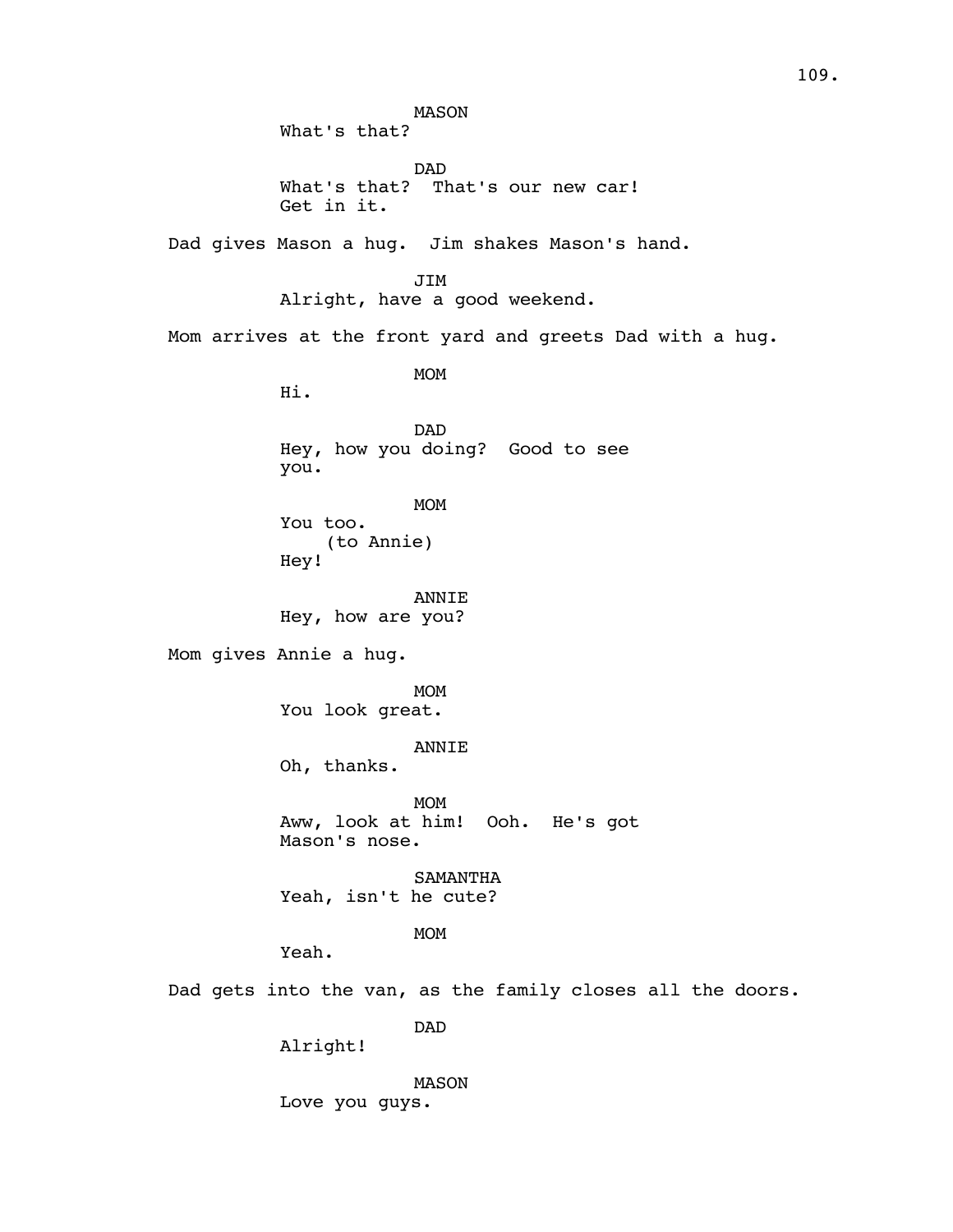DAD We got a big drive ahead of us.

MOM

Bye, Sam.

JIM You guys drive safe.

DAD Alright. Well, we'll be back tomorrow night.

MOM Bye, honey. I'm so glad you were born!

Dad, Annie, and the kids drive off for Houston. Mom and Jim are left standing in the front yard, as they watch the van drive away.

INT. MINI-VAN - DAY

MASON

So, this is like Annie's car and... and you drive the GTO? I guess you can't really put a baby seat in that thing.

DAD Yeah, no... But I had to sell that anyway.

MASON

You what?

DAD Yeah, I had to sell that.

MASON So... so it's gone?

DAD

Yeah, some sucker collector from California paid twenty-two grand for it, which is great 'cause I basically got to pay for this in cash. I only paid eighty-five hundred for that thing way back when. I mean, you know, cars are generally a terrible investment. You know? Soon as you drive them off the lot you got a used car on your hands, and the value's only dropping from there. (MORE)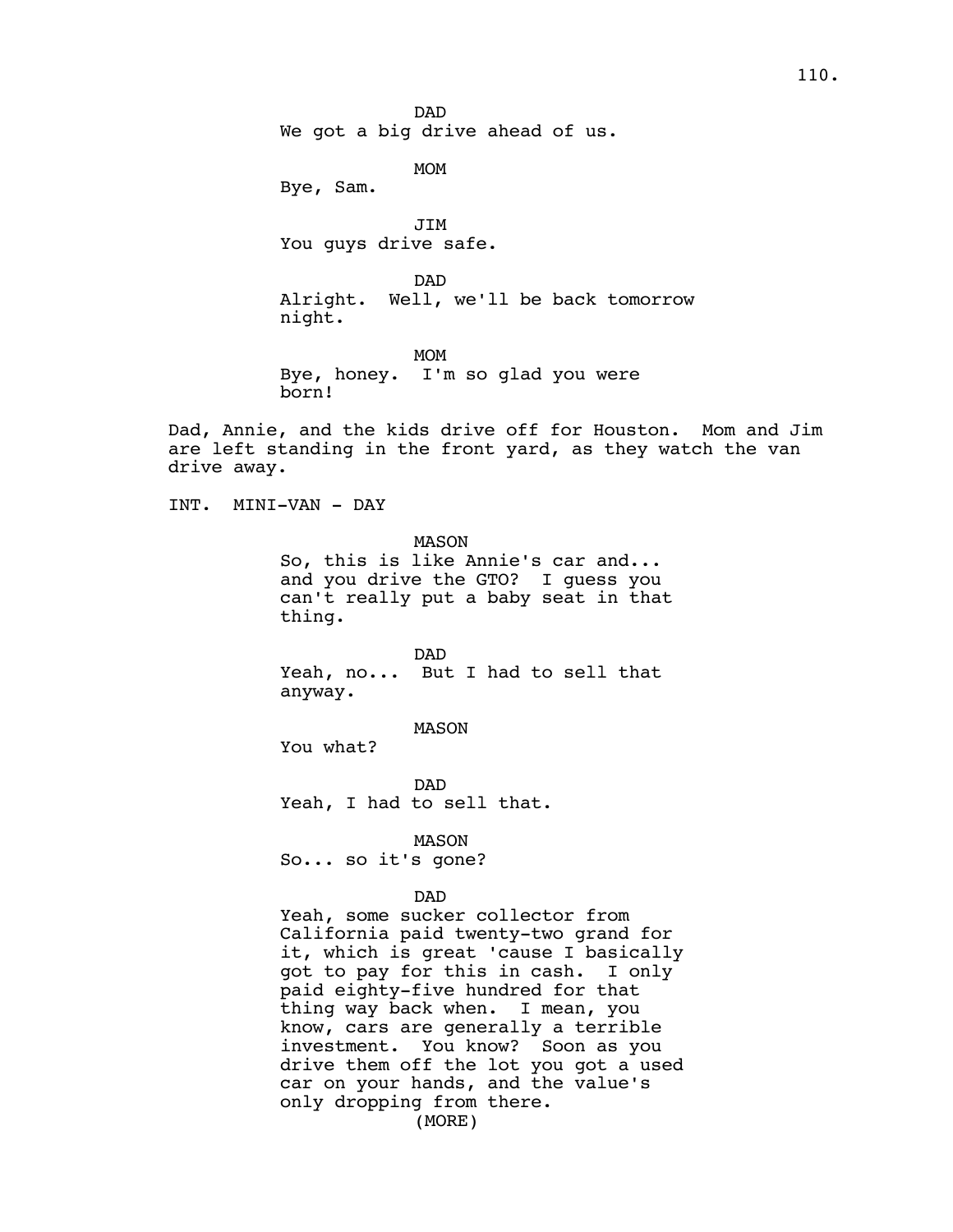## DAD (CONT'D)

But... if you take care of it, you know, and you get lucky and it's a classic, you know, the value starts going up again. I mean shit, you got guys paying hundreds of thousands of dollars for some Shelby Cobra.

After a long silence, Dad notices Mason is unusually quiet.

DAD (CONT'D)

What?

MASON You don't remember?

DAD Remember what?

MASON Really? You said that was going to be my car when I turned sixteen.

DAD

(laughs) What? No, I didn't. I never said that.

### MASON

I remember. I was in third grade and you were taking me over to Anthony Nagar's house for his birthday... and we were there early, so we gave him a ride around the block. And he was talking about how much he loved your car and so you were all like "Oh. This is going to be Mason's when he turns  $16.$ "

#### DAD

What are you..? Alright, first off, I have no memory of that, alright? Second of all, I would never say that. Never.

MASON Yeah. You did though.

DAD

What? Mason. Come on, what about your sister? I'm just gonna forget about her? Come on, how's that fair? Huh? Anthony Nagar, what the? (MORE)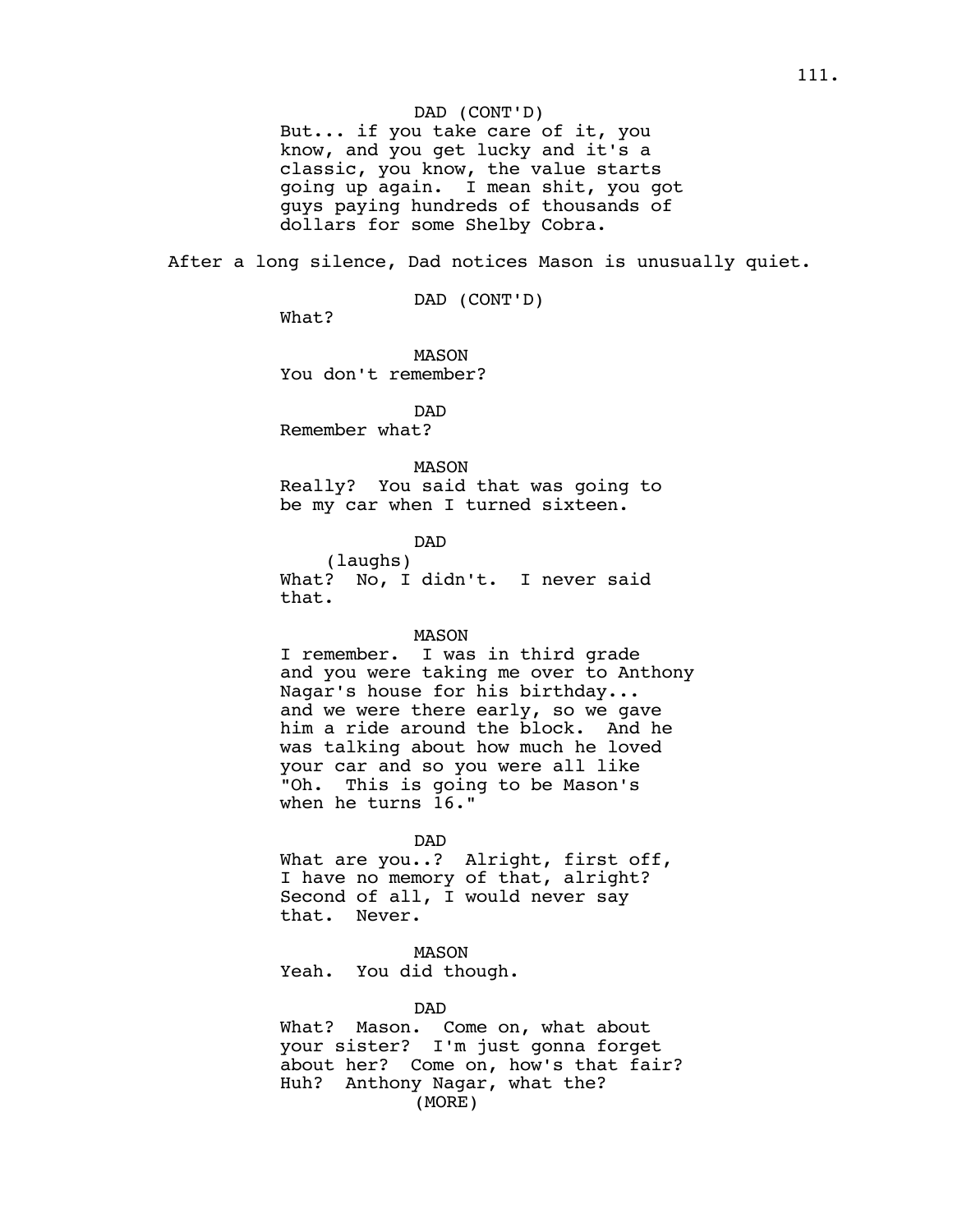DAD (CONT'D) (laughs) Are you...? Oh, come on! I mean, you're not... Ughh. Look, you can sit there like there's a death in the family, alright, but bottom line is that was my car. Alright? I paid for it, I took care of it, and I can do whatever I want with it. Alright? I'm sorry if you had other ideas about it but when you get older you can save up and buy a car of your own. And be cool like I used to be. Or... you can get a mini-van.

Annie and Samantha watch a Lady Gaga music video on Samantha's cell phone in the back seat.

> ANNIE Does your mom actually let you watch this?

SAMANTHA Yeah. She likes it too.

ANNIE (laughing) Oh, my god... Okay, well.

SAMANTHA

Yeah.

ANNIE Have you ever seen her in concert?

SAMANTHA No. But she's coming to Houston in April.

**ANNTE** She's coming to Houston?

## SAMANTHA

Mm-hmm.

ANNIE

Oh you know, your dad and I could get you tickets, and you could stay with us.

SAMANTHA That'd be great.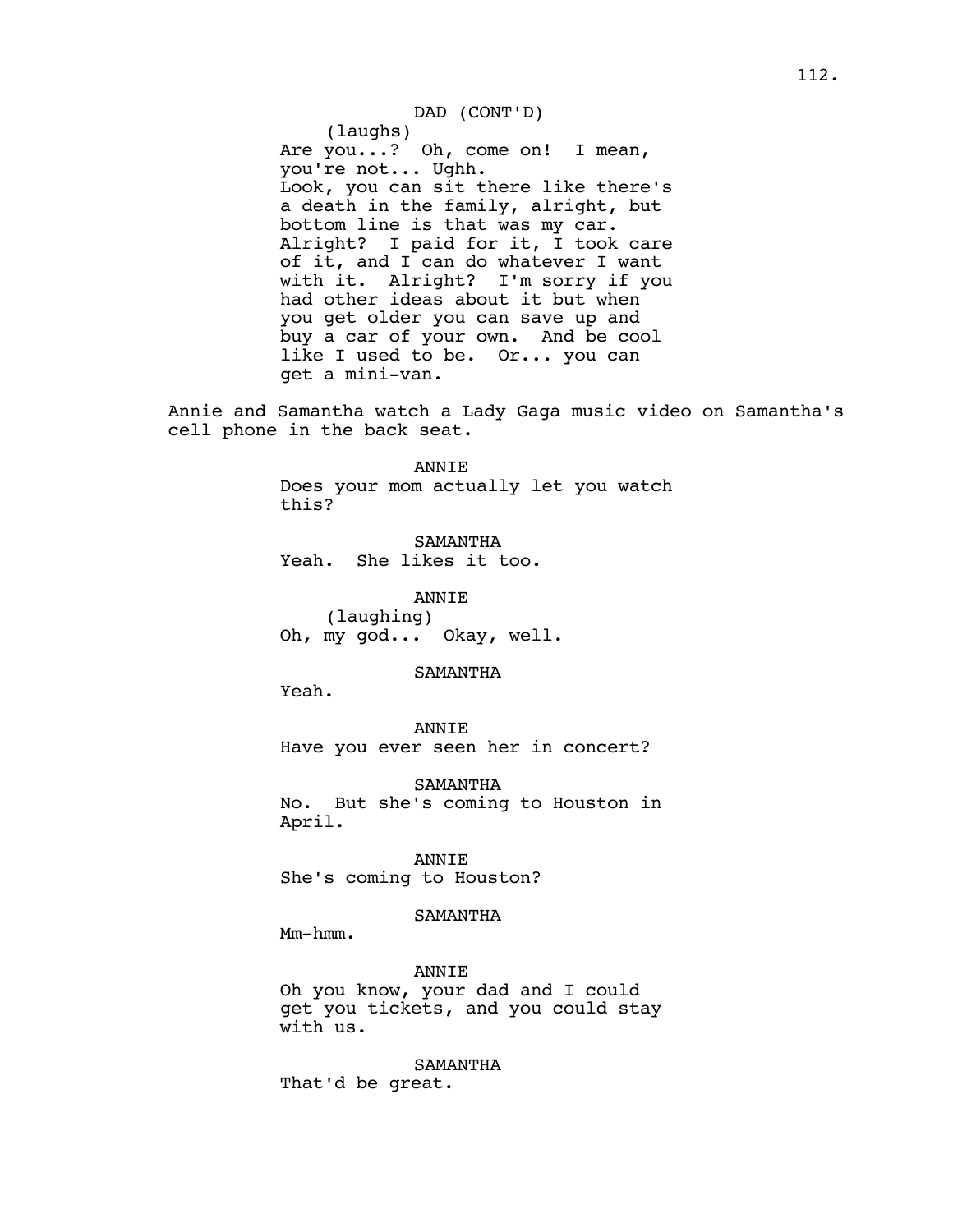## ANNIE

Yeah.

DAD Hey, hey, Annie? Will you get me the, the little birthday present for Mason?

### ANNIE

Yeah, babe.

Annie hands a small wrapped present to Dad. Mason unwraps the gift to reveal a CD set.

> DAD Alright. This one, this one needs a little explanation, okay? Open it up. I call that "The Beatles' Black Album". Alright, what it is, is the best of John, Paul, George, and Ringo solo, post-break up.

## MASON

Thanks.

DAD Yeah, basically, I put the band back together for you.

Annie Laughs.

### DAD (CONT'D)

You know, whenever you listen to too much of the solo stuff, it kind of becomes a drag, you know? But you put 'em next to each other, alright, and they start to elevate each other... and then you can hear it. Huh! It's The Beatles. You know?

MASON

I don't know. I think I always just liked Paul the best.

## DAD

It doesn't matter, you know, you're missing the point. There is no favorite Beatle! That's what I'm saying. It's in the balance. That's what made them the greatest fucking rock band in the world. Okay? You know, and there's this decade of music out there that's been scattered. Alright?

(MORE)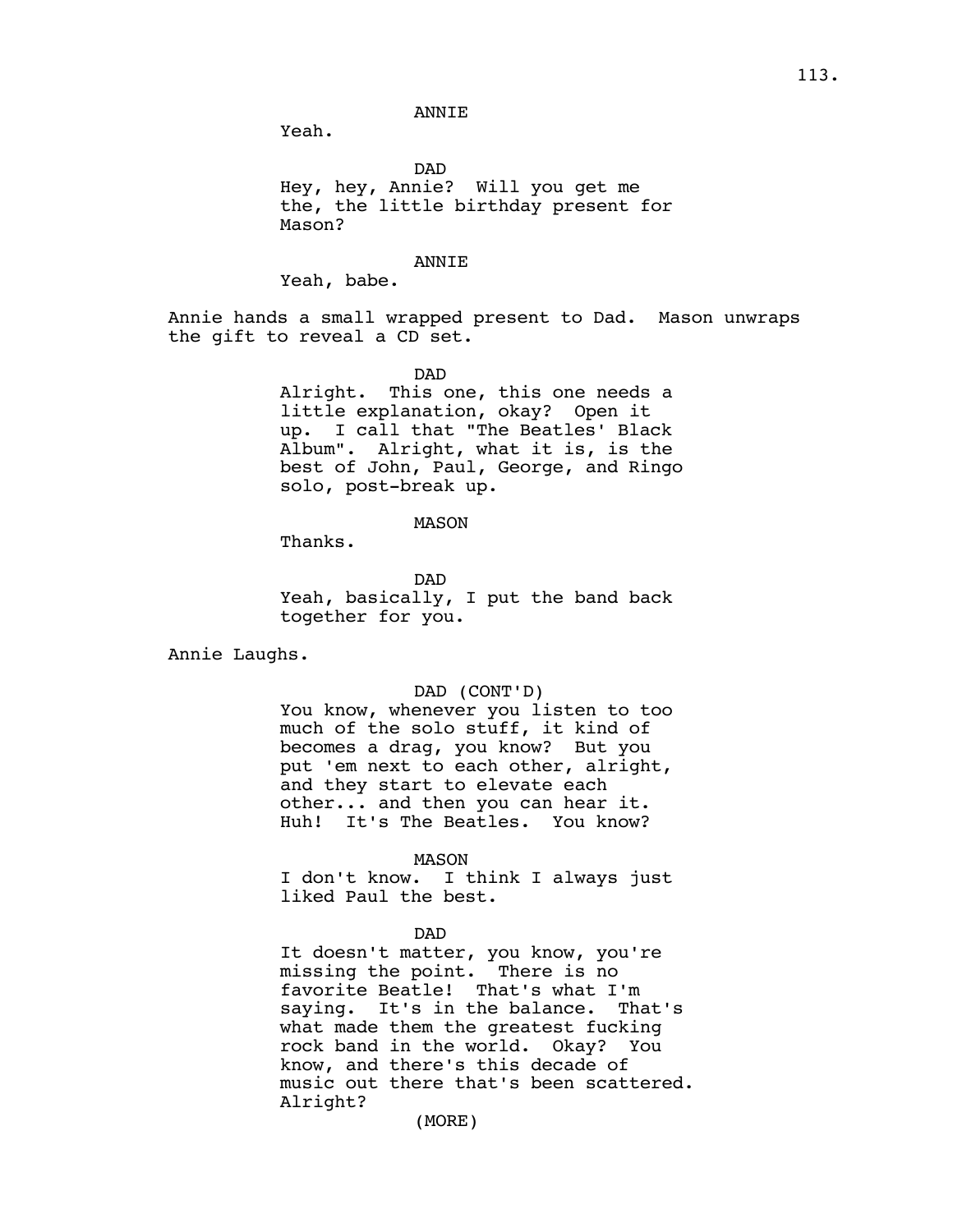DAD (CONT'D) And now it has been carefully found, arranged, and ordered for you, by your loving father.

ANNIE

Very arranged and very organized, over and over again by your loving father.

DAD

Yes, yes, yes. So, I mean, look at that-- look at that, uh, top of Volume II, first four tracks... You've got "Band on the Run" into "My Sweet Lord", into "Jealous Guy", into "Photograph". I mean, come on. It's like the perfect segue. You got Paul, who takes you to the party, George who talks to you about God, John who says no, it's about love and pain, and then Ringo who just says hey, can't we enjoy what we have while we have it? It's a good record. I shit you not.

MASON

Cool.

EXT. RANCH HOUSE - DAY

The mini-van drives along a dirt road lined with trees and parks outside of a small ranch home. GRANDPA CLIFF and NANA come outside to greet their guests.

> DAD Hey there, Cliff.

GRANDPA CLIFF Hey, how you doin'?

DAD Oh, good. How you doin'?

NANA

(to Mason) Oh, hi, birthday boy! It's good to see you.

GRANDPA CLIFF Good. Good to see you.

DAD Ah, it's great to see you.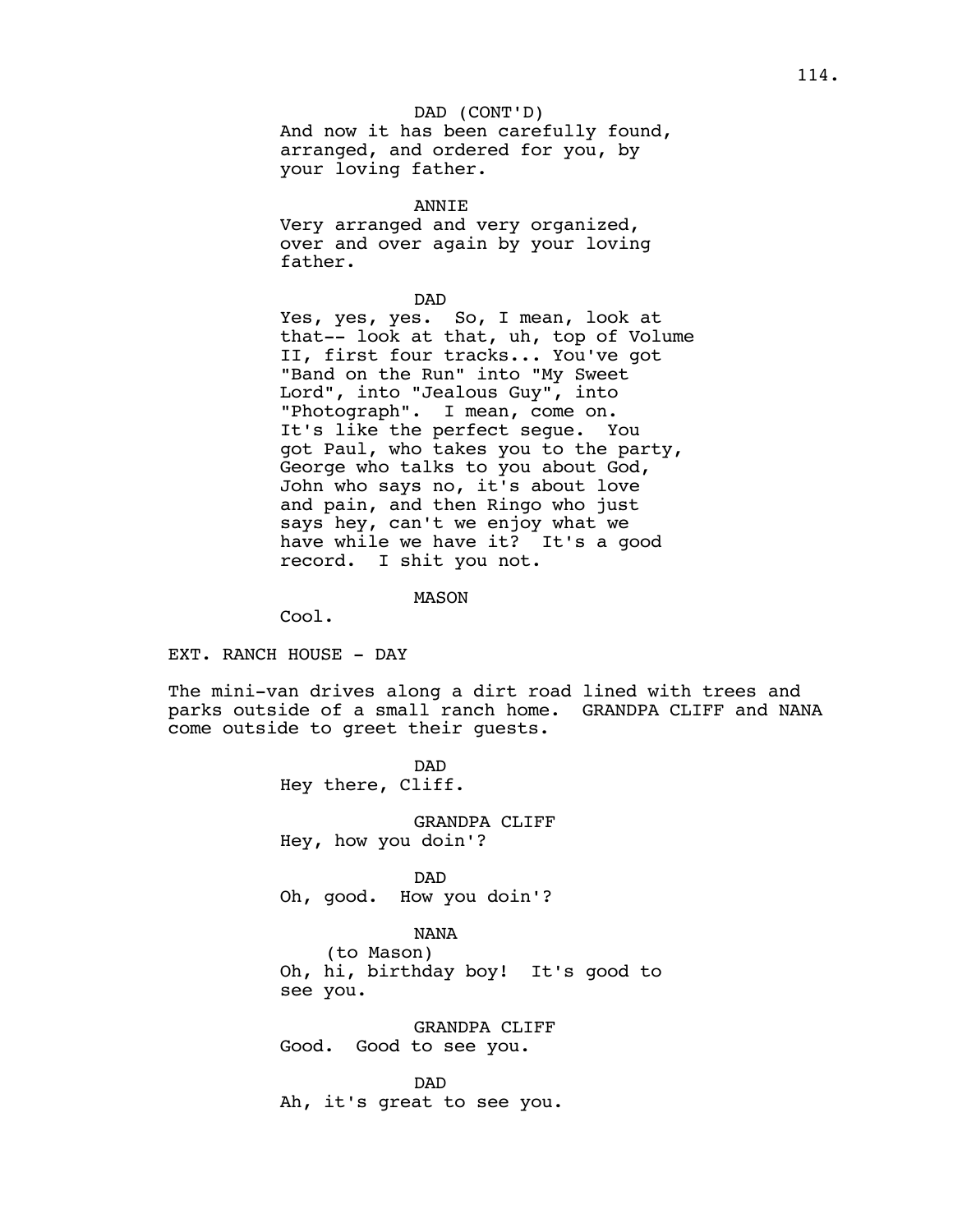GRANDPA CLIFF You made it alright, huh?

DAD Yeah, we sure did. We sure did.

GRANDPA CLIFF (to Annie) How are you, darling?

INT. KITCHEN - DAY

Annie and Nana quietly light the candles on Mason's birthday cake.

> DAD Alright, we ready?

ANNIE Yeah, yeah, get started --

NANA Wait, wait, wait...

INT. LIVING ROOM - DAY

DAD

Hey, Sam.

He subtly indicates for her to get off her laptop and join the family. They take their seats in the living room.

> DAD (CONT'D) Hey, still sleeping here?

GRANDPA CLIFF Oh, yeah, sawin' logs.

DAD

You ready?

The family sings happy birthday to Mason. Nana brings in the birthday cake, complete with lit candles.

> ALL (singing) Happy birthday to you. Happy birthday to you. Happy birthday, dear Mason... Happy birthday to you!

DAD Make a wish, make a wish.

Mason blows out the candles. The family cheers.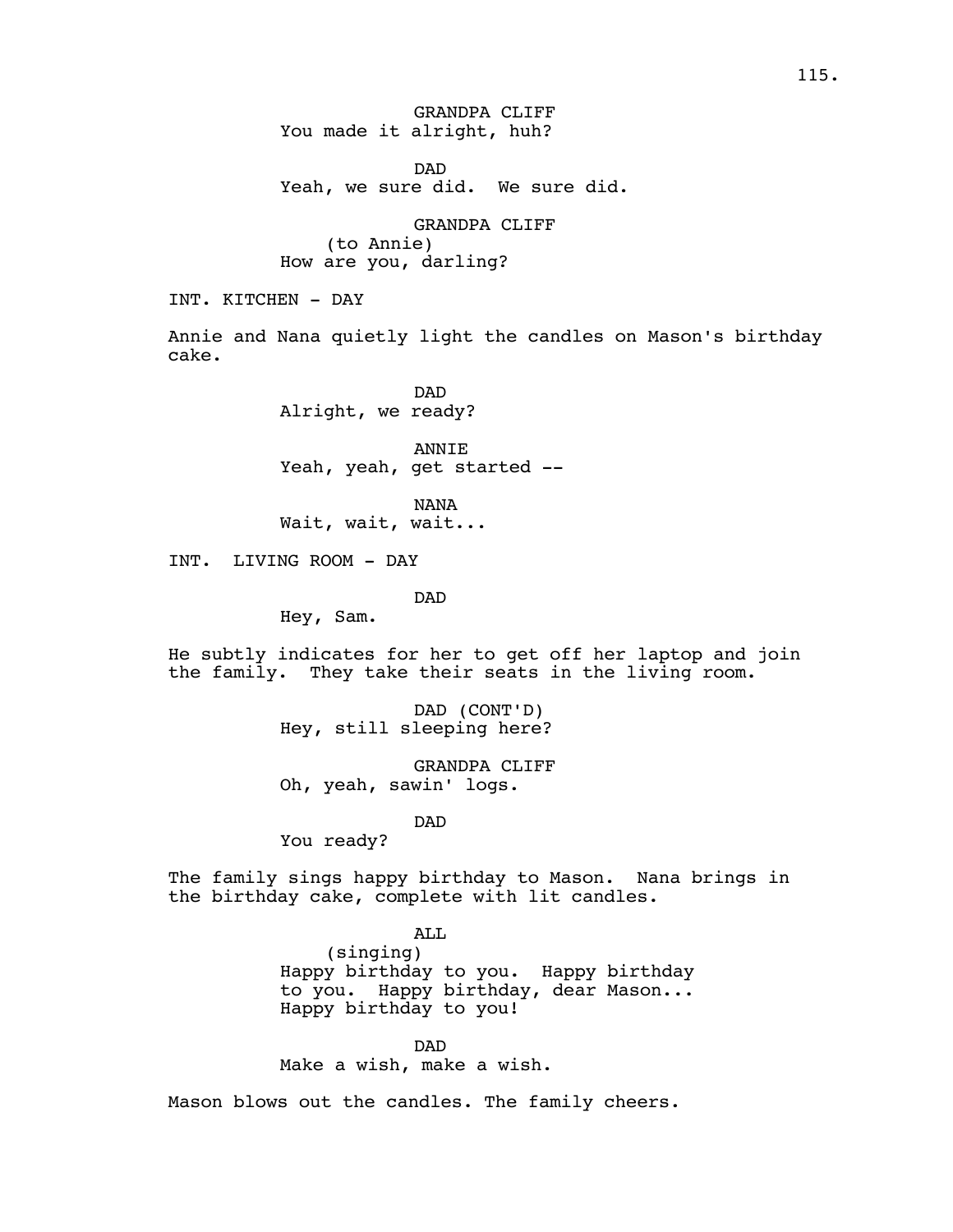NANA Real good! Presents! Wait, wait, wait. Here, sweetie.

Nana hands Mason a wrapped gift.

DAD

Hey Sam, would you get us a knife so we can cut this up? Hey? Alright.

Sam walks into the kitchen to grab a knife.

NANA

I hope you like it. I heard you didn't have one, so.

He unwraps the gift.

NANA (CONT'D) It's a Bible. Is this your first Bible? Look, there's your name...

MASON

Wow.

NANA

...In gold. And wait-wait-wait-wait. Look at this. It's a Red Letter edition, and that means that everything Jesus said is in red.

MASON

Thank you.

NANA Like it? Alright. I love you, sweetie. Happy Birthday.

ANNIE And this one's from us.

Annie hands Mason a large gift box.

DAD It's not going to make all your dreams come true, here, you know. Just keep your expectations low. No, no,

Dad pulls a blue dress shirt, blazer, and tie out of the box.

no, no, you need it. It's...

DAD (CONT'D) It's -- hey! Come, on right? You gotta have it. You need this.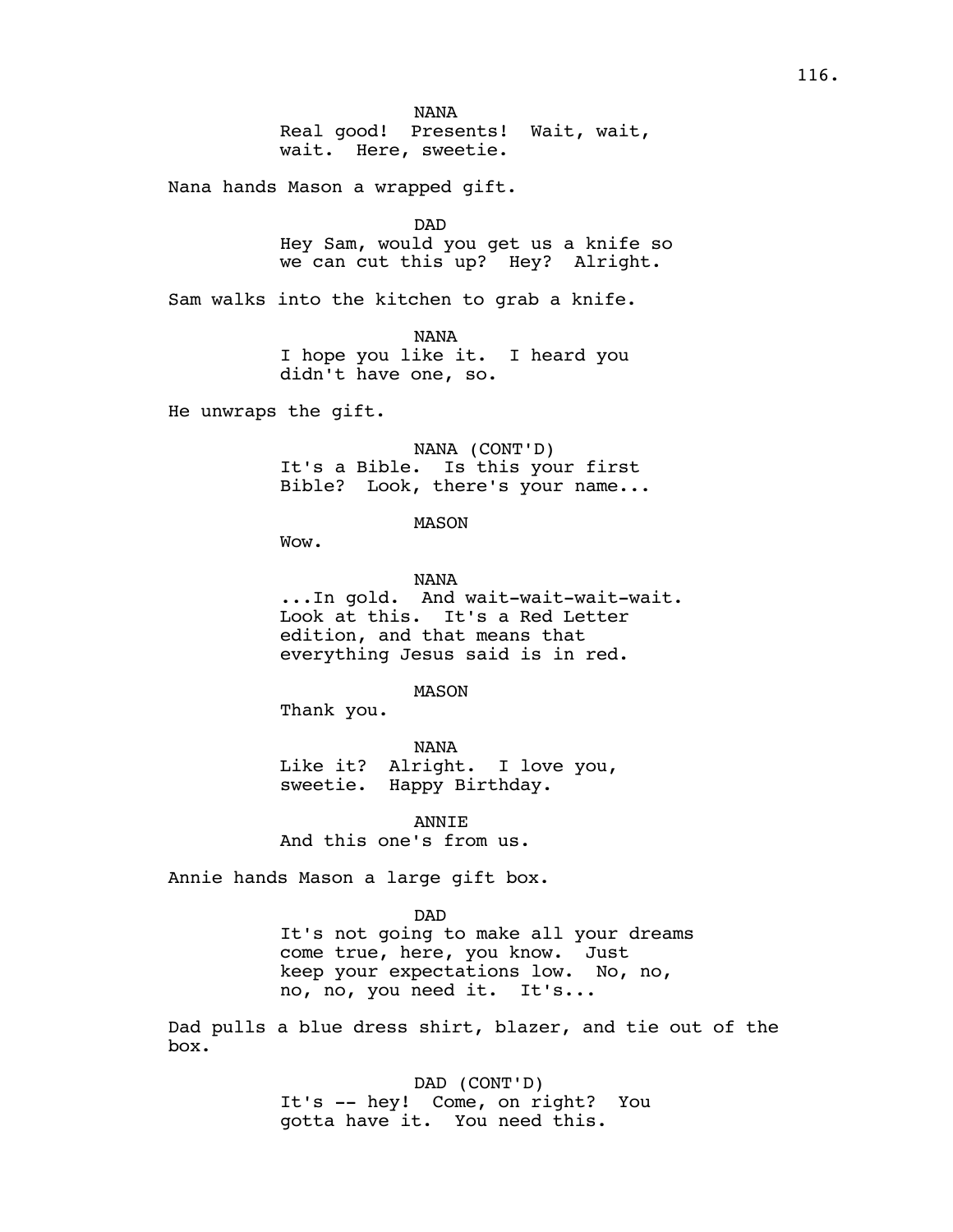NANA

Wow!

DAD You've got life ahead of you. You  $know --$ 

ANNIE And the shirt is blue, and I know you like blue.

DAD You've got dances --

NANA It's beautiful!

DAD -- And job interviews. Here, I'm going to get it all wrinkled here.

Grandpa comes out of the kitchen with a covered gun.

GRANDPA CLIFF

Mason?

DAD (whispers) The Black Album was from me.

NANA

Uh-oh.

GRANDPA CLIFF Come here, son. Pull that off.

Mason walks over and pulls the case off to reveal a shotgun.

GRANDPA CLIFF (CONT'D) There's a 20 gauge shotgun.

MASON

Wow.

GRANDPA CLIFF Yeah. My dad gave it to me when I was a little younger than you, and his dad gave it to him, and well, you're fifteen and I'd like for you to have it. Alright? Here, you hold it. Yeah.

MASON (taking the gun) Thank you.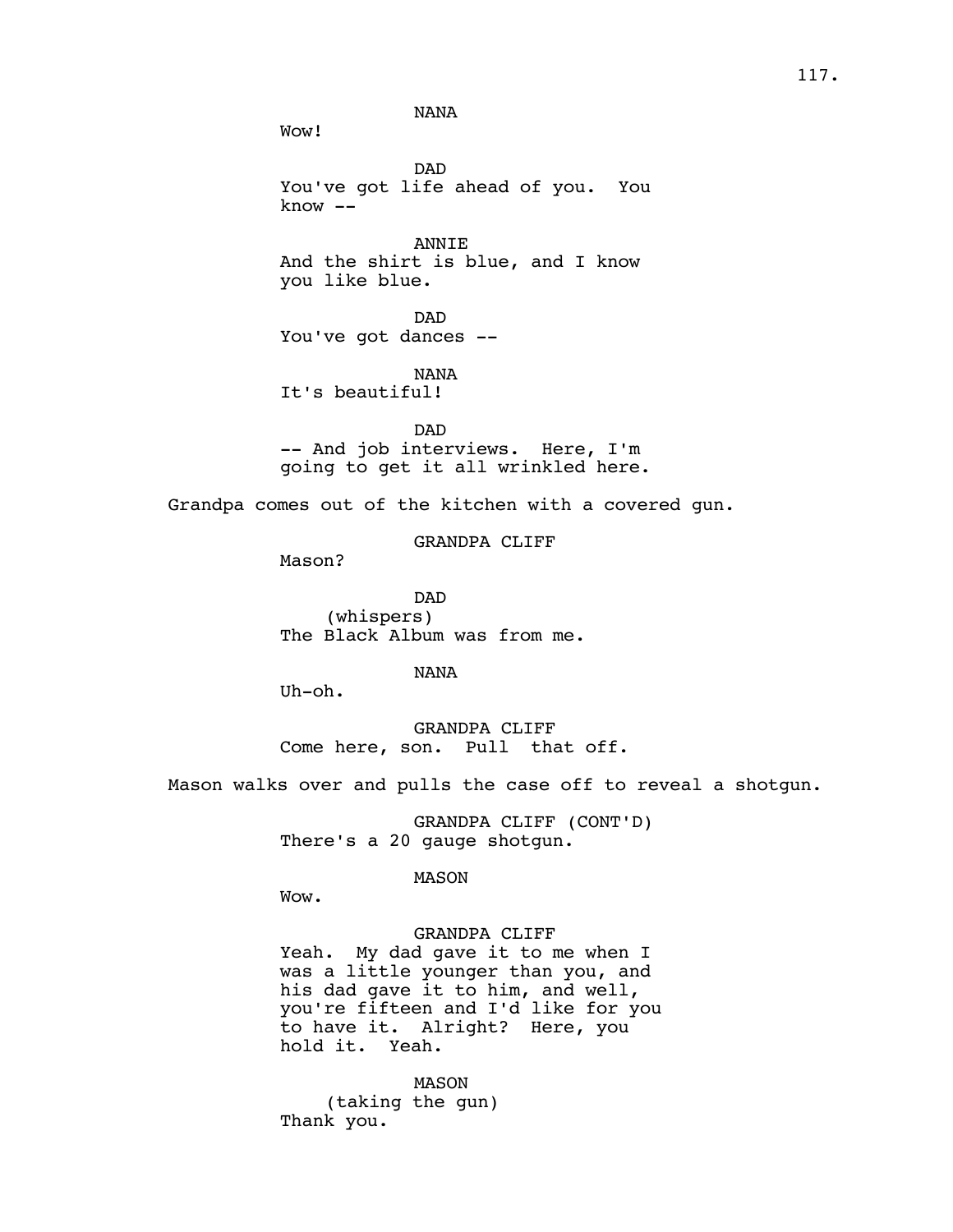### GRANDPA CLIFF

Congratulations, son. I'll teach you how to clean it, teach you how to fire it. I'll teach you a little bit of safety.

The family laughs, as Mason holds the gun pointing precariously across the room.

EXT. RANCH HOUSE - DAY

Samantha holds a pistol, ready to shoot. Dad is helping her aim. There are bottles and cans lined up as targets.

> DAD Now cock it. Alright, there you go. Now, what you want to do is line up the front sight with the back sight, here, you see this little V right here --

### SAMANTHA

Mm-hm.

DAD Now which one you aiming at?

SAMANTHA Ah, the middle can.

DAD The middle can? Alright, alright. Now fire at will, alright?

SAMANTHA

Okay.

Samantha shoots the can.

DAD

Ho. Whoa!

Dad claps as Samantha lowers the pistol.

SAMANTHA

Yeah!

GRANDPA CLIFF

Howdy!

DAD Alright, watch out, watch out. Whoa. Be careful. Alright.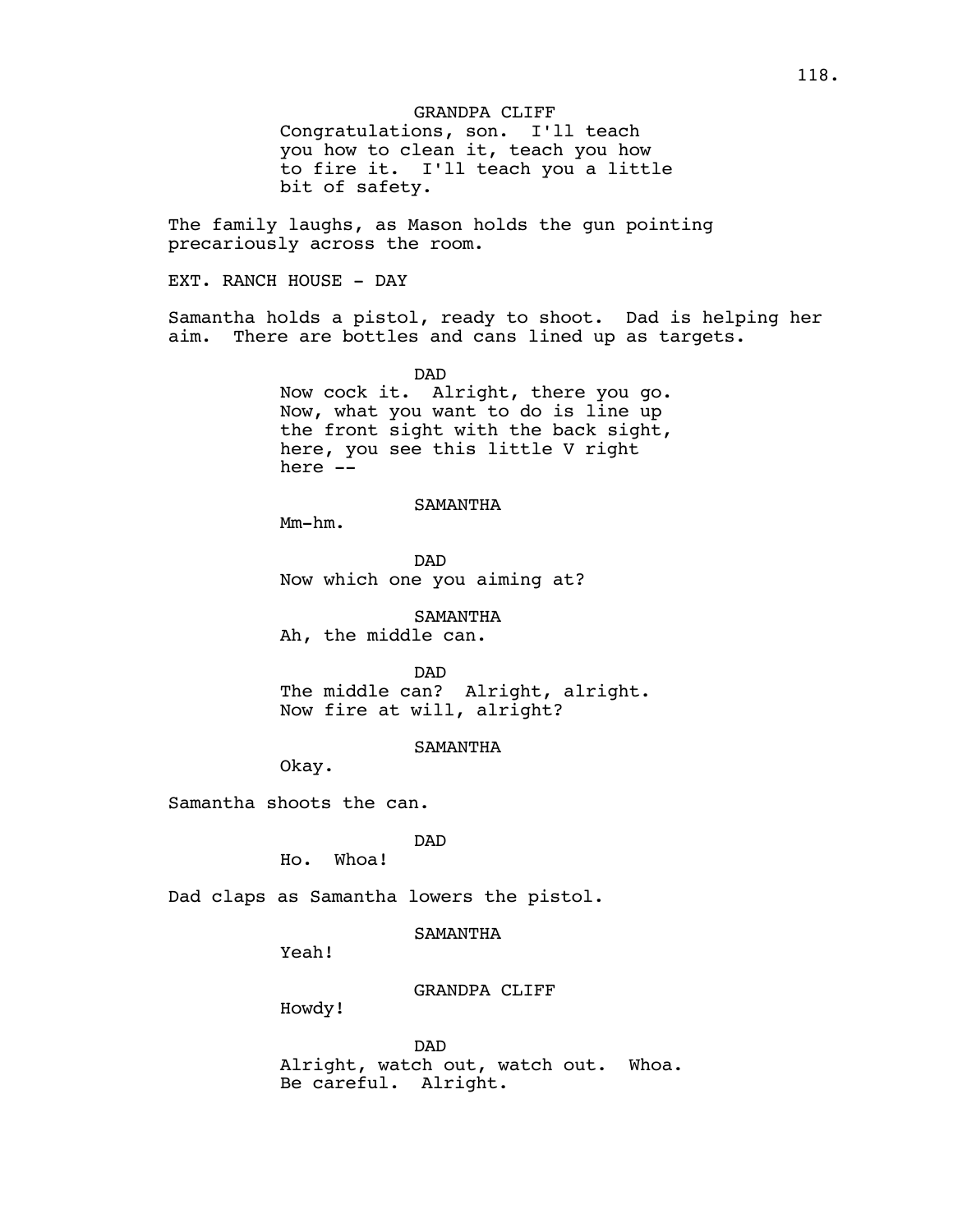Mason holds the shotgun, taking aim. Grandpa Cliff throws a chunk of wood up into the air as a target.

### GRANDPA CLIFF

Ready? Pull!

Mason misses the fist shot.

GRANDPA CLIFF (CONT'D) You uh, you uh, hit a little low. Wait until it gets up high and then shoot. Alright? Cause then it's a better aim coming down. Remember, second trigger.

MASON

Mm-hm.

GRANDPA CLIFF

Ready?

MASON

Mm-hm.

#### GRANDPA CLIFF

Pull!

Grandpa Cliff throws another piece of wood into the air. This time, Mason hits it.

> GRANDPA CLIFF (CONT'D) Hah! Hah! Look what you did! Well, you nailed it, didn't you? How's that feel?

> > MASON

Felt good.

GRANDPA CLIFF Yeah, it felt good. Good.

EXT. RANCH HOUSE - NIGHT

The family sits out on the porch in a circle. Dad plays guitar as the family sings along.

> DAD (singing) Well, I want for us to be together forever.

ANNIE (singing) But to wander wherever I may.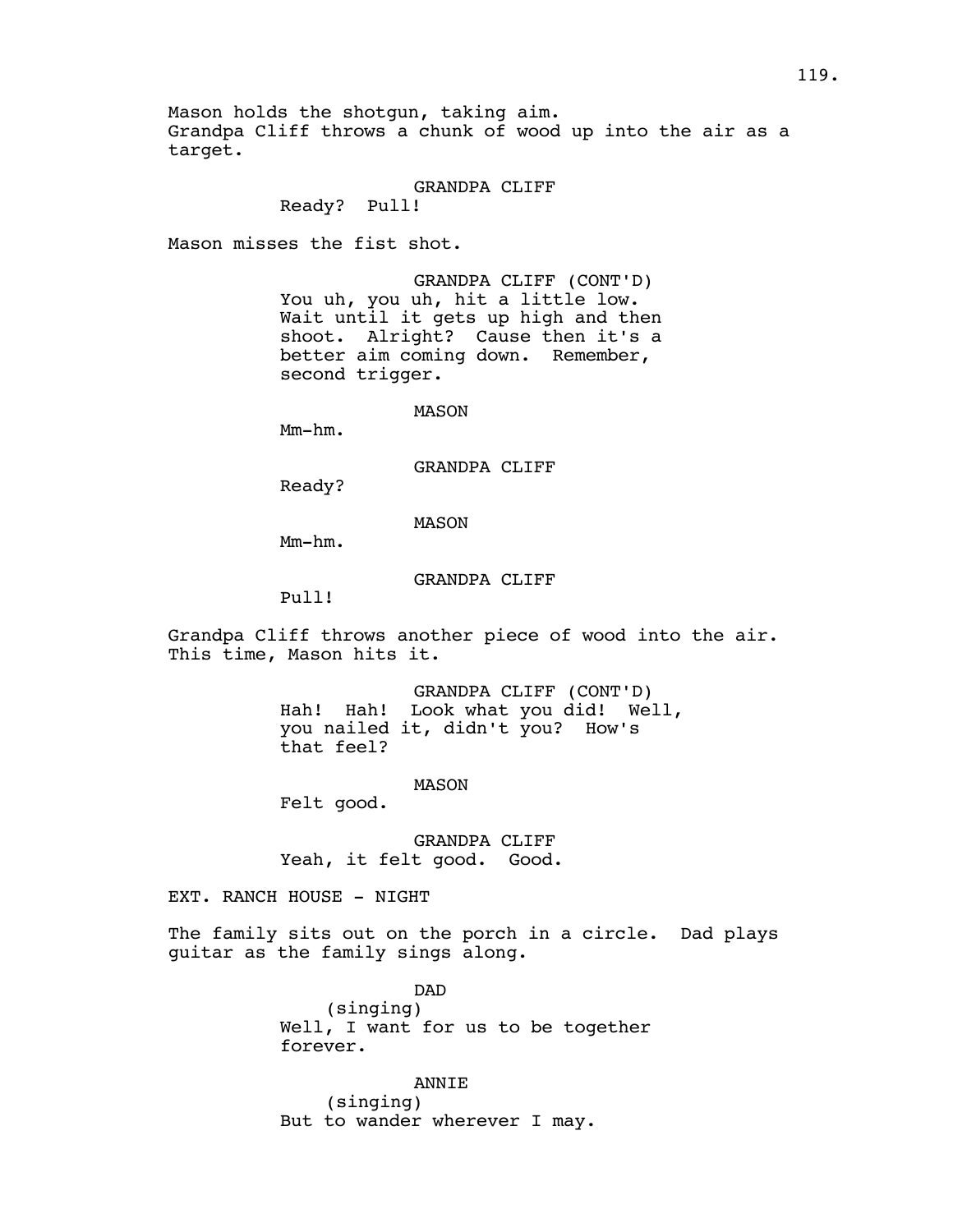DAD

(singing) I want you to be easy and casual.

ANNIE

(singing) But still demand I stay.

## SAMANTHA

(singing) I want for you to know me completely, but still remain mysterious.

MASON

(singing) Consider everything deeply, but still remain fearless.

## DAD AND ANNIE

(singing) Climb to the top, look over the ledge. Dance barefoot on a razor's edge. Reach for the stars, grab the tiger by the tail.

MASON (singing) If I don't try, I'll never fail.

DAD

Good!

## DAD AND ANNIE

(singing) If you go home, you're rolling the dice. Can't step in the same river twice. If you love too much it'll turn to hate. If you never leave home you'll never be late. If you eat too much, you're gonna get fat. If you buy a dog, you'll piss off your cat.

Grandpa Cliff and Nana both laugh.

DAD AND ANNIE (CONT'D) Take a deep breath, and enjoy the ride. Cause arrivals and departures run side by side...

Annie's parents cheer as the song concludes.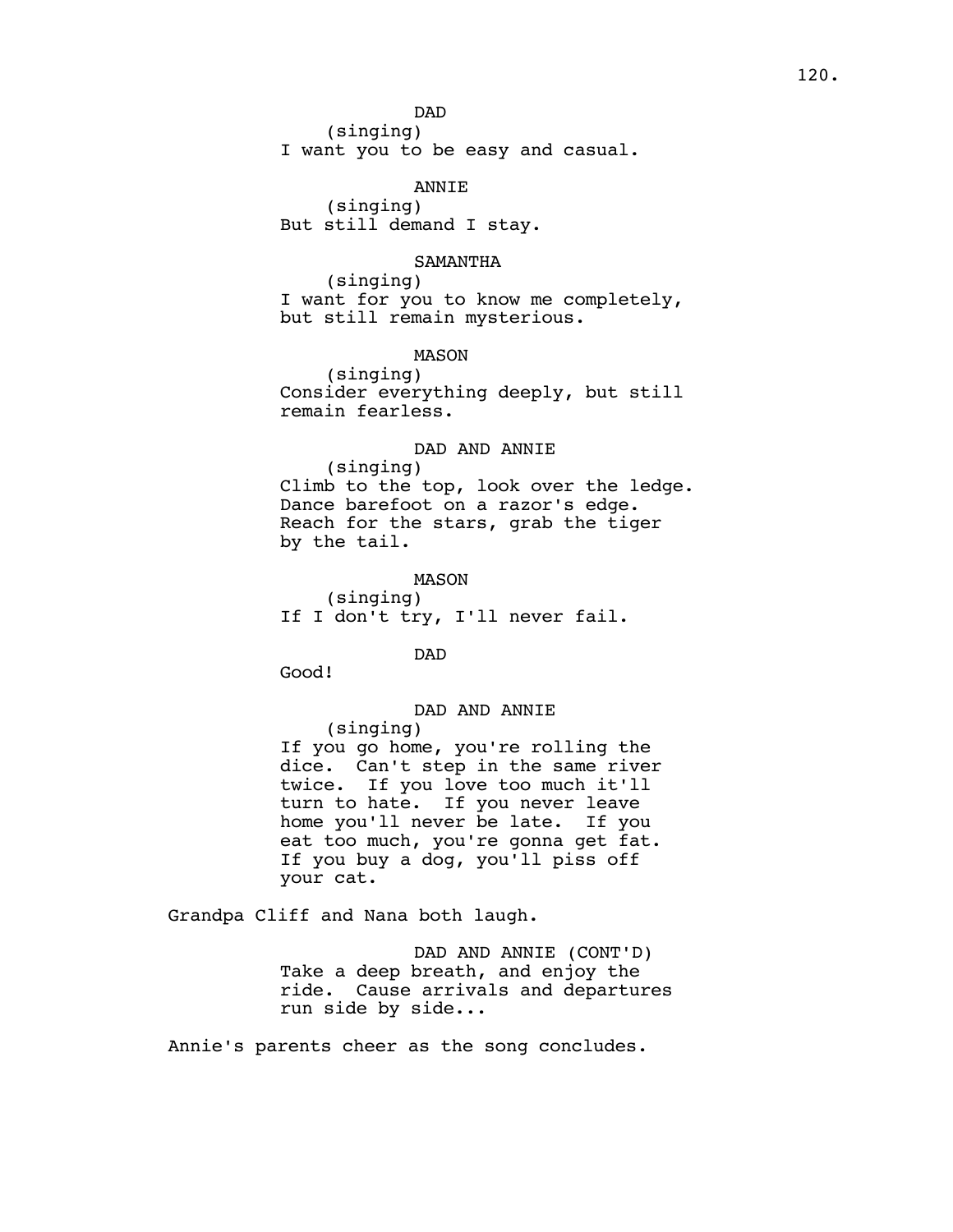DAD (O.S.) Alright, you're our first audience, you know? Mason demanded we work on it the whole drive.

GRANDPA CLIFF It was really wonderful. That's<br>sweet. Sweet. sweet. Sweet.

NANA Thank you, thank you, thank you.

GRANDPA CLIFF

Impressive.

DAD It's a work in progress.

EXT. CHURCH - DAY

A small country church.

PREACHER (O.S.) A week later -- we don't know why Thomas wasn't there the first time - but a week later, Thomas comes back and joins the other disciples. They say, "Hey, the Lord's alive, we saw him!"

INT. CHURCH - DAY

The preacher stands at the front of the church holding an open bible. The family sits among the congregation. Mason is wearing his new suit.

#### PREACHER

"I won't believe it until I put my finger into his side and I'm gonna see those nail prints in his hands." Poof! About that time, here comes Jesus, standing right next to him. Okay? And he turns to Thomas. Don't you know Thomas felt some shame? And he turns to Thomas and says, "Thomas, here, stick your finger in my side. Look at these nail prints. It's me." And Thomas says, "My Lord, and my God, I believe."

Annie's parents nod in agreement.

PREACHER (CONT'D) And Jesus said, "Well, that's good. (MORE)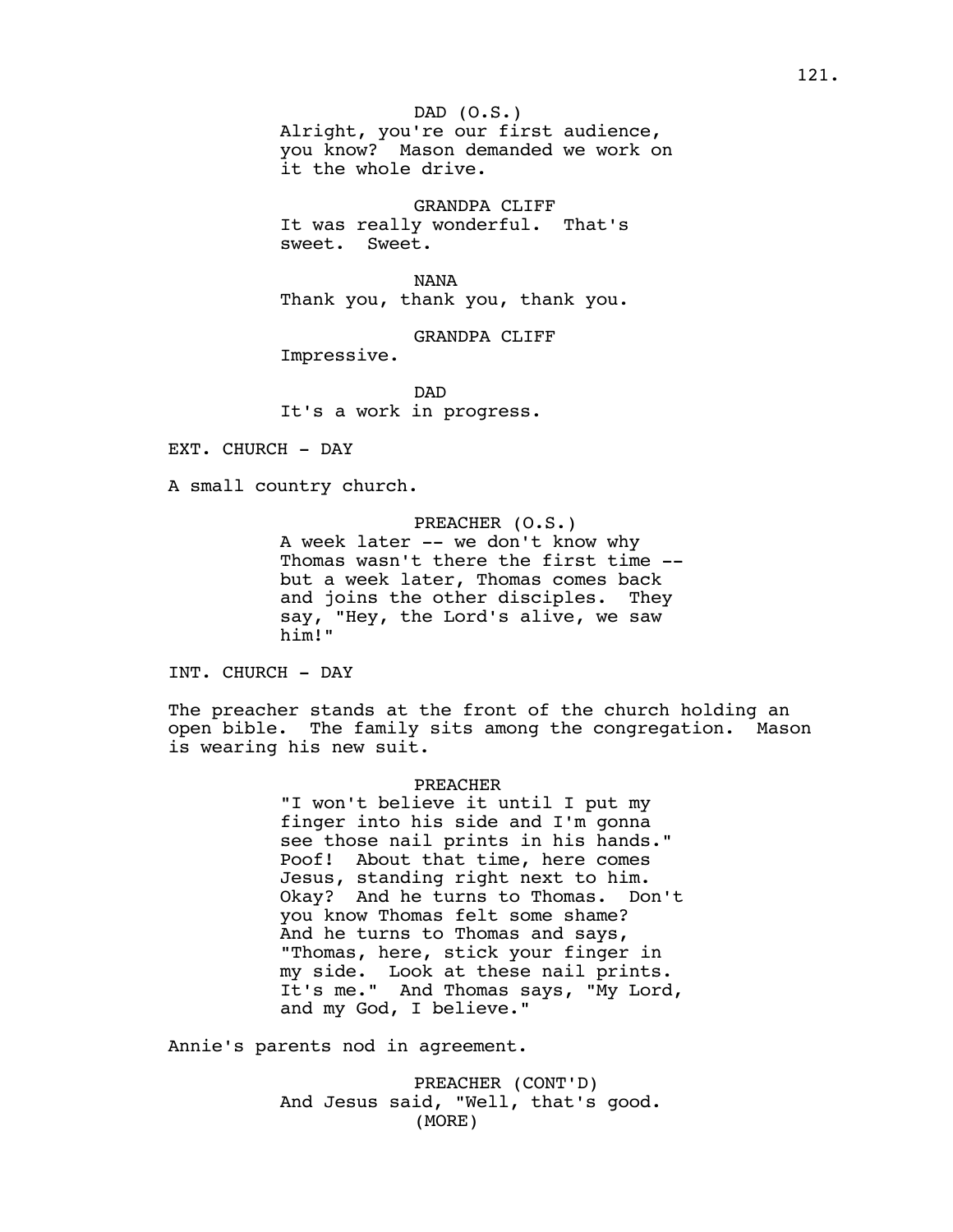### PREACHER (CONT'D)

But blessed are those who can believe without seeing." It's a lot easier when you can see, and feel, and touch. But like us, we haven't seen him in the flesh. We haven't felt him in the flesh. But we have experienced him in the spirit. At least I have, and I hope y'all have too.

EXT. WOODS - DAY

The family walks through the woods. Annie holds Cooper to her chest in a cloth carrier. Mason has his camera in hand. Dad chews on a piece of straw.

> ANNIE The pond's right up here. Ooh, it's low.

> > DAD

Yeah.

ANNIE You know, my dad could take you fishing next time you're here if you want.

#### MASON

Nice.

ANNIE (to Cooper) Hi, baby. What's goin' on?

Mason and Samantha walk down to the pond. Annie sits on a picnic bench with Cooper.

> ANNIE (CONT'D) You know, I think we're just gonna hang out here for a minute.

DAD Want me to stay with you?

ANNIE

No, it's okay.

DAD

You sure?

**ANNTE** Yeah, thanks.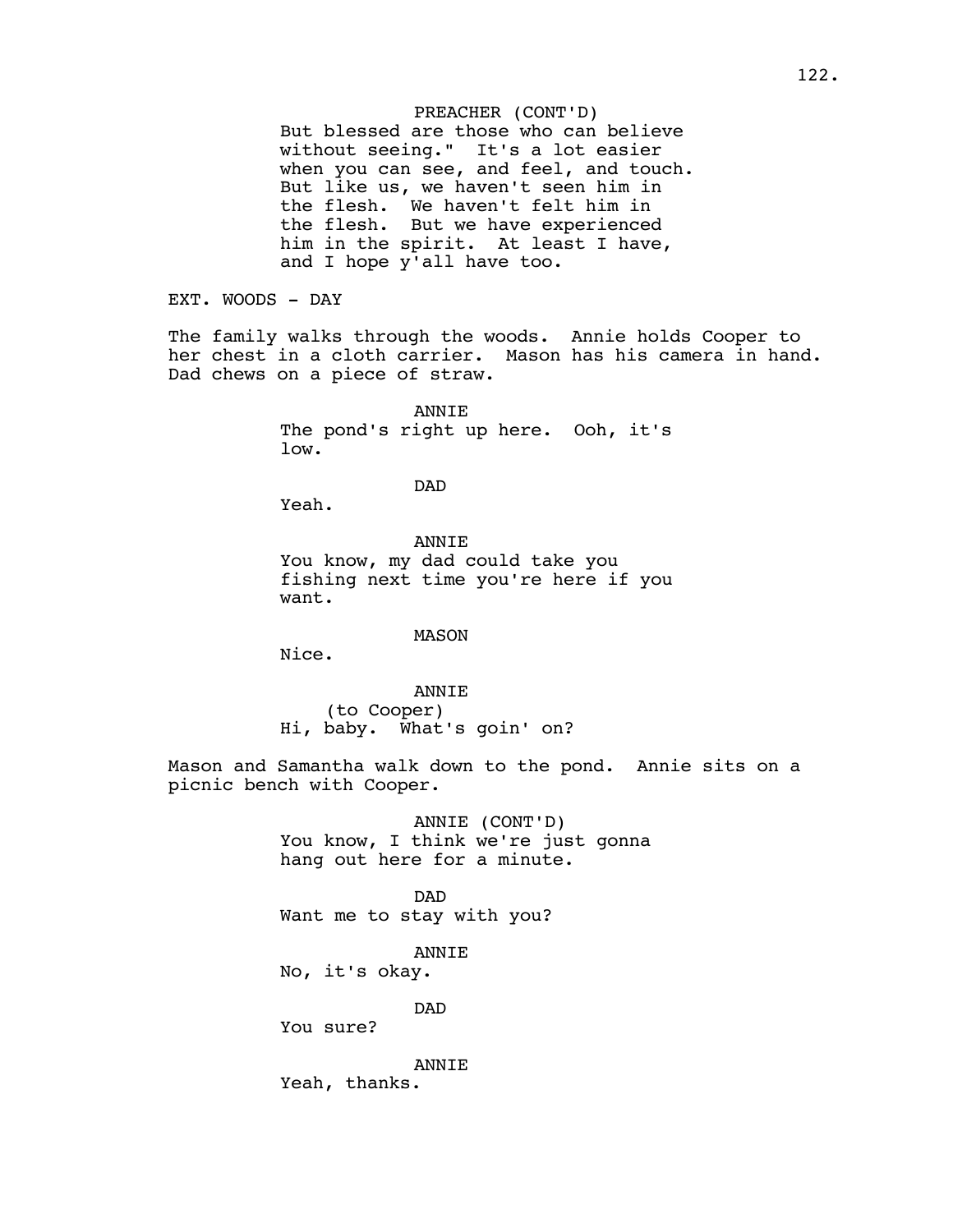Samantha pushes a stick into the mud. Mason photographs pond.

> SAMANTHA Mason, why are you such a stick-inthe-mud?

MASON What are you even talking about?

DAD Hey, you guys don't mind coming back here on the 20th, do you, for Cooper's

MASON

No, it's fine.

DAD

Sam?

baptism?

SAMANTHA

Okay.

DAD I appreciate it. It means a lot to Annie and her folks, you know.

MASON

Were we baptized?

They share a look and laugh.

DAD

I wasn't the least bit concerned with the state of your soul. We can do it now, though, if you want.

MASON No, nah, I think I'm alright.

DAD You and Cooper together, you know. Dunk your heads.

SAMANTHA You're not becoming one of those God people, are you, Dad?

DAD And what's that supposed to mean, hm?

ANNIE I can hear you!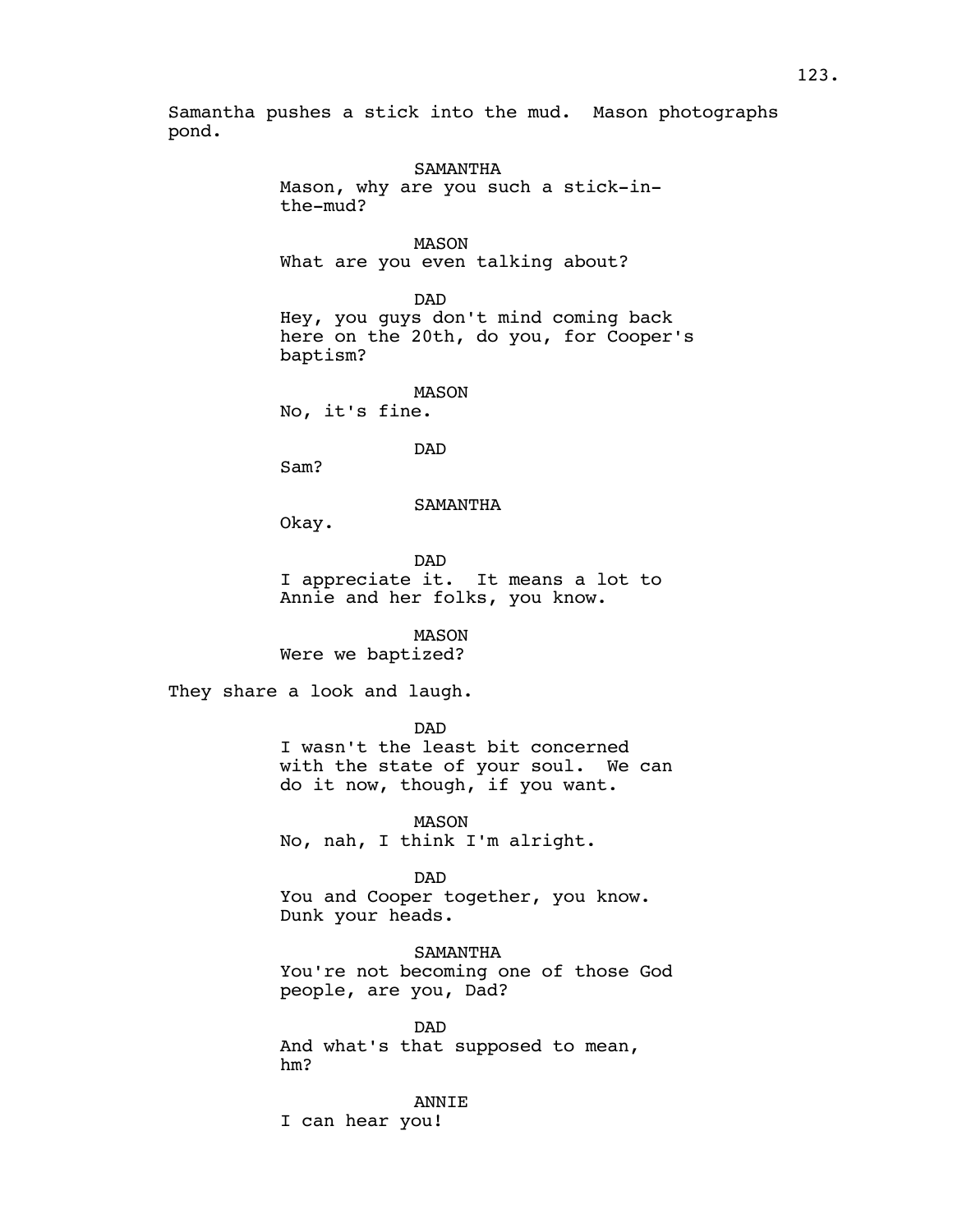DAD Well, I think that shotgun should live at my house, huh. I don't think your mom would love that.

Dad picks up a rock.

DAD (CONT'D) Hey, look out, Sam. Let me show you how it's done.

Dad skips the rock across the pond. Mason photographs it.

SAMANTHA

Nice, Dad.

She laughs.

DAD Still got the goods, hmm?

INT. DARKROOM - DAY

Mason is developing a picture in the darkroom. His teacher, MR. TURLINGTON, wanders in.

> TURLINGTON How long you been in here, Mason?

> > MASON

I'm not sure.

TURLINGTON I'm sure. All class. Did you complete your image diary?

MASON

Not yet.

TURLINGTON

Completed your, uh, digital contact sheet?

MASON

Not quite, but... I mean, it's not gonna take me long.

TURLINGTON

Not yet. Not quite. Darkroom time is extra-curricular. I mean technically, you don't ever have to be in here these days, and certainly not until you've completed your assignments. That's the deal.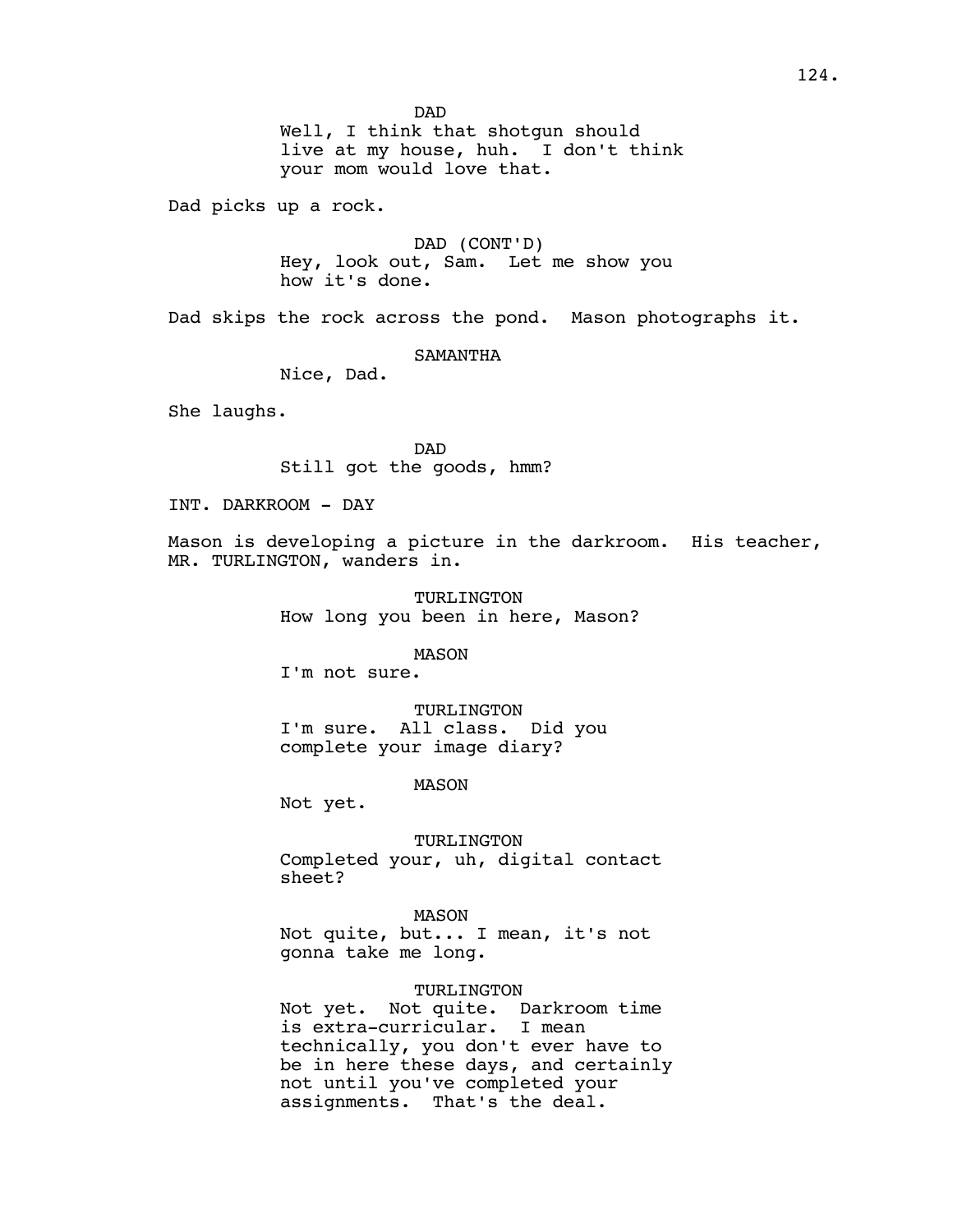## MASON

Sorry.

TURLINGTON I'm worried about you, Mason.

#### MASON

Why is that?

#### TURLINGTON

I'll tell you why. The images you're turning in, they're cool. You're looking at things in a really unique way. Got a lot of natural talent.

#### MASON

Thanks.

### TURLINGTON

Yeah, but, that and fifty cents will just get you a cup of coffee in this old world. I've met a lot of talented people over the years. How many of them made it professionally without discipline, commitment, and a really good work ethic?

Mason shrugs and shakes his head, unsure.

TURLINGTON (CONT'D) I can tell you. I can count it on two fingers. Zero. It's not gonna happen for you, Mason. The world is too competitive. There are too many talented people who are willing to work hard. And a butt-load of morons who are untalented, who are more than willing to surpass you. As a matter of fact, a lot of them are sitting in that classroom out there right now. Hm? You know what they're doing? They're doing their assignments, which is what you're supposed to be doing, but you're not. You're in here. Why is that? Are you special, Mason?

### MASON

No, but I mean the things you're talking about, like work ethic or whatever, I feel like I do work pretty hard. I spend the whole weekend taking pictures a lot of times.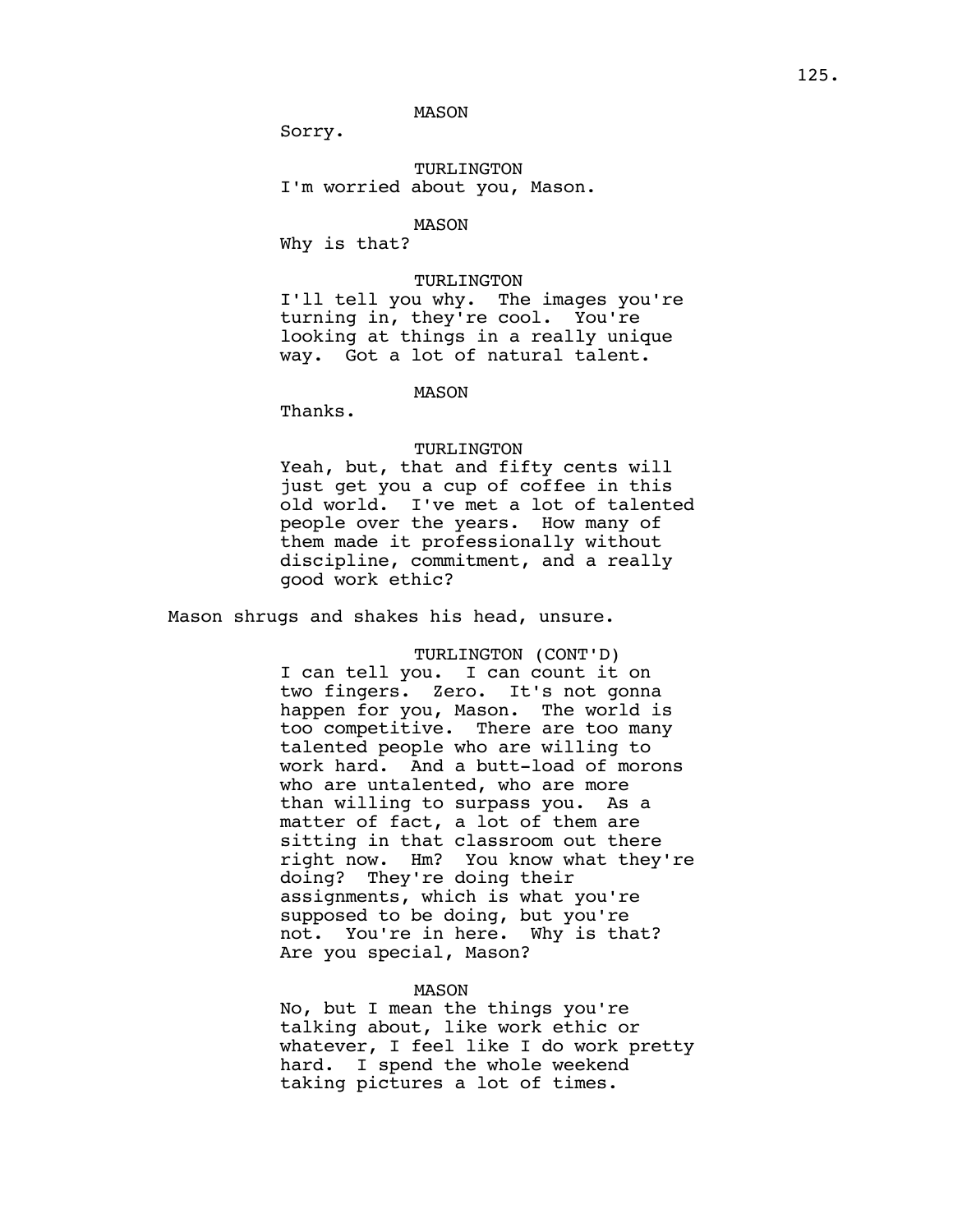You like football, Mason?

#### MASON

Not really.

#### TURLINGTON

Yeah, I know you don't. That's why I've just assigned you to shoot the football game tonight. Okay? It starts at 7:30. I want you to get there early. I want you to shoot a full card, three hundred images, and I want 'em downloaded, I want 'em sorted, and I want to see them very first thing Monday. Okay? You want to know why I'm doing this?

#### MASON

I guess.

#### TURLINGTON

Who do you want to be, Mason? What do you want to do?

MASON I want to take pictures. Make art.

#### TURLINGTON

Any dip-shit can take pictures, Mason. Art, that's special. What can you bring to it that nobody else can?

MASON That's what I'm trying to find out.

TURLINGTON Try harder. Hey, maybe in twenty years you can call old Mr. Turlington and you can say, "Thank you, sir, for that terrific dark room chat we had that day." (walking away) Get back to class and do your work.

INT. CLASSROOM - MOMENTS LATER

Mason walks back to his computer. NICK sits at the neighboring computer.

> NICK Hey man. You're walkin' a little funny.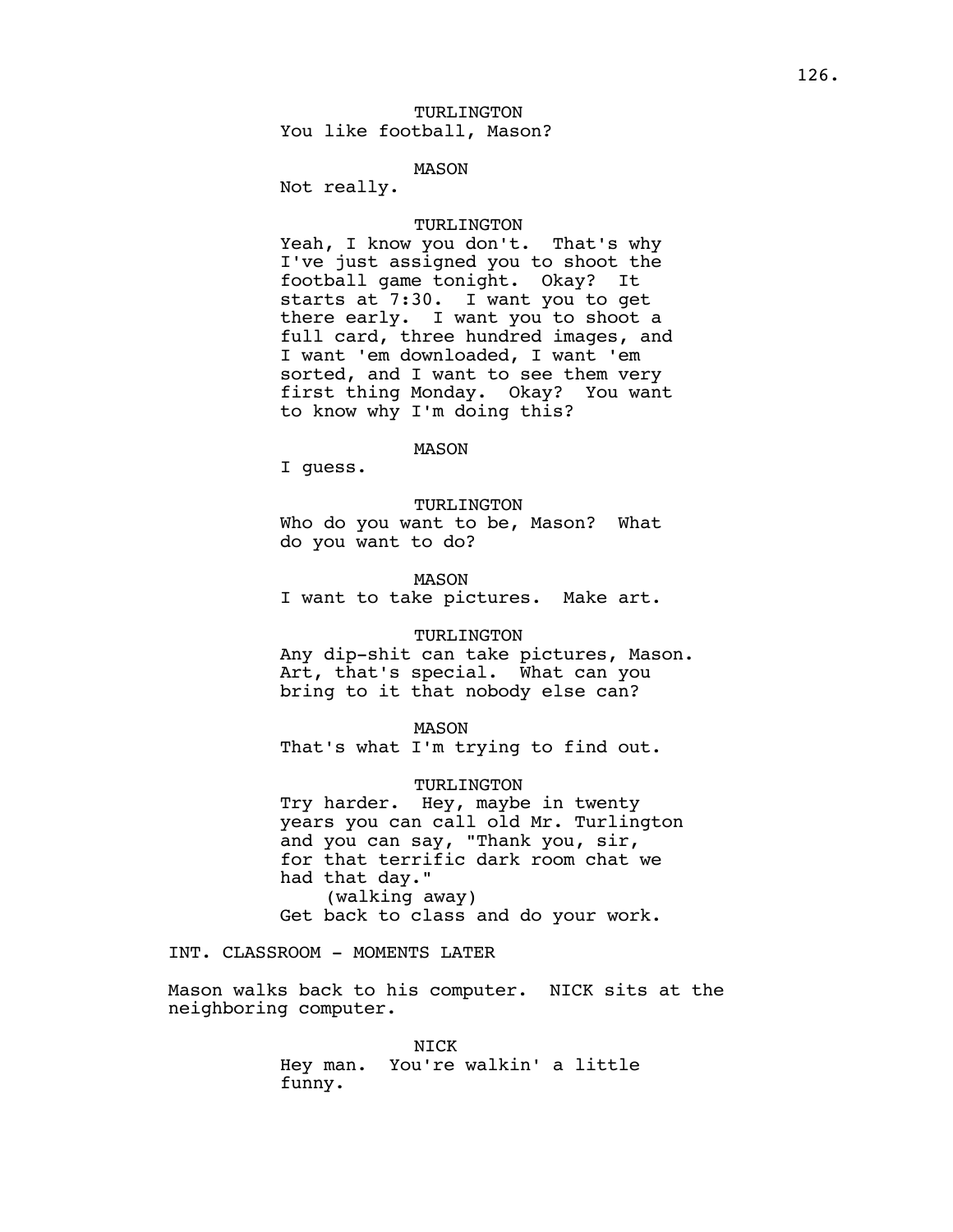MASON

Fuck you.

NICK I'm just saying, you guys were in there for a long time. Just hope he bought you dinner first.

Mason playfully jabs Nick in the arm.

INT. JIM'S HOUSE - DAY

Jim sits at the kitchen table, opening a beer. Mom and Samantha prepare dinner in the kitchen. Mom walks over to the stairs to call up to Mason.

MOM

Mason! Honey, come down for dinner.

On her way back to the kitchen, Mom notices the screen on an open laptop.

> MOM (CONT'D) Samantha! You didn't post these pictures and their descriptions? Come on, this auction is going to end on Sunday, honey. You've got to get those posted.

#### SAMANTHA

Why are we even doing this? It's like an online junk shop. I thought you had a good job?

MOM

I do. We're what you call house poor. Everyone's got to do their part. Your brother took the pictures. You have to help.

SAMANTHA Who even buys this shit?

#### JIM

Hey, Sam, watch your mouth, alright? Don't disrespect your mother. You like a roof over your head, don't you?

MOM

Yeah, and you like having electricity so that you can charge your cell phone?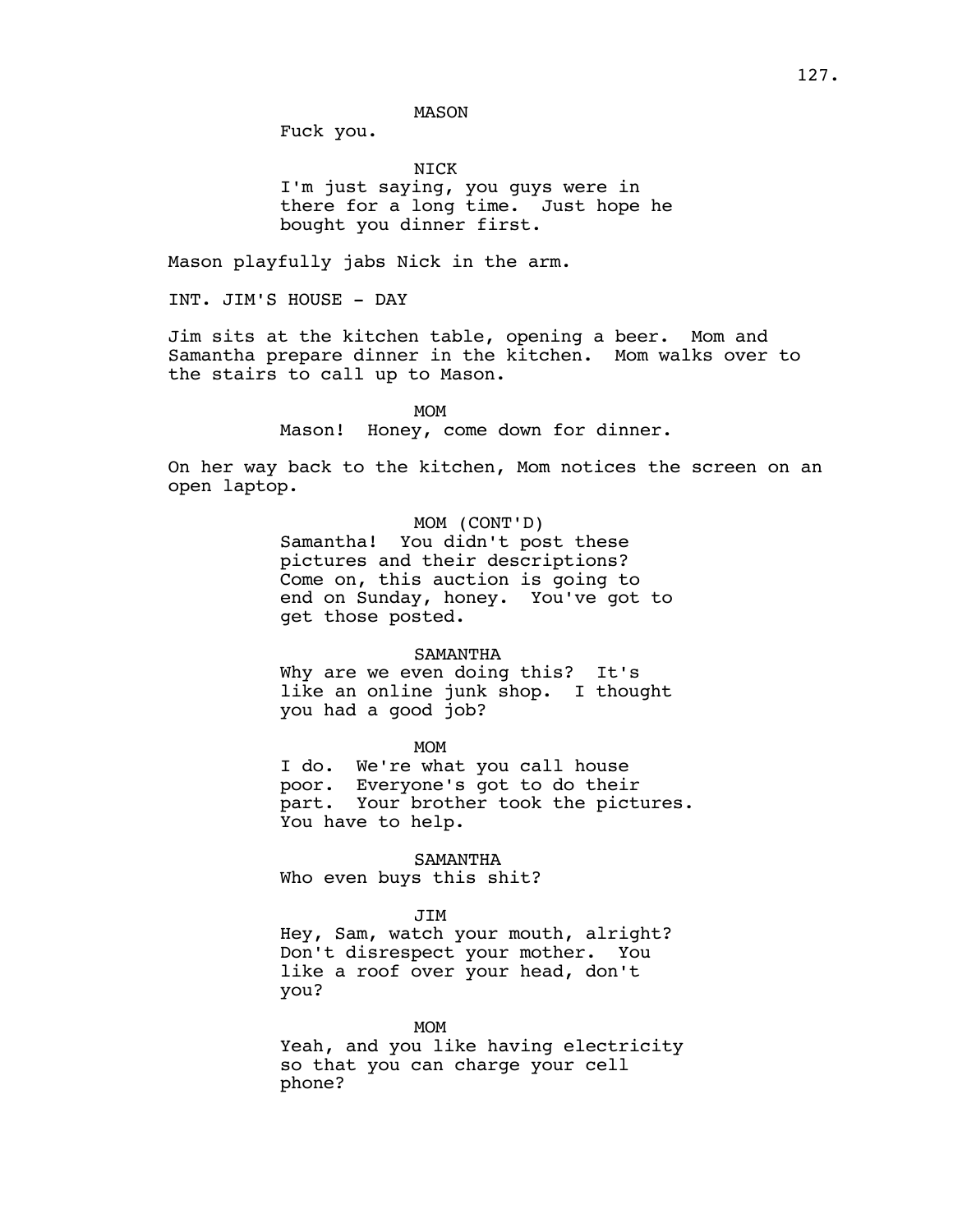SAMANTHA

I'm not even gonna be here next year. I'm a senior. I should be having fun.

Mason enters. He sits down at the table. He has blue nail polish on his fingernails.

JIM

Nice nails.

MASON Yeah, some girl did that in sixth period.

JIM You planning on keeping them?

MASON Until it comes off, I guess.

JIM

Last summer it was the earrings, and now the nails. You got a, uh, you got a purse to go with all that?

SAMANTHA A lot of guys do that. He's just trying to be cool.

JIM When I was in high school, having a job, being responsible, being able to afford a car, that was cool.

MOM Mason, honey, why don't you get you and your sister some water.

Mason gets up to help set the table.

EXT. FOOTBALL GAME - NIGHT

An announcer comments on the game over the loud speaker. The crowd cheers and the band plays. Mason is on the sidelines, photographing details he finds interesting. He scrolls through the images on his camera.

> NICK Hey man, Turlington says to cut the artsy crap and shoot the game. So take your lens and point it that way.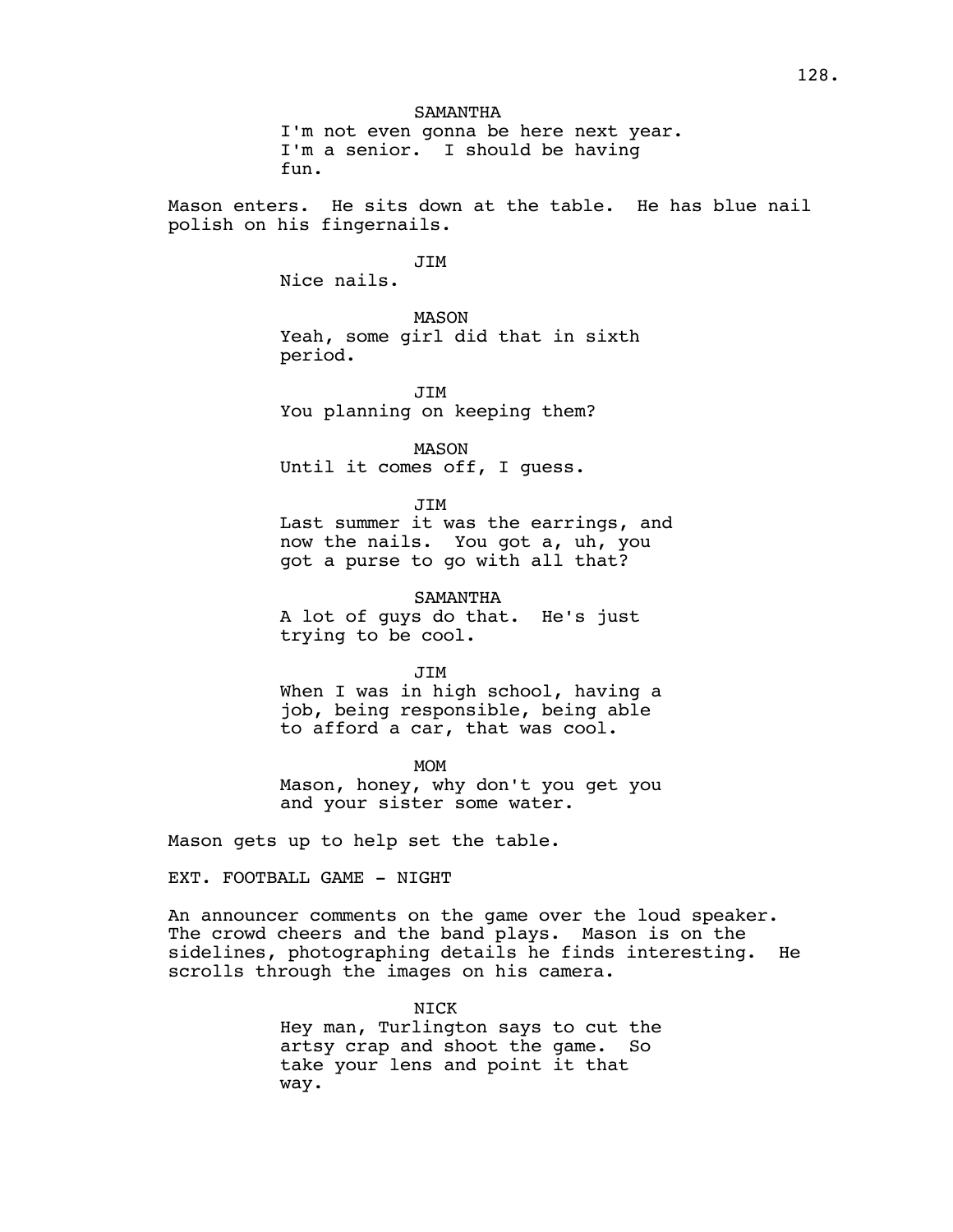MASON Jesus Christ.

NICK Also, we got a ride tonight.

CHASE McCormick gonna take us to the party. We're gonna head out after the game. You're goin', okay?

### MASON

Okay.

# NICK

Shoot the game.

A player catches the ball and is tackled.

EXT. PARTY - NIGHT

"She's Long Gone" by the Black Keys plays over the party. Mason fills a cup at the keg. Samantha takes a shot with a boy. Kids play beer bong.

### BEER PONG GUY

Kobe...

It goes in - guests react.

GABY Oh! First one. What was that? What was that? What is up?

Nick plays drums with teen band. Mason approaches SHEENA. He nudges her shoulder.

> SHEENA Hey, what's up?

MASON Hey. How's it goin'?

SHEENA Pretty good. How long have you been here?

MASON I don't know. Awhile, I guess.

SHEENA

Awhile? Yeah.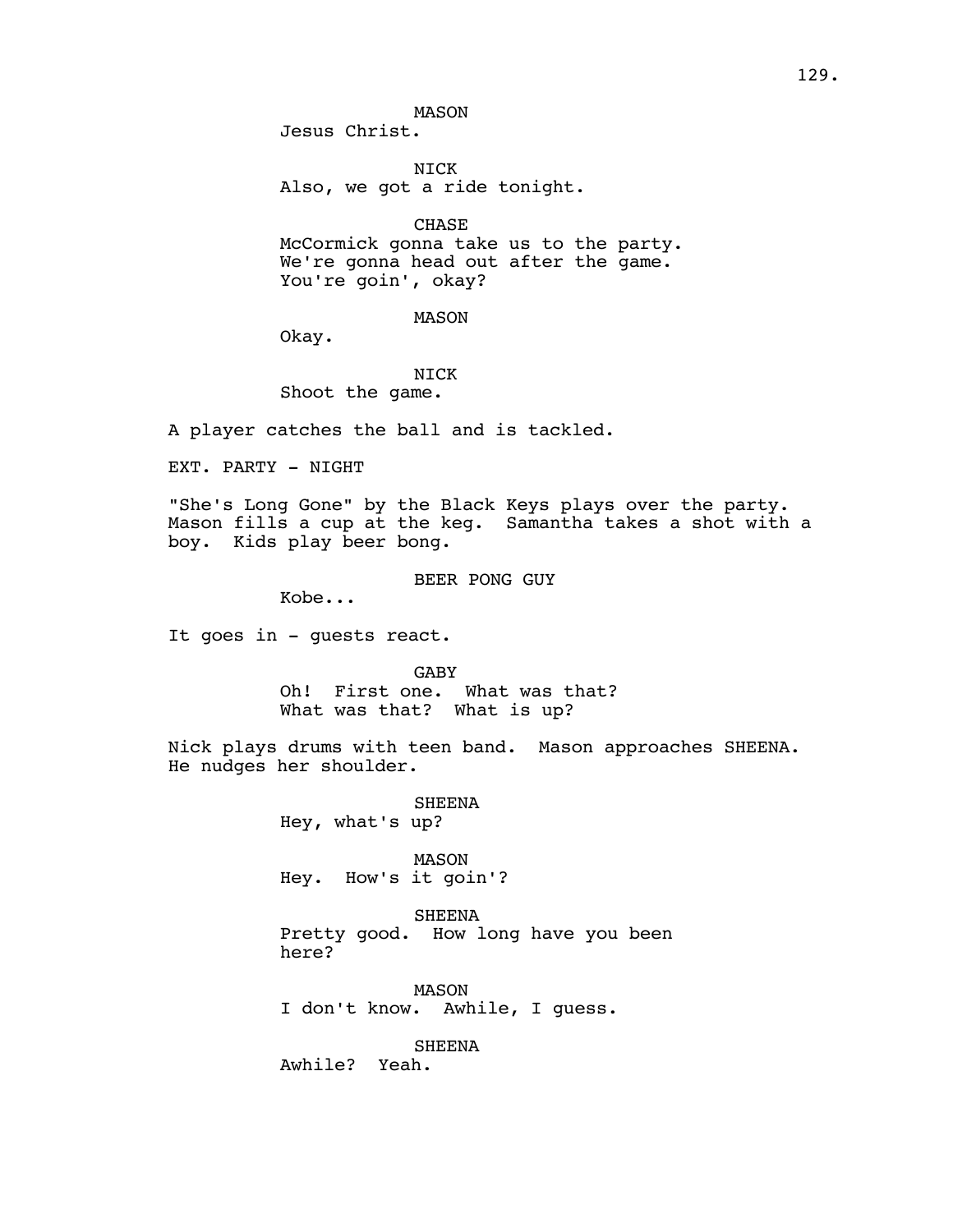## EXT. OUIET SPOT - MOMENTS LATER

Mason and Sheena sit and talk.

### MASON

I just feel like there are so many things that I could be doing and probably want to be doing that I'm just not.

#### SHEENA

Why aren't you?

### MASON

I mean, I guess it's... just being afraid of what people would think. You know, judgment.

#### SHEENA

Yeah. I guess it's really easy to say, like, I don't care what anyone else thinks, but, everyone does, you know? Deep down.

### MASON

Exactly. I find myself so furious at all these people that I'm in contact with just for controlling me or whatever, but you know, they're not even aware they're doing it.

### SHEENA

Yeah. So... in this perfect world where no one's controlling you, what's different? What changes?

#### MASON

Everything. I mean, I just wanna be able to do anything I want, because it makes me feel alive. As opposed to giving me the appearance of normality.

**SHEENA** Whatever that means.

MASON I don't think it means much.

SHEENA You're kinda weird, you know that?

MASON

Yeah?

(MORE)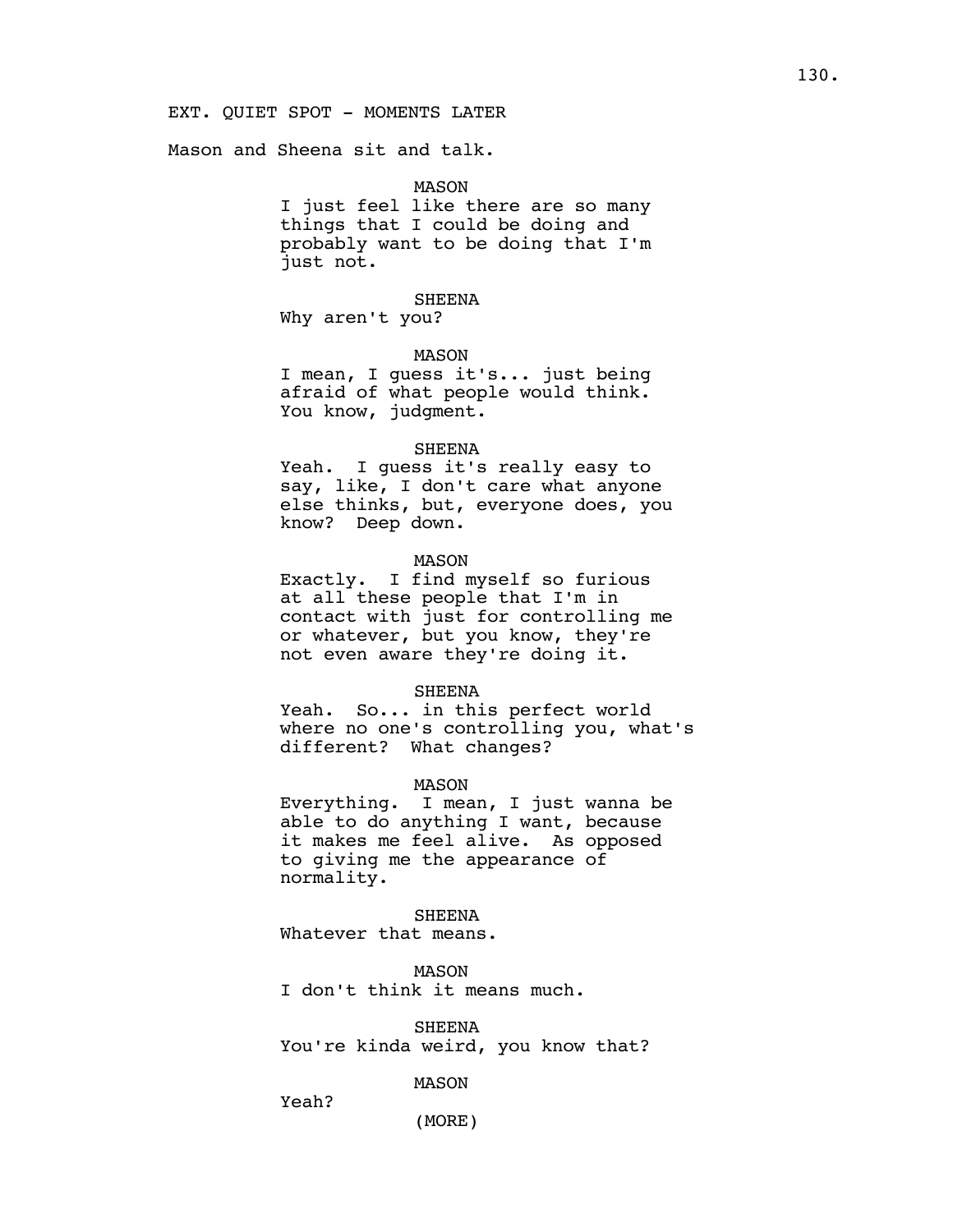MASON (CONT'D) (Laughing) Is that a compliment?

SHEENA I don't know. Do you wanna be weird?

MASON I mean, I don't want to like... scare kids at the park, or anything like that.

Sheena laughs.

MASON (CONT'D)

I really like talking with you. I don't usually even try to like vocalize my thoughts or feelings or anything. Just, I don't know, it just never sounds right. Words are stupid.

SHEENA So, why're you trying with me?

MASON I don't know. I guess I feel comfortable.

**SHEENA** 

I'm glad.

EXT. JIM'S HOUSE - LATER

Mason comes home late. Jim sits outside on a chair surrounded by empty beer cans and one in hand.

> MASON Hey, Jim. I'm sorry I'm so late.

> JIM What time were you supposed to be home?

MASON I don't know. Awhile ago.

JIM

Awhile ago like, thirty minutes ago, an hour ago? Cause, truthfully, nobody even knew where you were until your sister told us. She's been home for awhile.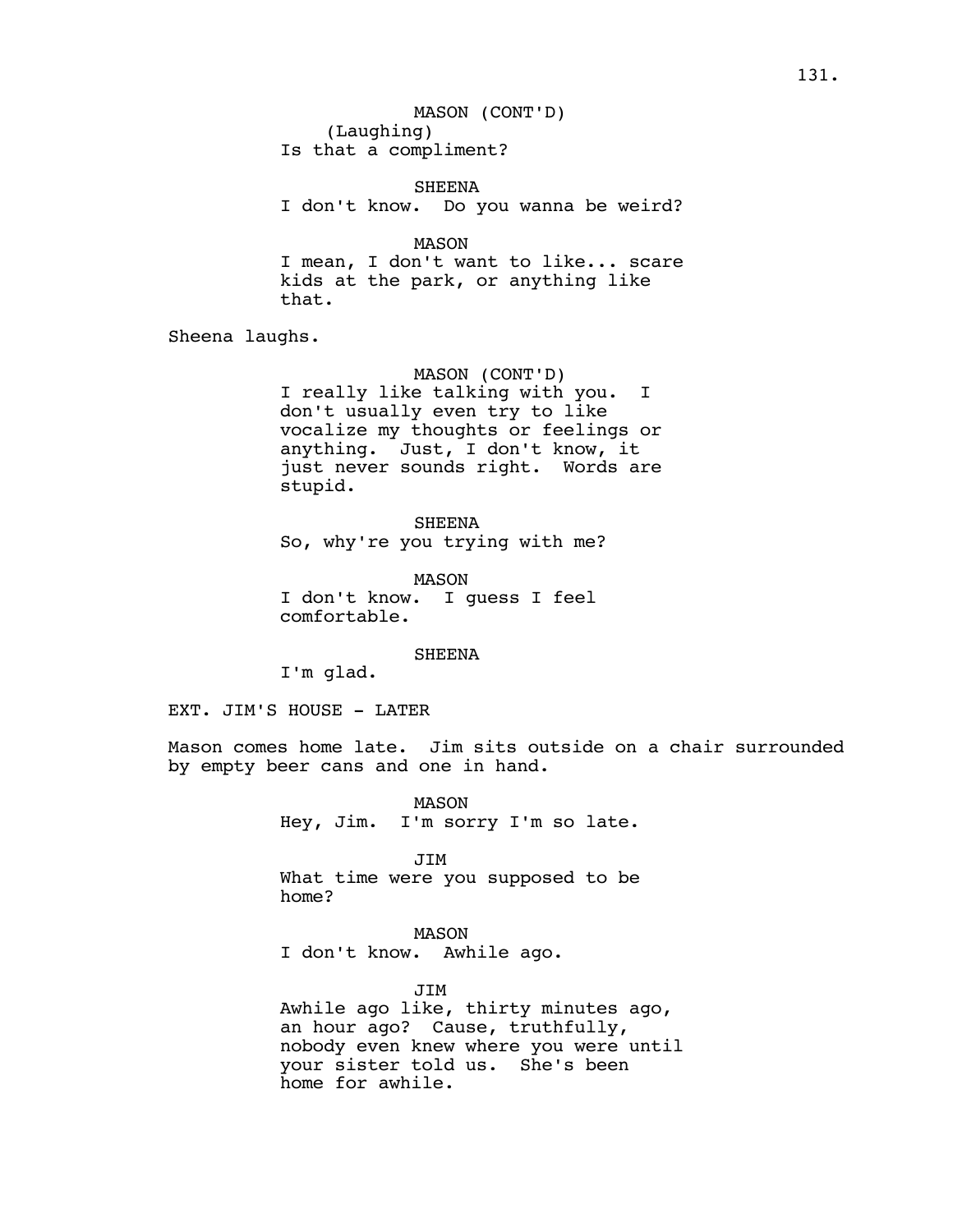I'm sorry.

JIM

Yeah, been hearin' a lot of that lately. See, but you don't actually care. You just kinda... kinda come and go as you please and you don't care if your mom's upset or what time you gotta be home... Is that what's up?

#### MASON

I don't know what to tell you.

JIM<br>!Stop mumbling You know, speak up! I can't understand a word comin' outta your mouth. It's just like, "uh uhh nuhh" and I ask you questions and you just--

MASON Man, can I just have one day where everyone isn't all over my ass!?

Jim gets up abruptly and advances on Mason.

JIM

I'm up your ass? This is my house. Now, if you wanna live in my house then you get home when you say you're gonna be home.

MASON You know, Jim, you're not my dad.

JIM No, I'm not your dad! You know how I know that? Cause I'm actually here. I'm the guy with the job, paying the bills, taking care of you, your mom, your sister... Huh?! Huh?!

Mason goes inside.

JIM (CONT'D) I'm that guy...

Jim sits down.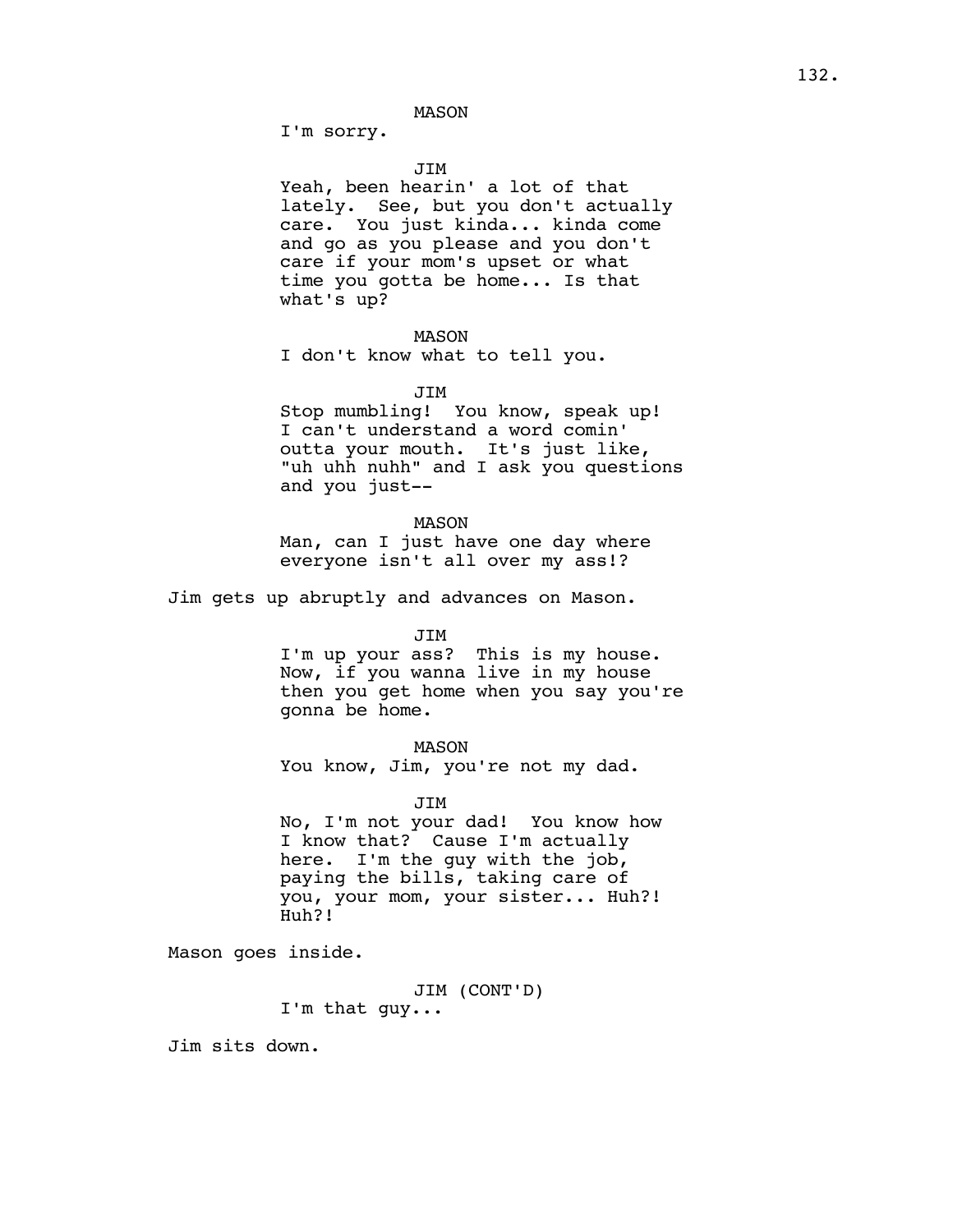Mom sits at the kitchen table surrounded by bills and papers. Mason comes down the stairs.

## MASON

Morning.

MOM

Morning. Hey, which one of you guys used the downstairs bathroom last night?

MASON I don't know. I didn't.

MOM That tall guy, what's his name?

MASON

Phillip?

MOM

Yeah, Phillip. He did it. Can Phillip read? I mean, there's a big sign on the door, it says, "Do not use this bathroom, it's broken." I mean, how difficult is that?

MASON I don't know. I'm sorry.

Mason prepares cereal.

MOM I think I'm gonna put the house on the market.

MASON

Why?

MOM

This house is too big for us. I mean, you're going to school eventually... It's too expensive. I'm done.

MASON Well why did you even buy it in the first place, then?

MOM Because I really enjoy making poor life decisions, keeping us on the (MORE)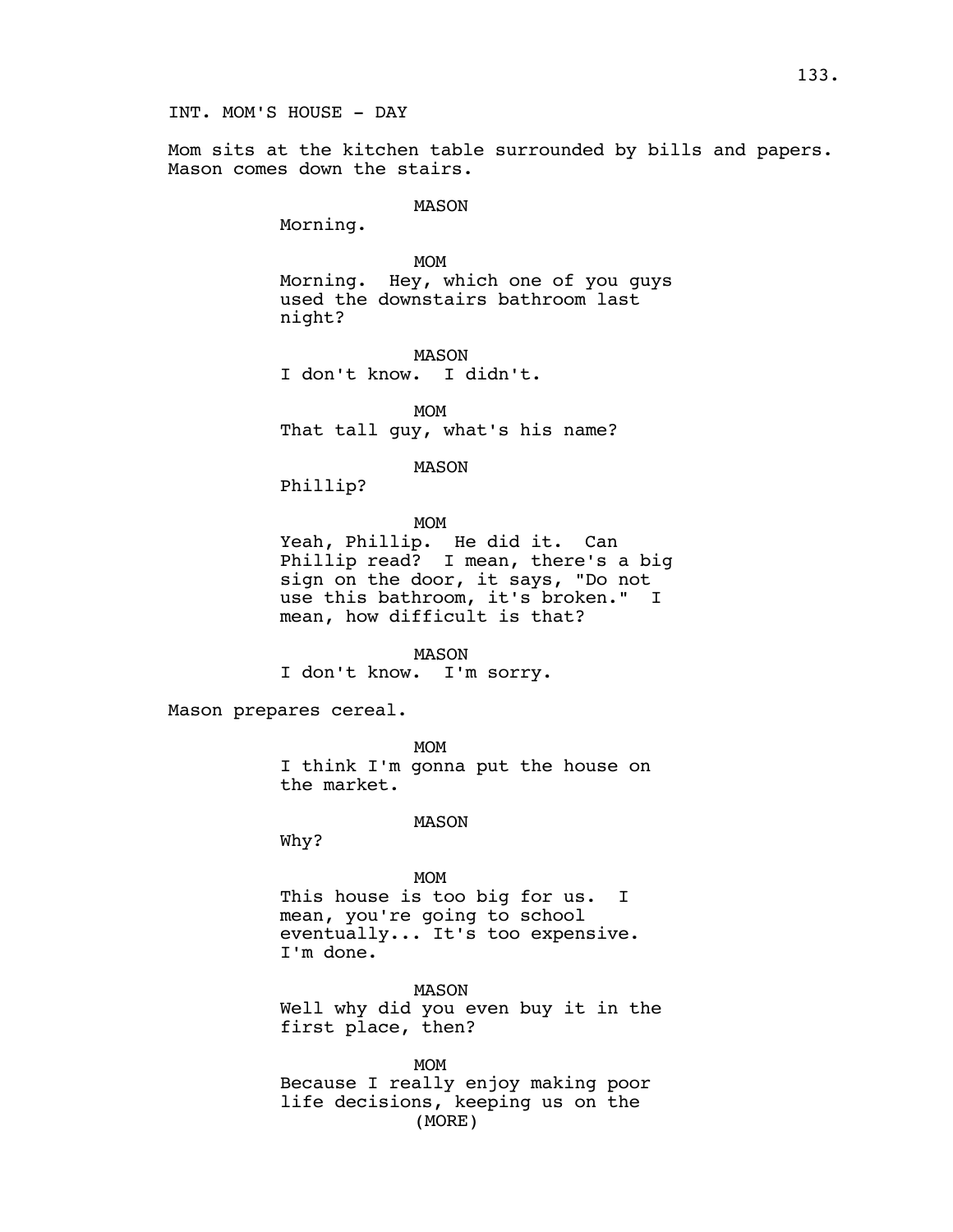## MOM (CONT'D)

brink of poverty. I mean, I've spent the first half of my life acquiring all this crap and now I'm gonna spend the second half of my life getting rid of all this stuff.

### MASON

Really? Like what?

### MOM

Like - Well, I got rid of a couple husbands, now I'm gonna get rid of a mortgage, some maintenance, the tchotchkes, the, the homeowner's insurance, the property tax, the plumbing... Ahhh. You know what? From now on I am gonna be Mommy Monk. Simple. Celibate.

### MASON

Don't be gross, Mom.

MOM Fine. I'll be a poor whore with a big house. (Laughs) Is that better?

#### MASON

Okay.

Mason starts to walk away.

MOM Mason -- Mason, please, don't leave me that dirty dish to wash.

MASON I do dishes all day.

#### MOM

Well, great honey, then you're a professional. Come on, you could do one or two more for you poor old mom.

Mason walks over to the sink.

MASON

Okay.

MOM

Thank you.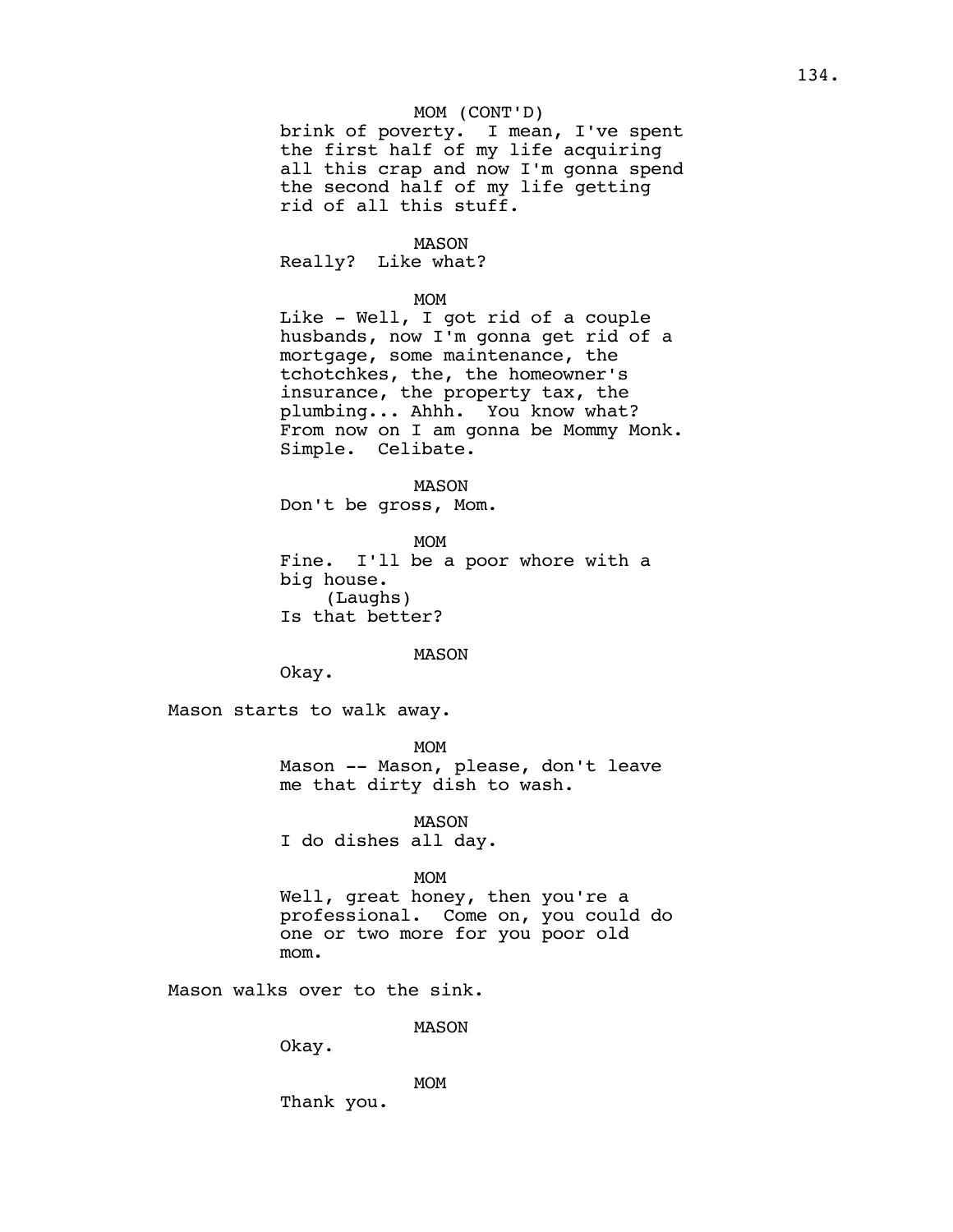Mason gets in truck, drives away.

INT. RESTAURANT KITCHEN

Music plays in the background. Mason is in uniform, he carries in a bus tub of dirty dishes, one with uneaten battered shrimp on it. He sticks one in his mouth and flirts with APRIL, a waitress.

> MASON You want one? APRIL Ugh. God --

MASON (Laughing) She didn't even touch them, seriously. I watched her the whole time.

April takes one.

APRIL Yeah, I bet you did watch her, you little pervert. (Laughing) It's like we're on a date. Cheers.

They clink battered shrimp.

MASON It's a night of romance.

APRIL Yeah, except I'm not gonna kiss you.

She heads back out to the restaurant floor.

APRIL (CONT'D) I will blow you, though.

Mason brings the dishes over to the industrial washers. His boss, MR. WOOD, storms in.

> MR. WOOD Mason! We are in the weeds out here!

MASON I'm goin' as fast as I can.

MR. WOOD

(MORE)

Oh!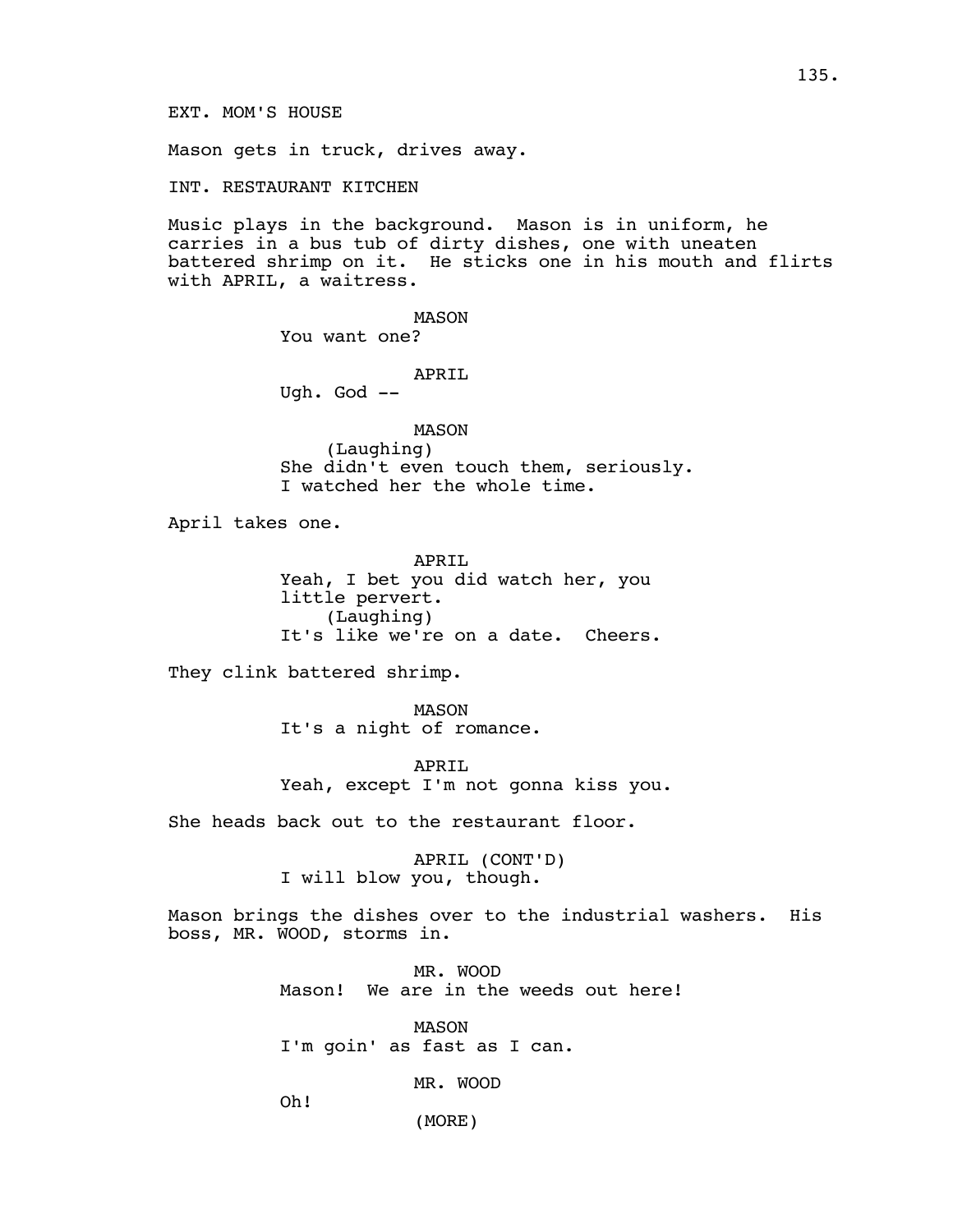#### MR. WOOD (CONT'D)

Then I must be confused then, cause I just saw you chattin it up with April when I gotta salad bar that needs a refill, I gotta six top, two four tops I can't use, because they haven't been bused.

#### MASON

Enrique is not here. I'm tryin'.

## MR. WOOD

Well, while you're tryin', we're dyin'! What am I supposed to tell my customers? "Oh, I'm sorry that your table's got dirty plates on it, but Mason's tryin'. Least that's what he told me, after he was flirtin' with April and eatin' your leftover shrimp." Now it is a challenge out there today, I know, but I wanna share somethin' with you, I got you pegged for fry cook this summer, now that's a lot more responsibility. It's also more money. How's that sound?

## MASON

Good.

## MR. WOOD

I know you can handle that money... but can you take the responsibility? I think you can, because I believe in you. But I need you on the floor. Now leave the dishes. Giddyup. Right, come on, don't let me down!

Mason exits.

INT. MOM'S HOUSE - DAY

Mason sits on the stairs video chatting with Dad on his phone.

DAD Well, so it's -- it's runnin' okay? That alternator's not messin' up anymore?

MASON (Holding Phone) No , it's fine. It's up for the trip.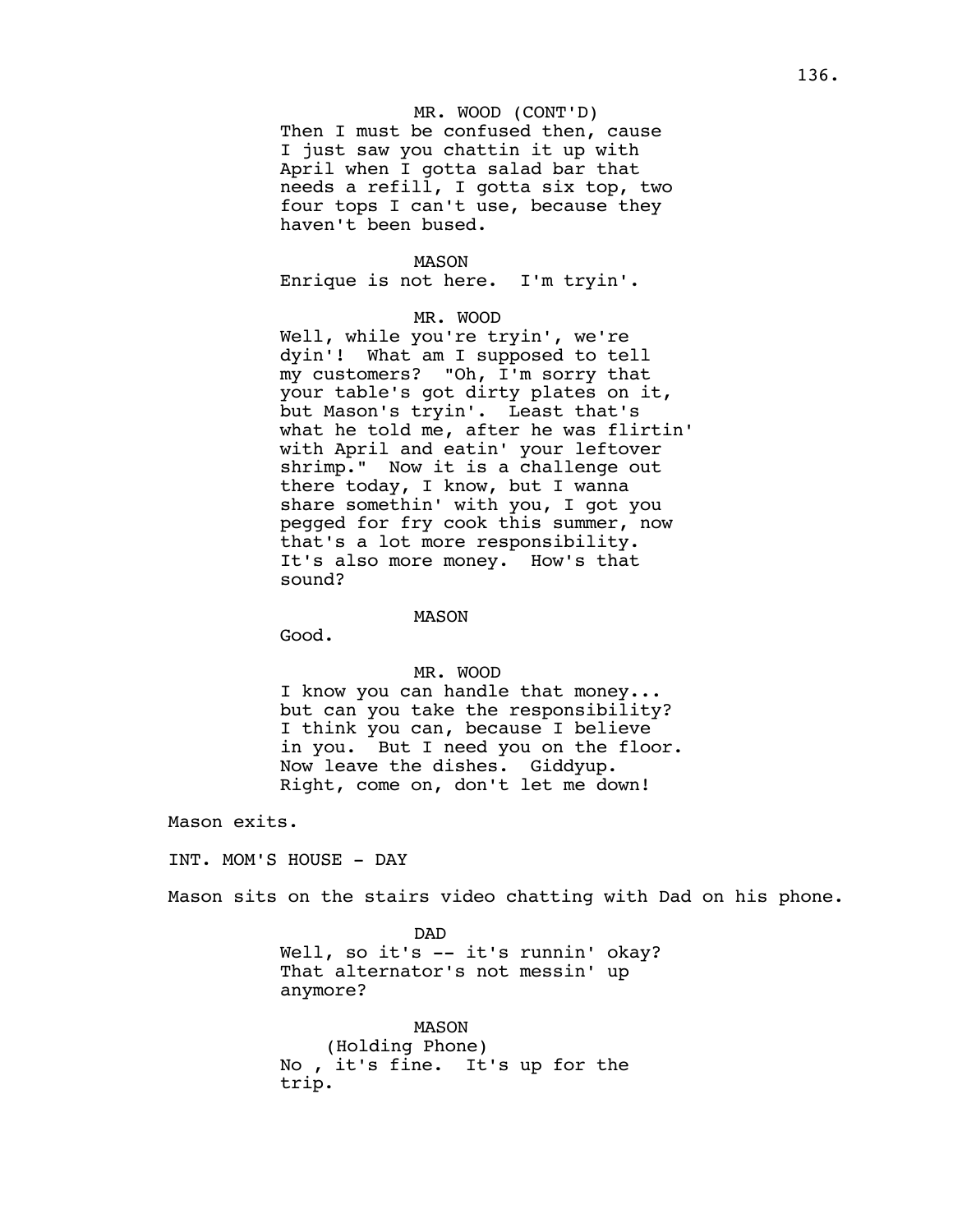# DAD

(Laughing) Well, you gonna see your sister when you guys are in Austin?

#### MASON

Yeah, she said I can stay at her dorm, which is cool, and I guess her roommate's out of town so it's no big deal.

DAD

Alright, well, did you apply there yet? Did you get that application in to UT?

MASON Not yet, but Sheena's pretty much in, though.

### DAD

Yeah, right. Well, if you know that's where you wanna go, you should probably do that early acceptance thing. You know? I mean seriously, let 'em know you're a man who knows what he wants.

### MASON

Yeah.

DAD A bit of decisiveness goes a long way in this life, alright?

## MASON

Yeah.

DAD

Great. And uh, what about work? How's that goin'?

#### MASON

Uh, I don't know. It's, it's alright. Today kind of sucked, this guy didn't show up. But it's definitely an interesting perspective on the world. People are slobs.

## DAD

(Laughing) Well, when people ask me about you I say, "Oh, Mason, he's doing great. He's got a job, he's really cleanin' up."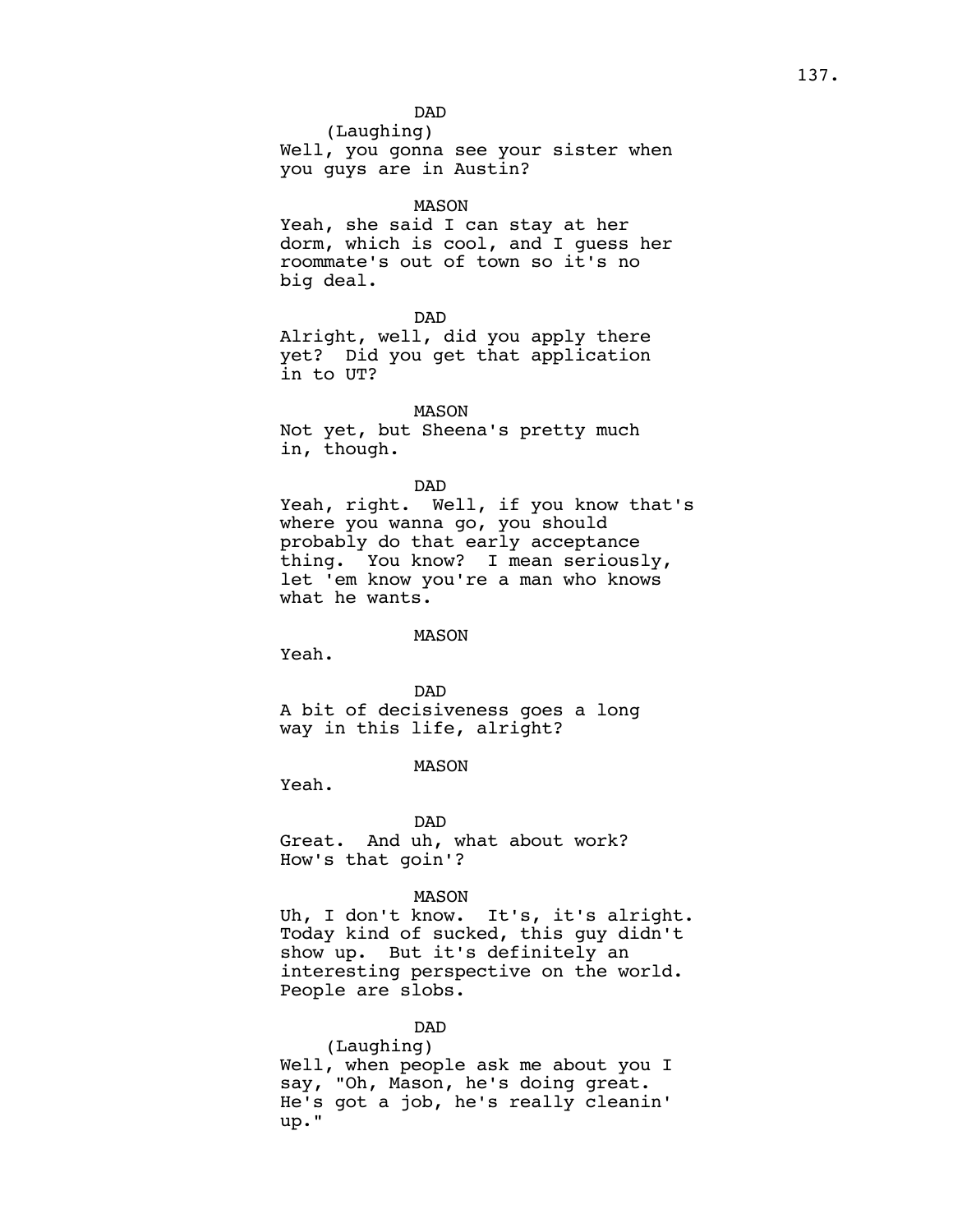Mason laughs.

DAD (CONT'D) (From Phone) Alright, hey, hey, say hi to Annie and Cooper, will you?

Dad pans the phone to Annie and baby.

ANNIE Say hi to your big brother. Hey, big brother.

MASON Hey, Annie. Hey, kiddo.

ANNIE Can you say bye-bye?

BABY

Bye-buh!

ANNIE (Laughs) We'll see you soon.

DAD

(From phone) Alright, alright, well, be careful when you're driving, alright? Don't be texting, don't be doing any of that. Alright? Just, you're Obi Wan. You're centered, patient, right? You watch three cars ahead, two behind. It takes two bad drivers to have an accident okay?

MASON

Okay.

DAD (From phone) Right, and listen, tell your sister to pick up her phone or call me back or something.

Mom comes down the stairs and drops a bag at Mason's feet.

MASON

Okay.

DAD Alright, buddy! You have a good one.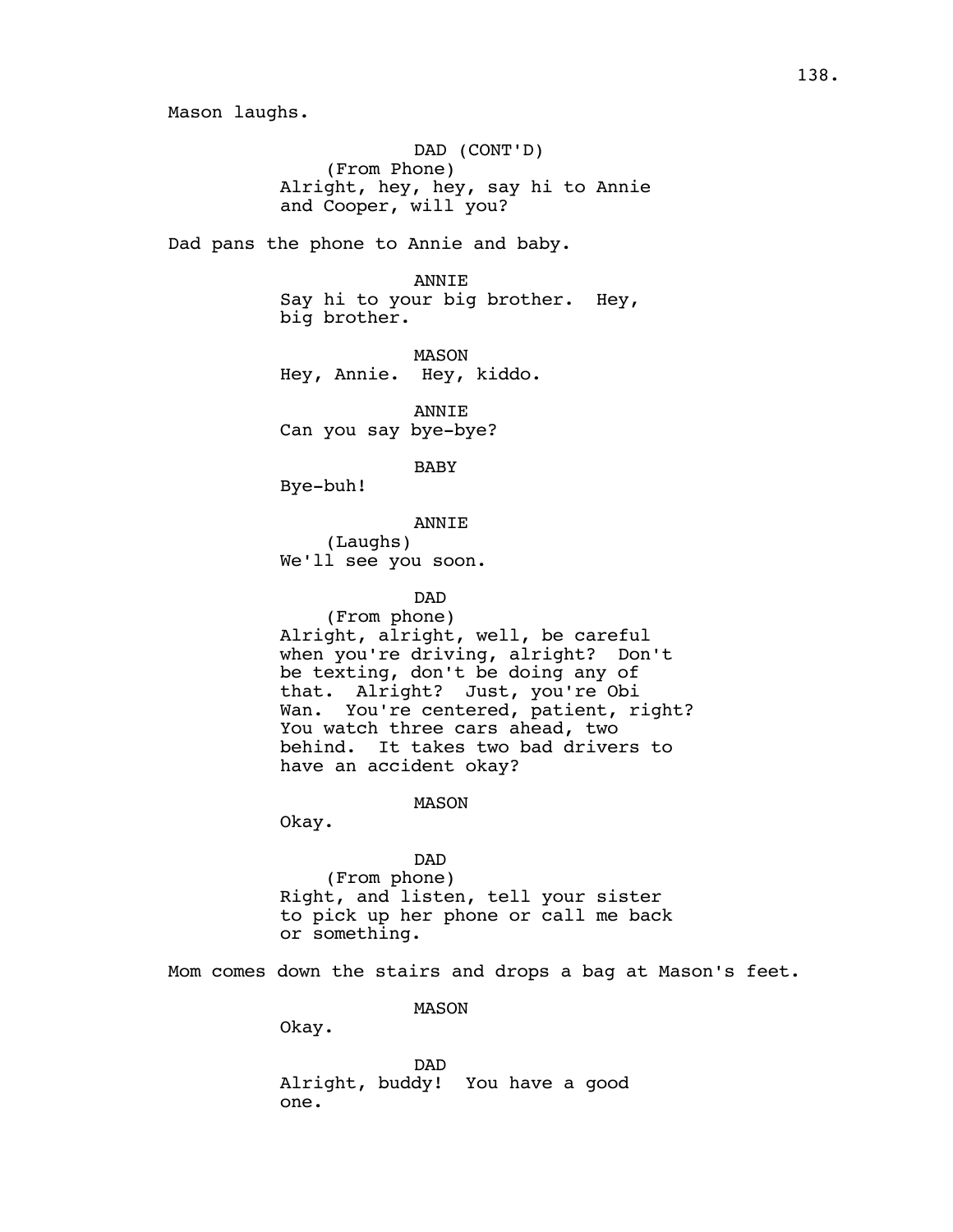MASON

Bye, Dad.

MOM (Motioning to the bag) Hey, honey, take this to your sister. Throw it in the truck, okay?

MASON

Okay, I will.

MOM So where is Sheena staying?

MASON At her friend Emily's.

MOM Is Emily a real person?

### MASON

(Laughing) Yeah. Yeah, she's a sophomore. She has an apartment.

MOM

(Holding out money) Okay, this is in case of emergency. Don't spend it. I want it back.

## MASON

Okay. Thanks.

MOM Did you do your homework?

MASON Most of it, but... I can finish tomorrow night.

MOM

Honey! Eleventh grade is really important for college. Don't blow it.

MASON

I know! I know. I mean, we're going to UT and everything.

MOM

I know, and don't you want me to come? Come on, Sheena, road trip with Mom! I'll pay for gas.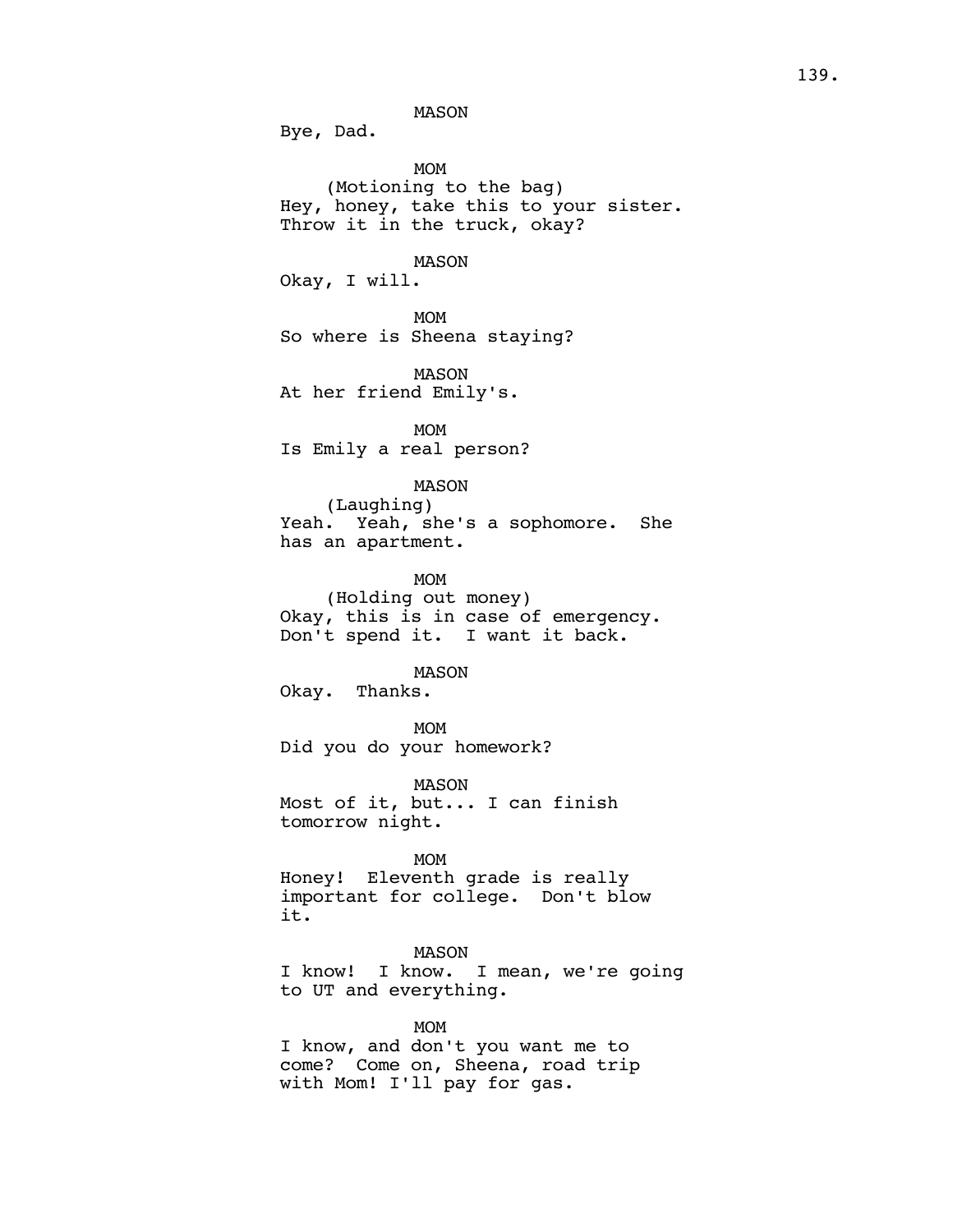MASON

Umm...

MOM I'm just kidding. I have work.

She kisses his forehead.

MOM (CONT'D) Call me when you get there.

MASON

I will.

MOM

Have fun!

Mason exits.

EXT. HIGHWAY - DAY/ INT. TRUCK

"Suburban Wars" plays. Mason drives, Sheena is in the passenger seat.

SHEENA

... That sounds to me like just another extreme Mason view of everything.

#### MASON

Not at all! I finally figured it out. It's like when they realized it was gonna be too expensive to actually build cyborgs and robots... I mean, the costs of that were impossible. They decided to just let humans turn themselves into robots. That's what's going on right now.

#### **SHEENA**

Oh, right now?

#### MASON

Yeah! I mean, why not? There are billions of us just laying around, not really doing anything. We don't cost anything. I mean we're even pretty good at self-maintenance and reproducing constantly. And as it turns out, we're already biologically programmed for our little cyborg upgrades.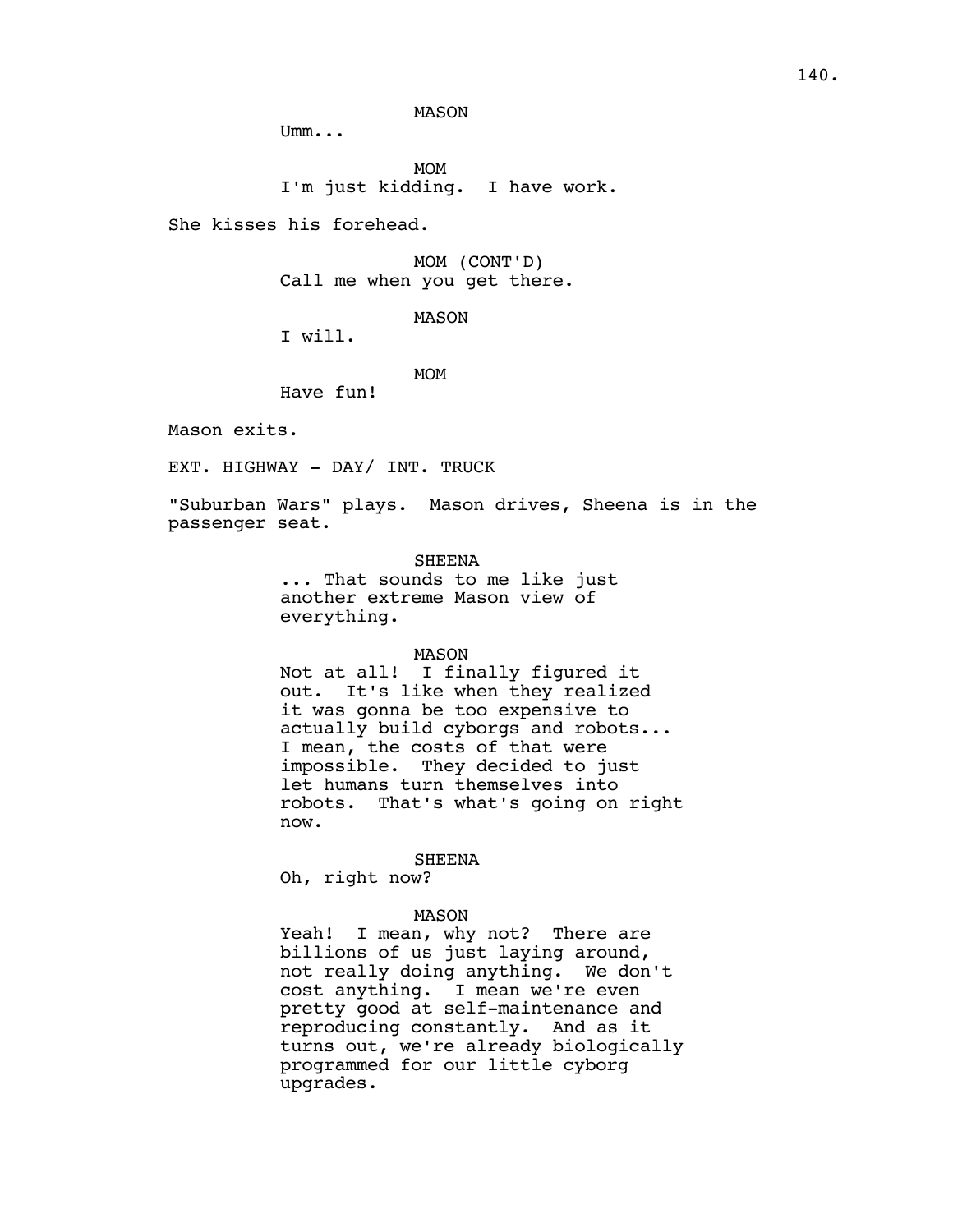## SHEENA

How?

### MASON

Seriously. I read this thing other day about how, like, when you hear that ding on your inbox you get a, like a dopamine rush in your brain. It's like we're being chemically rewarded for allowing ourselves to be brainwashed. How evil is that? We're fucked.

#### **SHEENA**

So you deleting your Facebook page is gonna change all that? Remember when Trevor deleted his Facebook page last year and everyone just hated him? You made more fun of him than anyone.

### MASON

I still make fun of Trevor, though.

## **SHEENA**

But it looked like he was so pathetically desperate for attention. Or to be different, or something.

#### MASON

That's just 'cause they did that lame story about it in the school paper.

#### SHEENA

And then he had to make a big announcement about it when he came back a month later.

### MASON

That's the thing though, I'm not doing it for attention. I just want to try and not live my life through a screen. I want, like, some kind of actual interaction. A real person, not just the profile they put up.

Sheena's looking at her phone.

SHEENA Oh, I'm sorry. Were you saying something?

She laughs.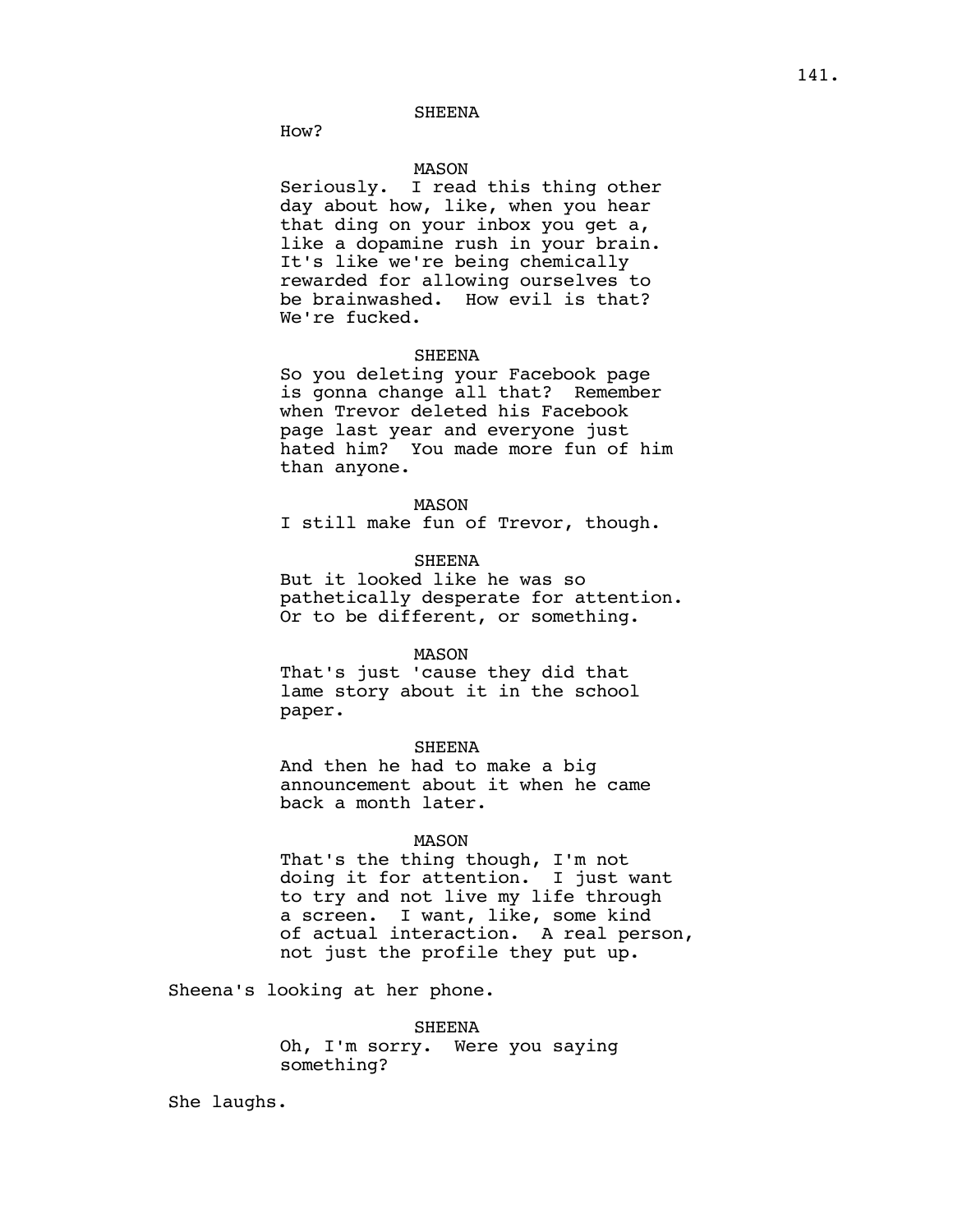### MASON

Yeah, okay, I know you're joking, but, I mean, it's kinda true you have been, you know, checking your phone this whole time, and so what are you really doing? You don't care what your friends are up to on Saturday afternoon but you're also obviously not fully experiencing my profound bitching so... it's like everyone's just stuck in, like, an in-between state. Not really experiencing anything.

### SHEENA

It's not an experience, it's just information. Look, for example, I just got the address of the club where we're meeting them later, so we won't be wandering the streets of Austin lost for an hour tonight. Thank you very much, Facebook. And I just texted my mom back.

MASON

Oh, that's -- that's groundbreaking. She hasn't seen you in, like, 55 minutes?

#### SHEENA

Oh! Oh my god, most importantly, Meg's family just got a miniature pet pig.

Sheena hands him the phone.

MASON (looks at phone photo) Hm! (Laughs) Okay, you're right. That is a --

## SHEENA

Right?

MASON That is a really cute, tiny pig. Our lives can go on.

## SHEENA

I want one.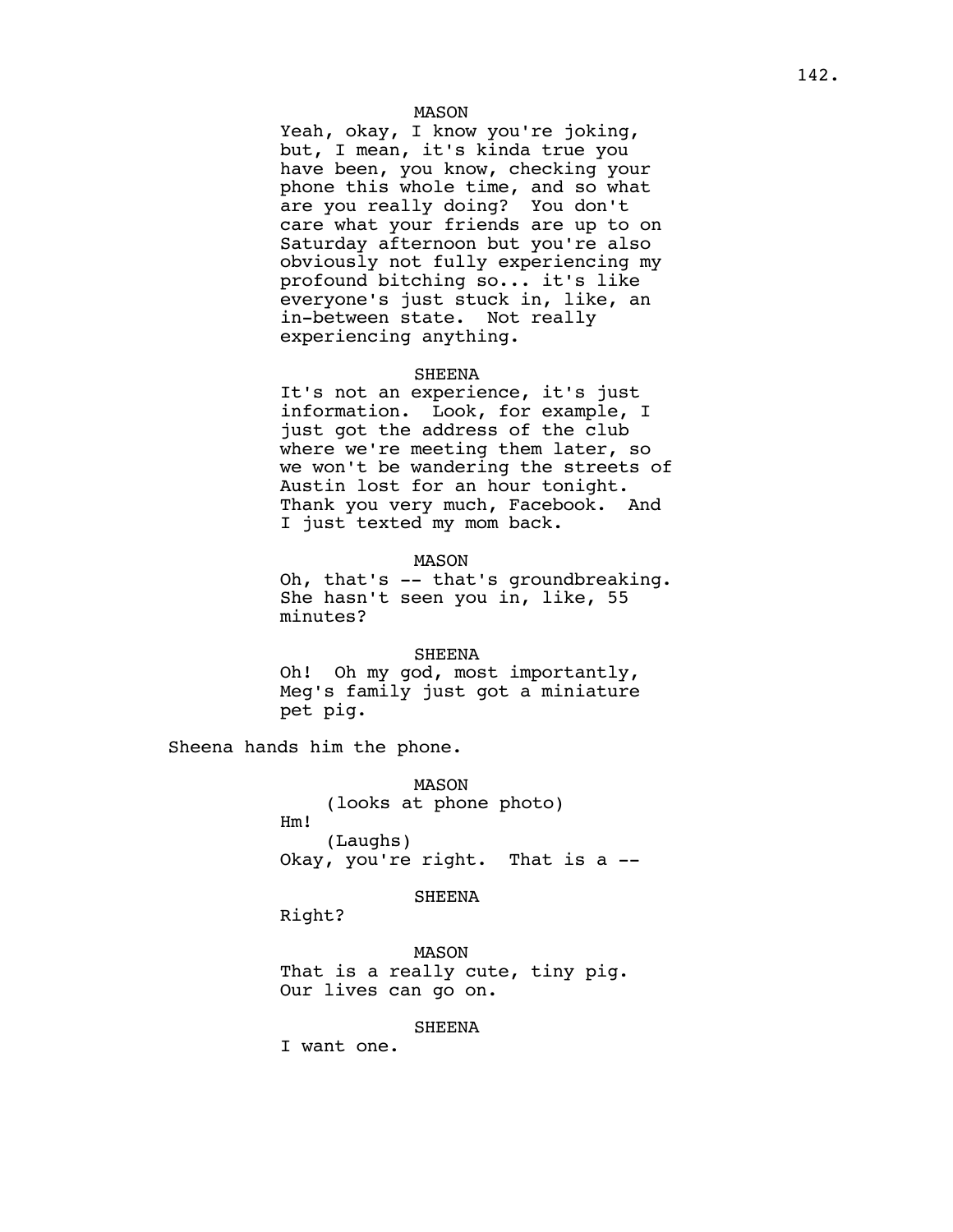INT. POOL HALL

Gotye's "Somebody That I Used To Know" plays. Patrons chatter. Mason plays pool with Samantha's BOYFRIEND. Samantha and Sheena sit and talk.

### BOYFRIEND

Nice shot.

## SAMANTHA

Yeah, just give the lady at the front y'all's I.D.s and, uh, she should let you in.

SHEENA

I see. Cool.

### SAMANTHA

Yeah.

SHEENA It's room 2-0-6, right?

### SAMANTHA

Mm-hm.

SHEENA Awesome. It's not like weird that we're staying there?

SAMANTHA No, it's fine. Have fun. (Laughs)

SHEENA (O.S.) Thank you. So how long have you guys been dating?

SAMANTHA About three months. Yeah, we met at a party and it's been, ya know, chill.

SHEENA Yeah, he seems cool.

SAMANTHA

Yeah. He is.

The guys are shooting pool.

SHEENA (O.S.) Does he go to UT too?

SAMANTHA (O.S.)

Yeah.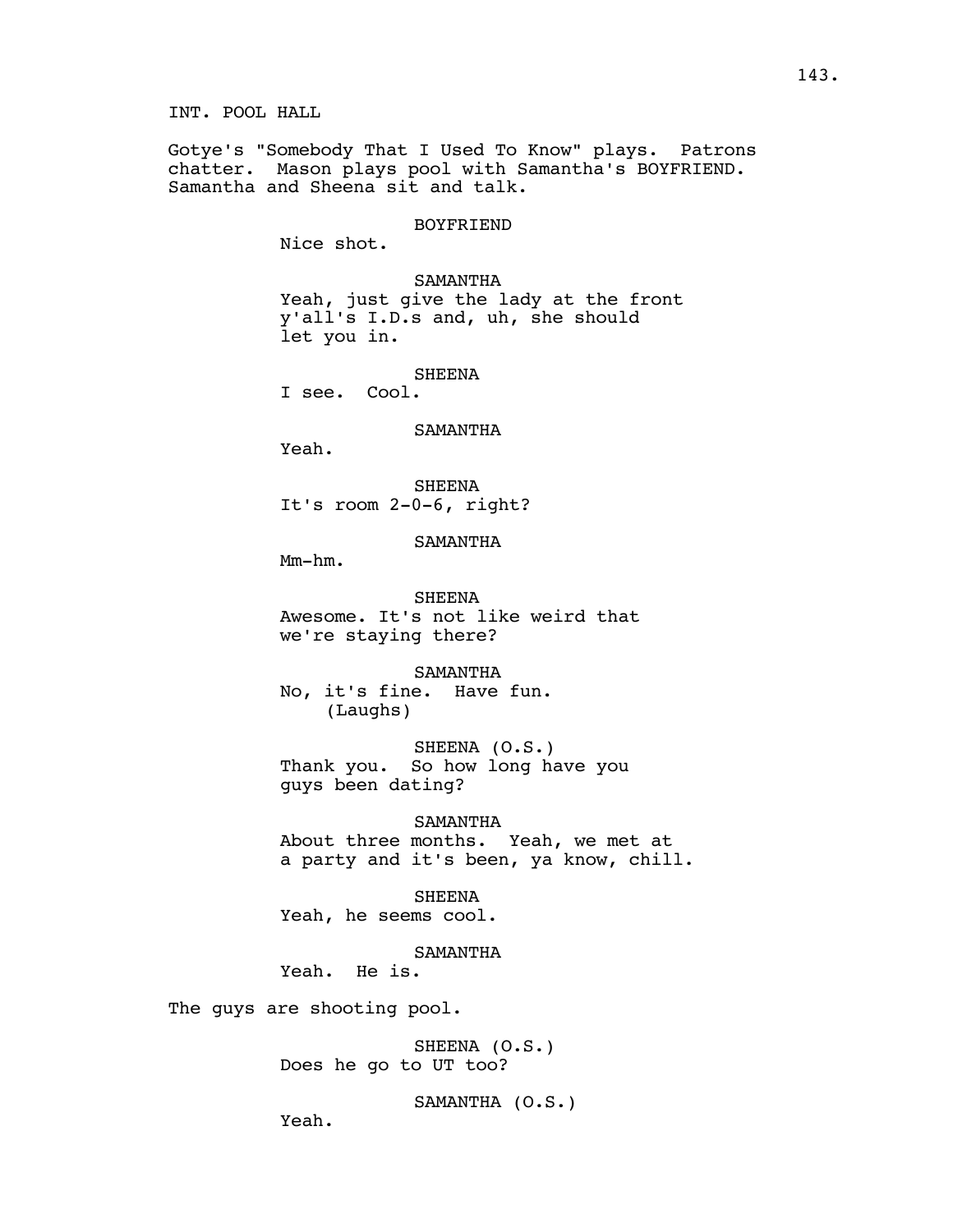SAMANTHA He's studying history and uh, Italian, I think?

The girls laugh.

SAMANTHA (CONT'D) His minor, yeah.

SHEENA Does he wanna... does he wanna teach?

## SAMANTHA

I don't know, I think, I think he's still figuring stuff out. Yeah, he'll figure it out, he's smart, he's smart. So where are you thinking about living when you come here?

SHEENA

Um, I'm not really sure yet. We're gonna look at apartments tomorrow, um, but I know my parents sorta were expecting me to live in a dorm.

## SAMANTHA

Yeah.

### SHEENA

Yeah. But I mean, I'm paying my way through college, so it doesn't really matter that much.

#### SAMANTHA

Yeah, you don't have to listen to your parents after you turn eighteen. I mean, especially if they're not helping you financially.

They laugh.

SHEENA That's what I figured.

SAMANTHA But I mean, living in a dorm isn't so bad.

### **SHEENA**

Yeah.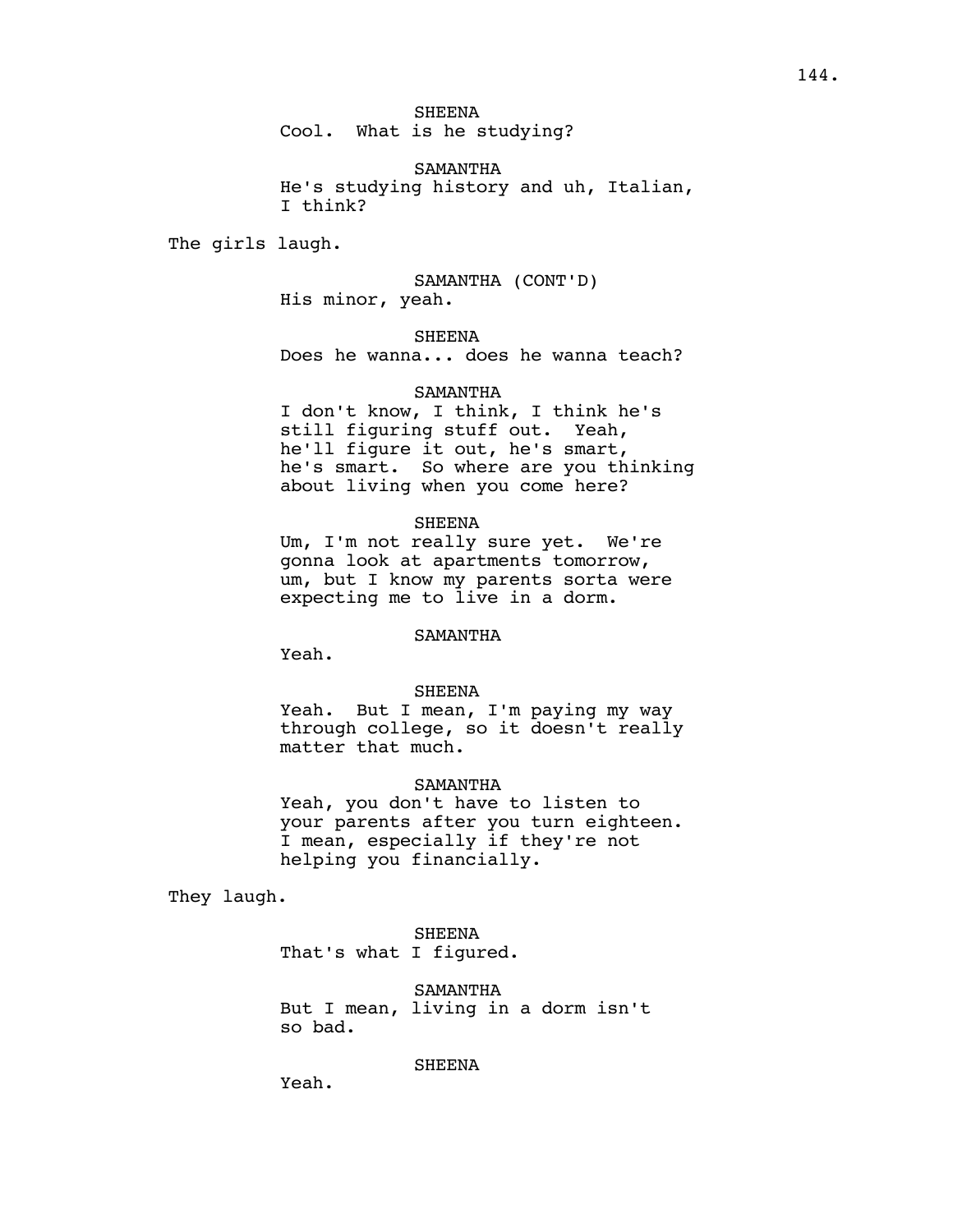SAMANTHA

I mean especially if it's a coed dorm. I mean, I've never been around like, so many cute guys at once. Like, college is really fun.

They laugh.

### SHEENA

I'm excited.

SAMANTHA It's great, yeah.

EXT. SIDEWALK - NIGHT

The sidewalk is populated with college students. The teens walk together in couples and pass a street musician and a woman hoola-hooping.

## **BOYFRIEND**

Watch out.

## SAMANTHA

Oh!

They laugh.

INT. CONTINENTAL CLUB - NIGHT

A four man band plays as our guys watch from the audience.

### MUSICIANS

(singing) "On the day that I was born I started growin' old. No one told you life would be so lonesome and cold. I had a grey hair by the age of 23, this hard-luck livin's gonna be the end of me. The old black crow leaving tracks all across my face, and everywhere I go I seem to be in the same damn place. Hard livin's gonna be the end of me."

EXT. CONTINENTAL CLUB - NIGHT

Sheena and Mason wander out of the club and walk up the street.

INT. CAFE - NIGHT

Sheena and Mason are seated at a table at a late-night diner, full of a variety of people.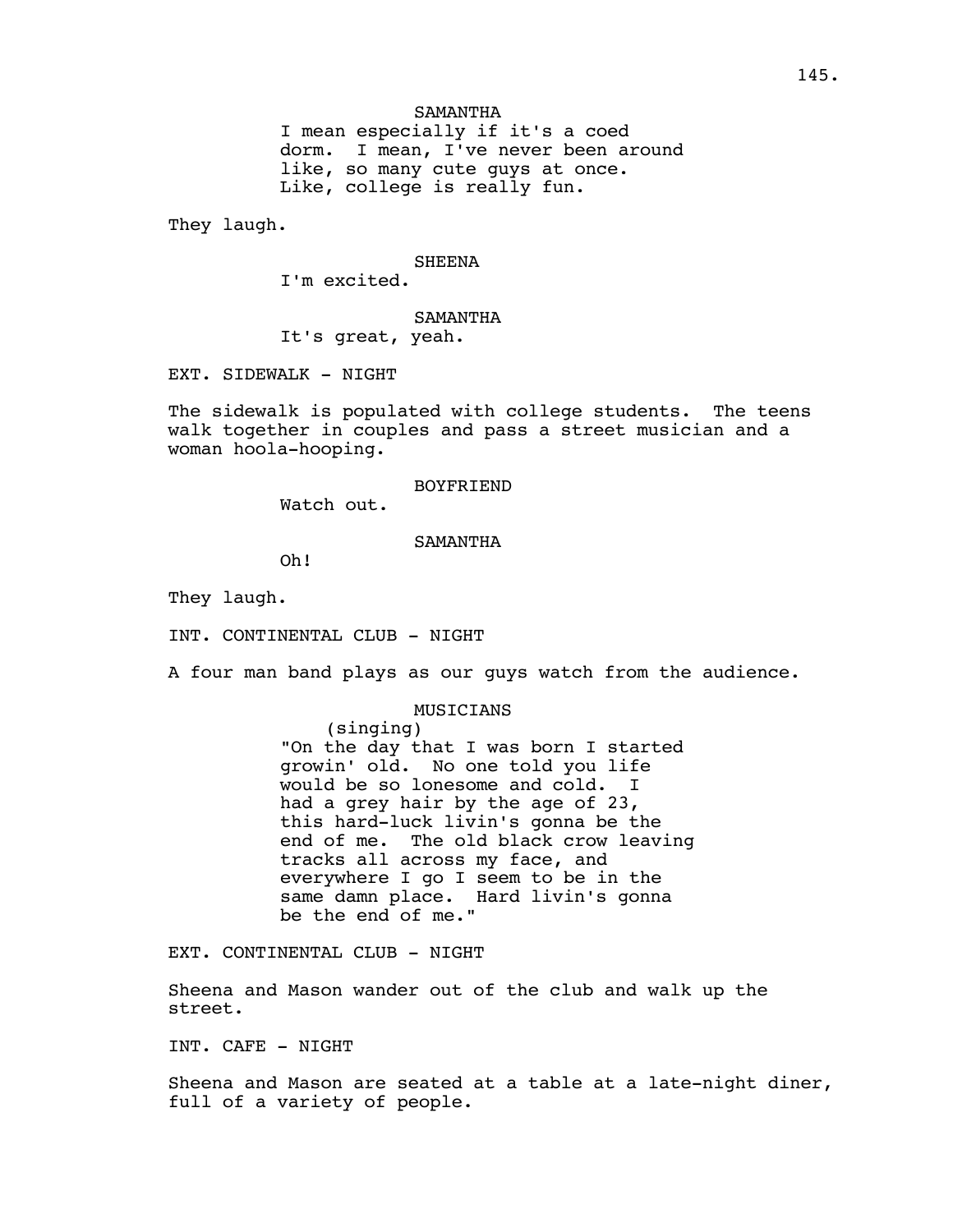MAN ALONE IN BOOTH The last death at the Hoover Dam construction site was his son, Patrick Tierny, who died on December 20th, 1935, exactly thirteen years to the day.

Sheena notices a table of sorority girls and practically whispers to Mason.

> SHEENA See those sorority girls over there? I've just decided, if you delete your Facebook page, I'm pledging.

MASON Yeah, in just a few years that's you (Indicates Girls) And that's gonna be me.

He subtly indicates the Man Alone guy, still sitting at his booth, giving a lecture of some kind, with data, etc.

> MAN ALONE IN BOOTH ...Also inlaid into the terrazzo floors was a star map, a celestial map of heavenly bodies so accurately displayed that one could chart the procession of the Pole Star fourteen thousand years into the future, such that future generations upon... (Continuing Indistinct Under)

SHEENA (O.S.) I wonder what his deal is. I mean, he obviously has money to eat here.

MASON (O.S.)

He just said. He's a UT professor, tenure and everything.

**SHEENA** 

Look at all these people. What are they even doing here at 3:00 in the morning?

MASON What are WE even doing here at 3:00 in the morning?

**SHEENA** We know what we're doing here.

She dips a chip into a bowl of queso.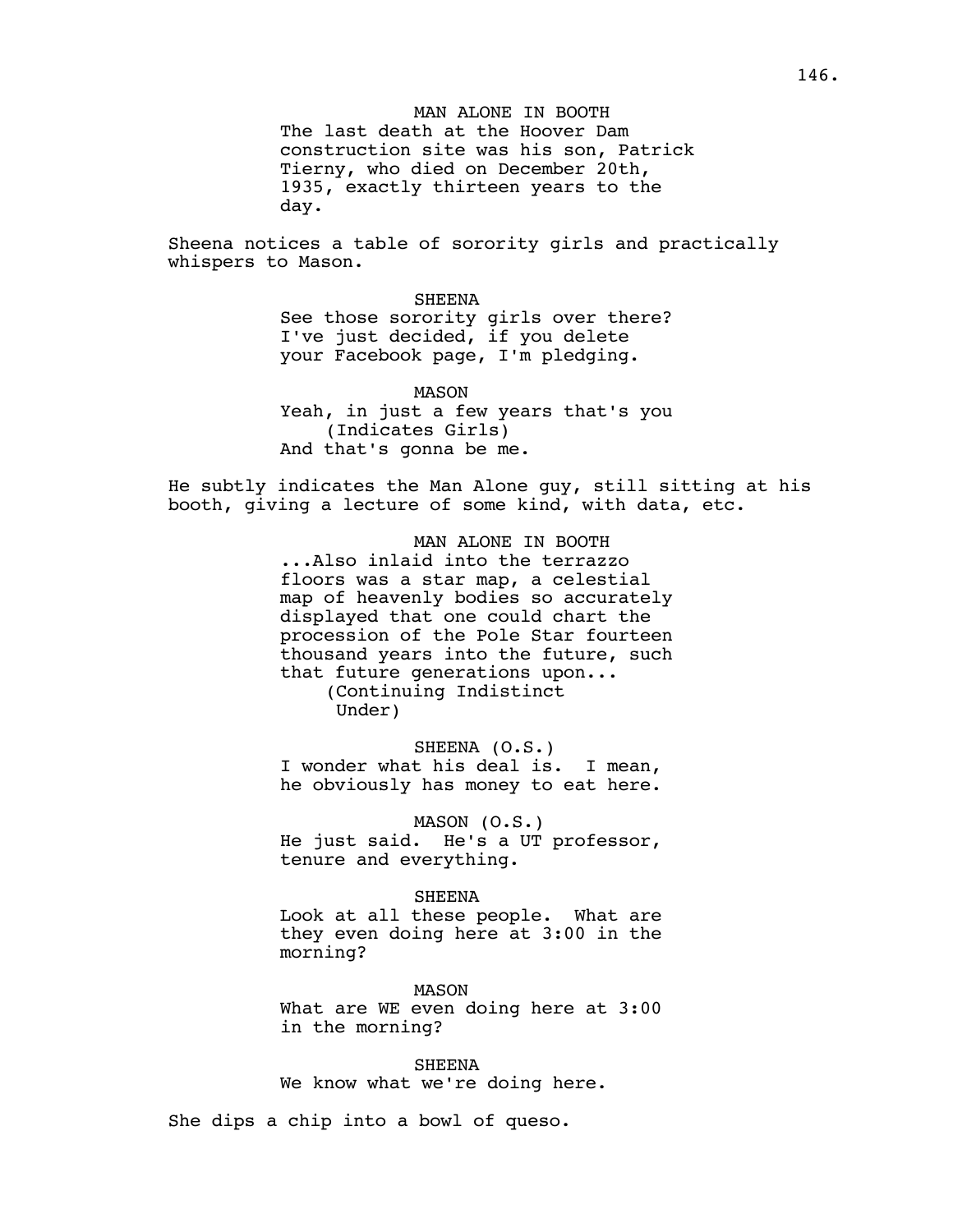SHEENA (CONT'D) Queso. We have a purpose.

MASON

Hell yeah.

## SHEENA

HELL yeah.

## MASON

You know, by, like, next summer this'll just be our lives.

## SHEENA

Mm-hm.

MASON Stayin' out all night and goin' to shows... whatever we want.

SHEENA We ever gonna go to class?

MASON

Sometimes.

SHEENA When it feels right. When the inspiration hits.

MASON

Only then.

A WAITRESS comes by their table.

WAITRESS Anything else?

SHEENA Uhhh... more queso?

# MASON

(nodding) Yeah.

## WAITRESS

Mm-hm.

She leaves, and Mason just takes it all in.

MASON

Ah, Jesus.

SHEENA

What?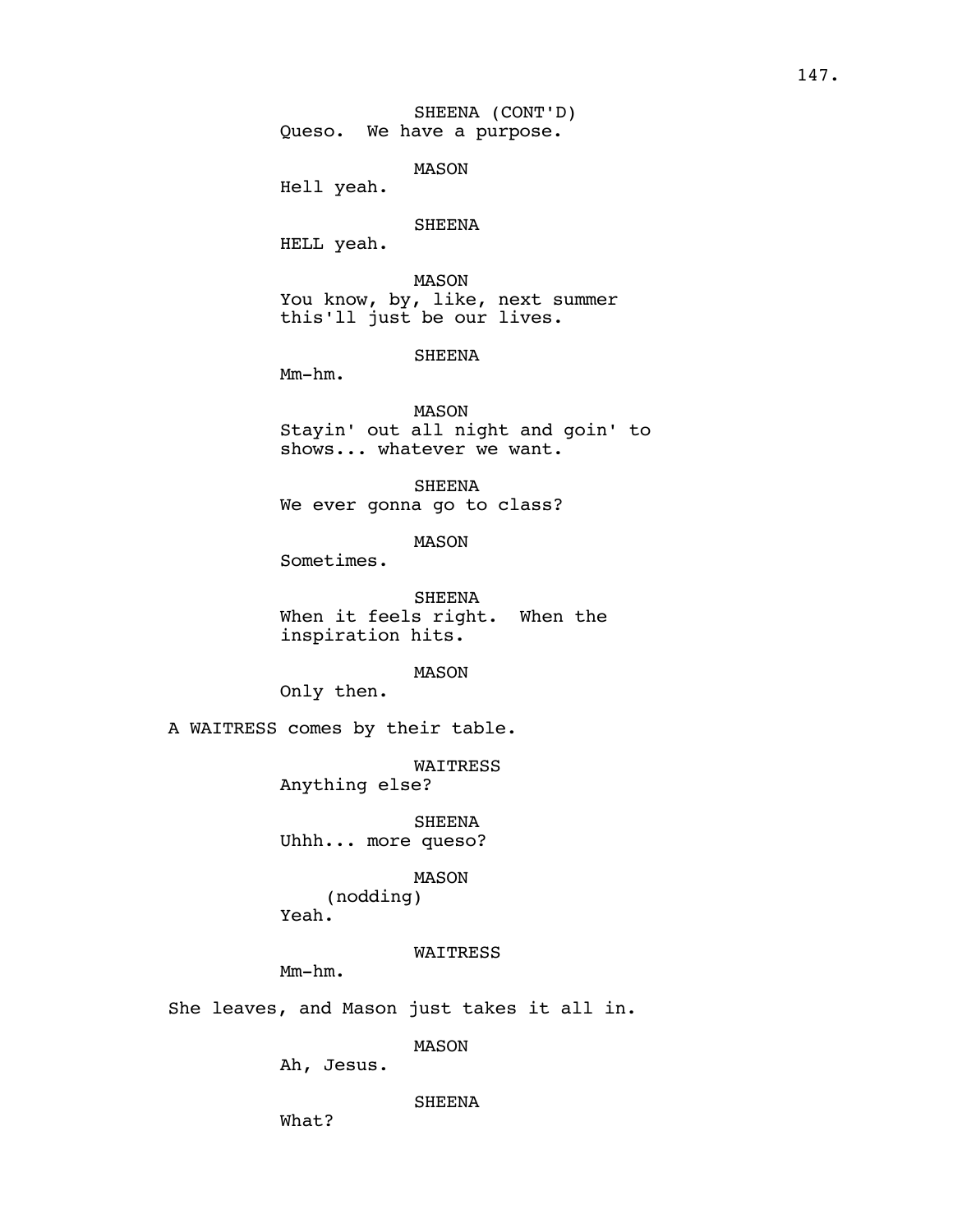## MASON

I don't know, doesn't it all seem a little overwhelming? I mean, college? I mean, I like the idea of being away from home and gaining skills and getting better at photography. I just, I don't know, I'm not counting on it being some big transformative experience.

#### SHEENA

I don't think it's that transformative. I just see it as the next step.

#### MASON

But it's like a pre-ordained slot that's already got your name and number on it. I don't think it's the key to my future. Cause, like, I mean, look at my mom. She got her degree, and got a pretty good job, she can pay her bills...

SHEENA

Well, I like your mom.

#### MASON

Well, I like my mom, too. I just mean, basically, she's still just as fucking confused as I am.

Waitress drops off more queso.

**SHEENA** (to Waitress) Thank you.

### MASON

Thanks.

Mason and Sheena dip chips into the bowl of queso.

EXT. SIDEWALK - NIGHT

Mason and Sheena walk on the sidewalk.

EXT. PARKING GARAGE - SUNRISE

Mason and Sheena walk across a parking garage rooftop.

They watch the sunrise. Mason stands behind her and wraps his arms around her. She turns to him and they kiss.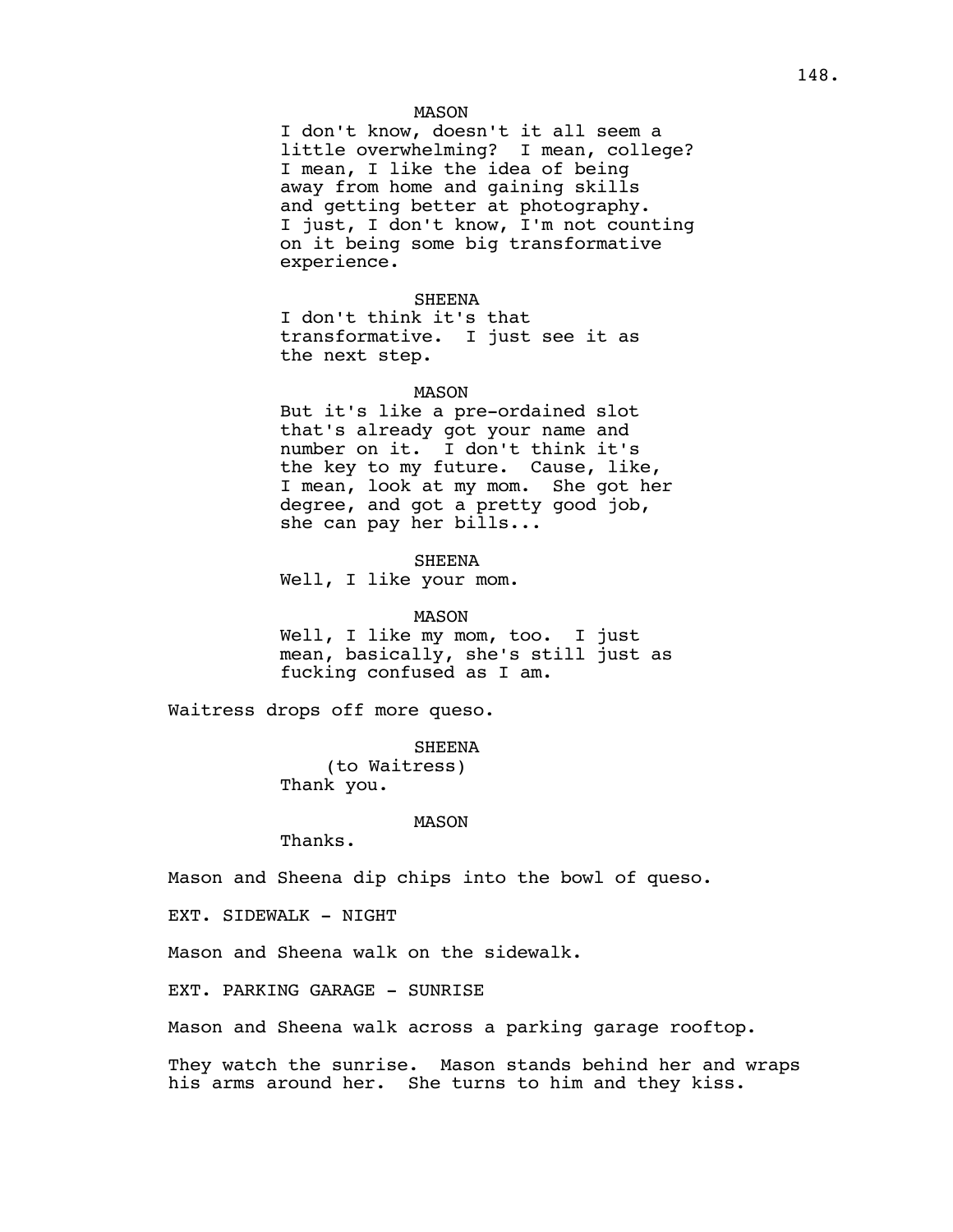## INT. DORM ROOM - DAY

Mason and Sheena lie in bed under the sheets. Sam's roommate comes in.

## ROOMMATE

Hello?

MASON Hey. Um, did uh, did Sam tell you we were gonna stay here?

ROOMMATE

(laughs) Uh -- no.

## MASON

(laughs) Sorry. Um, she uh, she said you were out of town for the weekend.

ROOMMATE Yeah, I was. I just got back. Are you her... brother?

MASON Yeah, I'm, I'm Mason.

Awkward laugh.

ROOMMATE

Right.

MASON Um, this is Sheena.

ROOMMATE

Hello. Uh, great. Alright. I'm... gonna leave my stuff here, if it's okay, and get something to eat and...

MASON

Okay.

ROOMMATE ... I'll just come back in a little bit...

MASON Yeah, yeah we have to, we have to get outta here soon anyway, so...

ROOMMATE Alright. It's nice meeting you.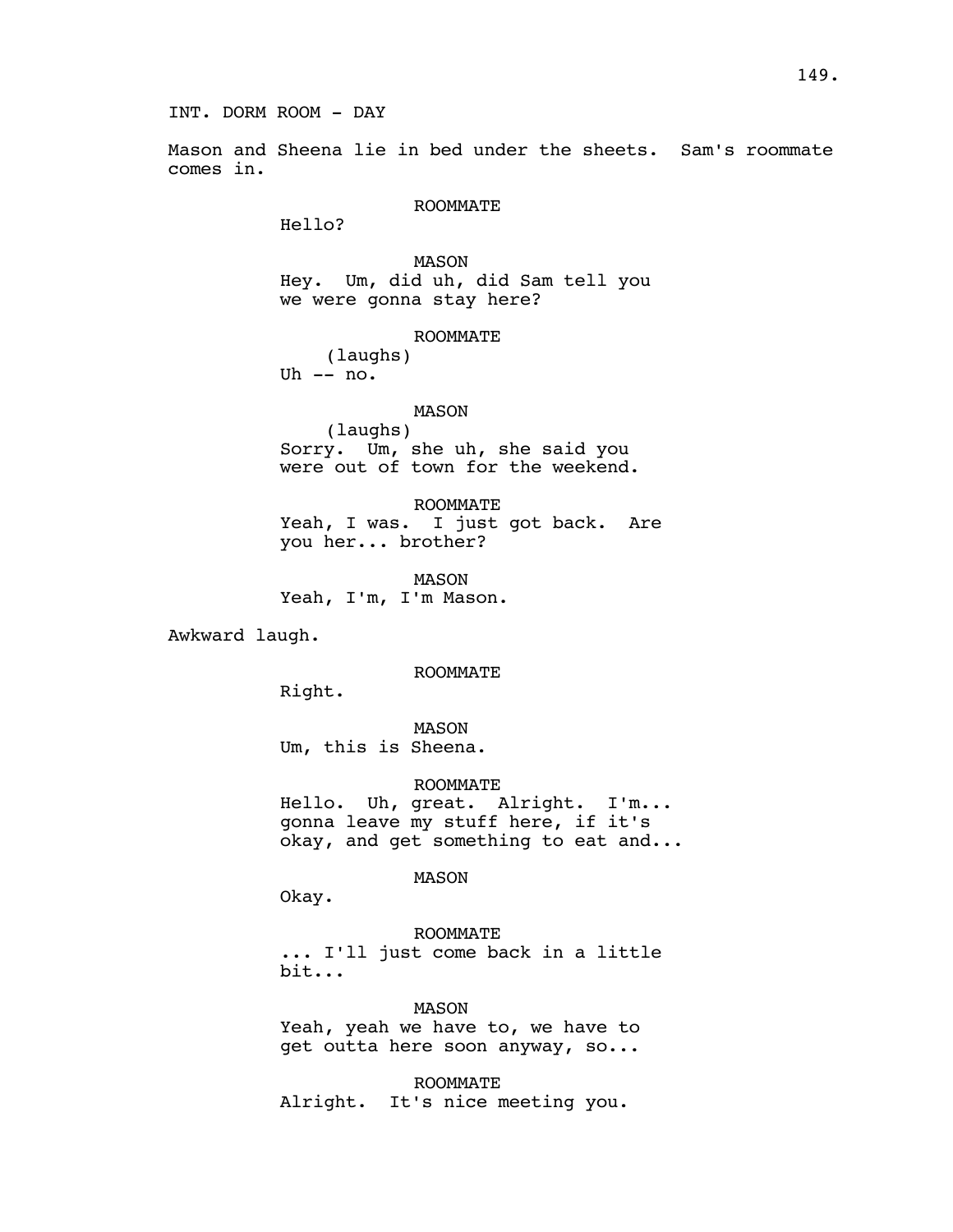She turns to go.

MASON

Yeah. You, too.

SHEENA (under sheet)

Sorry!

The roommate exits. Sheena and Mason hide under the sheets.

MASON That was so awkward.

INT. SCHOOL PHOTO EXHIBIT - DAY

There is an exhibit of various art works set up. Mason enters and walks over to a series of photographs he took of Sheena. He starts to take them down. One of the school's teachers comes over.

> TEACHER Mason... silver medal winner. Congratulations!

> > MASON

Thank you.

TEACHER Heard you got a scholarship.

MASON Yeah. Yeah, every little bit helps, you know.

TEACHER Yeah. When you gonna go out there?

#### MASON

End of the summer I think. You know, work some more before then, try to save up some money, at least.

TEACHER

Yeah, before you have to fend for yourself.

MASON Yeah, yeah, that's the idea.

TEACHER Yeah. Well how're feeling about it?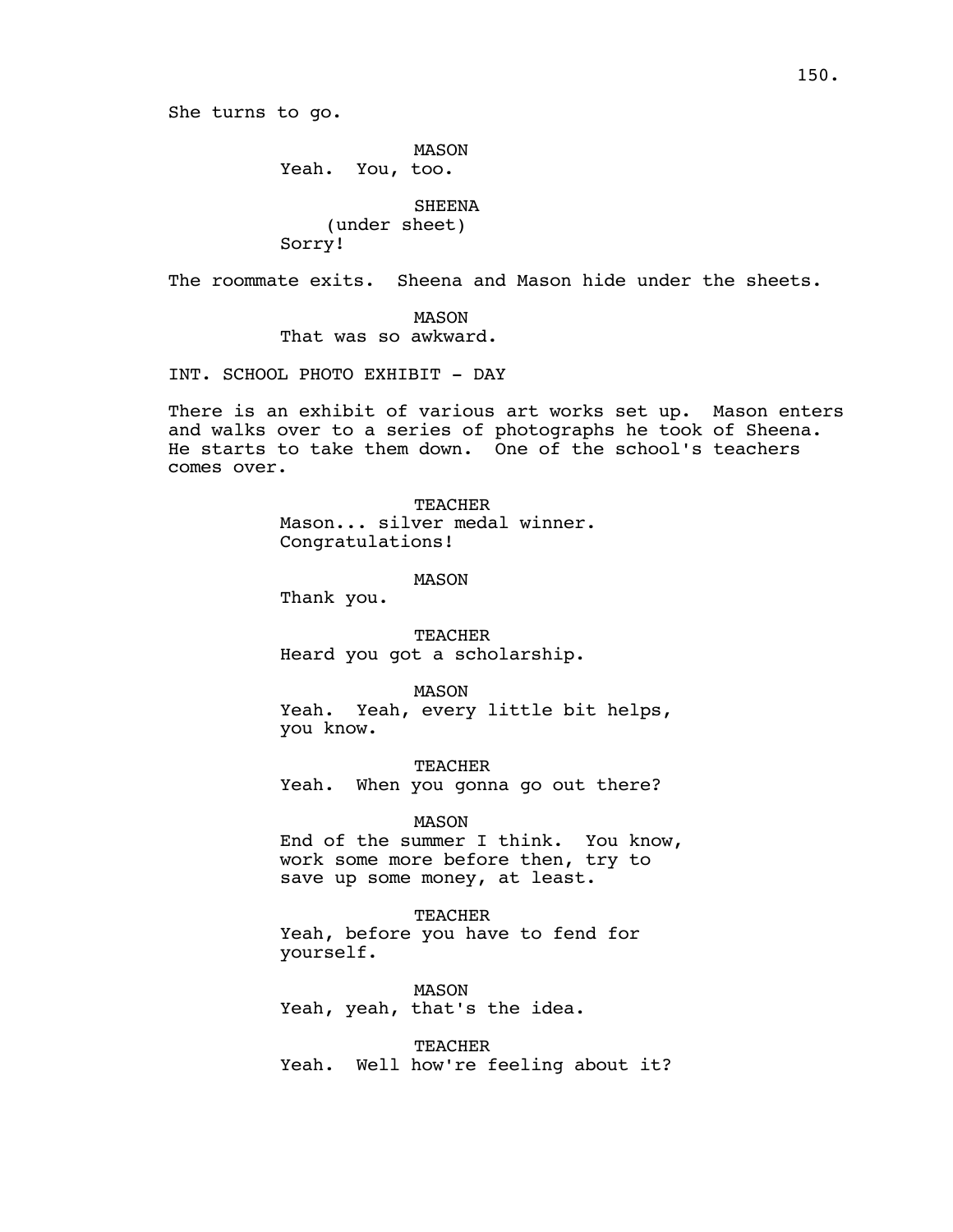MASON

Excited, you know. But kind of halfexcited, half-terrified.

TEACHER Yeah, kind of that voluptuous panic.

MASON

Yeah. Exactly.

## TEACHER

Well, it's gonna be good. It's gonna be crazy good. I liked college a lot better than high school. You kinda find your people in college, you know?

## MASON

Exactly.

TEACHER Well you'll be fine, you've got a good heart. Just follow your heart, yeah?

#### MASON

Thanks.

TEACHER Good luck. Don't forget to floss.

Mason's phone dings. He takes it out.

Cell phone text message graphic:

Mason - Can't, I'll just see you tomorrow. Sheena - What's your deal? Meet me at the tree.

EXT. HIGH SCHOOL - DAY

Sheena and Mason are sitting on bleachers outside the school, under a tree overlooking a practice field. They are in midargument.

> SHEENA I just don't get why you're being so fucking childish.

MASON I'm not being childish. You're the one who made it into this big thing by telling everyone.

SHEENA I haven't told anyone.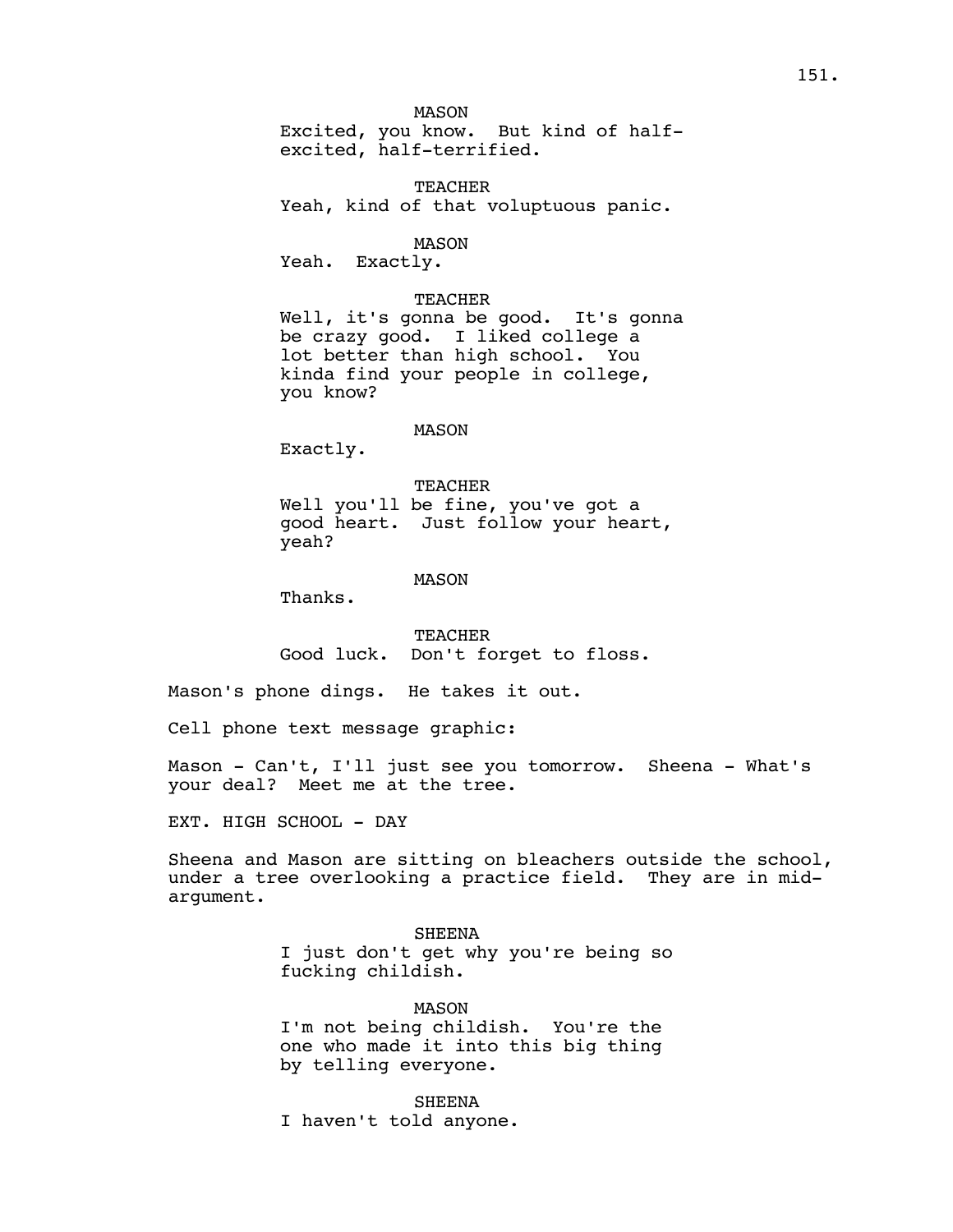## MASON

So Cynthia just magically knows you're going to the prom with this loser even though you're not dating him anymore?

SHEENA She's my best friend.

MASON

Well, your best friend has a big fucking mouth.

SHEENA

Take it up with her, then.

### MASON

Why don't you just tell Miss Fuckin' Rubber Jaws she can keep on talking as long as she includes the truth, which is that we wouldn't be having this conversation if your college boyfriend weren't out of town this weekend.

#### SHEENA

You had already bought the tickets. It's just prom, it's not like it matters. I'm just tryin' to be friends with you.

## MASON

Now it's just humiliating. I can't... I can't do that.

SHEENA

Mister I-Don't-Care-What-Anyone-Else-Thinks-Of-Me.

### MASON

Fuck anyone else. I care what I think of me. Which isn't much right now. King of the Pity Prom.

SHEENA Fine. We're not going.

#### MASON

Great.

A long pause.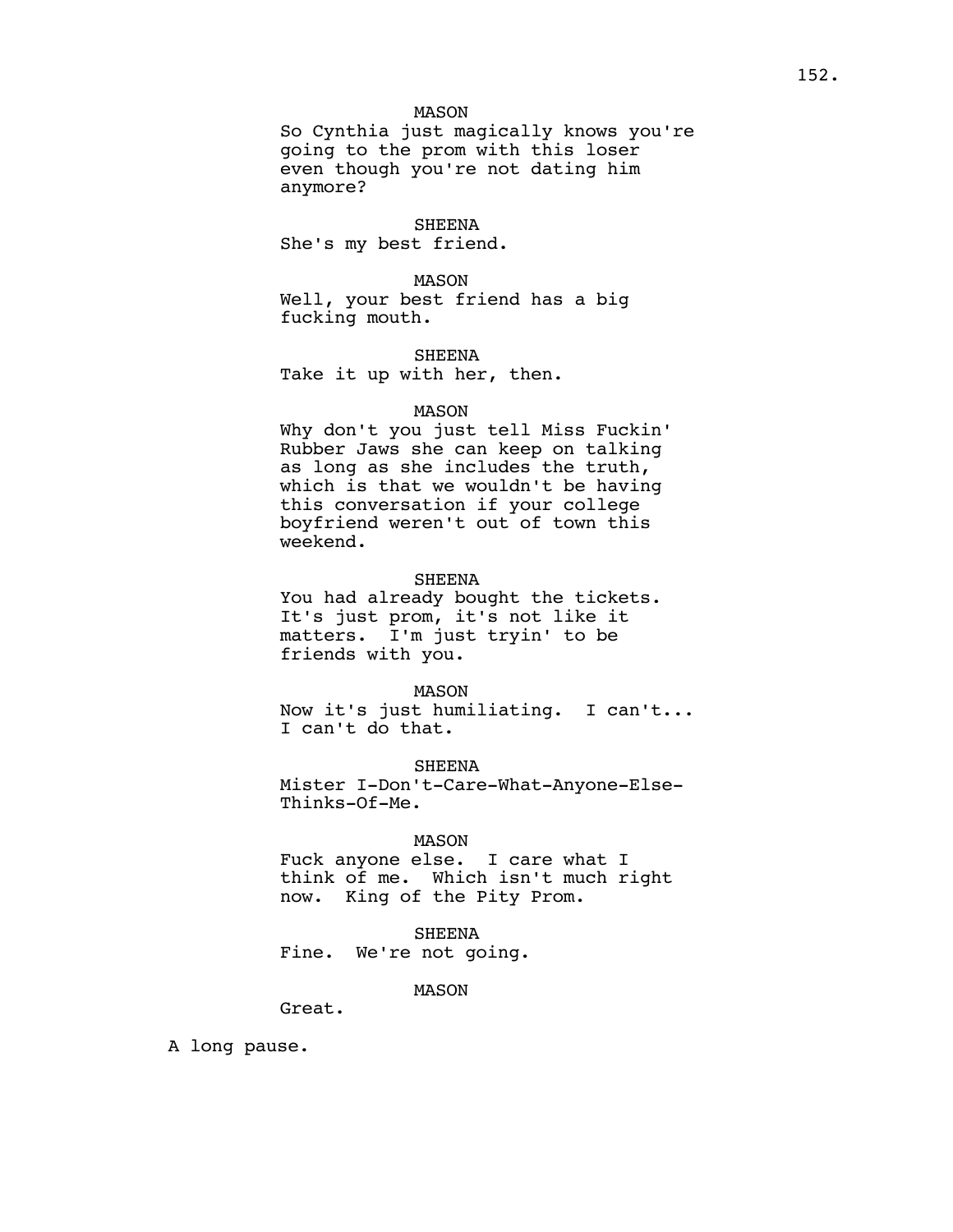## SHEENA

Why are we even... I mean, we both knew this was coming. I'm just the one who did something about it.

MASON Yeah, fucking some college guy...

#### SHEENA

Oh, fuck you! (a beat) I don't regret anything.

MASON

(Bitter Laugh) Of course you don't.

#### SHEENA

You know, it's actually kind of a relief not to have to be around someone who's so gloomy all the time. The world's not so horrible. Not everything's some big conspiracy against humanity.

#### MASON (O.S.)

It's great that you can think that way. And you know, I'm sure dating a jock really helps to clear the mind.

#### SHEENA

He's not a jock, okay? He just happens to be on the lacrosse team. We're all going to other schools next year anyway, it's not some super serious relationship.

MASON Great. I feel so much better now.

**SHEENA** We're just having fun.

MASON I bet he's having fun.

## SHEENA

Grow up, Mason.

#### MASON

It's not like I haven't been with anyone else.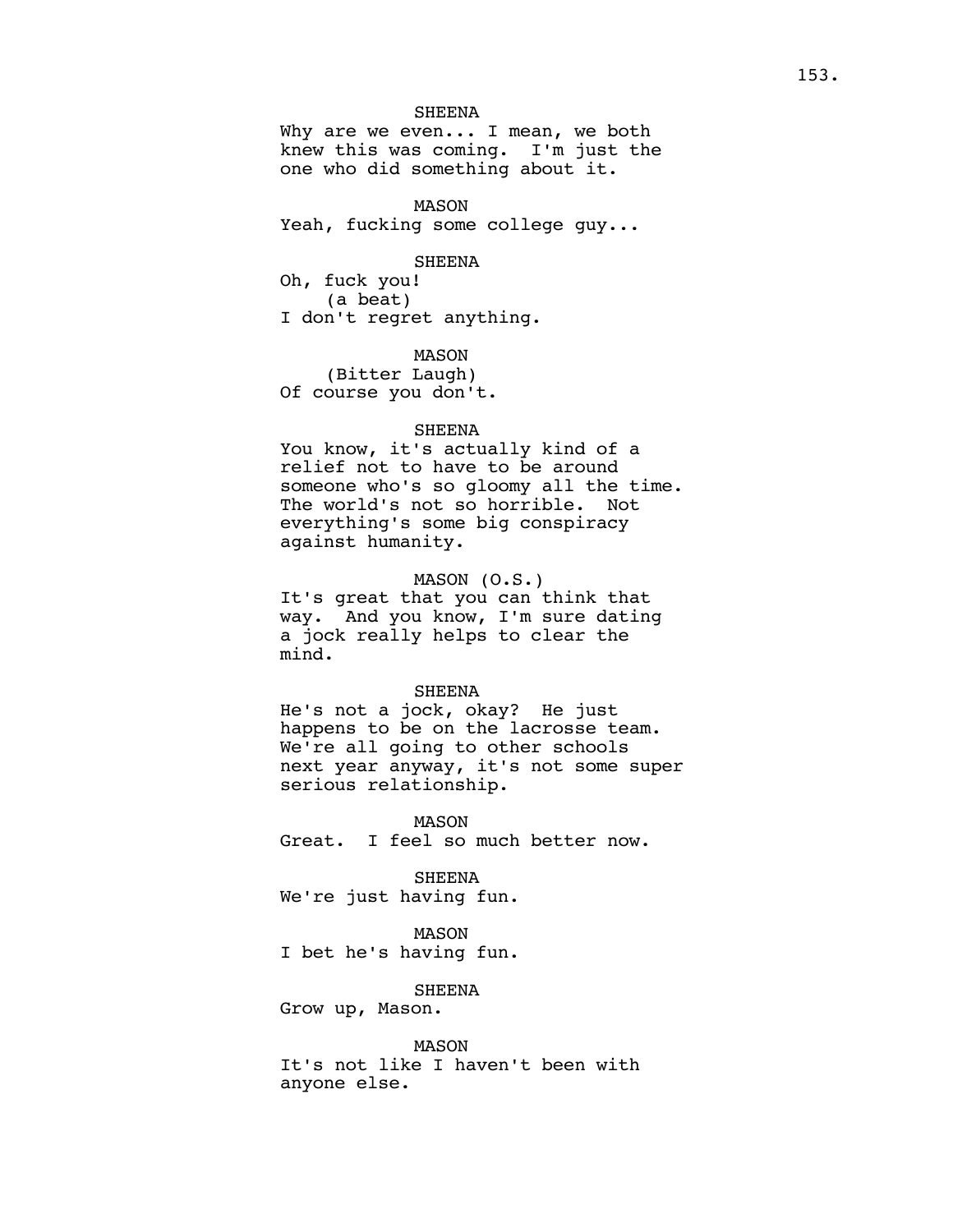SHEENA

Who?

MASON What do you care?

SHEENA

Who?

MASON Does it matter?

SHEENA You're the one who brought it up.

A pause.

SHEENA (CONT'D) This is pointless.

She gets up and starts to walk away.

SHEENA (CONT'D) Now you're just trying to be an asshole.

EXT./INT. NICK'S CAR

Nick drives Mason home from graduation.

NICK

Holy Crap, I would rather have my balls clawed off than ever sit through anything like that ever again!

MASON Well, we never, ever have to.

NICK Oh my god, thank you.

MASON

Gimme that.

Nick hands him a flask.

NICK

Dude, it's all you. Drink up. So you coming out with me tonight, brother? Should be some pretty awesome stuff happening.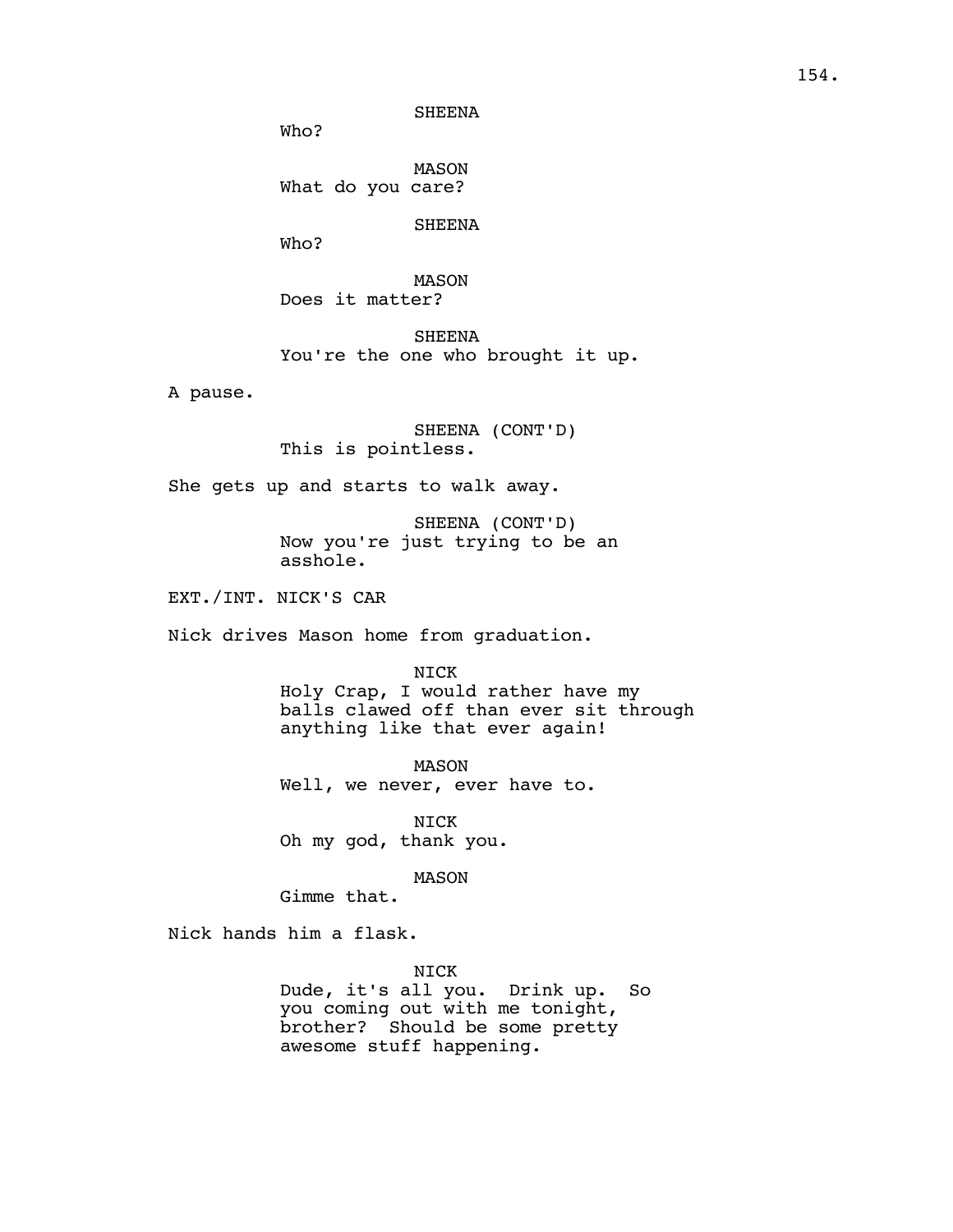MASON Naw, dude, I'm goin' to this like, show with my dad in Austin. His friend's playing.

NICK

Gosh, have fun with that, I guess.

Nick pulls into Mason's driveway and parks.

## MASON

Fuck, there's so many cars here. I don't wanna go in there.

NICK (sarcastic) Dude, you will have so much fun. Your family loves you. You'll have a swell time.

MASON Fuck you. You're coming in with me.

NICK Oh, no. Shit no. No.

MASON Yes! Yes, you are. My mom loves you. You have to say hi.

NICK

Just --

MASON Do you want to hurt her feelings?

NICK

Mm-mm. (Shakes head slightly)

MASON Well then, let's go get 'em.

### NICK

Just for a second. Just a second, seriously.

Nick "tests" his breath in his hand. They get out of the car.

INT. MOM'S HOUSE - GRADUATION PARTY - DAY

Family and friends chit chat throughout the house. Mom prepares snacks, while Dad and Annie talk with UNCLE STEVE.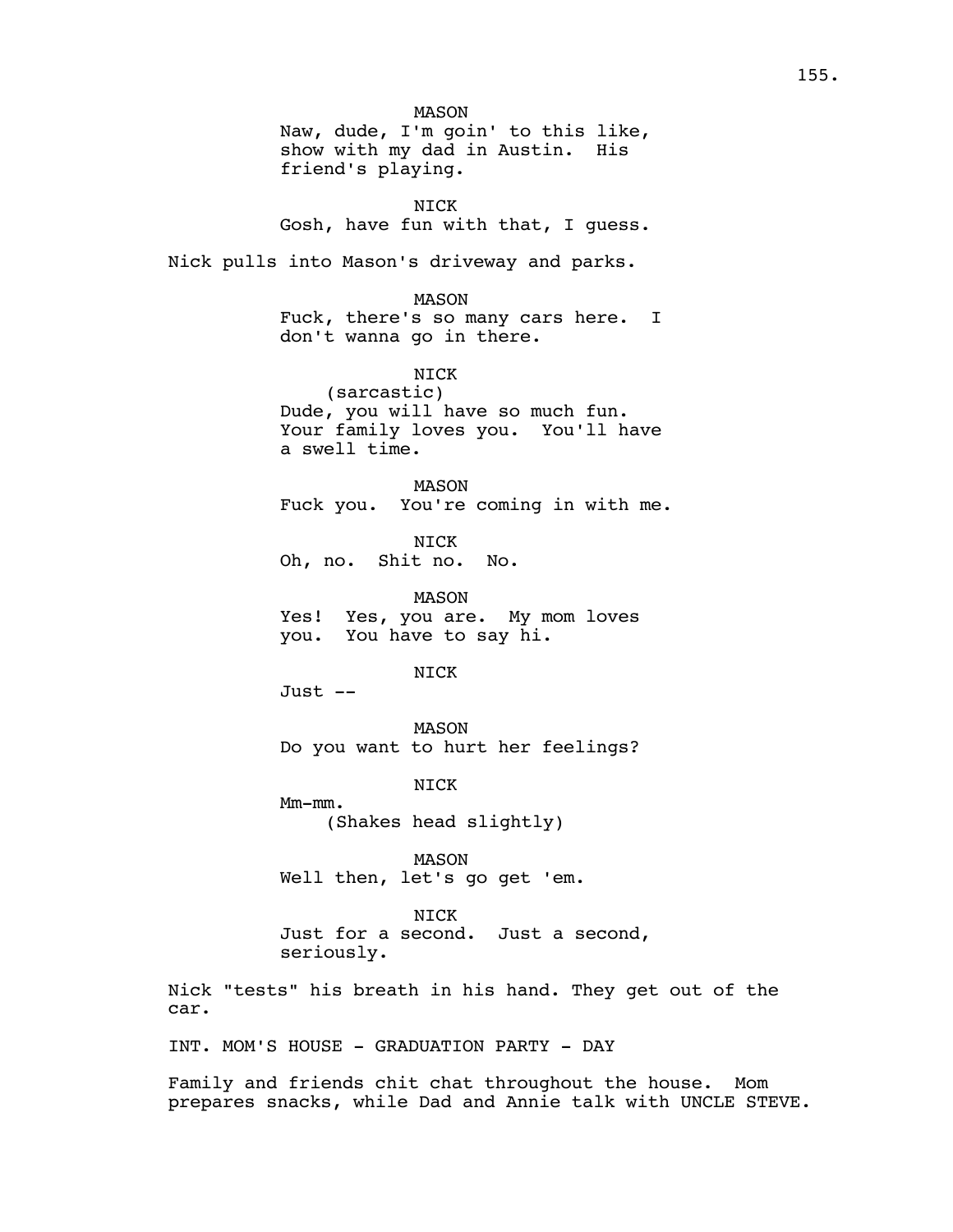UNCLE STEVE You know you're in sort of in enemy territory here. DAD (laughing) We're aware. INT. KITCHEN - GRADUATION PARTY - CONTINUOUS Cake graphic: "Congratulations Mason!" Olivia and Carol prep food. Nick and Mason come in the front door. INT. LIVING ROOM - GRADUATION PARTY - CONTINUOUS DAD Uh, look who's here! ALL (cheer, applause) ...Whooo! MOM Hey! She hugs Mason. UNCLE STEVE Get a job! Mason takes off his graduation cap. MOM No-no-no-no, wait. We're gonna take pictures. Put it back on. (To Carol) Hey, can you get a camera? (To Nick) Hey Nick! Grandma comes over and hugs Mason. GRANDMA Oh! Back on. Oh... Congratulations, baby. (to Nick) I don't know you, but congratulations! She hugs him too. GRANDMA (CONT'D) Oh, pictures, pictures, Carol.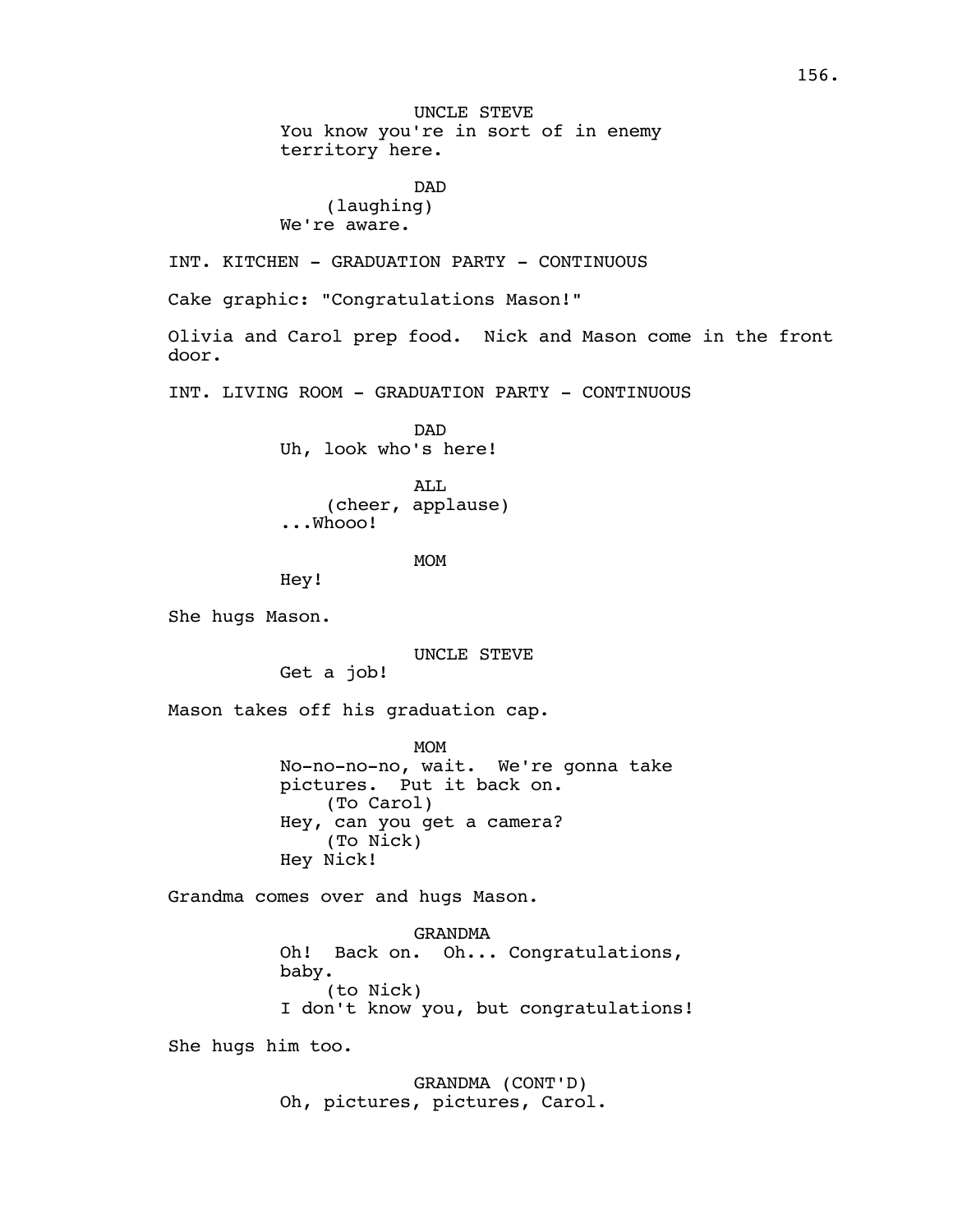$MOM$   $(O.S.)$ Quick, put your hat on.

CAROL Alright, look here...

They pose and Carol takes the picture with a phone.

MOM

Smile.

CAROL Here we go. Oh, that's a good one. And... good! Got it.

GRANDMA (O.S.) Oh, we need -- Sam, where are you? Samantha!

MOM

Sam!

GRANDMA And where's Mason senior? I'm feeling generous. (to Dad) Come here.

Another picture is taken.

CAROL Great. And... beautiful! I'll email these to everyone.

Uncle Steve stands up and points his finger at Dad.

DAD (to Uncle Steve) No, don't even start, don't start, don't start.

INT. LIVING ROOM - GRADUATION PARTY - CONTINUOUS

The guests help themselves to the array of dishes and appetizers on the table. Buffet style. Mason drifts into a conversation with Carol and her daughter Abbey.

> MASON Can't believe you guys came all this way. It means a lot to me.

CAROL. We wouldn't have missed it for anything! I'm so proud of you. (MORE)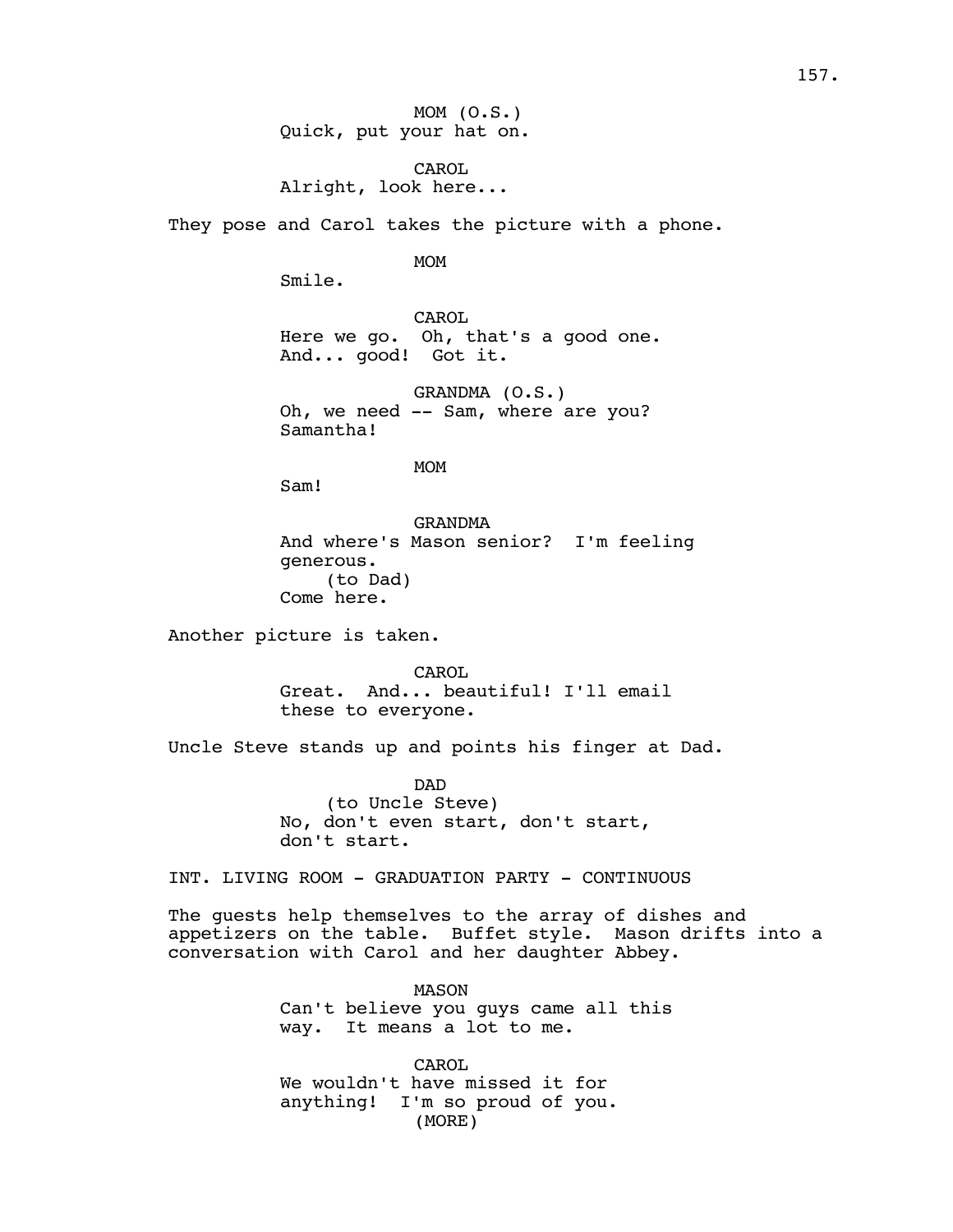CAROL (CONT'D) Congratulations. I'm really sorry that Lee couldn't be here. He's on his Senior Trip.

MASON No, no. Tell him I said hi.

CAROL

I will.

SAMANTHA Abby, I didn't even recognize you. How old are you now?

ABBY

I'm thirteen.

#### SAMANTHA

Wow.

Mason's boss, Mr. Wood, enters.

INT. KITCHEN - GRADUATION PARTY - CONTINUOUS

Across the room, Professor Douglas has her ever-present wine glass.

> PROFESSOR DOUGLAS (Pouring wine) Alright, let's top her off. You want some, doll?

WOMAN AT PARTY Um... Sure, whatever. Yeah, totally.

PROFESSOR DOUGLAS Yeah, sure why not.

> MR. WOOD (To Mason)

I got you something.

MASON

What is it?

MR. WOOD That is a savings bond. That is worth something. It's better than money - you'd just spend that.

MASON

Yeah.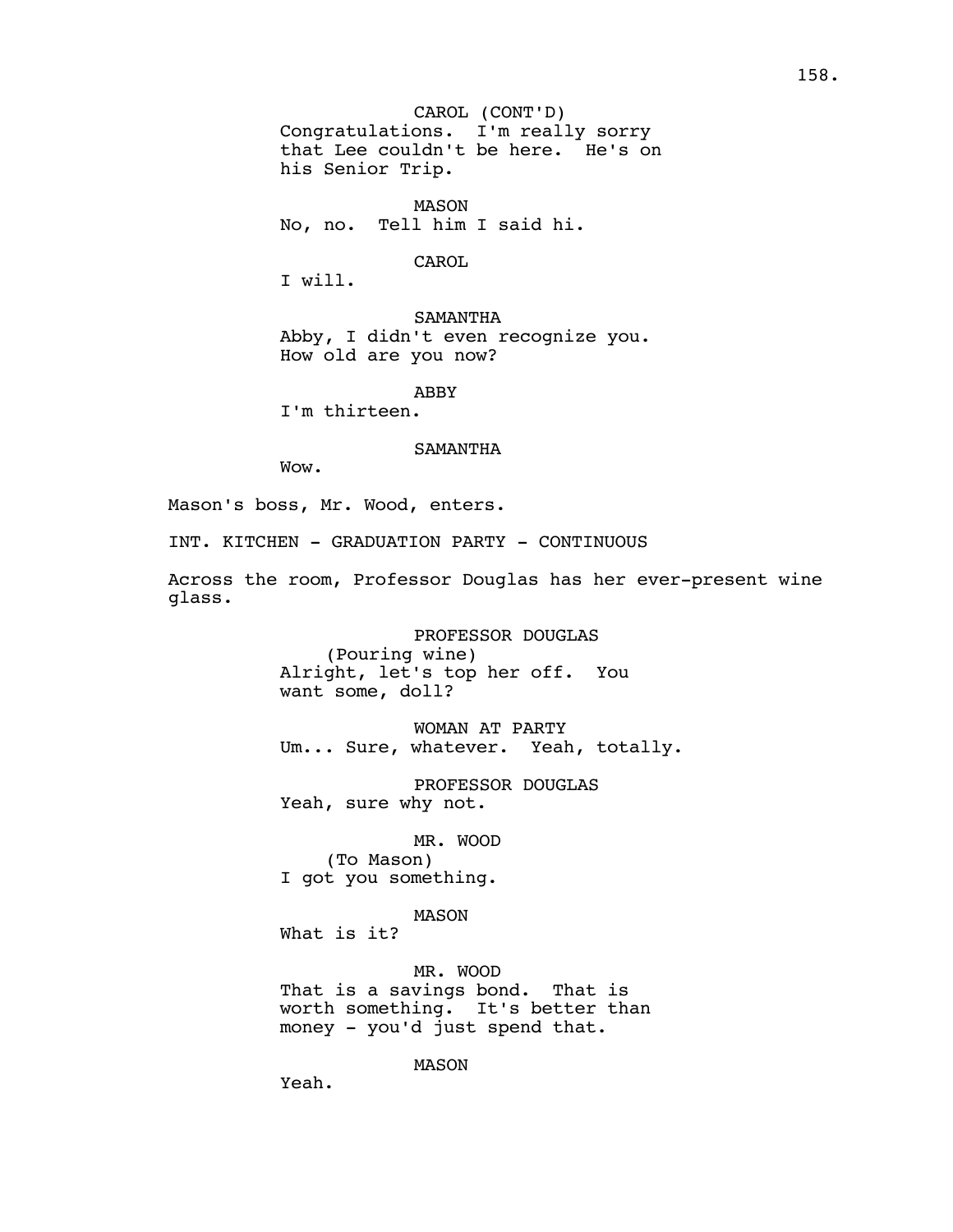MASON Yeah, yeah. That's her.

MR. WOOD

Wow.

One of the little cousins drops fruit.

UNCLE STEVE It'll be -- three second rule. Put it on your plate.

WOMAN AT PARTY (laughing) Such a good dad. Really.

UNCLE STEVE I know, I'm trying to help.

 $MOM (O.S.)$ Come here, you guys. I want to make a little toast to Mason.

She holds up her glass of wine.

GUESTS (reacting) Whoo! Yeah! Alright!

MOM

Now Mason, I know you really didn't want to have a party today but... we did.

Laughter.

### MOM (CONT'D)

And you only graduate high school once in your life... So I want to celebrate you and this next phase. And you're going to learn so much in college. You're going to have so much fun. You're going to have inspiring teachers. You're going to learn more about your art. I love you babe. I'm so proud of you... To Mason.

ALL.

(MORE)

To Mason!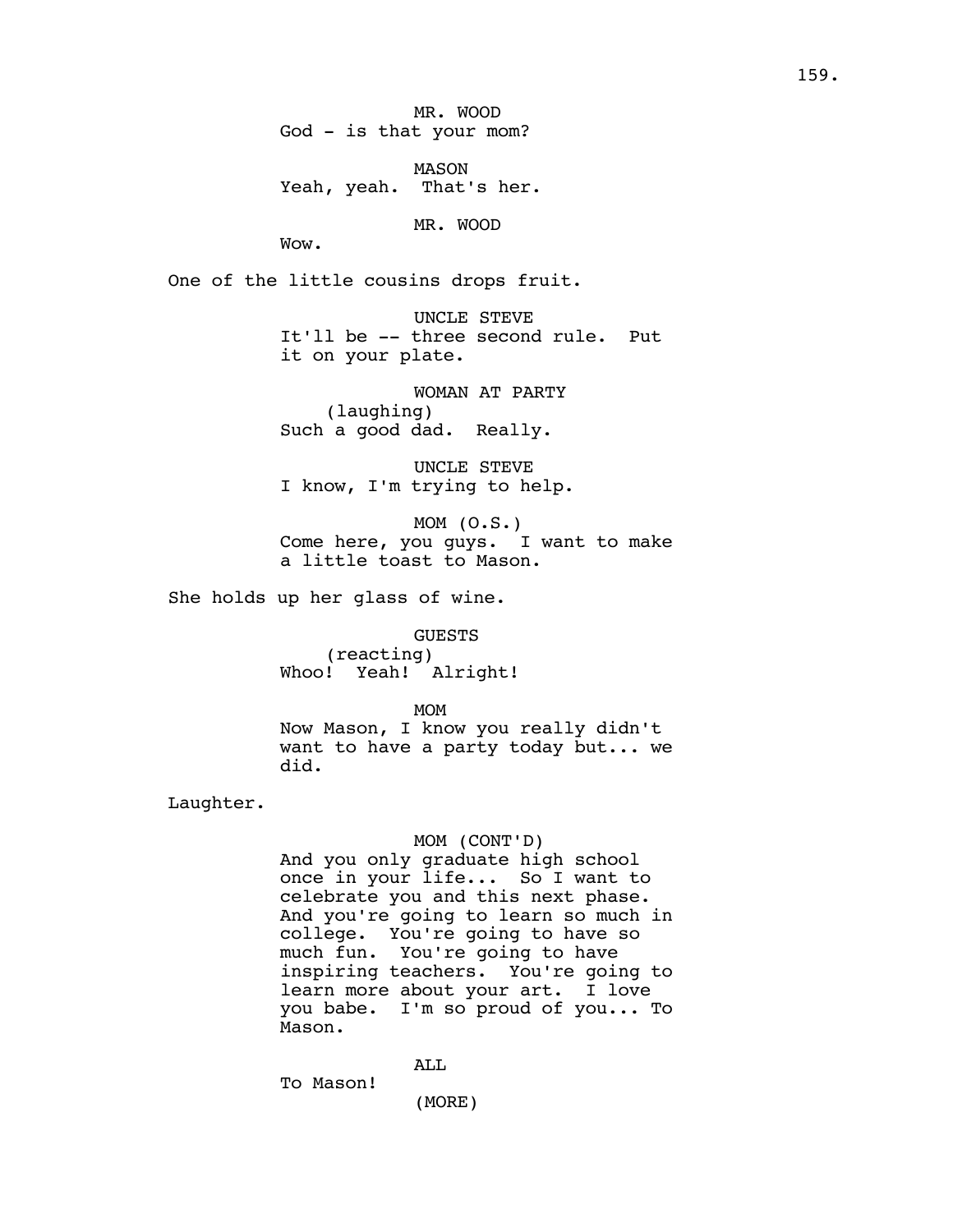ALL (CONT'D) (indistinguishable chatter) Hear! Hear!

UNCLE STEVE (to Dad) Alright, you're up, kid.

DAD

Oh, uh... Alright, uh, well... Mason, I'll make a toast to the future. To your future. You know, it's been a little sketchy this... end of the school year here, trying to figure out what school to go to. Mason told me that, uh, he wanted...to get as far away from home as possible. But still honor our agreement that we pay in-state tuition, which I do appreciate. He's a prudent man, and uh, he's going to have a great future. So, here's to you buddy.

GUESTS

(reacting) Whoo! Future!

DAD Congratulations.

UNCLE STEVE<br>Mason Junior! High scho High school graduate, eighteen and straight! Ha-ha-ha!

Dad subtly puts his hand over his brother's mouth and pats his chest.

DAD

Alright, that's enough. Just ignore him. My brother needs to learn to pace himself.

### MR. WOOD

Well, I've not known you as long as everybody here, but uh, since I have known you, you've grown a lot. And uh, I don't know, I'm proud of you. So if this photography thing doesn't work out, you know you always got a job. Lose that earring. But, uh, you know, maybe I can get you in front of house. Alright, to you buddy!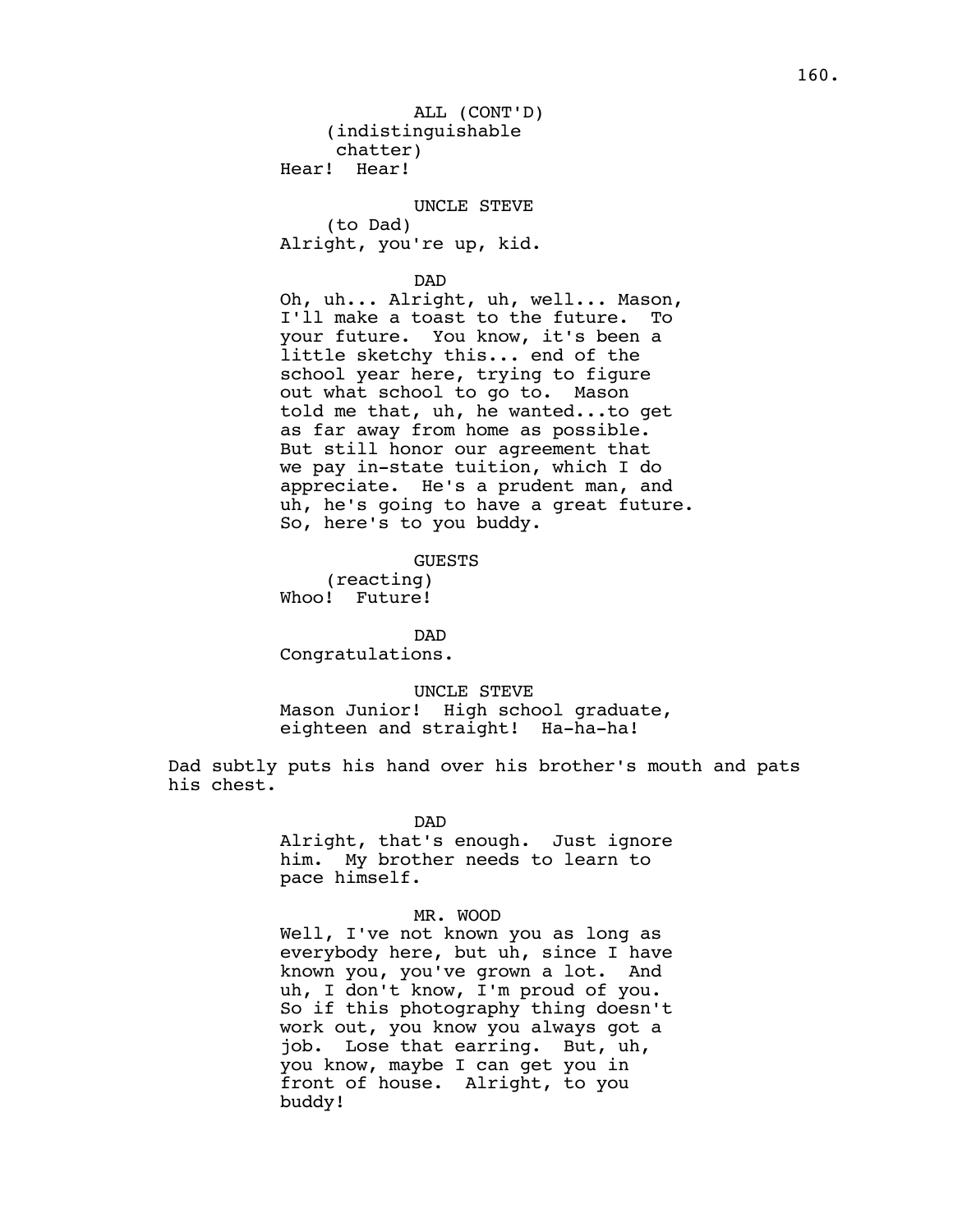MOM Sam, say something!

DAD (O.S.) Come on, Samantha.

GRANDMA Come on, darlin'.

SAMANTHA (hesitating) Good luck?

Mom and Mason embrace. A little later, Professor Douglas has Mason cornered.

> PROFESSOR DOUGLAS So you broke up with your girlfriend?

MASON Yeah, yeah, just recently.

PROFESSOR DOUGLAS What was her name?

MASON

Sheena.

PROFESSOR DOUGLAS Sheena. She's... gonna go to college with you?

MASON

No.

PROFESSOR DOUGLAS

No, oh.

MASON She's staying in this part of Texas.

PROFESSOR DOUGLAS Oh, okay. You need a ride to college?

INT. LIVING ROOM - GRADUATION PARTY - CONTINUOUS Dad and Annie talk to Grandma.

> GRANDMA I just wanted to say hello before you got out of here. I haven't gotten a chance --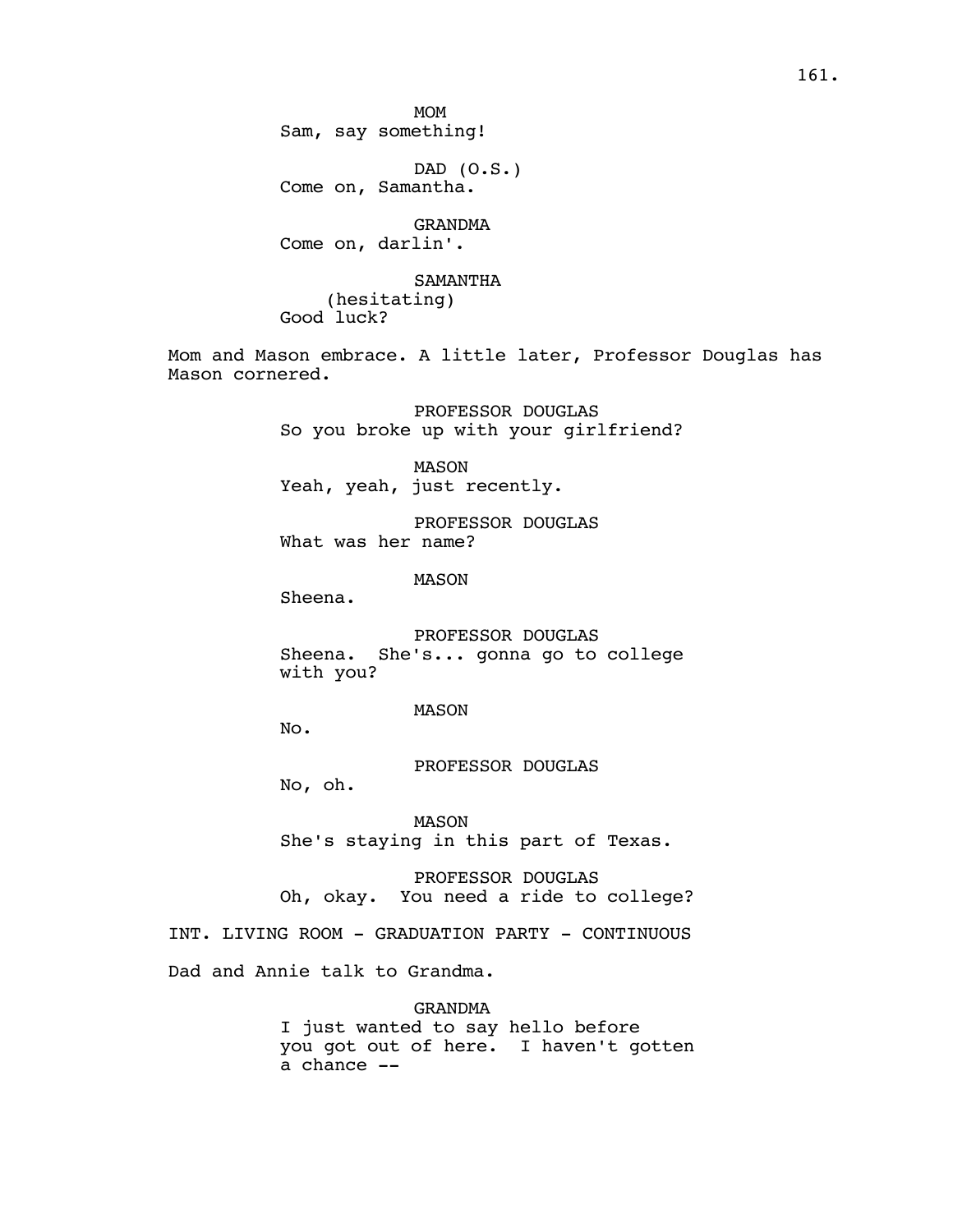DAD You guys met before, haven't you? Annie, Catherine... ANNIE Yeah, yeah, we met at uh-- GRANDMA Sam's graduation. DAD Oh yeah. ANNIE Yes, that's right. GRANDMA And with your little one. Where is he? ANNIE Oh, he's at home. DAD Yeah, yeah. Remember, he was such a pain at Sam's thing that, you know... GRANDMA Oh, I would love to see him. ANNIE Well, we have a special weekend this weekend, so... GRANDMA I'm so glad you found her. I really am. (to Annie) You, you've got him at a good time, I think. ANNIE I think so, too. GRANDMA Yeah. It's good to see you two. DAD Nice to see you, too, Catherine. GRANDMA I'm so proud of your boy.

DAD Yeah, yeah we all are.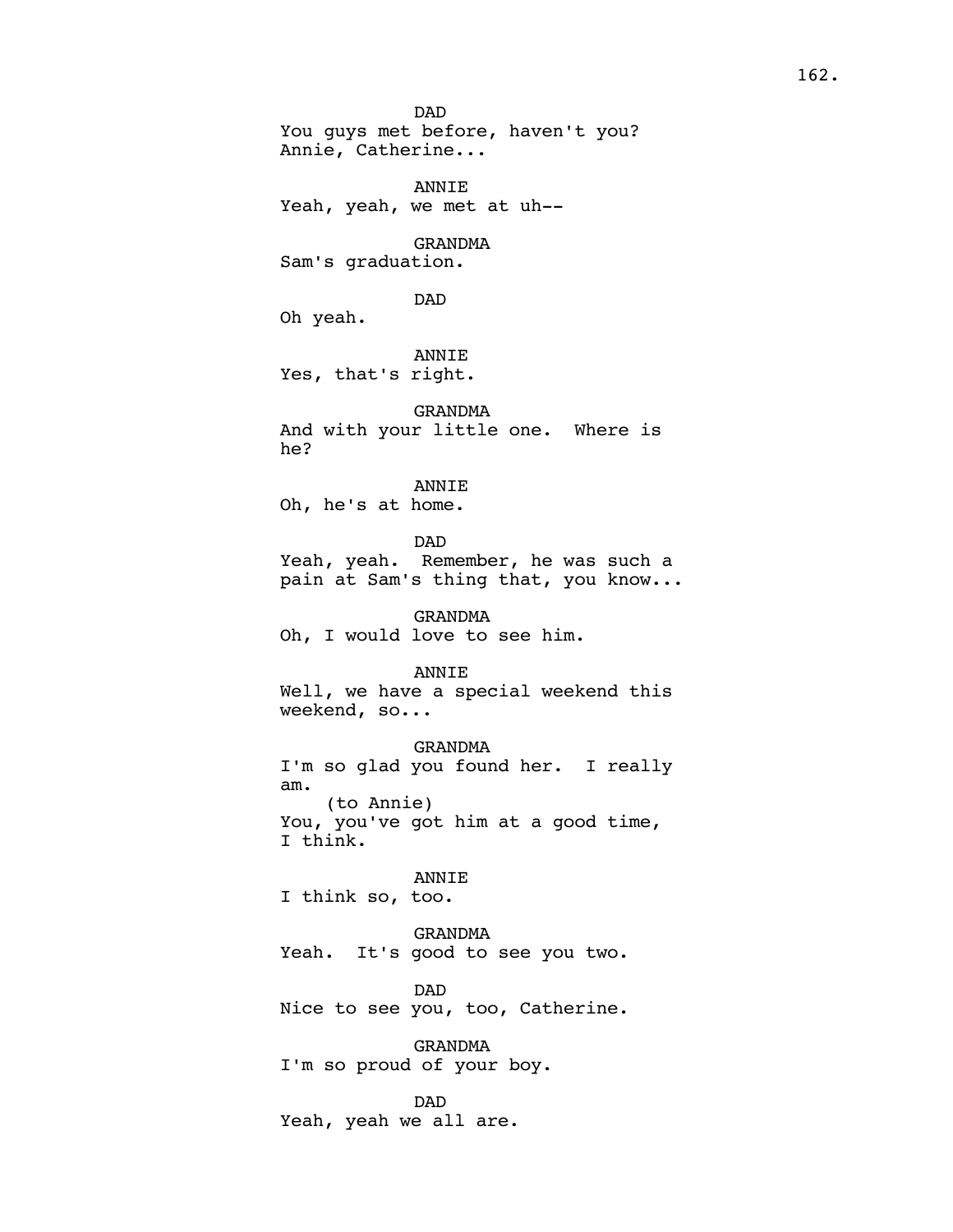Grandma walks off. Dad whispers to Annie.

DAD (CONT'D) If you think she's a bitch now, you should have seen her fucking twenty years ago.

They laugh.

INT. DEN - GRADUATION PARTY - CONTINUOUS

Later, Uncle Steve, Dad, and Mason have a manly discussion.

UNCLE STEVE You got to remember, you're going to college, though, alright? And if you're anything like me or your old man, you're gonna be pulling down some serious wool. You're gonna be tapping some masterful gap.

DAD

Steven...

UNCLE STEVE

You're gonna be doing some good work out there. Think about it, awful lot of flowers in that bouquet. But, you gotta do me a favor. You're going to be vulnerable this summer, alright. Remember to use protection during breakup sex.

He puts his hand on Dad.

UNCLE STEVE (CONT'D) This guy knows exactly of which I speak. Look what happened to him. Viola'.

Uncle Steve gestures to Mason.

DAD

Steven...

UNCLE STEVE (laughing) Cheers.

DAD It's not that simple.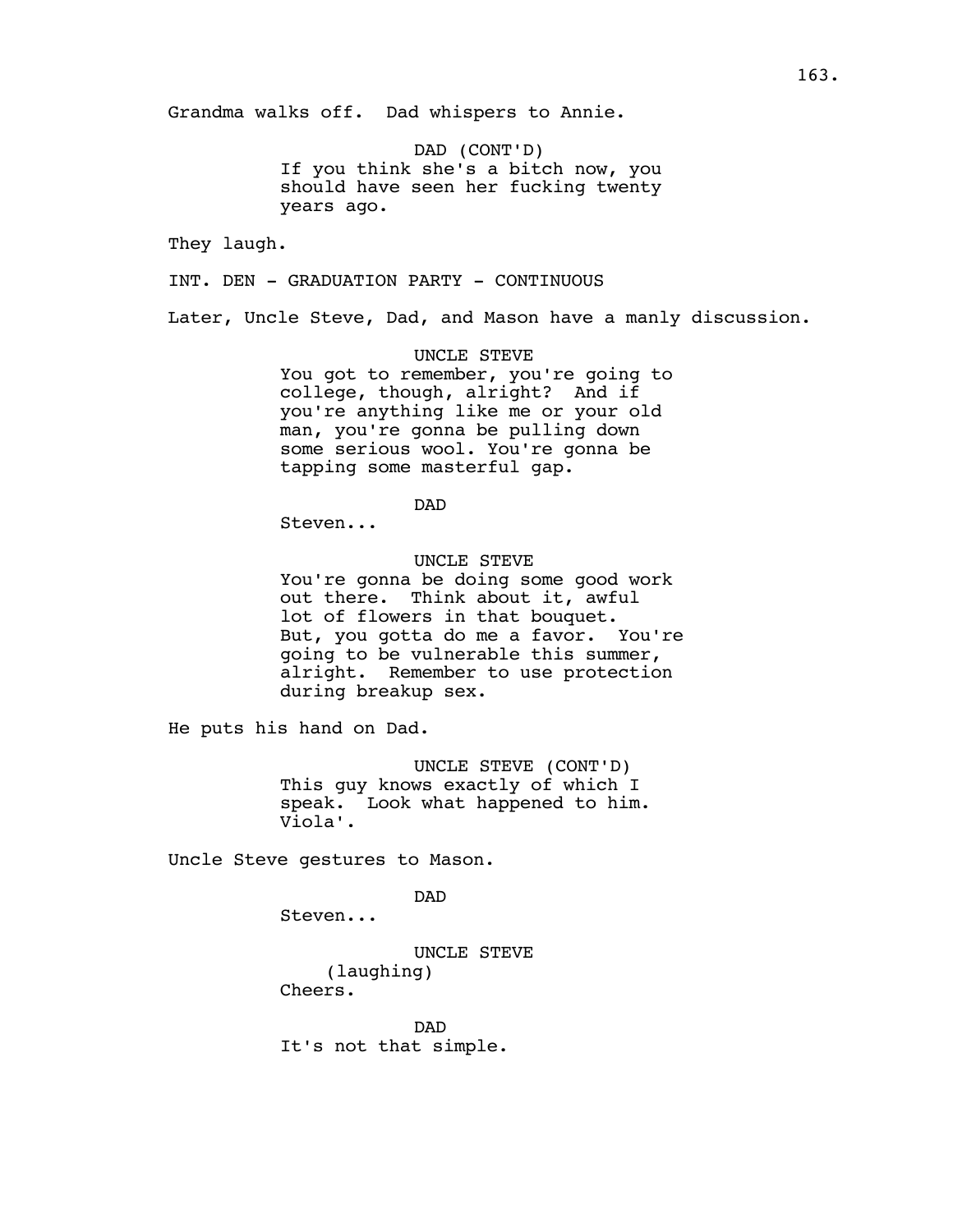UNCLE STEVE (chanting) Four more years. Four more years. I'm just saying.

INT. KITCHEN - GRADUATION PARTY - CONTINUOUS

Later Dad enters the kitchen where Mom happens to be.

DAD

Do y'all recycle? Should I --

MOM

I have one started there.

DAD

Oh, yeah, right. Okay, great. Okay. Am I, uh, am I your only ex at this party?

MOM

Yes, but I'm not your only wife here, though.

DAD

Yeah.

MOM Can you believe they're both out of high school?

DAD

No. No, I can't. (a beat) You did a great job with both of them, by the way.

MOM Thanks for saying that. I never thought I'd hear you say that.

DAD Well, it's true. Thank you.

MOM

And you're doing it all over again, huh?

DAD

I know, I know, right? It's gonna be uh, fifteen years till I have an empty nest. But hey, I'd love to pitch in, help with this, if I could. (MORE)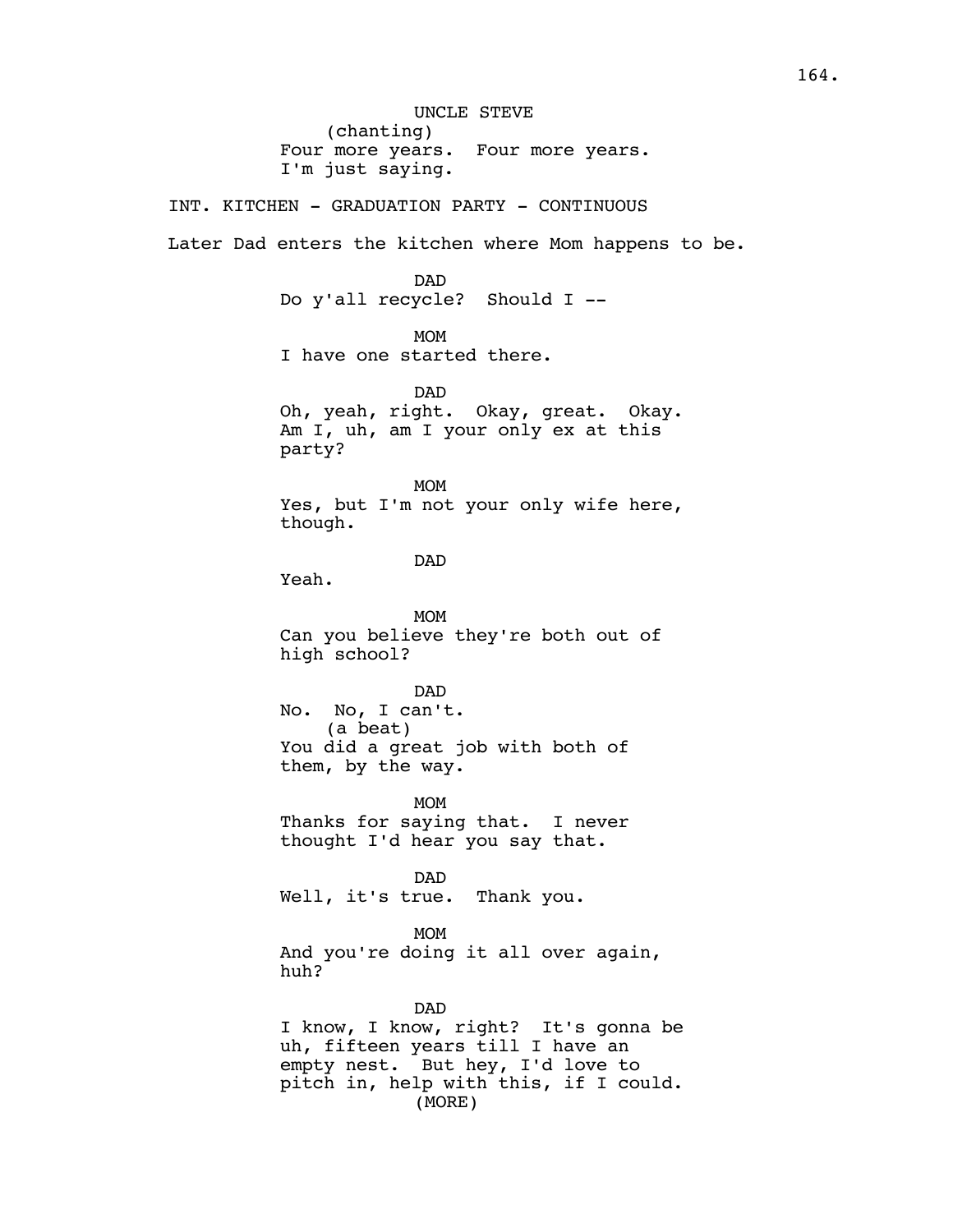DAD (CONT'D) I mean, it's so great that you did this. I was just going to give you a little. I'd appreciate it if I could.

He pulls out his wallet.

## MOM

Sure. Yeah.

DAD Yeah. But I don't have any cash. It's in Annie's purse. I'll be right back.

INT. ANTONE'S - EVENING

Mason and Dad are wandering through the green room area while the band is doing a sound check.

> DAD ...So it sucks. I mean, the guy's a college lacrosse player. I mean, what are you gonna do?

MASON She didn't even like sports.

An iced-down bucket of drinks beckons.

DAD You want a beer?

MASON No, that's alright.

DAD You can have one.

MASON

It's okay.

They continue their conversation out of the green room to a little area overlooking the stage.

> DAD Yeah, well, for what it's worth, we've all been through the exact same thing, at one point or another.

MASON It's not the same, though. I mean, you never got to know her.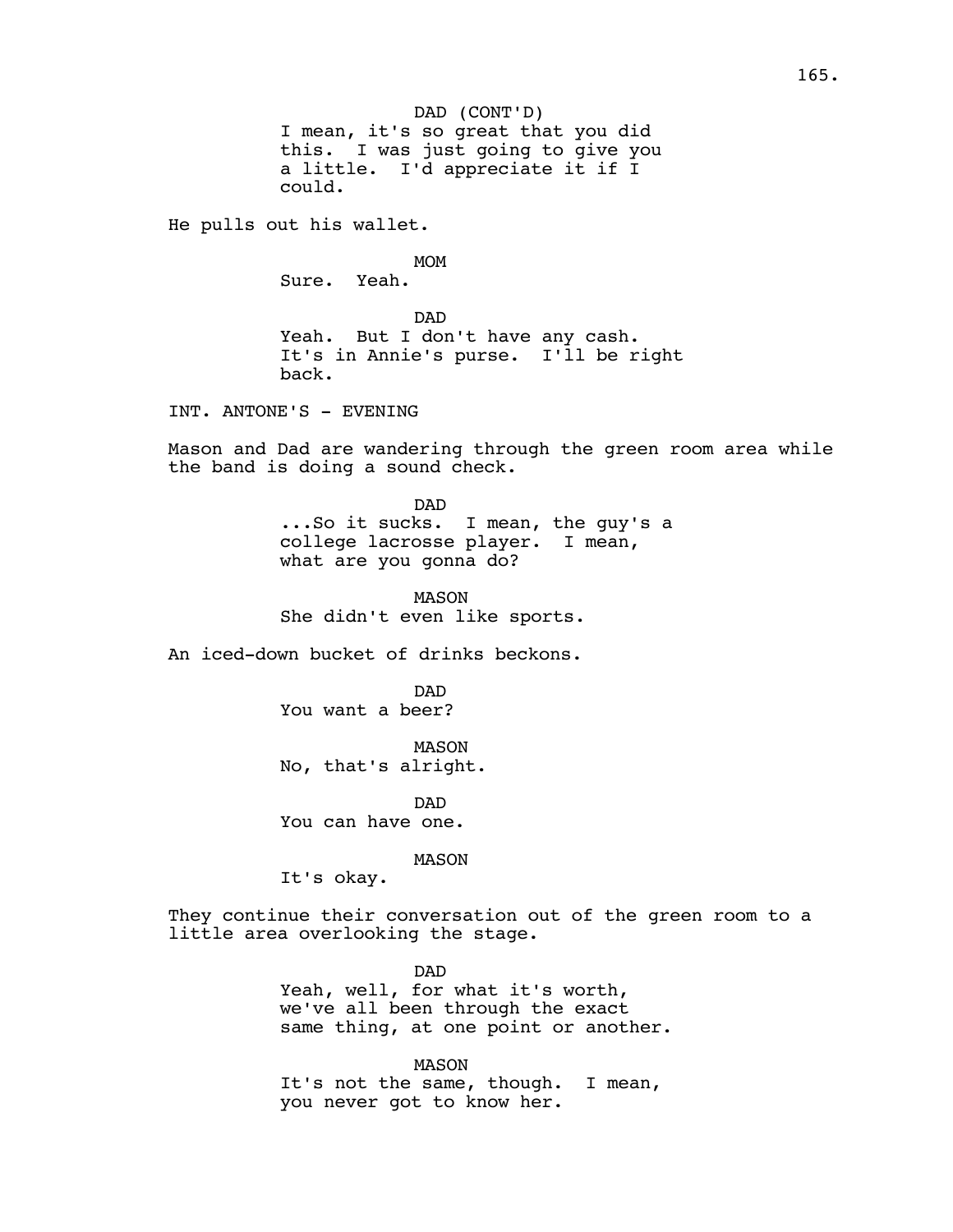DAD No, I know, I know. It's not the same.

MASON I just don't know what I did wrong.

At this point Dad yells down to Jimmy, his roommate from years before, briefly interrupting the sound check.

DAD

Hey, Jimmy. Hey, man. Hey --

JIMMY

Hey, Mason.

DAD We're up here raiding the green room. Hope that's okay.

JIMMY That's totally cool.

DAD

Alright.

JIMMY Wow! Is that M.J.?

DAD Uh-huh. Right?

JIMMY

Unbelievable.

DAD Well, we just decided to come a little early, check you out.

JIMMY That's cool man, let me finish up, I'll be up in a minute.

DAD

Alright, alright.

He and Mason slowly start to drift around the venue.

DAD (CONT'D) (back to Mason) I guarantee you, you didn't do anything wrong. These high school love things, they never work out. Here, come here. (MORE)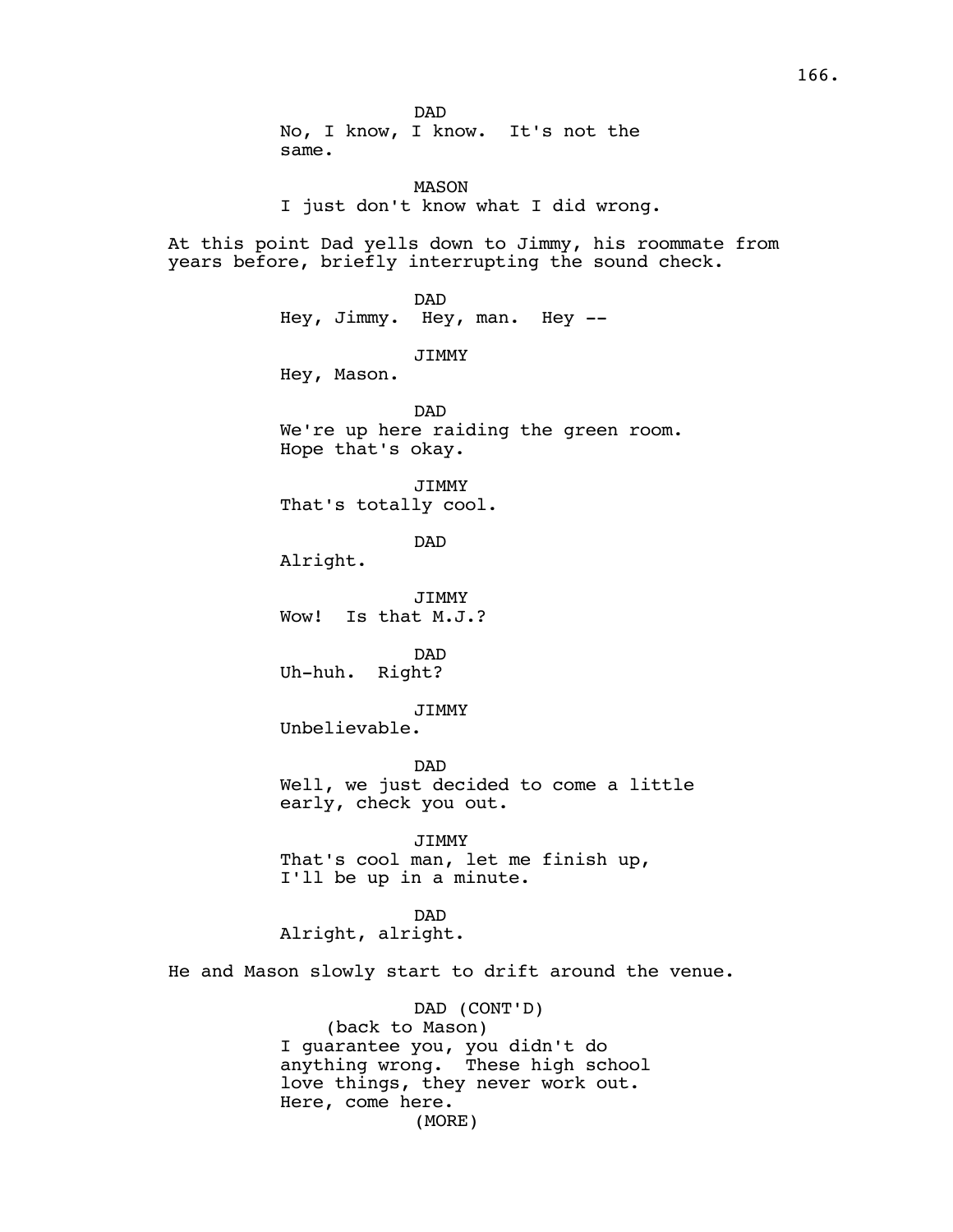## DAD (CONT'D)

I mean, everyone's just changing so much. The odds of two young people staying on the same wavelength are...

### MASON

Yeah, but still --

#### DAD

Look, and I also guarantee you that every day of your life that you spend crying over some silly girl is a complete waste of time.

MASON

She wasn't a silly girl, though. I mean, she's a serious person. I really thought we were --

DAD

What?

## MASON

I don't know.

DAD

Here's the truth. Women are never satisfied. Ok? They're always looking to potentially trade up and that's, I'm sorry to say, what I think has happened to you my fine feathered friend.

MASON What does that even mean?

DAD It means don't hand over the controls to your self-esteem to Sheila.

### MASON

Sheena.

#### DAD

Alright. It means you are responsible for you, not your girlfriend, not your mom, not me. You. And if you truly take care of you, you will be amazed at how much girls like Sheena start lining up at your front door.

MASON

Great.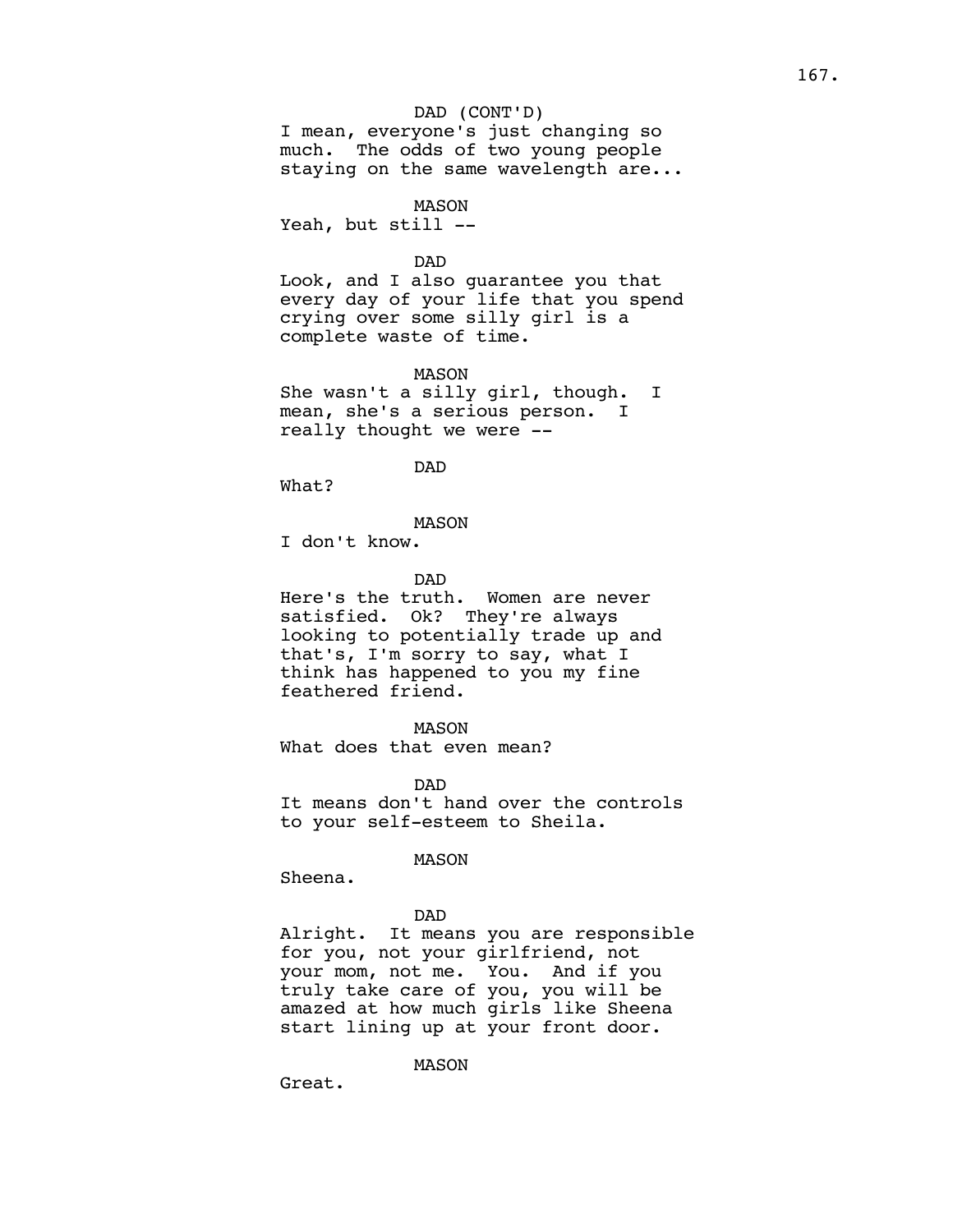## DAD

Yeah, you know, you just gotta separate yourself from the pack in some way. Excel at something, you know, and then you have your pick of the litter when them front-running hussies start sniffing around.

#### MASON

So what you're saying is, I should take up lacrosse.

#### DAD

Exactly. Or you could, you know, start a band. Worked for me a long time ago. I think it's still working for Jimmy. Or you just keep taking pictures.

#### MASON

She hated the pictures I took of her.

#### DAD

Alright. I'm sick to death of her, okay? I only met her a few times and yes she was cute, alright. But, truth be told I always thought she was a little bit, you know, a little bit too square for you. Y'know, not quite the same vibe.

#### MASON

You really thought that?

#### DAD

On some subtle, lower level. I mean, uh, I wasn't surprised when it turned out she was interested in some knucklehead lacrosse player, okay? I mean, bottom line is, it's all timing with these things. Y'know. I mean, uh, take your mom and me. Y'know I think I probably turned into the boring castrated guy she wanted me to be fifteen or twenty years ago, y'know? And man I'm not saying she was wrong to be pissed. I'm not, I'm just saying that, y'know, she could have been a little more patient... a little more forgiving.

### MASON

Would've saved me that parade of drunken assholes.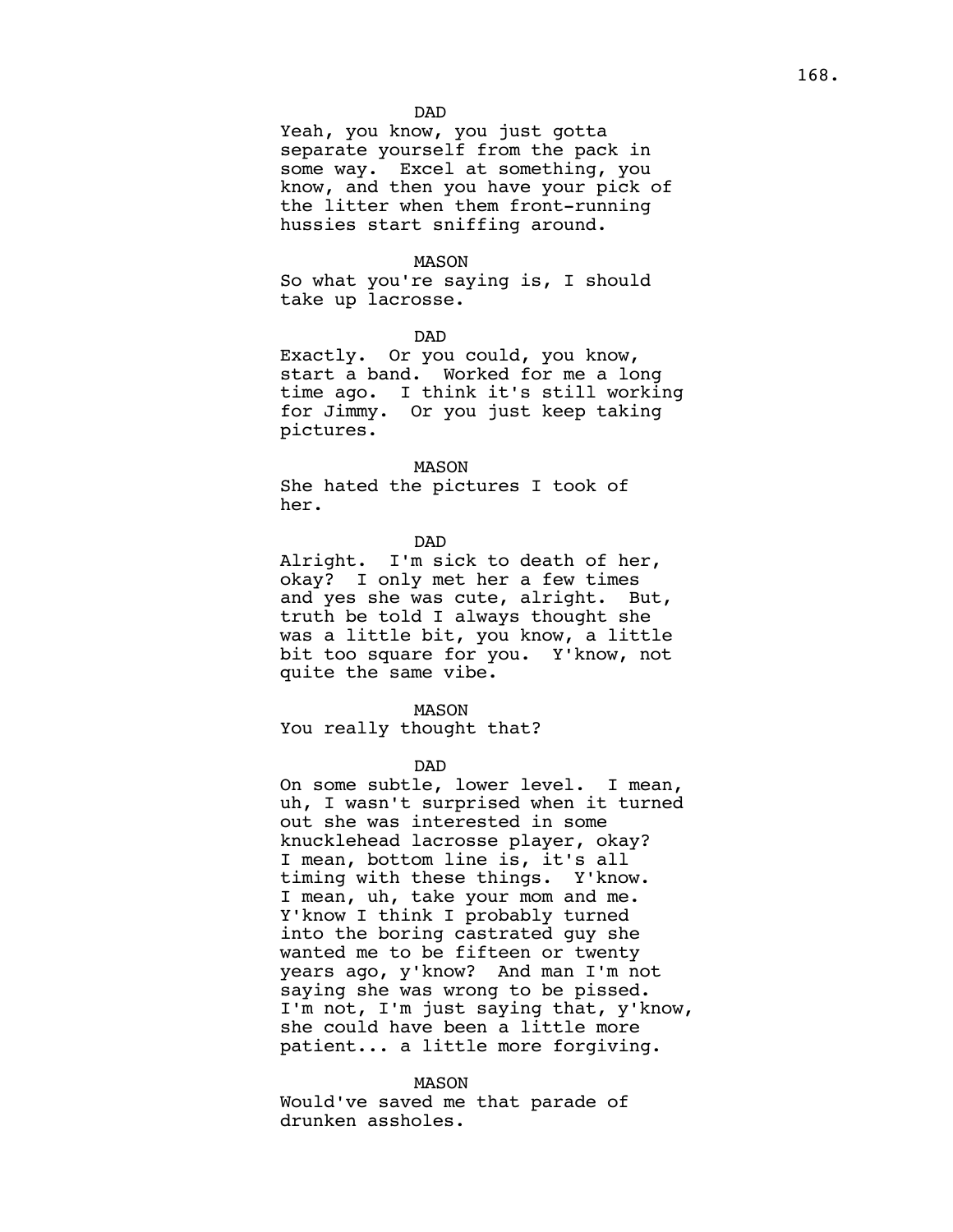Dad gestures zipping his lip, saying nothing.

MASON (CONT'D) So what's the point?

DAD

Of what?

MASON I don't know, any of this. Everything.

DAD

Everything? What's the point? I mean I sure as shit don't know. I mean, but, neither does anybody else. Okay, we're all just winging it, you know? I mean the good news is you're feeling stuff. You know? And you got to hold onto that. You do. I mean you get older and you don't feel as much. You're skin gets tougher. The point is those pictures you took. Thousands of submissions from all over the state and you won.

MASON

Well, I got silver. And nine other people did, too.

DAD

I'm gonna kill you. I'm tryin' to tell you that I believe in you, Mason. I think you're really special, and if some girl doesn't see that, then fuck her, y'know?

Jimmy's at the mic.

JIMMY (O.S.)

Hey, this next one goes out to a young man in the house --

DAD

Woo-oho!

JIMMY

Known him since he was just a small boy, now he's all graduated from high school, making me feel old. Happy high school graduation, Mason.

He plays his guitar, and the band kicks in... sounding pretty great.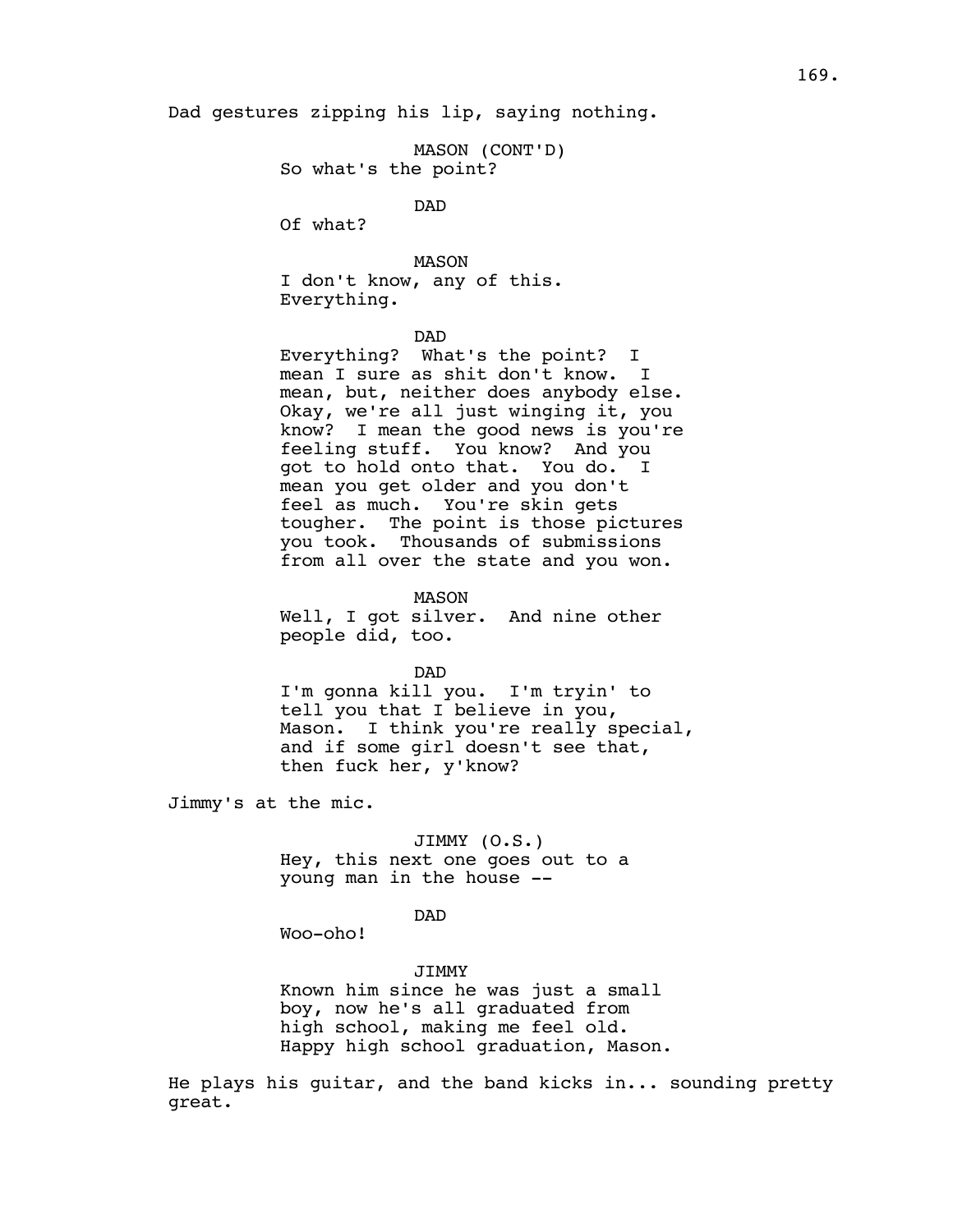Mom, Mason and Samantha sit down at a table. A waitress places menus.

MOM

Thank you. Okay guys, let's be clear. I'm going to break this into four categories. One. Anything you wanna keep from your childhood and your taking with you. Two. Throwing away. Three. Donating. Four. Whatever you wanna try to sell at the garage sell next weekend, whatever we don't sell, we're donating.

MASON

Doesn't the apartment have like an attic, or storage or something?

MOM

No. You're missing the point. We're not going to drag a bunch of crap to mom's tiny apartment.

SAMANTHA Can't believe we're moving again.

#### MOM

No, I'm moving! You moved two years ago. You have an apartment in Austin. Mason is moving the fall. I'm done. This will be great for me. I'll have all these options. I could take a sabbatical. I could get some writing done and try to get published.

MASON

What about Christmas, though? What are we gonna do?

SAMANTHA

I'm not sharing a room with him.

MOM

One of you will sleep on the couch, and we'll use that blow-up mattress.

SAMANTHA How am I supposed to do my laundry?

MOM Sam, I'm gently pushing you out of the nest.

(MORE)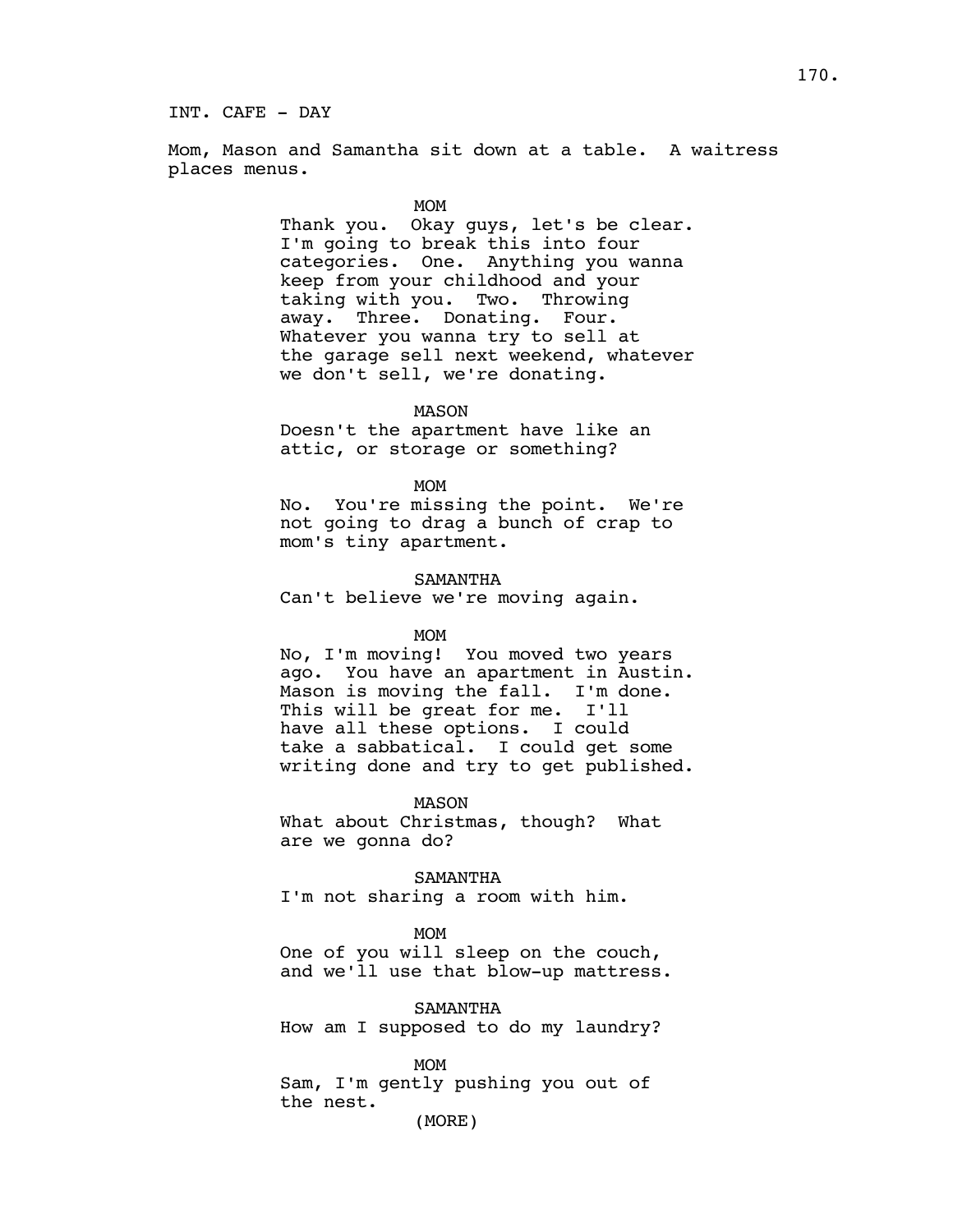### MOM (CONT'D)

And on your way down you may magically find some quarters that you use to do laundry in your own apartment. Come on! You guys are adults. You need to take some responsibility! And what do you want?

Mom puts her glasses on.

MASON I'm gonna get the veggie burger.

SAMANTHA I'm not having anything, not hungry.

Mom takes her glasses off.

MOM What's wrong with you?

## SAMANTHA

I'm sick.

MOM

What is it, your head? Do you have a fever?

MASON She's pregnant.

## SAMANTHA

(weak laugh) No. To be honest, I drank way too much last night.

MOM You weren't driving, were you?

#### SAMANTHA

No. No. Carrie's back home, too, and we just hung out. You know, peach Smirnoffs, they just go down so easy.

#### MOM

No, no. Hey - that's not an excuse. You can still pack boxes. These people want to move in as soon as possible.

The assistant restaurant manager, who'll we'll come to know as ERNESTO, approaches the table.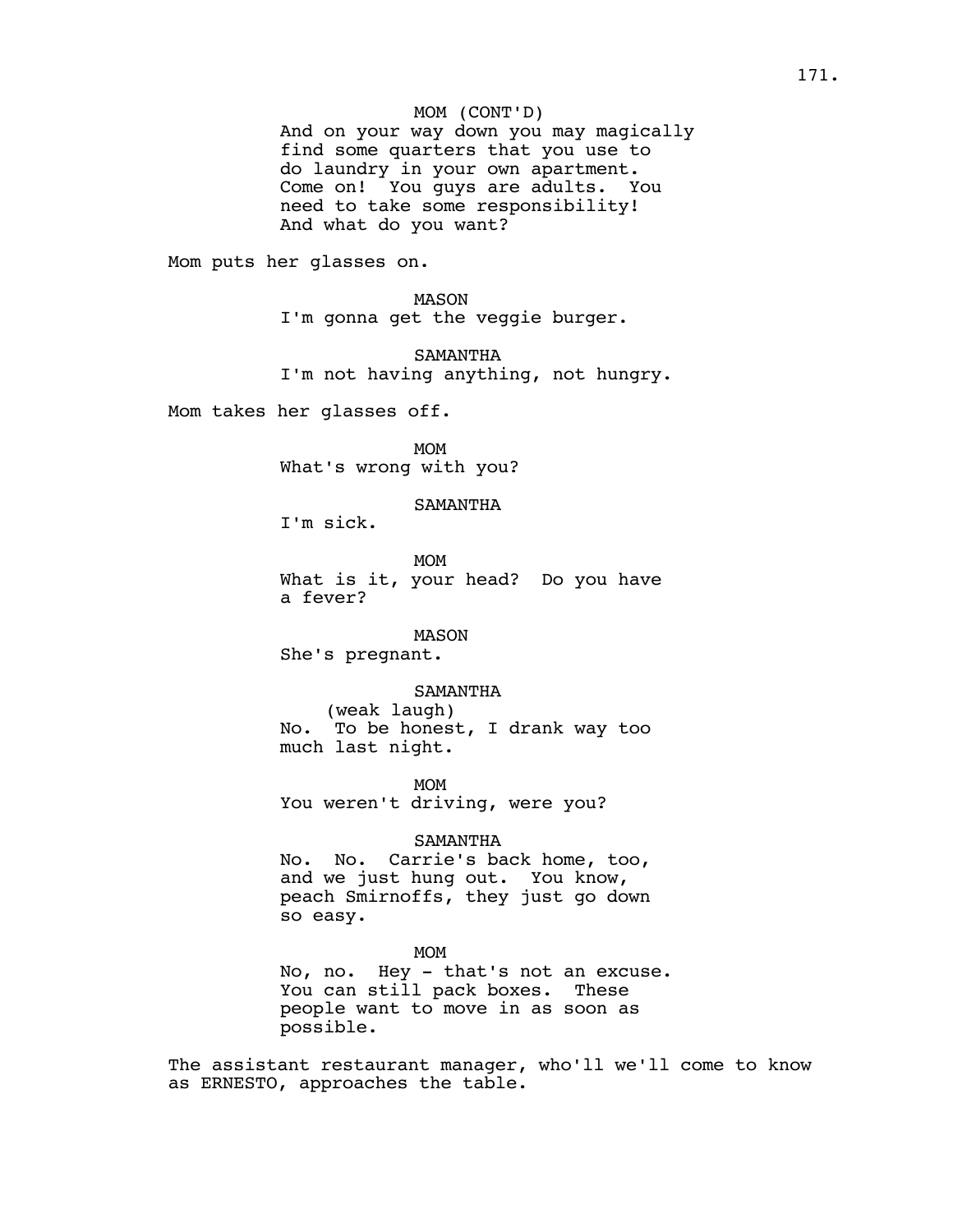## ERNESTO

Hi guys. I'm Ernesto, how are you? (to Mom) Uh, you probably don't remember me, but I worked on your septic line years ago.

MOM

Oh, yeah.

## ERNESTO

Believe it or not, you changed my life. Yeah, you told me that day that I was smart and that I should go to school. I took your advice! I signed up for English classes and then a year later I went to community college and I got my associates degree. And I'm working on my bachelors now at Texas State. And I'm also one of the managers here.

MOM

That's great.

#### ERNESTO

Uh, it's good to see you. Because I really wanted a chance to thank you for that. Gracias. It really meant a lot to me. Don't worry about lunch. It's on me. It's the least I can do.

## MOM

Thanks.

ERNESTO You guys should listen to her. She's a smart lady.

MOM

Thank you.

Ernesto walks back toward the kitchen, leaving the three seated at the table.

EXT. APARTMENT - MORNING

Mason, now with a scruffy beard, is wedging a duffel bag and bin into the bed of his truck. He walks back toward Mom's new apartment.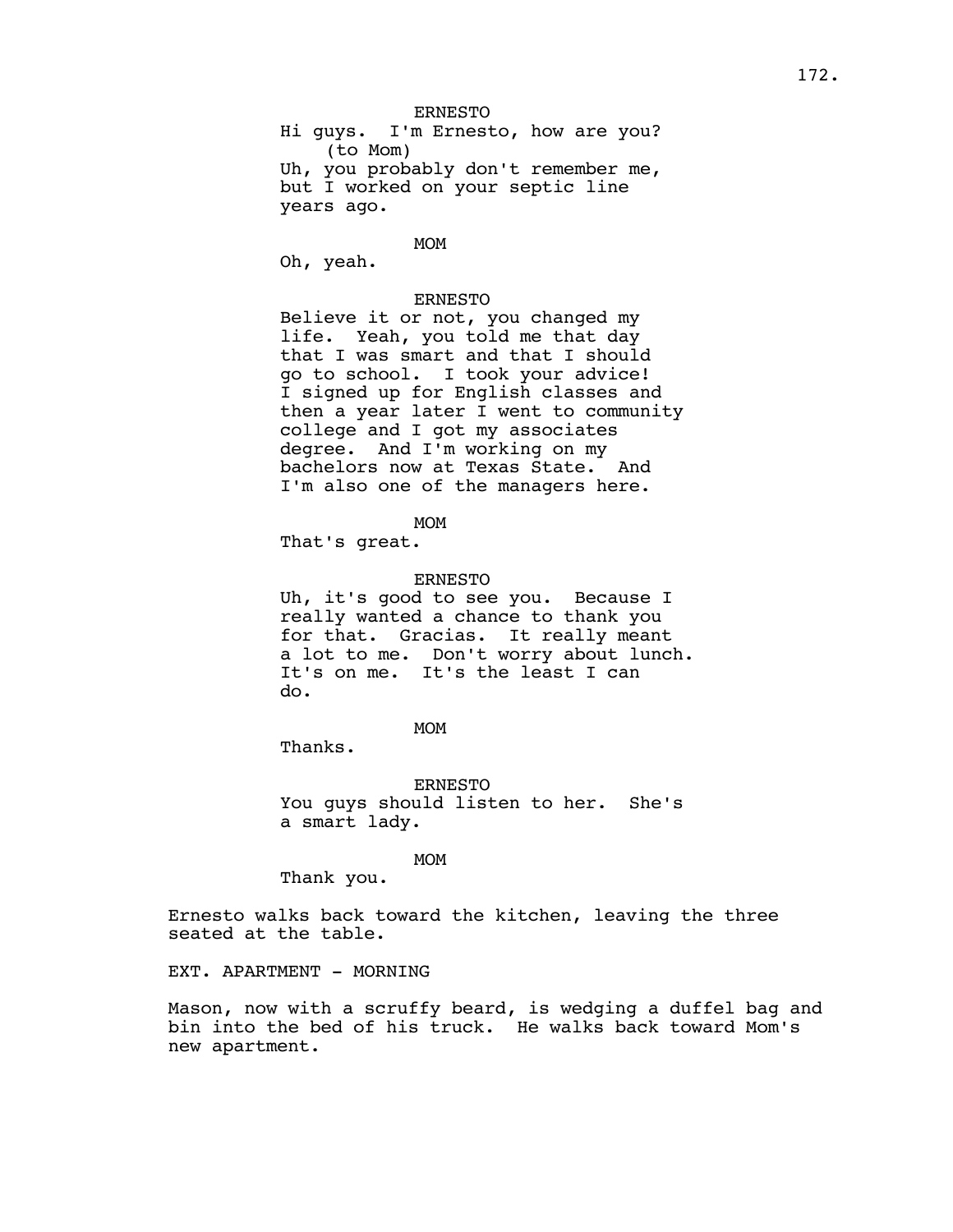### INT. APARTMENT - MORNING

Mason is packing a box, in mid-conversation with Mom, who is seated in another room.

## MASON

...Isn't that kind of crazy though, that a computer knows who you are from just twenty questions off a form? I guess there are really only like eight types of people in the world.

Mom goes to the kitchen and pours coffee into a mug.

MASON (CONT'D) I mean there are subsets, like male and female, but apparently we're not as unique as we want to think we are.

MOM

Have you even talked to this guy yet?

#### MASON

No, but we've been trading emails. He seems pretty cool. He's studying literature, and uh, anthropology, and he's way into Bright Eyes... so that's not so bad. But anyways, he was telling me about how the system they use for assigning roommates is kind of spooky. Like, the Freshmen satisfaction rate for new roommates used to be like 60%, and now it's 100%. Just cause of the computer.

#### MOM

Well. Sounds like he'll be a good roommate, then.

#### MASON

Yeah. But we've pretty much decided that soon they won't even need a questionnaire. Because they'll just let the NSA scan your digital ghost, and they'll tell you who your roommate is, based on everything you've ever said, written, or clicked.

Mason walks back into the living room, carrying a box. He holds up a framed picture.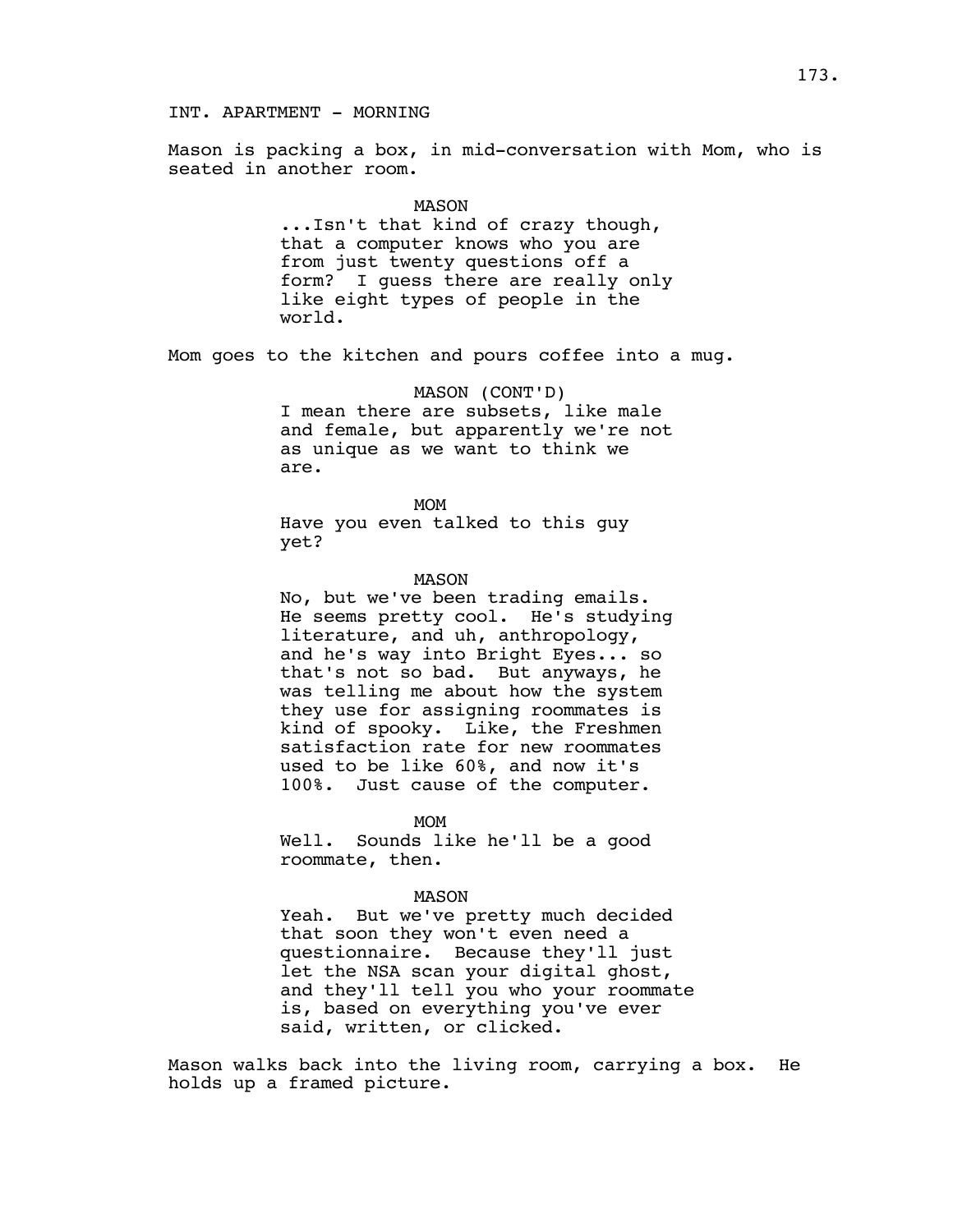MASON (CONT'D) Did you -- Did you put this in here again?

Mom laughs.

## MASON (CONT'D) I don't want it.

MOM Come on, it's the first picture you ever took.

MASON Well, I mean, all the more reason to leave it behind, right?

Mason goes to put the picture back in his room, while Mom suddenly breaks into quiet sobs.

He comes back out, wearing a backpack, and notices Mom crying.

```
MASON (CONT'D)
```
What?

MOM (crying)

Nothing.

MASON No, what is it?

MOM

Nothing!

MASON

Mom...

MOM This is the worst day of my life.

MASON What are you talking about?

MOM

I knew this day was coming. I just -- I didn't know you were gonna be so fuckin' happy to be leaving.

MASON I mean, it's not that I'm that happy. What do you, what do you expect?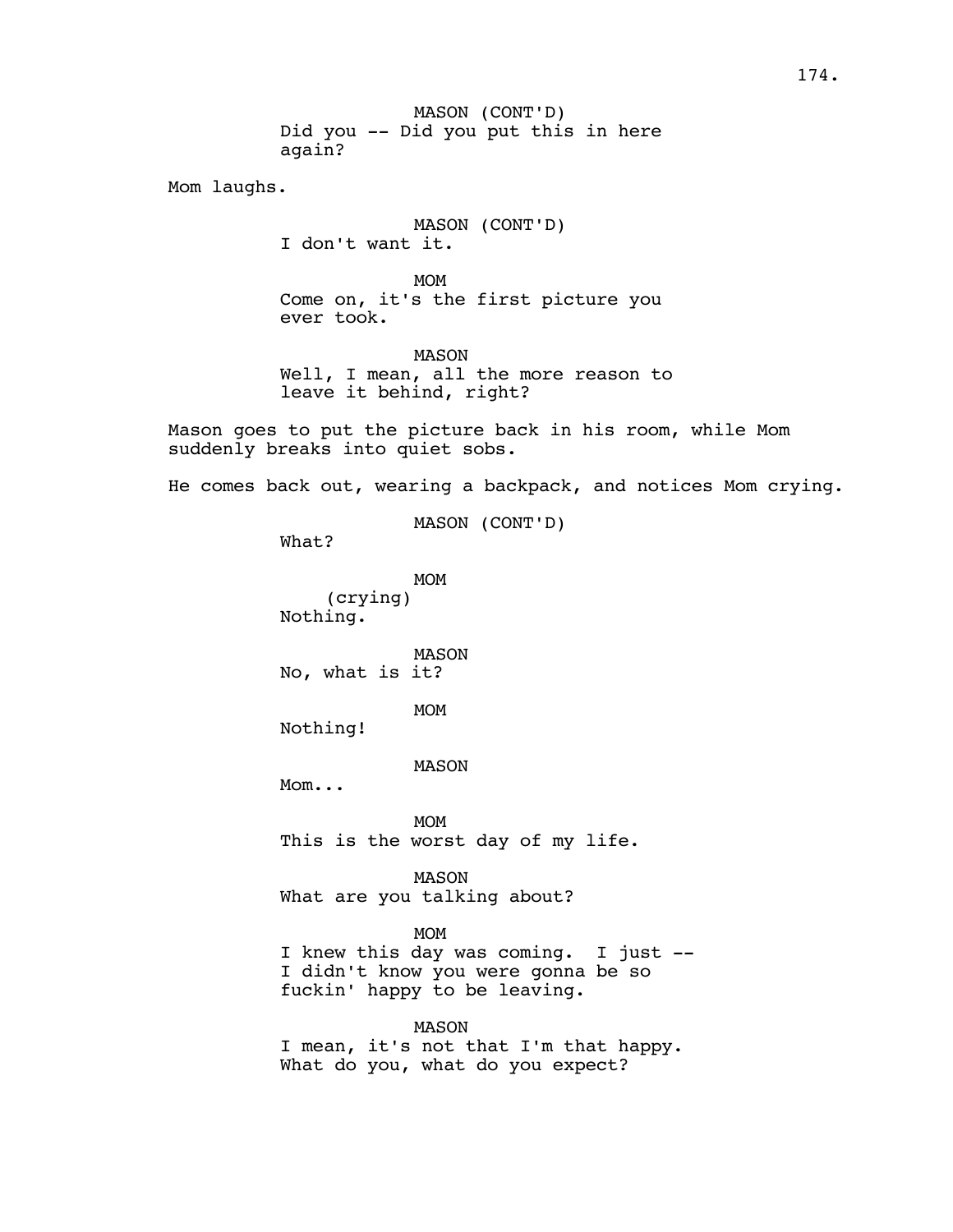You know what I'm realizing? My life is just gonna go, like that! This series of milestones. Getting married, having kids, getting divorced, the time that we thought you were dyslexic, when I taught you how to ride a bike, getting divorced AGAIN, getting my masters degree, finally getting the job I wanted, sending Samantha off to college, sending YOU off the college... You know what's next? Huh? It's my fuckin' funeral!

A beat.

## MOM (CONT'D) Just go, and leave my picture!

Stunned, Mason doesn't know what to say.

MASON Aren't you jumping ahead by like, forty years or something?

MOM I just thought there would be more.

Mom sits at the table crying. Mason does not know how to comfort her.

EXT. HIGHWAY - DAY

Mason drives his pick-up truck through the open roads and mountains of West Texas.

EXT. GAS STATION - DAY

Mason stops at a gas station to fill up. While he waits, he takes pictures.

EXT. UNIVERSITY - DAY

Mason pulls into the parking lot of his University and parks.

INT. DORM - AFTERNOON

Mason walks through a hallway area and finds his dorm room. He enters to find it half decorated with music going. He throws his bag up on the available bed and starts to unpack and get situated. DALTON enters.

> DALTON Hey, you must be Mason.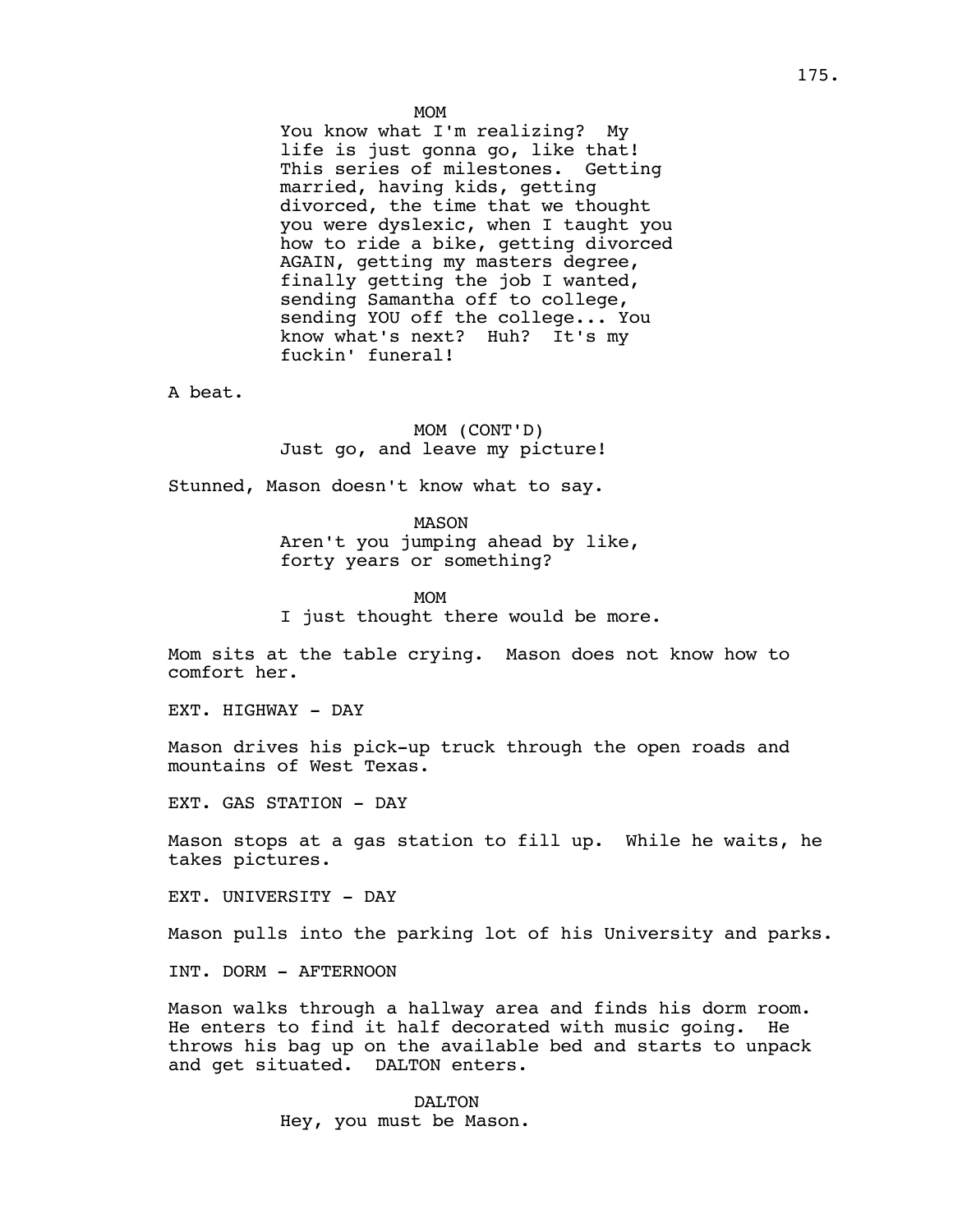MASON Yeah. Dalton, right?

DALTON Yeah, man, it's nice to finally meet you.

## MASON

Definitely.

DALTON Are you cool with this side of the room?

### MASON

Yeah.

DALTON Got in this morning, just moved my shit in, man.

## MASON

(laughs) Well, yeah. I don't- I don't care. No worries.

He unzips his bag, but keeps the conversation going.

### DALTON

Cool. Can I help with anything, man? Any bags? Any last stuff you need brought in?

#### MASON

I just got like one... box left, I packed pretty light. But I appreciate it.

DALTON My pleasure, man. Of course.

### MASON

Um, are you goin' to the orientation mixer thing?

### DALTON

Orientation mixer thing? Fuck no, man! I'm not goin' to that and neither are you, by the way. We got way better stuff to be doin', dude.

BARB, Dalton's girlfriend, drifts into the room.

BARB

You ready?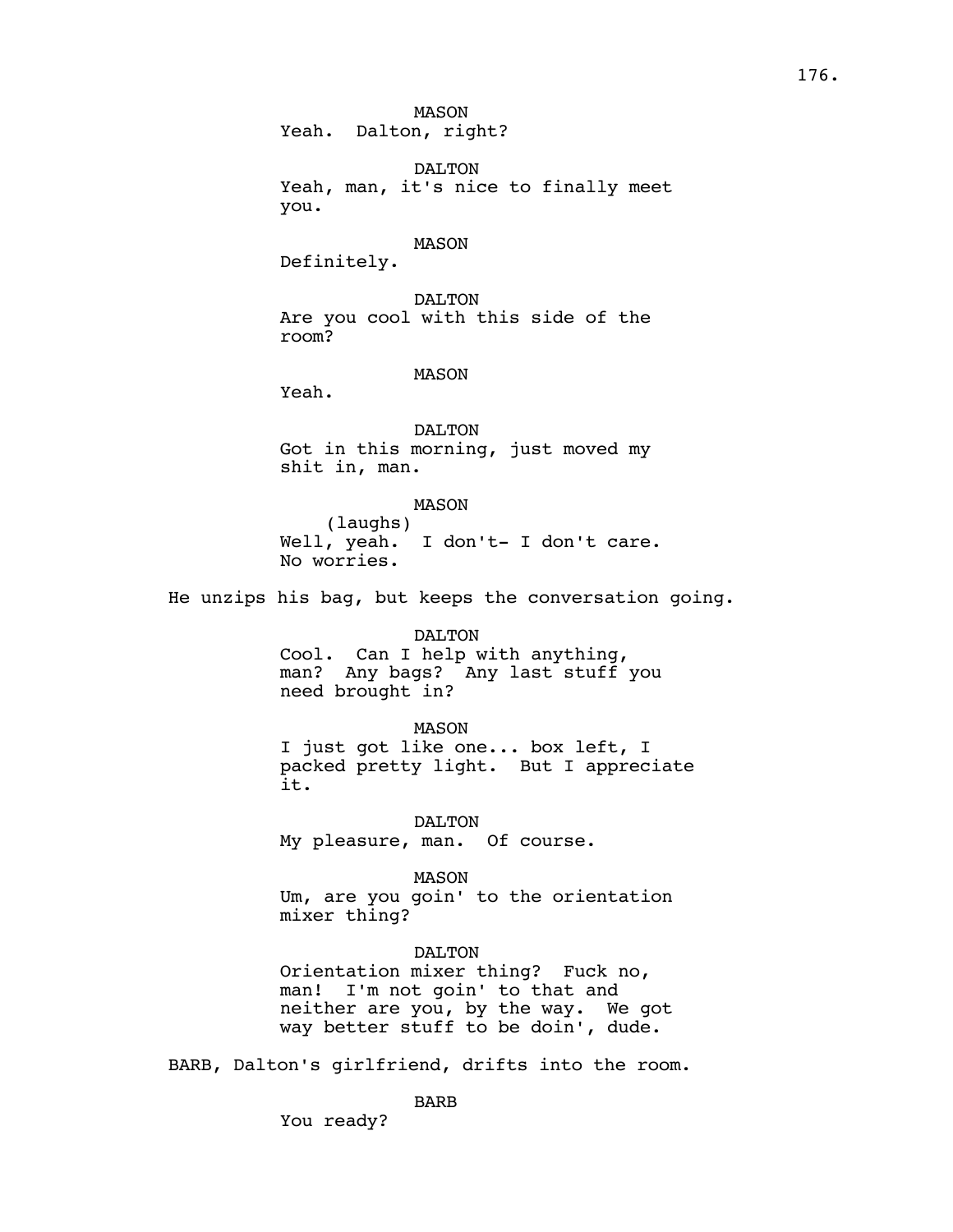They shake.

### MASON

Hi.

BARB Hey. You comin' with us?

MASON Where're you going?

BARB

Hiking.

## DALTON

Yeah, man, you should come. If we leave now we can catch the late afternoon at Big Bend. You ever been before, man?

MASON Yeah. But not since I was really little.

#### DALTON

Oh, well then all the more reason to come now, man. That's why we're here, dude.

Barb's roommate, NICOLE, is now hanging out by the door.

DALTON (CONT'D) Oh, Mason. This is Nicole, Barb's roommate.

NICOLE Hey, what's up?

## MASON

Hi.

Barb is reaching in her bag for something.

DALTON Mason, Nicole.

BARB (to Mason) So, you game?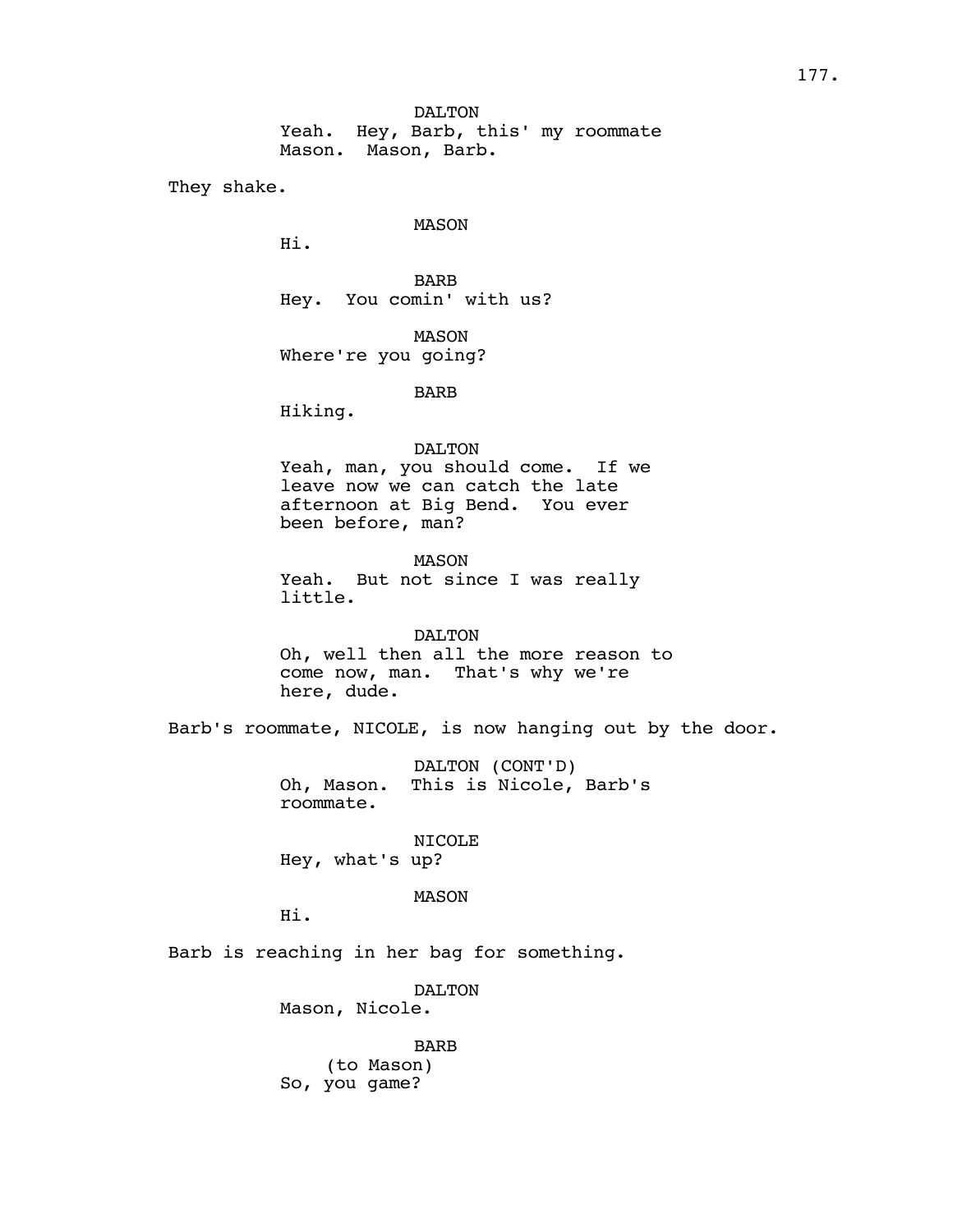MASON

Sure.

She has produced a chunk of brownie that she hands to Mason.

BARB

Here. Have the rest of this. Got it timed perfectly. It'll kick in when we get to the mountains.

Mason takes it, a little amused, looks at the others (confirmation), then starts to consume.

MASON

Awesome.

DALTON (O.S.)

Let's go.

They roll out of there.

EXT. BIG BEND - LATE AFTERNOON

Mason, Nicole, Dalton and Barb hike through a BIG canyon. Nicole talks to Mason about teaching dance.

MASON

Do they let you major in that here?

NICOLE

Well, it's not that serious here, so I kinda like train outside the university, but I'm taking all my basics like History of Dance and all that.

MASON

Nice.

NICOLE

Yeah.

MASON What do you teach?

NICOLE Oh, gosh. Ballet, tap, jazz, lyrical, hip-hop...

MASON Wow. Which one's your favorite?

NICOLE

Tap.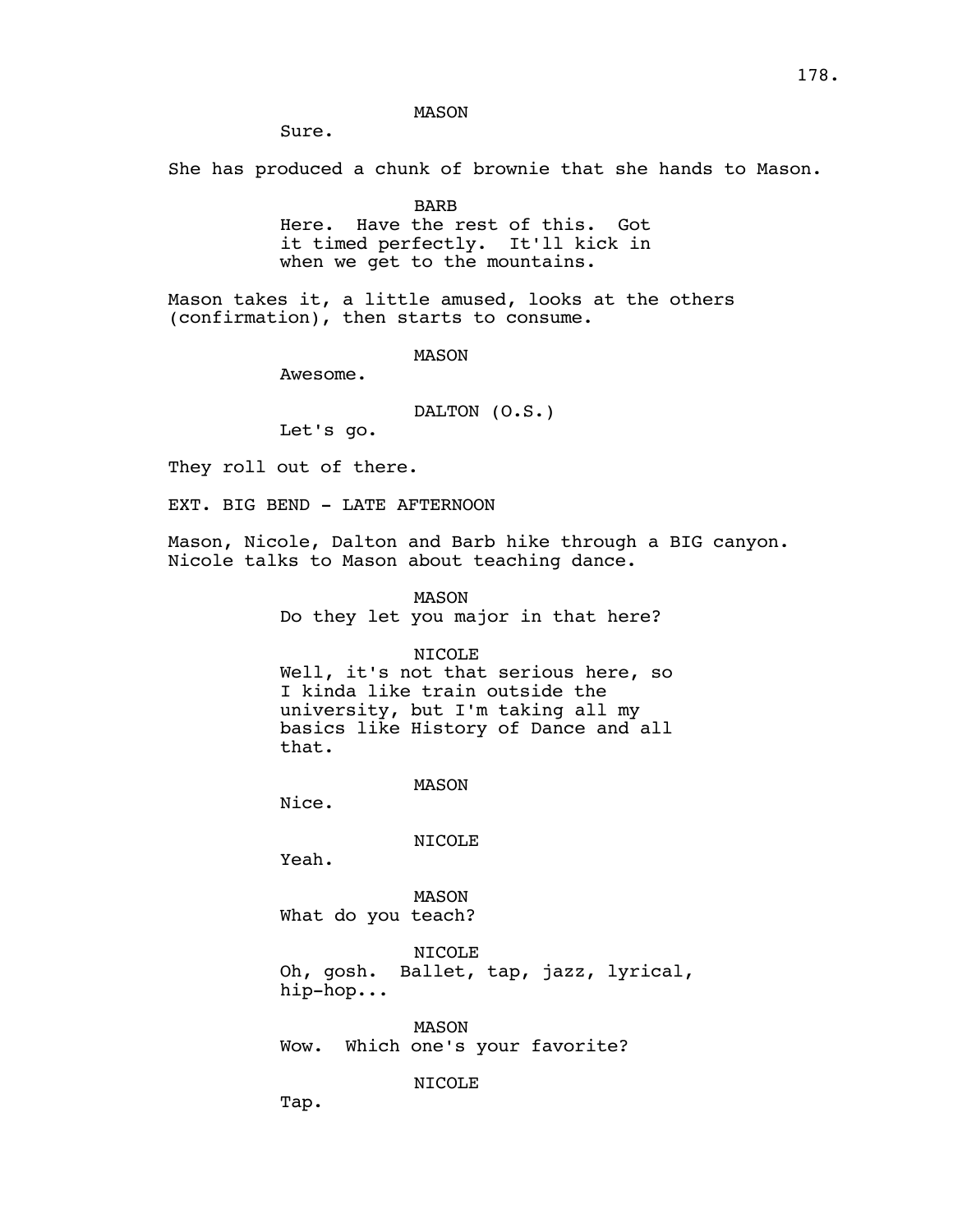MASON

Yeah?

NICOLE Yeah. You can make up all your own sounds and there's no rules.

MASON

Right...

NICOLE Just, like, creative freedom.

MASON

That's great.

NICOLE

Yeah.

## MASON

Right.

NICOLE ... So to be a part of bringing it back to the kids...

MASON Right, keep it going.

NICOLE ... Is really rewarding. Yeah.

MASON

How old are they?

NICOLE

Six to eight.

## MASON

(laughs) Wow.

### NICOLE

(laughing)<br>Yeah. They hay They have like no fear, and they're not self-conscious at all.

MASON They haven't reached the awkward years yet.

NICOLE Yeah, not yet. It's coming.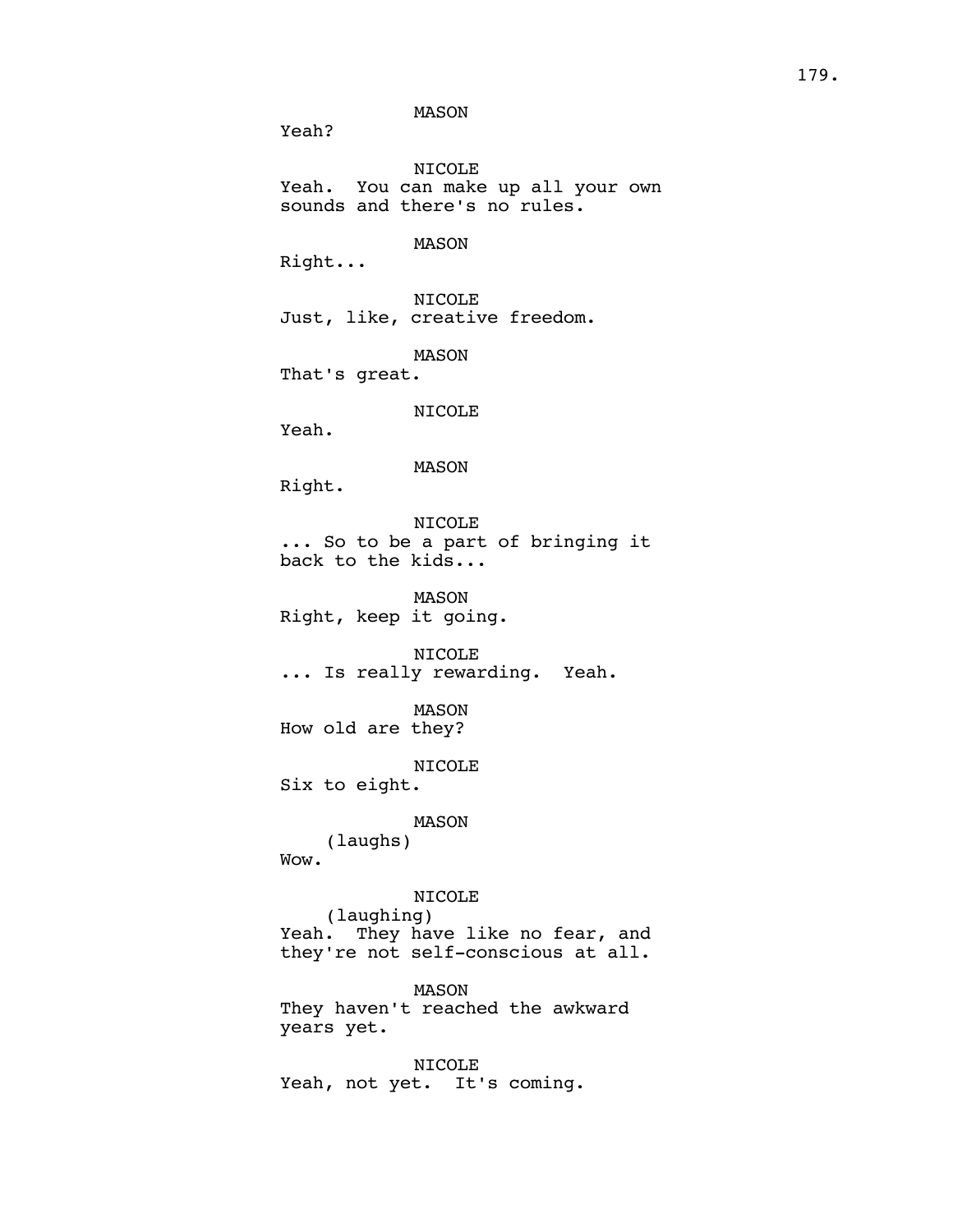EXT. HIKE - LATER

As Barb and Dalton coyote call on the rocks, Mason joins Nicole sitting on a rock overlooking the river and sunset.

## NICOLE

Hey.

Dalton and Barb continue like coyotes, much to Nicole and Mason's amusement.

> NICOLE (CONT'D) Dalton can be crazy sometimes.

MASON He seems cool, though.

NICOLE Yeah. Yeah, they're both really<br>cool. How are you feeling? How are you feeling?

They both laugh.

MASON Great. Really great, to be honest.

NICOLE Good. I'm really happy that you're hangin' out with us.

MASON

Yeah. Me too.

Meanwhile, over on a big rock, the coyotes are now yelling words.

> DALTON (O.S.) This moment's having a multiple orgasm! It's like as if all of time has unfolded before us so we can stand here and look out and scream - Fuck yea!! Wooo!

Back with Nicole and Mason laughing.

NICOLE You know how everyone's always saying, "Seize the moment"?

Mason nods yes.